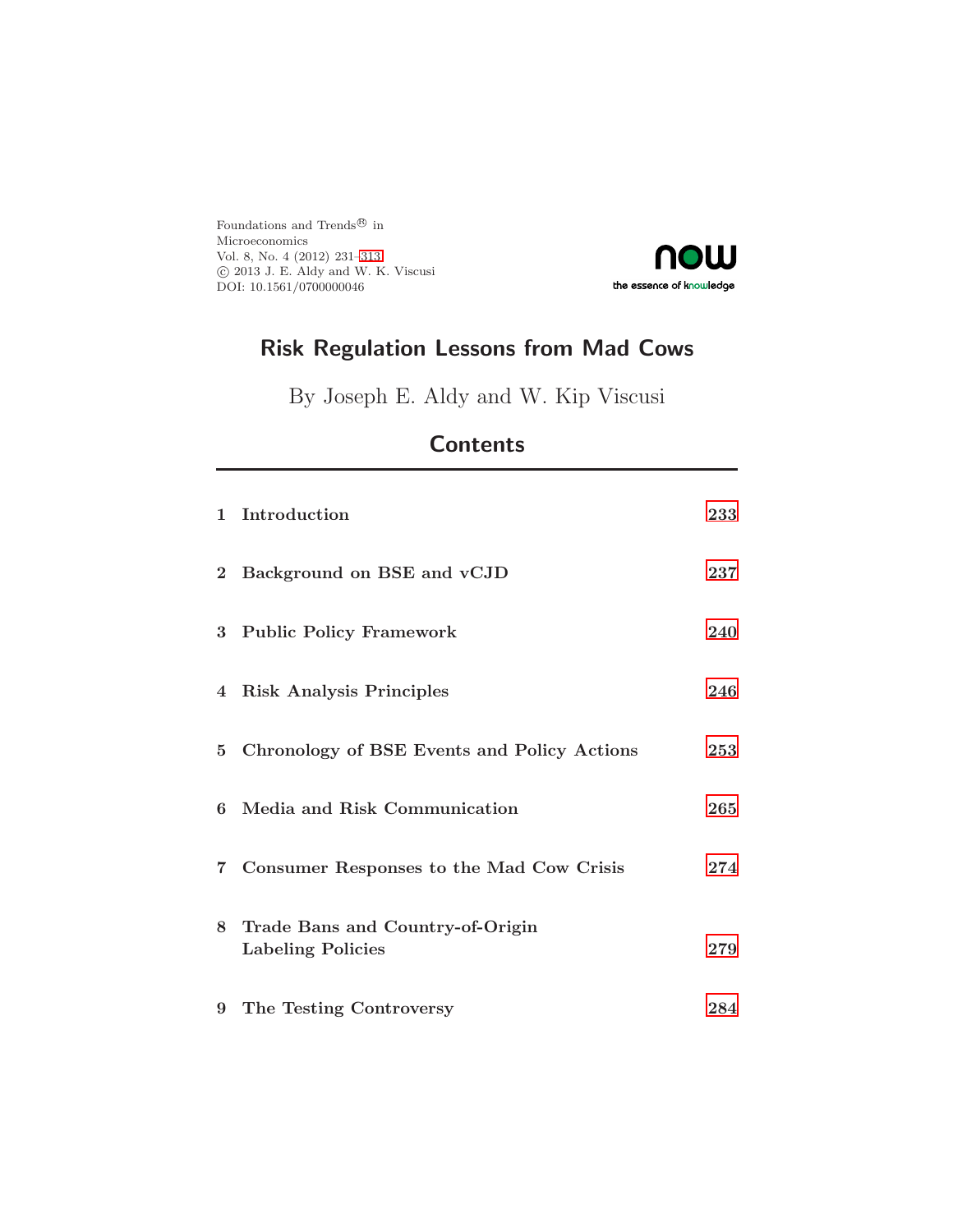| 10 Regulatory Policy Lessons | 296 |
|------------------------------|-----|
| Appendix                     | 300 |
| References                   | 303 |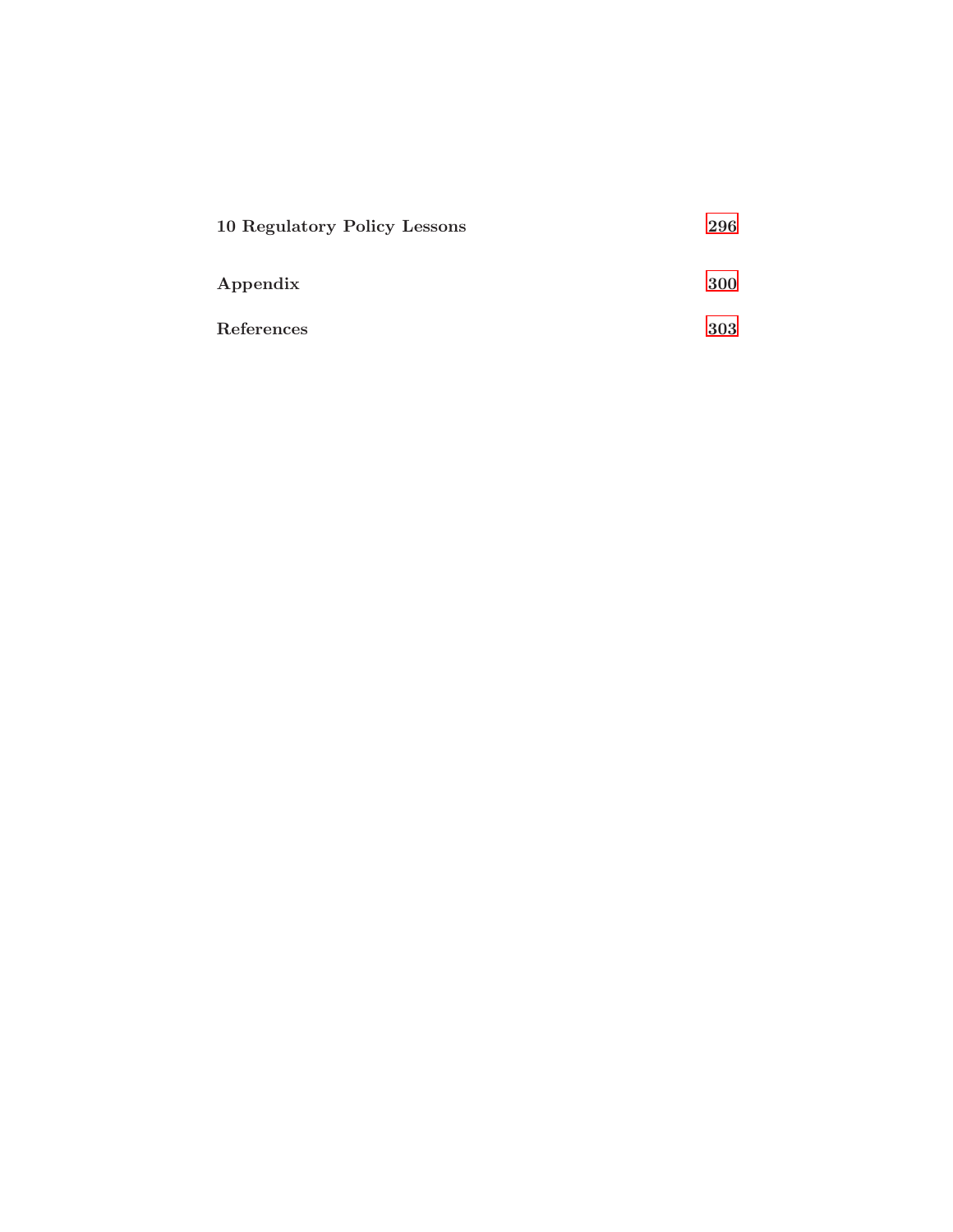Foundations and Trends<sup>®</sup> in Microeconomics Vol. 8, No. 4 (2012) 231[–313](#page-74-0) c 2013 J. E. Aldy and W. K. Viscusi DOI: 10.1561/0700000046



### **Risk Regulation Lessons from Mad Cows**<sup>∗</sup>

Joseph E. Aldy<sup>1</sup> and W. Kip Viscusi<sup>2</sup>

*<sup>1</sup> John F. Kennedy School of Government, Harvard University, 79 JFK Street, Cambridge, MA 02138, USA, joseph aldy@hks.harvard.edu*

*<sup>2</sup> Vanderbilt University Law School, 131 21st Avenue South, Nashville, TN 37203, kip.viscusi@vanderbilt.edu*

### **Abstract**

The mad cow disease crisis in the United Kingdom (U.K.) was a major policy disaster. The government and public health officials failed to identify the risk to humans, created tremendous uncertainty regarding the human risks once they were identified, and undertook a series of policies that undermined public trust. In contrast, the mad cow disease risk never became a major problem in the United States (U.S.). The lead time that the U.S. had in responding to the disease that was first identified in the U.K. assisted in planning the policy response to avert a crisis. The absence of a comparable U.S. crisis, however, does not imply that the U.S. risk management approach was a success. Until recently, there was no systematic assessment of the domestic risks of mad cow disease. Moreover, U.S. government agencies have never undertaken a

<sup>\*</sup> This research was supported by a cooperative agreement with the USDA Economic Research Service. The authors bear sole responsibility for the contents and policy views expressed. Eleanor McCormick provided outstanding research assistance. Laurel Donahue superbly handled reference checking and all phases of manuscript production. The authors thank Marsha Cohen, David Just, Tom Kniesner, and participants of the 2007 ERS PREISM workshop for valuable comments on an earlier draft.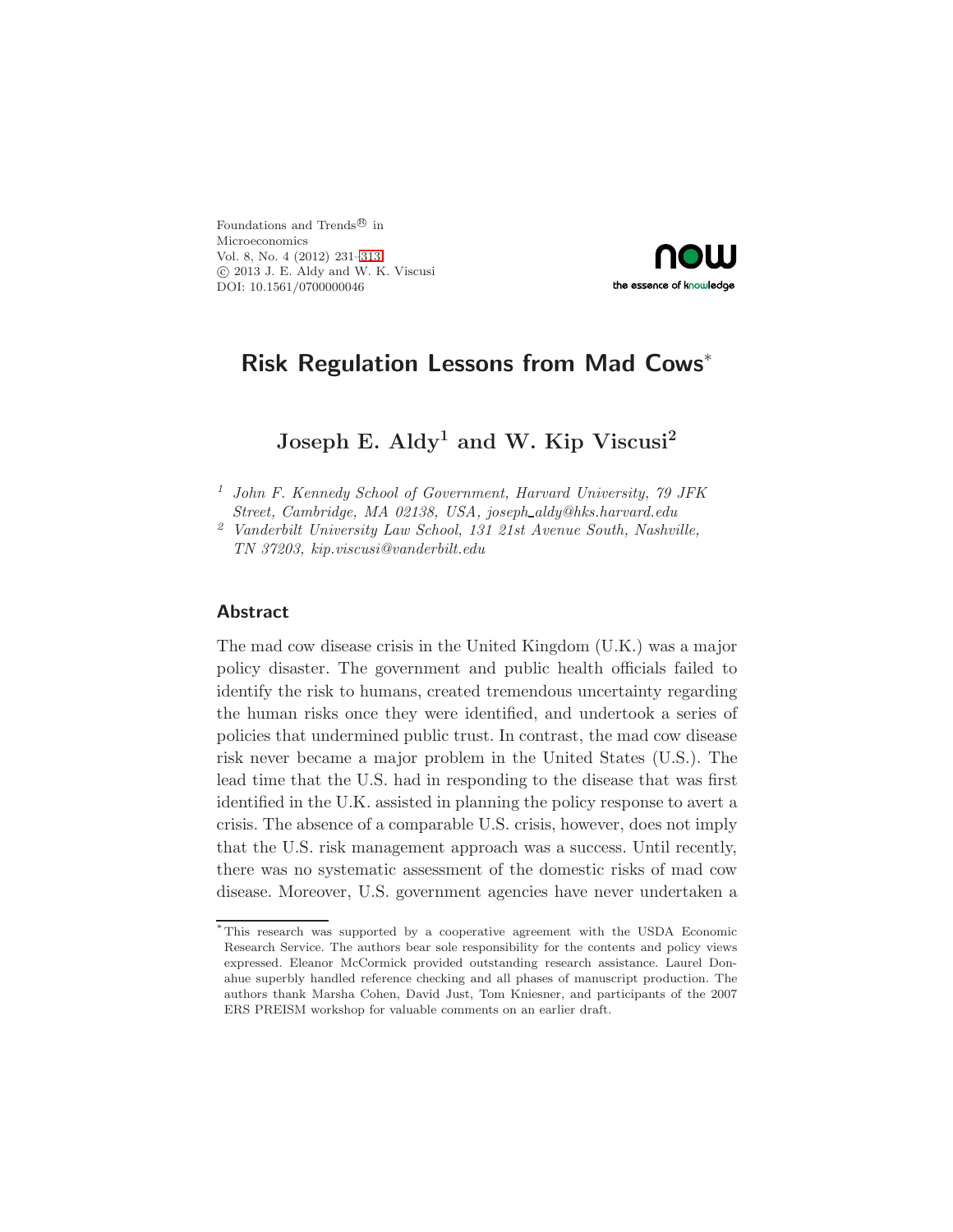comprehensive assessment of the benefits and costs of any U.S. regulation dealing with mad cow disease. The absence of a sound economic basis for policy is reflected in the United States Department of Agriculture's (USDA) ill-considered decision to prohibit the private testing of beef for mad cow disease. This decision disadvantaged companies that sought such testing in order to comply with foreign testing regulations. In the absence of such testing, U.S. beef exports plummeted. One company that attempted to implement a testing program launched a legal challenge to the USDA prohibition and was unsuccessful. The policy failures in both the U.K. and the U.S. provide several lessons for regulating invasive species risks and dealing with emerging risks more generally. We conclude with a series of ten public policy lessons for dealing with similar emerging risks.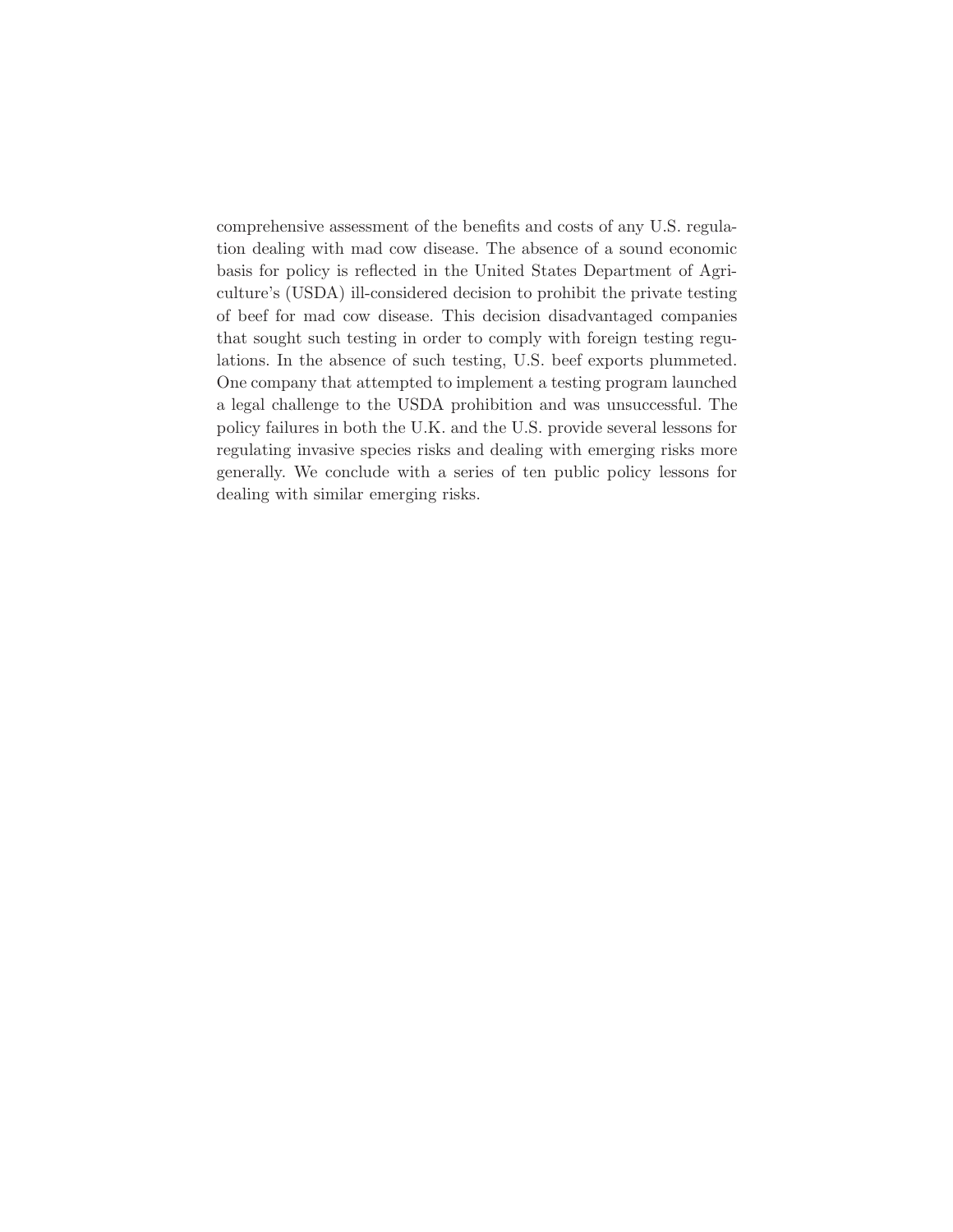# <span id="page-4-0"></span>**1 Introduction**

The mad cow disease outbreak in the United Kingdom (U.K.) and the emergence of the new variant Creutzfeldt–Jakob disease (vCJD) in humans is one of the most prominent international risk crises of the past two decades. Beginning in the early 1990s, the U.K. had annual totals of thousands of cattle affected by bovine spongiform encephalopathy (BSE). There were fears that people would also be exposed to related disease risks. Once the link to humans was identified, some scientists estimated that the toll among people would be of a similar catastrophic magnitude. Although the mass carnage that many predicted did not occur, the U.K. mad cow experience is widely regarded as a major policy debacle. Scientists and government officials were slow to identify and acknowledge the mad cow risks to humans. Once the dangers became apparent, the risk estimates that were generated spanned enormous ranges and proved to be wildly inaccurate. Government officials lost credibility with the public, which viewed the government as being captured by agricultural industry interests.

In contrast, one might view the United States (U.S.) experience as an unqualified success. The crisis that emerged in the U.K. did not take hold in the U.S. Very few U.S. cattle have had the disease, and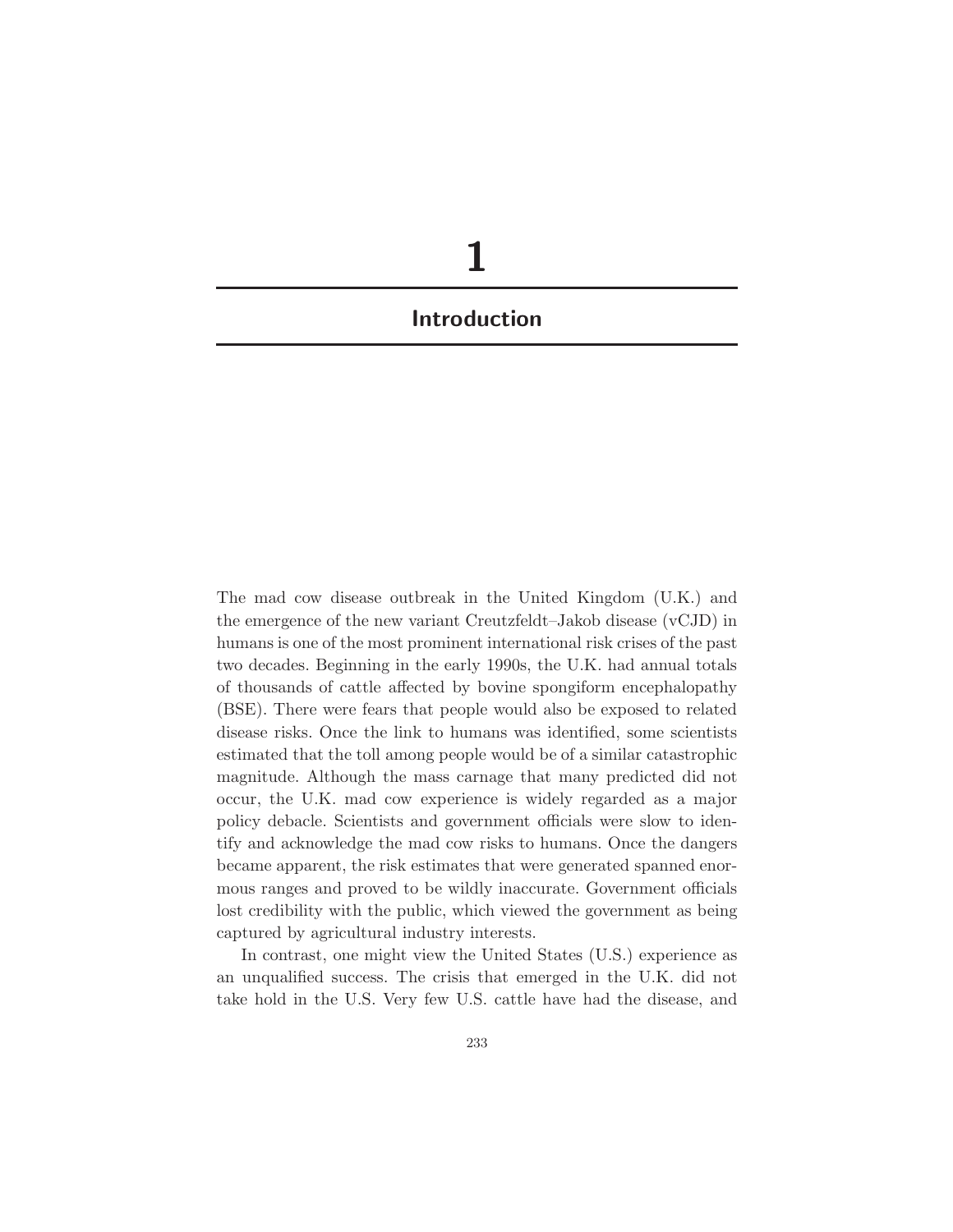### 234 *Introduction*

there are no documented human cases attributable to BSE exposures originating in the United States. The February 2008 announcement of the largest beef recall in U.S. history resulting from a meat-packing company failing to comply with United States Department of Agriculture (USDA) inspection rules motivated by BSE risks raises questions about the U.S. risk management system [\(Schafer, 2008;](#page-81-0) [Pacelle](#page-81-1), [2008](#page-81-1)).

As we will show in this article, the absence of a comparable crisis in the U.S. does not signal that the mad cow experience has been a U.S. policy success story. The exposure to potential BSE risks is quite different in the U.S. so that the dangers were not great. Given the policy lead time afforded by the crisis emerging first in the U.K., U.S. policyholders had an opportunity to design and evaluate reasoned policy responses to the potential hazards. Yet there was little attempt to formulate a meaningful risk assessment and, to date, there has yet to be a full blown assessment of the benefits and costs of any regulatory initiative related to BSE or vCJD.

The main policy failures have been substantive as well. In situations of potential product risks, one might expect the government to encourage firms to test the safety of their products. In this instance, however, the government took the opposite position, prohibiting private testing of beef for the presence of BSE. This restrictive policy in turn led an affected company to fight the testing ban in *[Creeks](#page-77-0)tone Farms Premium Beef, L.L.C. v. U.S. Dept. of Agriculture et al.*[1](#page-5-0) As we will show below, the testing prohibition not only blocks testing efforts that have a sound economic basis but also fails to account for the realities of the international regulatory environment.

Based on the mad cow experience, it is also possible to draw a number of lessons regarding how one should regulate invasive species risks and deal with dimly understood but potentially serious risks to large populations. BSE and vCJD have several commonalities with other types of risks and with other risks addressed by invasive species management policies. The risks are novel and uncertain, which is often the case with newly emerging hazards. The latency period before the

<span id="page-5-0"></span><sup>1</sup> *Creekstone Farms Premium Beef, L.L.C. v. U.S. Dept. of Agriculture et al*., 517 F. Supp.2d 8 (D.D.C. Mar. 29, 2007).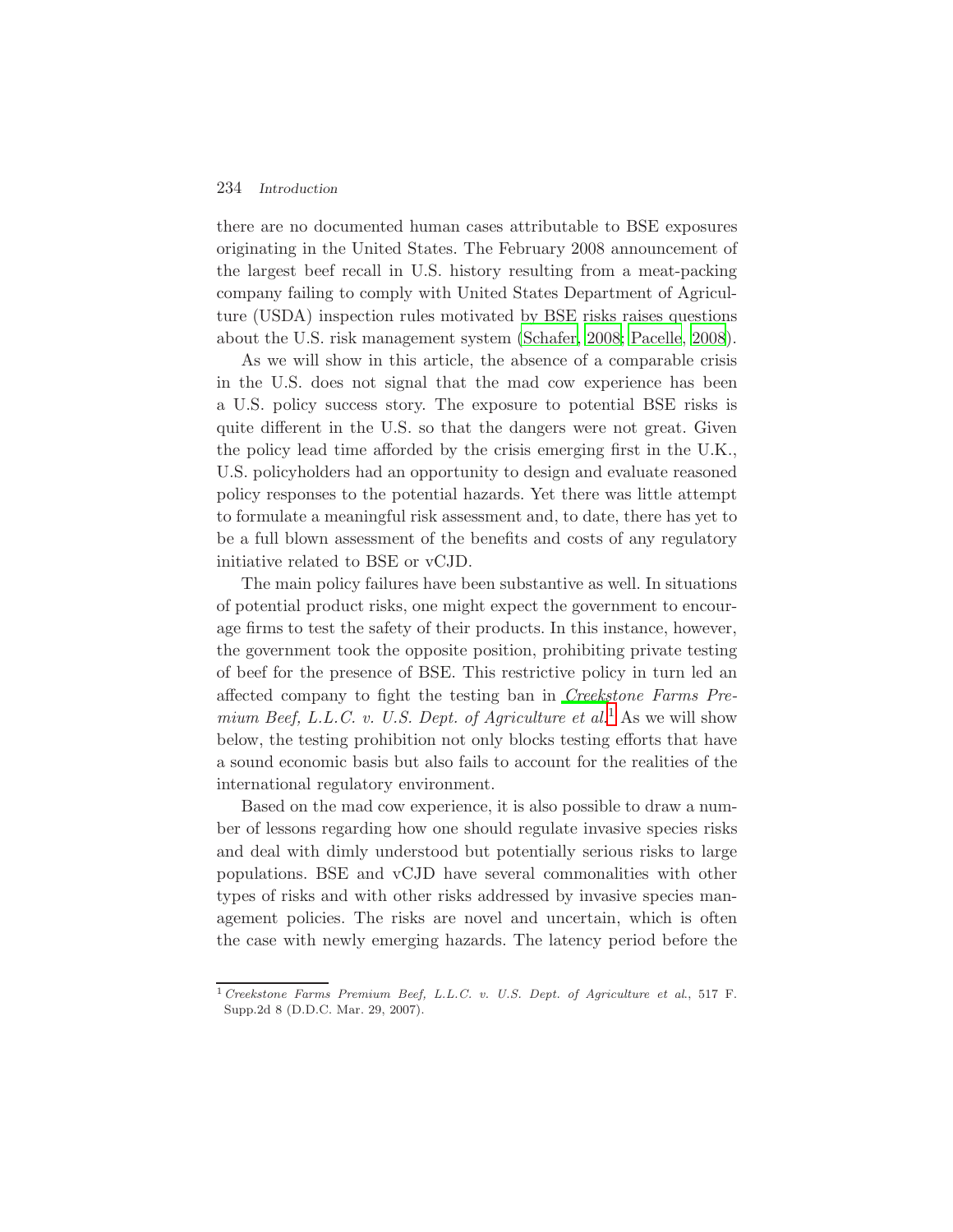disease becomes manifested is uncertain and complicates the problem of forming accurate risk assessments. In addition, often policymakers had to take actions such as the 1997 U.S. feed ban not only before the risk levels were well understood but also before the basic scientific linkages were fully established.

The issues raised by the mad cow crisis also have important international dimensions. The BSE outbreak in the U.K. raised questions about the safety of beef exports from the U.K. and also led other countries to restrict imports from the U.K. Similarly, the identification in the U.S. of a cow from Canada which had BSE led to concerns about the importation of cattle elsewhere. In response to the uncertainty about the level of the risk and other countries' restrictions on imports, at least one beef producer made a concerted effort to have its beef tested for BSE, which then led to action by the USDA to suppress this initiative.

Examination of the mad cow experience provides an instructive vantage point for assessing the soundness of the policy response to this type of risk and to develop guidelines for how government policies might respond to future crises.[2](#page-6-0) Although the substantive focus of our analysis will be on mad cow disease and invasive species risks, many of the characteristics of the risk problem are shared by other hazards. For example, the hazards posed by terrorism and nanotechnology raise similar classes of concerns. In the case of terrorism, the risks are quite uncertain, not well understood even by experts in the field, but may nevertheless pose a real threat to large numbers of people. Nanotechnology likewise has similar characteristics, with the added complication that whatever risks are posed by nanotechnology may not be evident for many years, long after millions have been exposed to nano particles and whatever associated risks of illness there might be.

Our exploration of the mad cow crisis begins in Section [2](#page-8-0) with an examination of the nature of risks to animals and humans from BSE and vCJD. Knowing what the disease is represents a useful starting point, but the size of the exposed population and the likelihood of being infected by the disease are also relevant, as these will determine the

<span id="page-6-0"></span><sup>2</sup> Ian Sample [\(2007\)](#page-81-2) observes that some are predicting that "two future waves of vCJD could strike in the next 10 to 50 years."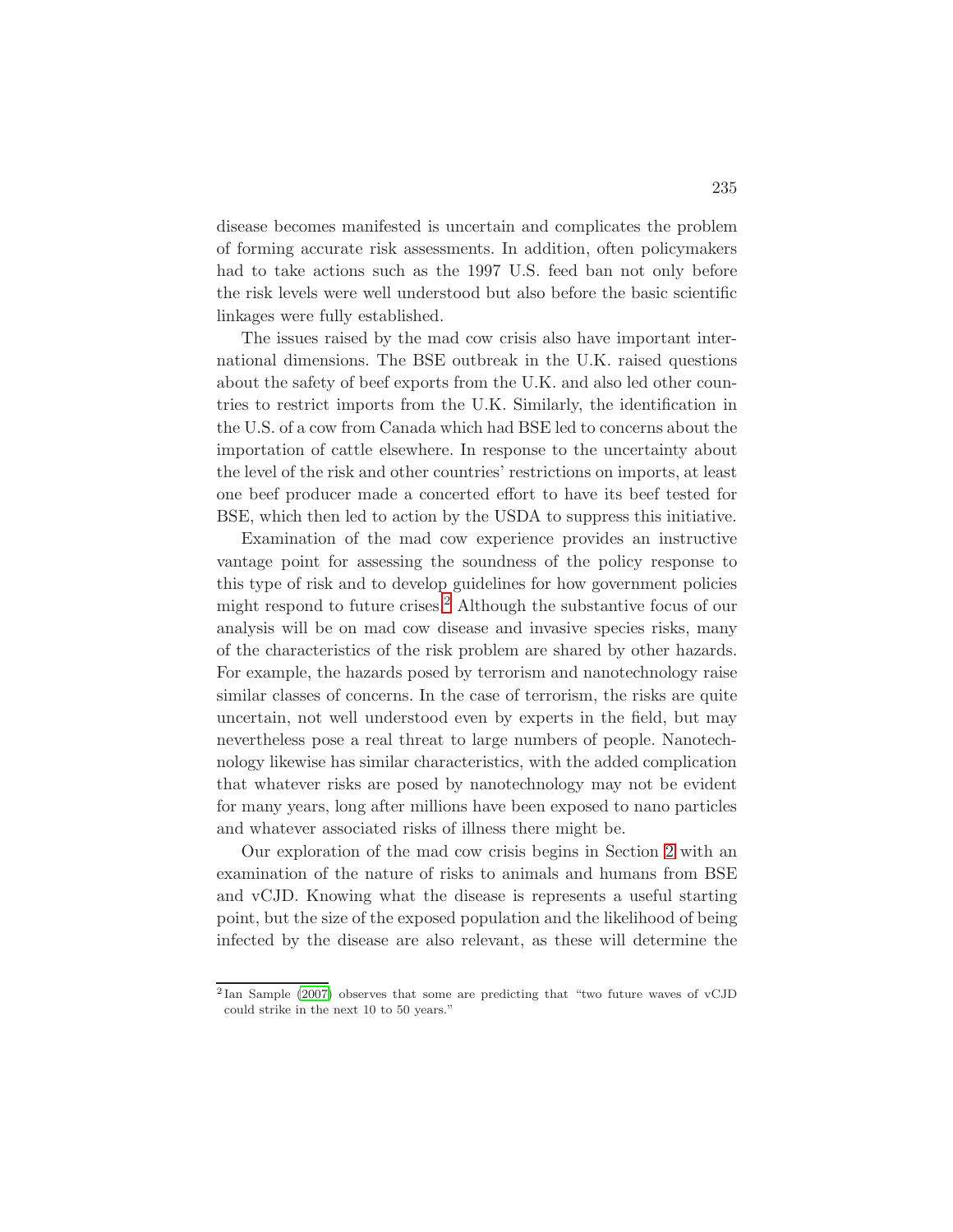### 236 *Introduction*

overall consequences of the hazard. We motivate and present a mainstream public policy framework to evaluate the welfare consequences of BSE and vCJD risk mitigation instruments in Section [3.](#page-11-0) A key component of this policy evaluation is the question of how one should assess these risks. The ways in which others have conceptualized the risks for policy purposes are examined in Section [4.](#page-17-0) How the government should communicate newly emerging risks remains a daunting task. Should the government adopt a precautionary approach and focus on upper bounds to be "better safe than sorry" or should risk assessments be more balanced? After providing a chronology of the policy events and policy actions in Section [5,](#page-24-0) we examine issues pertaining to media coverage and risk communication in Section [6,](#page-36-0) consumer responses to the informational environment in Section [7,](#page-45-0) and governments' use of trade policy in Section [8.](#page-50-0) The controversial effort by one beef producer to have its beef certified as being BSE-free brings together a wide set of cross-cutting issues of risk communication, government regulation, litigation, and international trade, and will serve as the main policy case study in Section [9.](#page-55-0) In Section [10,](#page-67-0) we summarize general lessons for regulatory policy derived from this experience.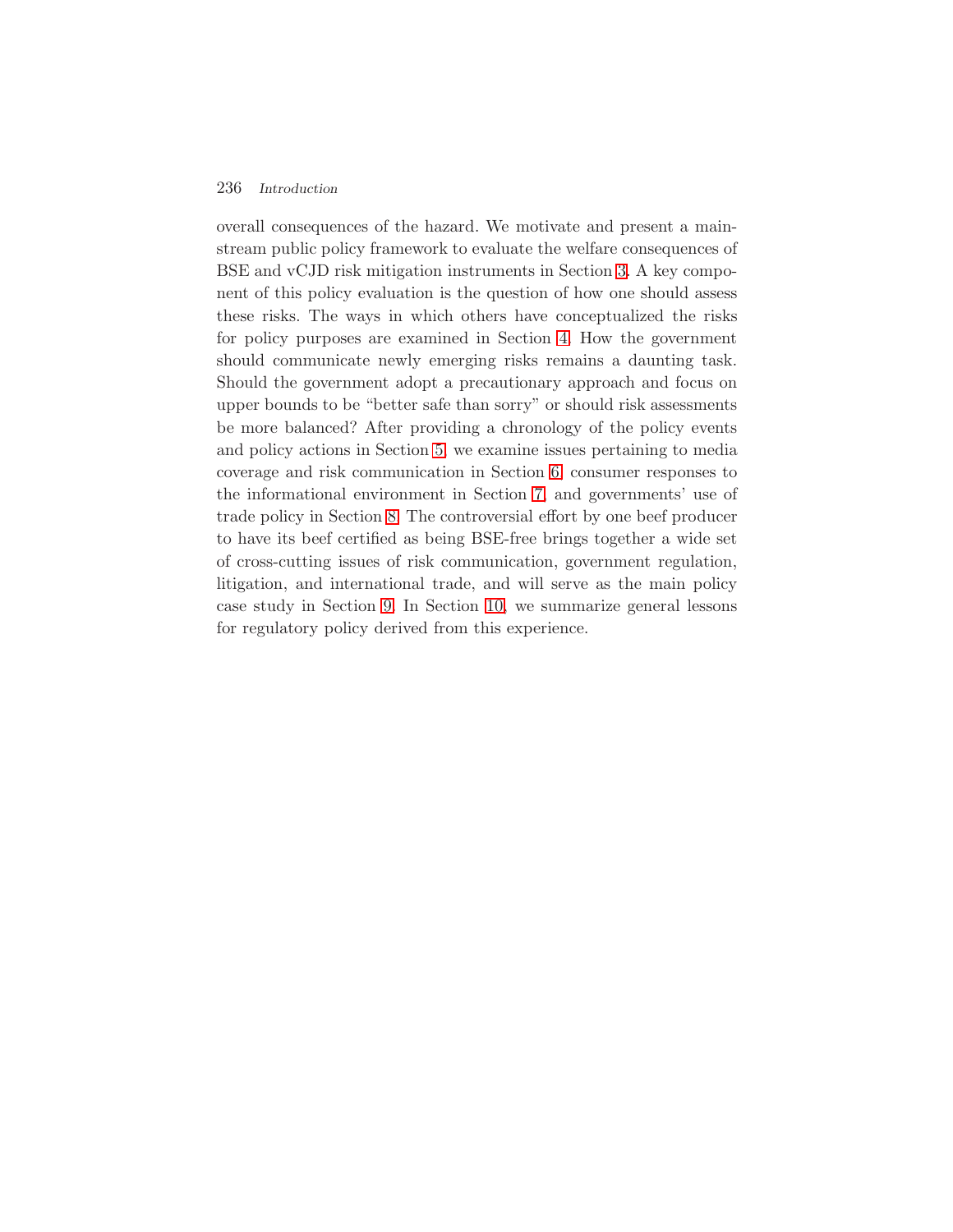## **2**

### <span id="page-8-0"></span>**Background on BSE and vCJD**

A useful starting point is to explore the source of BSE risks to cattle and the relation of mad cow disease to vCJD risks to humans. The risks of mad cow for cattle and humans rank among the most serious and most highly publicized risks that might affect consumers. In recognition of the threat, media coverage has been considerable and the overall magnitudes of the risks are becoming well known. Indeed, the television coverage of staggering cattle affected with BSE has created a strong visual image of the consequences of BSE in much the same way as the Love Canal coverage enabled the public to visualize the reality of hazardous waste exposures.<sup>[1](#page-8-1)</sup> Given general public knowledge of the main features of BSE and vCJD, here we provide a brief summary by way of background, which we will subsequently refine below.<sup>[2](#page-8-2)</sup>

Although all the scientific issues have not been resolved, the leading causal theory is that BSE is caused by an abnormally configured

<span id="page-8-1"></span><sup>&</sup>lt;sup>1</sup>The largest beef recall in U.S. history announced in February 2008 by the Westland/ Hallmark Meat Company provided another opportunity for national news coverage to show video of downer cows when noting the potential risk that such cows have BSE [\(Risling](#page-81-3), [2008;](#page-81-3) [Martin, 2008\)](#page-80-0).

<span id="page-8-2"></span><sup>2</sup> See [Lister and Becker](#page-80-1) [\(2007](#page-80-1)) and [van Zwanenberg and Millstone](#page-83-0) [\(2005](#page-83-0)) for further background summaries.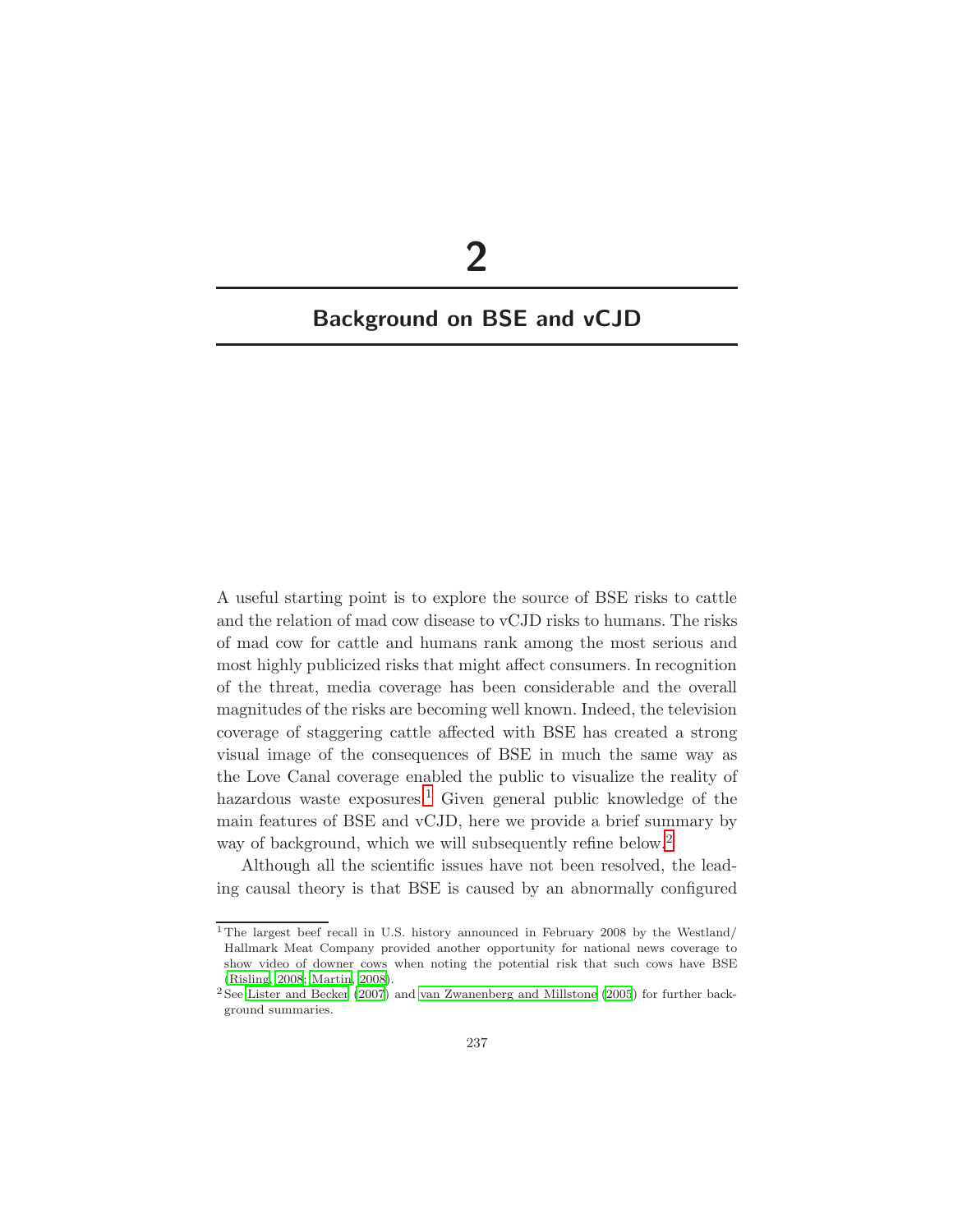### 238 *Background on BSE and vCJD*

protein, the prion protein PrP (proteinaceous infectious particle). Thus, these prions cause otherwise normal proteins to become abnormal. The origin of the protein has been traced to a scrapie agent in sheep and in rendered protein that overcame the species barrier. Thus, the first somewhat surprising aspect of the disease is that it is thought to have spread from sheep to cows. The mechanism of transmittal is through the food chain. That BSE emerged as a major problem in the 1990s and not earlier appears to be likely due to the change in the feeding system in the 1970s. The introduction of meat and bone meal as a protein supplement in feed for cows creates the potential for transmittal of BSE if the original animal had BSE. Unfortunately, there is no evidence of any immune response to the agent that might otherwise serve a protective function. Exposure to the prion protein PrP has dire consequences for the animal.

BSE has uniformly adverse consequences for the infected cattle. There is first a long incubation period of 3 to 5 years for the infected cattle. The length of the incubation period also may affect the extent of infectivity as the elapsed time since the infection and the age of the animal are key determinants of the risk (Cohen et al. [2001\)](#page-76-0). Thus, cattle may have contracted BSE but no physical or pre-mortem testable disease indications are apparent. After the incubation period, the disease becomes slowly progressive, leading to deterioration of the animal's brain, which in turn disrupts a wide range of cognitive functions. The disease is always fatal to the infected animal.

The disease profile of vCJD for humans is in many respects quite similar. An incubation period is followed by a slowly progressive deterioration in brain functions and ultimately the individual's death. The food chain, in this case eating infected beef or other infected meat, is the mechanism of exposure. That the disease could be transmitted from sheep to cows was somewhat surprising. Even more surprising from a scientific standpoint was the crossing of the species barrier from animals to humans. The disease vCJD is distinguished from its genetic counterpart, CJD, by the mechanism of exposure. Thus, the human risk from BSE is vCJD, while CJD predates this new form of illness and will not be affected by BSE policies.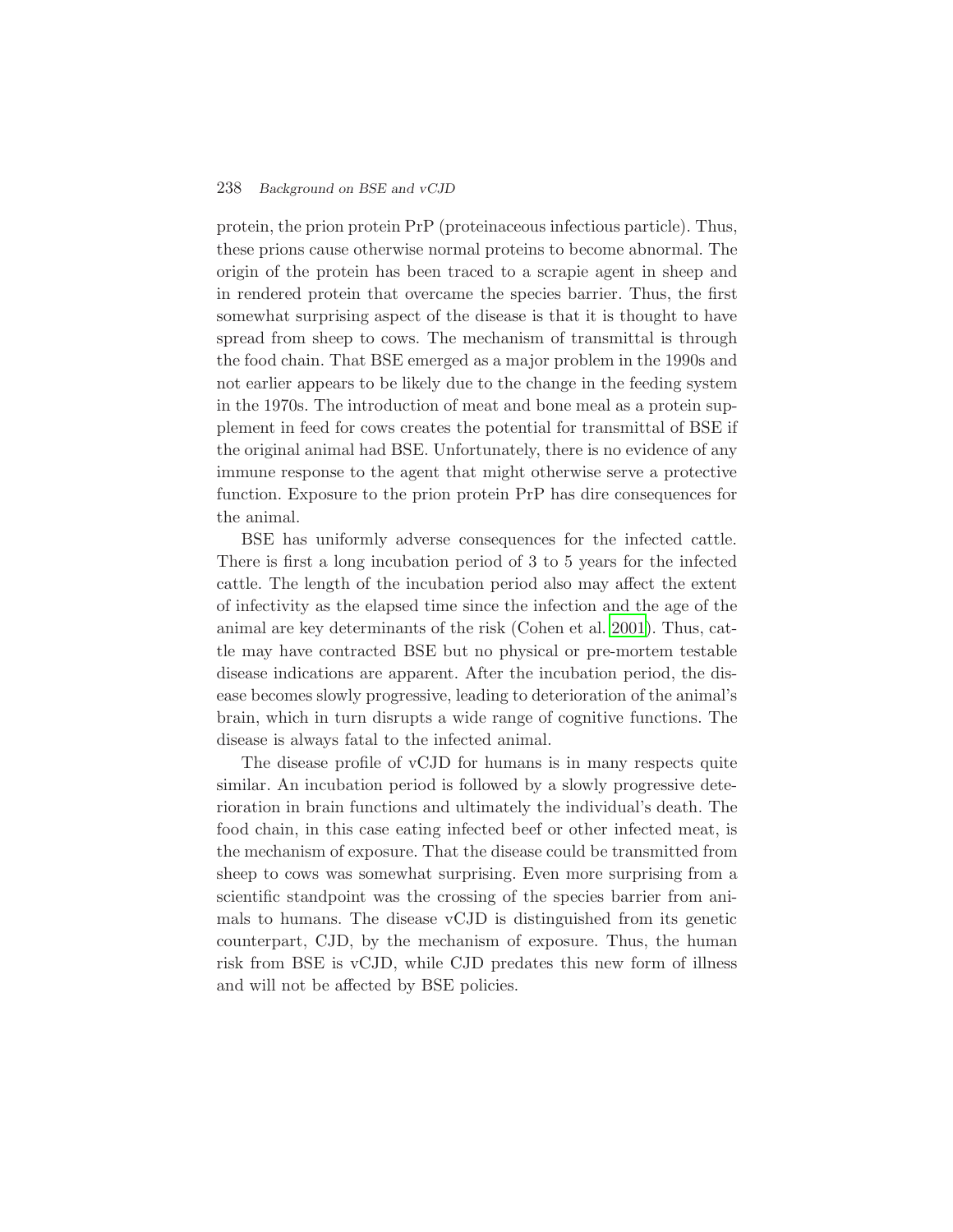Thus far, vCJD has posed a fairly small probability of illness for humans, with about 200 fatalities worldwide through early 2013, as compared to the much larger risk that BSE poses to animals, where tens of thousands have died from BSE and many more have been killed to prevent the spread of the disease. For both BSE and vCJD, the risk outcomes are fatal and involve very high morbidity costs as well. These risks also are not well understood, particularly for humans, so that there is considerable imprecision in our knowledge of the hazards. We have, however, moved from a situation of complete ignorance of the human risk to a situation of substantial uncertainty regarding the risk probabilities, and it is likely that the magnitude of the risk will continue to be understood more precisely.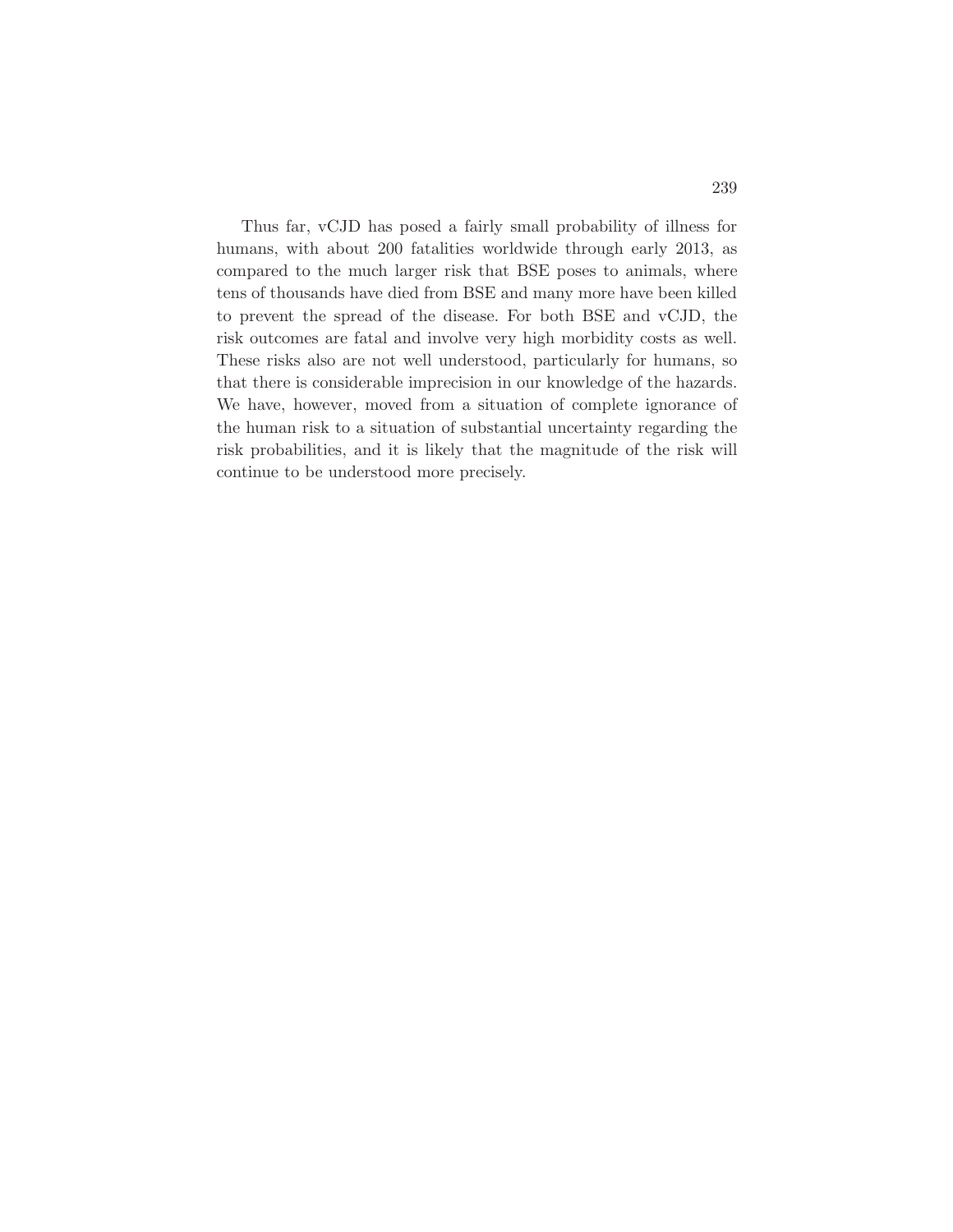## **3**

### <span id="page-11-0"></span>**Public Policy Framework**

These characteristics of BSE and vCJD highlight the existence of market failures that provide a potential rationale for government regulation of these risks. That there might be a potential governmental role does not necessarily imply that all kinds of government intervention will be beneficial. As we discuss below, the U.S. government's attempt to prohibit companies from certifying the safety of their product appears to be particularly unresponsive to the kinds of market failures that provide the impetus for a governmental role. Similarly, the official efforts in the U.K. to dismiss the risk and its importance likewise fell short of any reasonable welfare-enhancing norm.

First, novel and potentially unexpected risks may motivate either an inadequate or excessive response, each socially sub-optimal, by consumers and producers. Consider the effect of risk ignorance on the part of consumers and producers as well as the other extreme case of exaggerated perceptions of the risk. Uninformed consumers take no efforts to acquire information or mitigate their exposure to a novel and likely unknown-to-many risk. Uninformed producers likewise take no reputation-protecting or liability-minimizing actions to reduce the supply of a novel or unknown risk. Alternatively, consumers and producers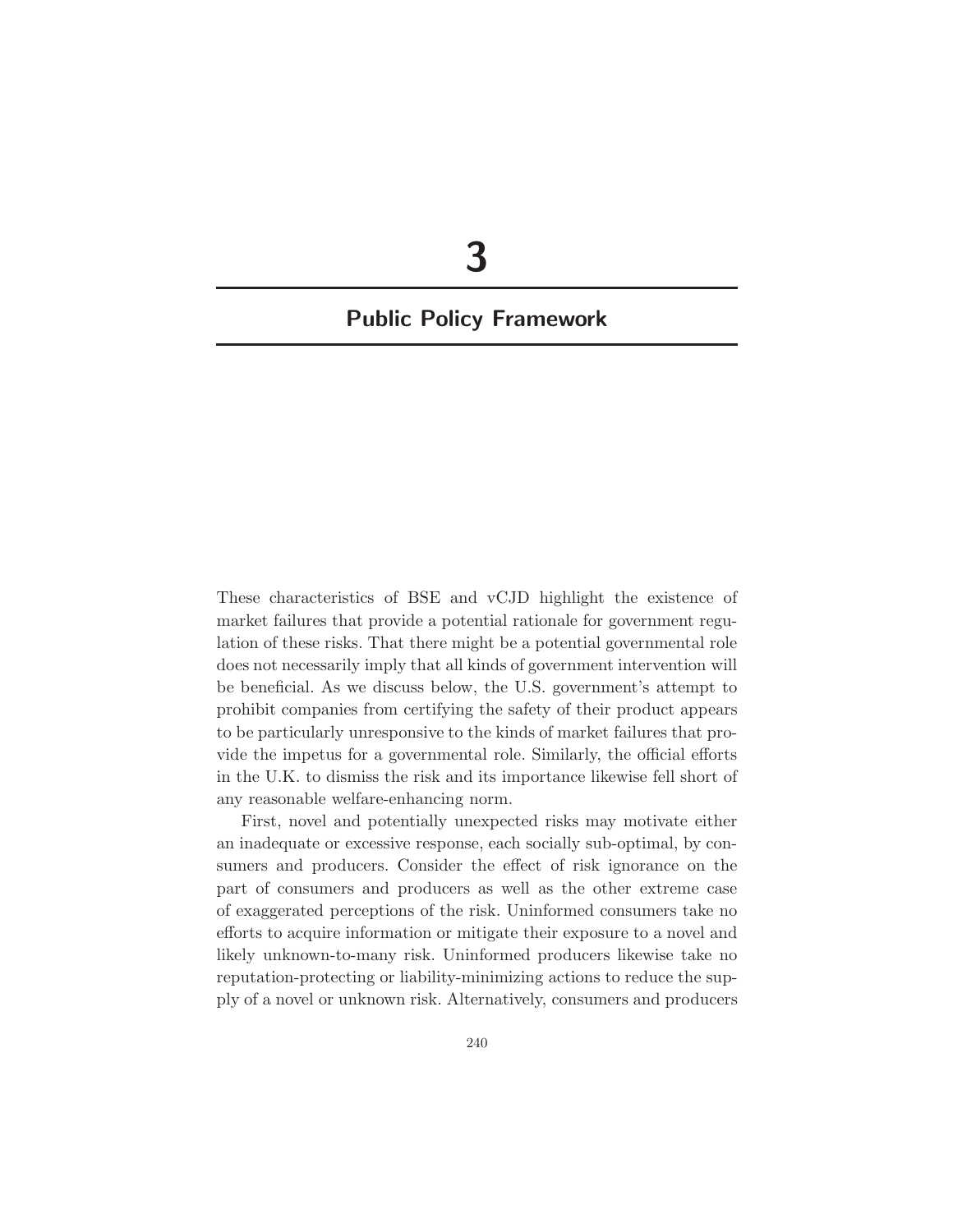could overestimate the risk — either its magnitude or its probability and their reactions could impose significant welfare losses (see our discussion below on risk ambiguity and [Aldy and Viscusi, 2013](#page-74-1)). As a result, surveillance for novel risks could provide socially valuable public information about the presence and level of risks. The design of surveillance to provide this public good can be informed by experiences addressing novel risks in other countries. Indeed, in the case of invasive species risks such as BSE, surveillance at the point of entry in the supply chain could benefit from the efficacy of practices addressing this risk in other countries.

Second, consumers lack information about the potential for BSE contamination in specific beef products. There is no potential for information acquisition based on consumer actions, which in turn has ramifications for producers. A consumer cannot identify a BSE-infected product at the grocery or restaurant. There is no immediate sign, such as odor or discoloration, that serves as a marker for BSE. Moreover, the latency in developing symptoms of vCJD further complicates identification of a specific consumption event that led to contracting the disease. As a result, firms cannot easily build a reputation for quality, BSE-free repeatedly consumed "experience" products. The only potentially effective avenue for information provision derives from some kind of certification effort rather than consumer observations and experiences with the product.

This information asymmetry also applies to the long list of intermediaries in the supply chain for beef. A restaurant may not know if the sourced beef was processed in a slaughterhouse with BSE-infected cows. A slaughterhouse may not know if the sourced cattle were exposed to BSE-infected feed. So the information asymmetry closely resembles symmetric incomplete information for which it becomes very difficult for consumers to discern high-quality ("low" BSE risk) from low-quality ("high" BSE risk) beef, and limited private means are available for producers to remedy this information problem [\(Antle](#page-74-2), [2001](#page-74-2)). Indeed, it raises questions on how regulators can design instruments to address incomplete information (an issue we return to later in this section and in Section [9](#page-55-0) on testing).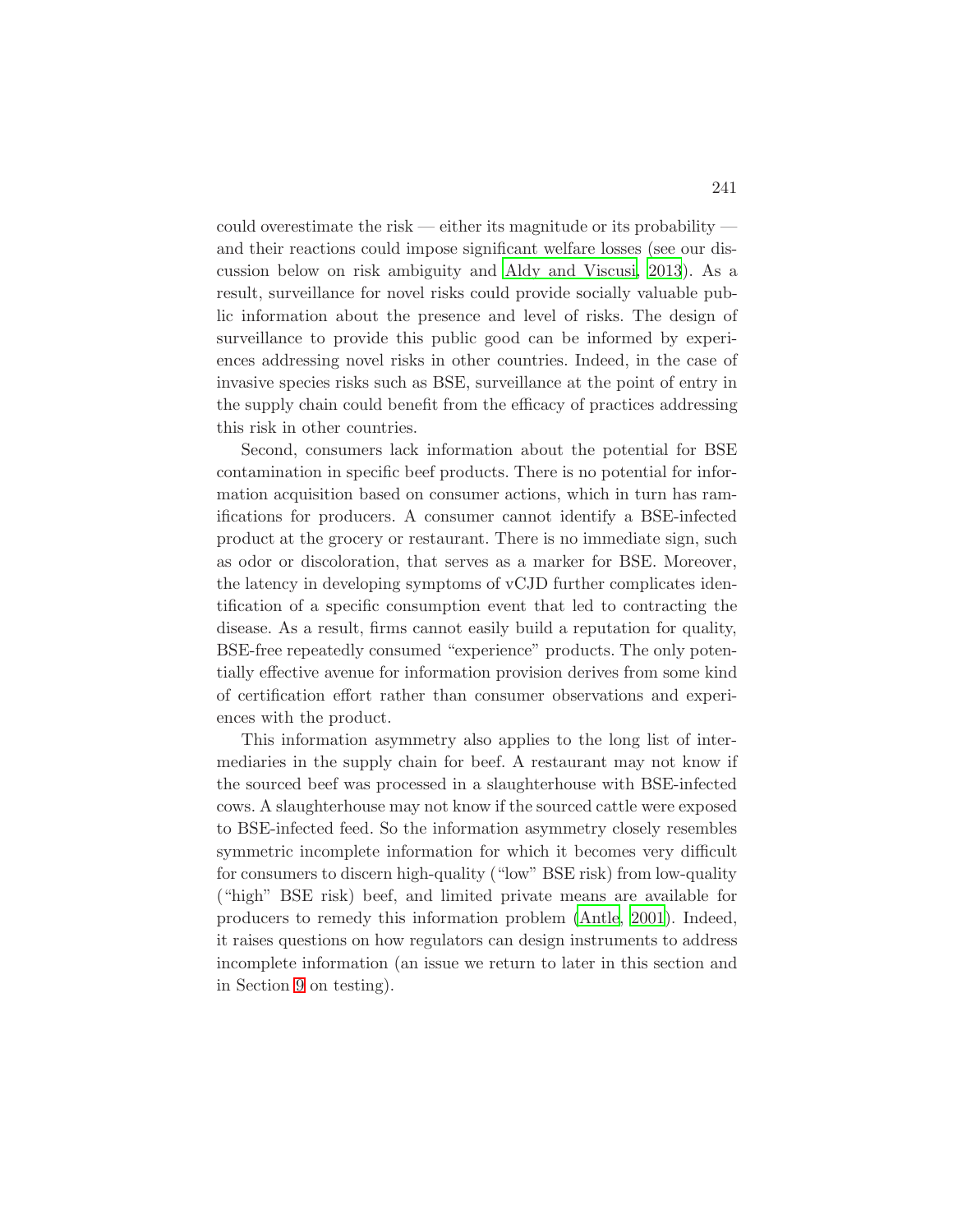### 242 *Public Policy Framework*

Third, habit formation could motivate a paternalistic justification for government regulation. Habitual behavior can emerge even within the context of fully rational, optimizing consumers. A consumer who has a long history of eating beef products with no apparent ill effects will have formed relatively precise risk beliefs based on these experiences. Given such a strong information base, consumers will have relatively precise probabilistic beliefs that will tend to limit the degree to which beliefs are updated with new information. Learning about the risk level is both limited and, in the case of direct consumer experiences, not feasible. If consumers become infected, the irreversible nature of the health effects will impede any attempts to limit one's risk through adaptive behavioral responses. Even with good information, an individual may not reduce beef consumption to mitigate BSE risk due to self-control problems. This decision imposes costs on the future version of this individual, what some have termed an "internality" in the context of diet and smoking, and thus the failure for the individual to reduce consumption now would result in regret by that individual in the future.

Fourth, erroneous consumption decisions are consequential because the stakes are high. The health risks involved entail irreversible health effects in which there is both a fatality risk as well as accompanying morbidity consequences. Small probability-severe consequence events pose both challenges for individual decision-making and frequently provide the impetus for government regulation, especially when there are severe barriers to informed individual choice as there are in this instance.

Fifth, the role of international trade may provide another rationale for a government regulator to intervene in the market to mitigate BSE risk. Suppose that country A's domestic beef market is supplied by domestic production and imports from country B. If country B reports a case of a BSE-infected cow, then country A's only instrument to assure its domestic consumers that the retail beef supply is safe from BSE is to ban imports from country B. Otherwise, the information problems consumers face in the market — and their inability to identify BSE-free from potentially BSE-infected beef, or even to discern foreign versus domestic sourced beef — could result in a significant unraveling of the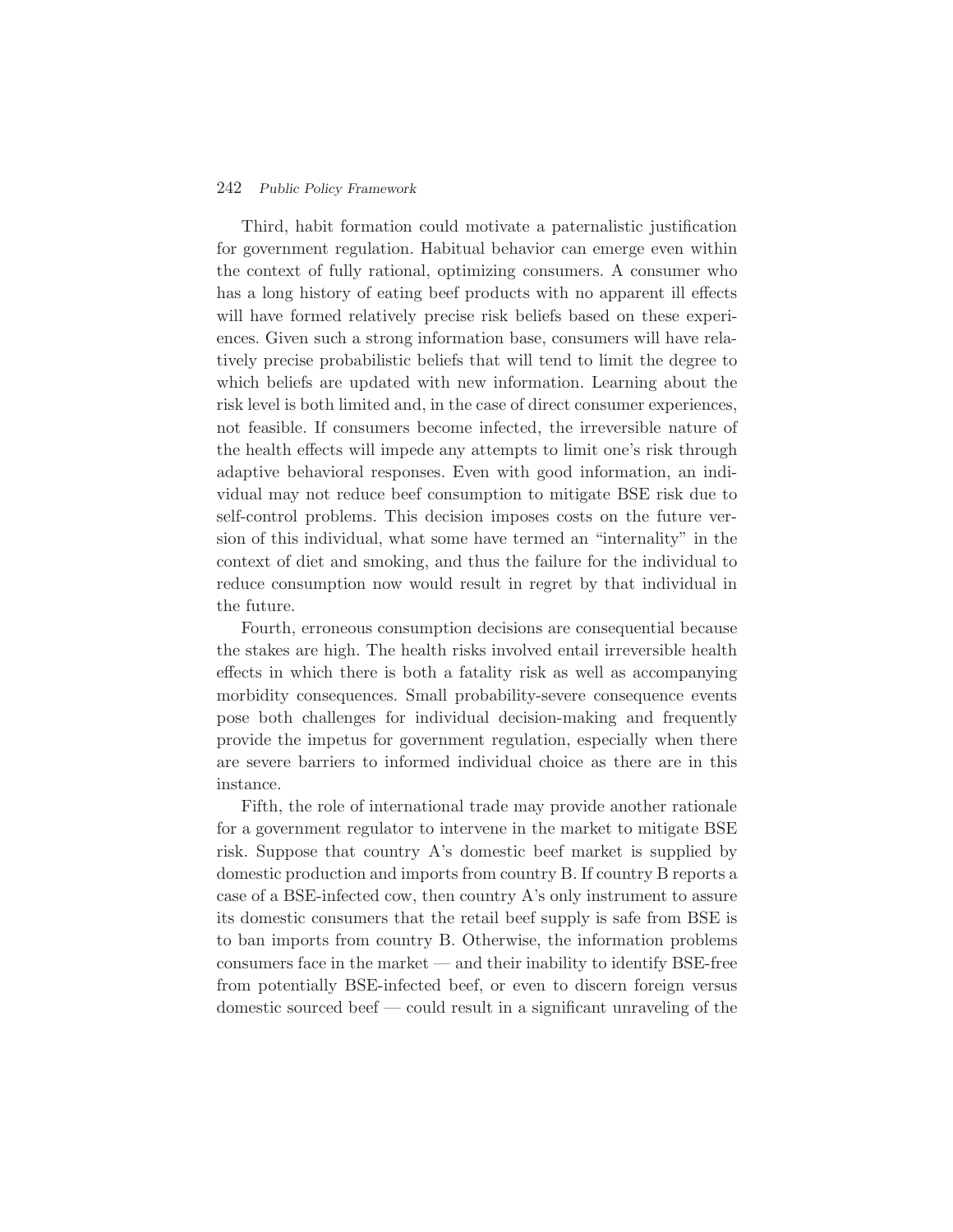market and drop in consumption. Thus, producers in country A would push for a trade ban to assure quality in the domestic market, and hence continued demand for their product. As a result, producers in country B may also have an incentive to request regulatory interventions by the government in country B to reduce the probability of a BSE infection in order to keep open their export markets.

While identifying market failures is necessary to justify a public policy intervention on welfare grounds, it is not sufficient. Poorly designed regulations could impose societal costs greater than societal benefits and thus result in a government failure that exacerbates the welfare loss associated with the market failure. Even a regulation that delivers benefits greater than costs may not be the most cost-effective or efficient way to tackle the problem. A formal framework that requires the quantification and monetization of benefits and costs of various policy options to mitigate BSE risk can serve to identify those that maximize net social welfare. Such analysis informs the design of cost-effective instruments and could also identify combinations of instruments that could be most efficacious and welfare-enhancing.

To evaluate the benefits of potential government interventions to mitigate BSE risk, the regulator needs to identify various categories of benefits. For example, reducing BSE risk can reduce cattle illness and mortality and reduce human mortality via transmission and development of vCJD. These health benefits include both morbidity and mortality effects. In addition, the anxiety produced by fears of BSE risks can potentially be alleviated through government regulation that ensures a low level of risk. Given consumer and foreign government responses to BSE cases, reducing BSE risk can also deliver benefits to producers by ensuring their reputation for high-quality ("low" BSE risk) beef and hence demand for their products. Then, the regulator needs to determine the efficacy of various policy instruments in delivering positive outcomes in each of these benefit categories. For example, a ban on ruminant protein in cattle feed can reduce BSE transmission risk to other cattle and to humans, while a ban on blood donations from individuals who lived in the U.K. during the 1990s is intended only to address human mortality risk. Once the relevant benefit categories have been identified for a given policy intervention, then the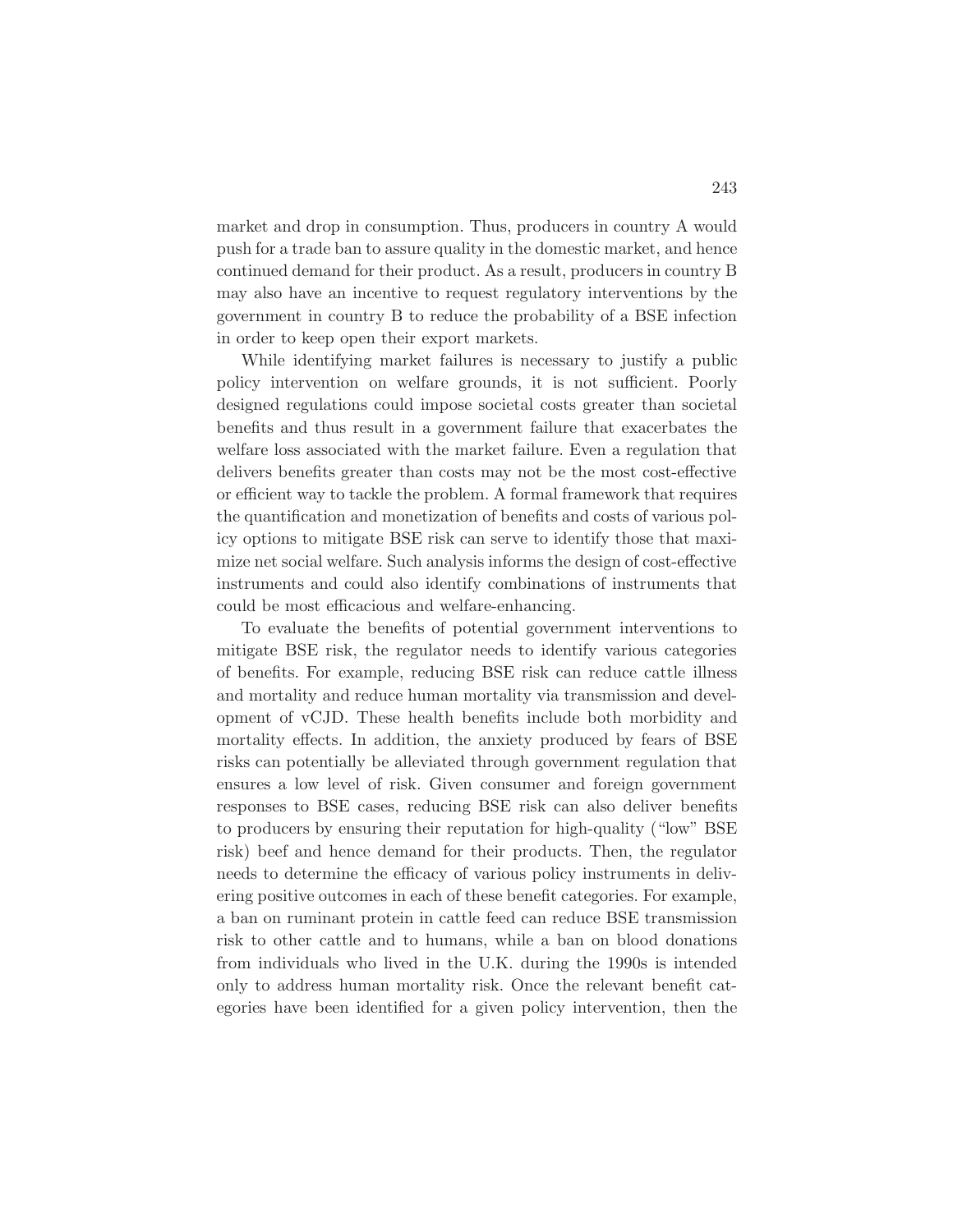### 244 *Public Policy Framework*

regulator must undertake a quantitative risk assessment of the baseline risk associated with BSE and the change in risk associated with the policy instrument. Given the importance of risk assessment in the context of BSE and vCJD, we focus in significant detail on this issue in the following section. The change in the likelihood of an adverse BSE or vCJD event can then be monetized, say by the value of a typical head of cattle for bovine mortality, the value of statistical life for human mortality, and by the decline in profits for producers if consumers buy less of their product or foreign markets ban their goods.

To evaluate the costs of a policy intervention, the regulator must estimate the direct costs of any requirements under a new rule as well as how firms may respond to the regulation. For example, a tracking and traceability system for cattle and beef can play an important role in a BSE surveillance program but also imposes costs on cattle producers, processors, marketers, and retailers. Throughout the supply chain, firms need to maintain the records and undertake relevant expenses associated with tracking their cattle and beef throughput. The elasticities of consumer demand, domestic supply, and foreign supply will determine the economic incidence of such interventions. The aggregate foregone surplus of consumers and suppliers determines the cost of the intervention.

In estimating the benefits and costs of a policy intervention, it is important to recognize and account for the endogeneity of consumer and producer behavior. For example, an information intervention (such as labeling premised on a surveillance system) is effective only if consumers adjust their behavior in response to this information. Indeed, risk assessments that fail to account for avoidance behavior may yield inaccurate measures of risk and incomplete estimates of the welfare costs posed by BSE risk (and hence the benefits available for interventions that mitigate such risk). Producers may also respond to various government interventions. For example, we describe in detail the case of a U.S. producer that used BSE testing of its beef in an effort to regain access to lucrative foreign markets such as Japan in Section [9.](#page-55-0)

The empirical challenge for novel risks like BSE and vCJD lies in estimating the efficacy of various policy options. By definition, there may be little experience in combating novel risks, although there are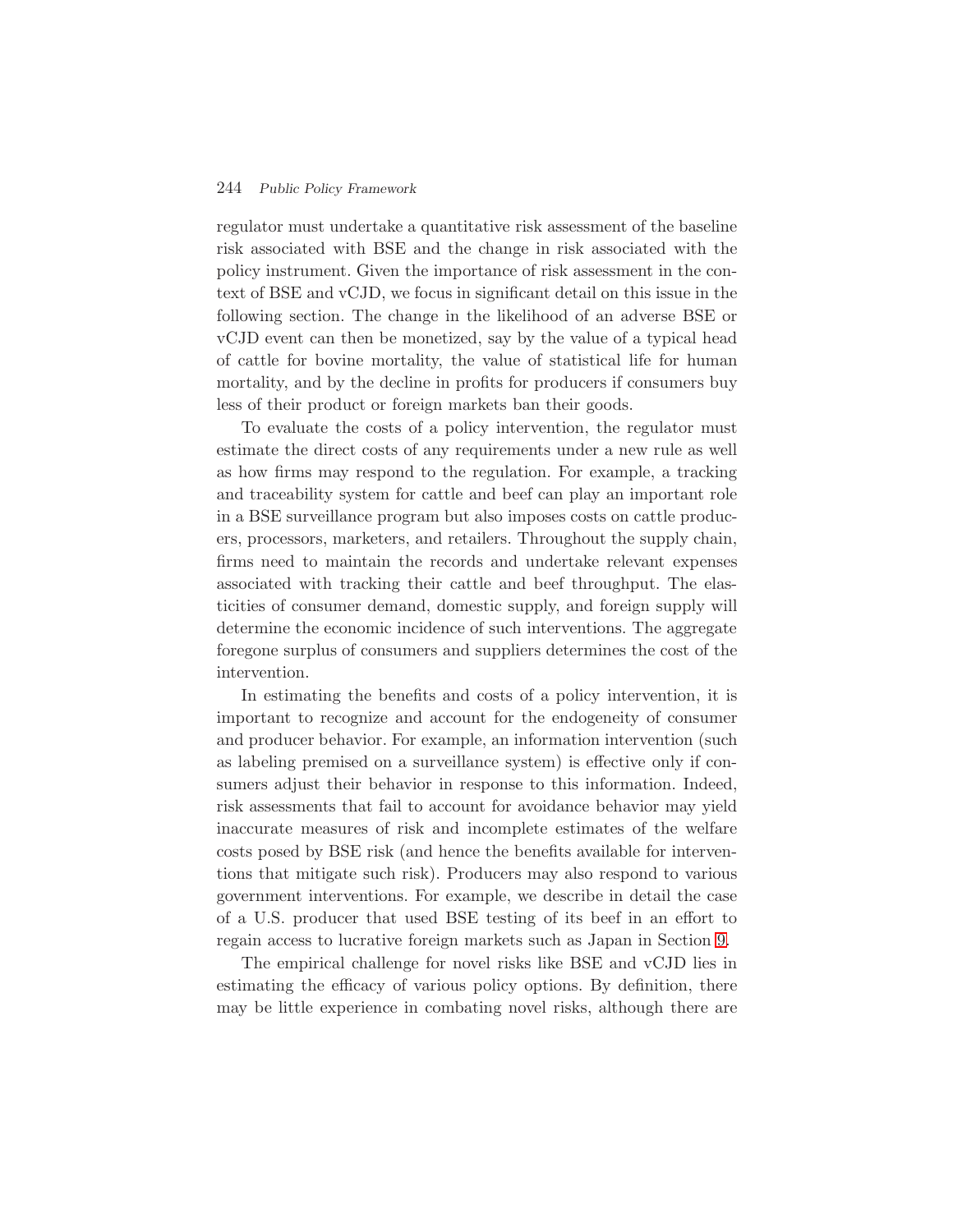potential opportunities to learn from interventions undertaken by other countries that initially faced such risks. There may be few natural experiments from which to estimate efficacy. As a result, risk assessment of policy interventions may require some strong assumptions and the robustness of the preferred policy options to the choice of assumptions should be carefully examined. We explore this issue in the case of BSE and vCJD in the next two sections.

In light of the information problem characterizing BSE and vCJD, it is perhaps unsurprising that regulators have frequently adopted the rather blunt policy instrument of a ban to reduce BSE risk. For example, regulators have banned imports of cattle and/or beef from countries that report cases of BSE-infected cows. Regulators implemented a feed ban that prohibited the use of (potentially BSE-infected) ruminant protein. U.S. regulators also banned blood donations from individuals who lived in the U.K. or certain European countries for specified periods of time. We address the efficacy and efficiency of these policy instruments in further detail in our discussion of risk assessment in the next section.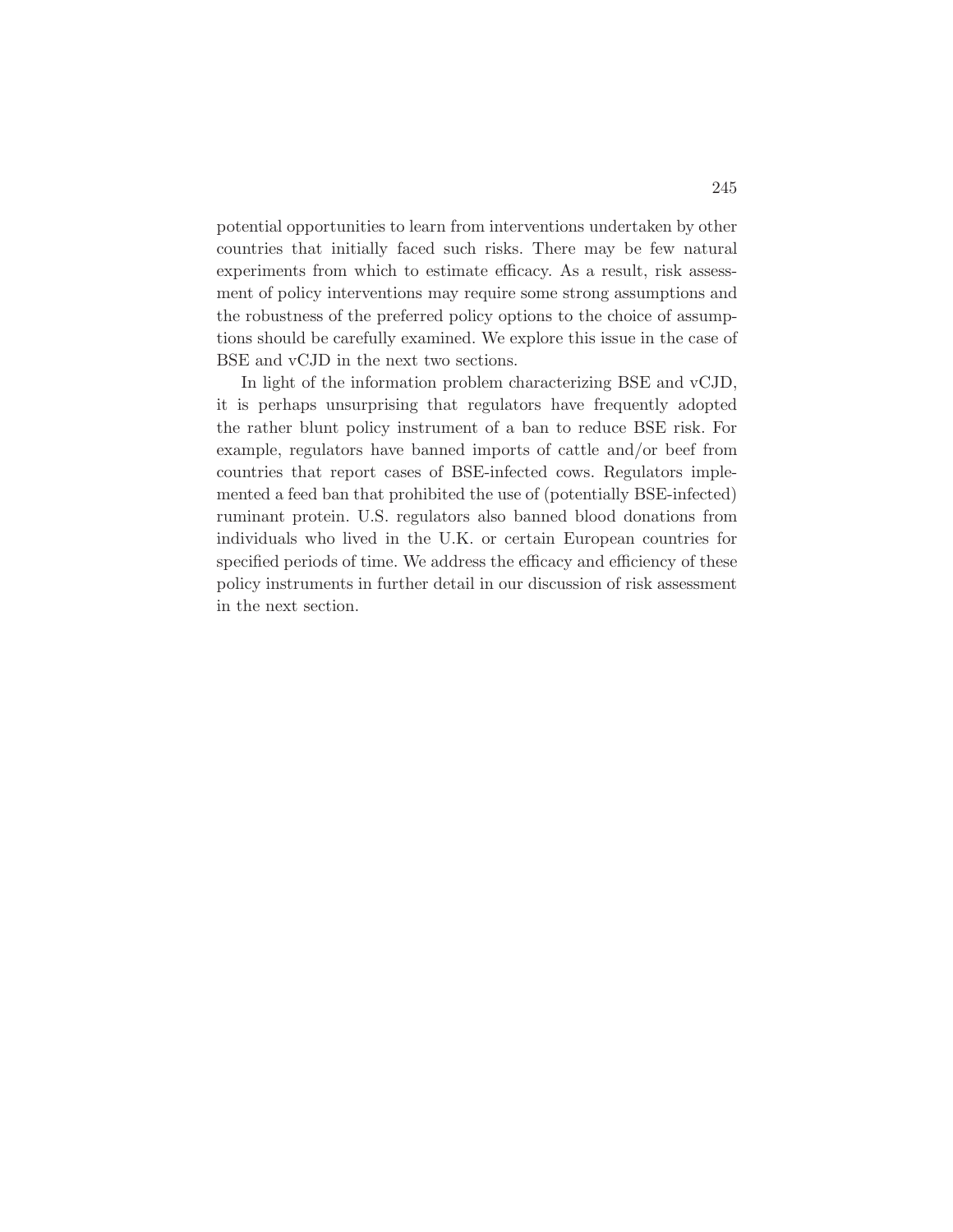## **4**

### <span id="page-17-0"></span>**Risk Analysis Principles**

As we note above, the general economic maxim for efficient policies is that they should be designed to maximize the spread between expected policy benefits and costs. While this efficiency guideline may appear to be innocuous, very few U.S. risk regulations policies adhere to this approach.<sup>[1](#page-17-1)</sup> Typically, the agency's legislative mandate imposes a more risk-oriented approach that does not permit proper balancing of competing risk concerns. Indeed, the Clean Air Act prohibits the consideration of costs in the setting of national ambient air quality standards. One notable exception to the failure to balance benefits and costs is the U.S. Department of Transportation, for which there is strong adherence to promulgating policies for which the benefits exceed the costs. In the absence of any restrictive legislative mandates that would prohibit the USDA from undertaking benefit-cost balancing for regulations pertaining to invasive species risks, we assume that the U.S. and presumably other countries as well have the freedom to design policies that can address risks of BSE and vCJD in a balanced manner.

<span id="page-17-1"></span><sup>&</sup>lt;sup>1</sup> Refer to [Aldy and Viscusi](#page-74-1) [\(2013\)](#page-74-1) for further elaboration of the U.S. experience with risk regulations.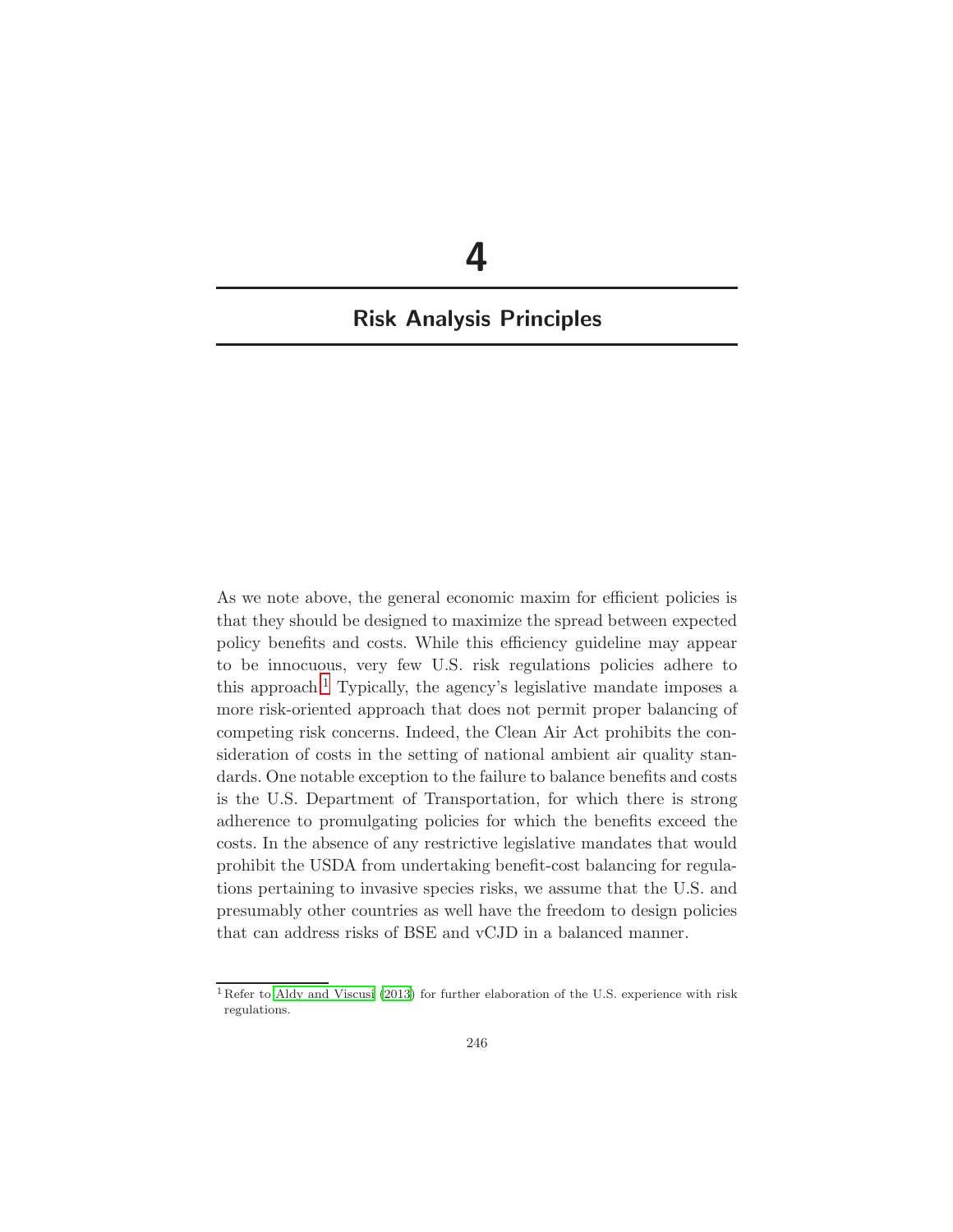Irrespective of whether the policy can reflect a true balancing of benefit and cost concerns, the focus should be on the "expected" risk reduction benefits. Focusing on the "expected" consequences of a policy has specific consequences for how the risk assessment should enter the analysis. Thus, what should guide decisions is the mean value of the risk probability. For vCJD risks, what is the average probability of contracting the disease across the population? Other formulations of risk assessments are possible and, indeed, are frequently adopted by U.S. government agencies. Rather than asking what is the average expected value of the risk or what is the best estimate of the level of the risk, agencies focus on "conservative" estimates of the risk. Worst case scenarios rather than reasonable expectations are the guide. By definition, these conservative risk assessments will overstate the actual level of the risk because they pertain to the risk value at the upper tail of the risk distribution, such as the 95th percentile, or in the case of the EPA, hazardous waste assessments, a risk value beyond the 99th percentile [\(Hamilton and Viscusi](#page-78-0), [1999\)](#page-78-0).

How much such conservative risk assessments distort the actual mean level of the risk depends on the structure of the risk analysis calculation and the degree of conservatism in each component of the calculation. Suppose for concreteness that policymakers focus on the 95th percentile of the distribution for each of the parameters used in forming the risk assessment parameters rather than simply using values based on some more vaguely defined worst case scenario. If this is done for only a single component, such as the ultimate vCJD risk, then there will be a 0.05 chance that the expected risk level is as great as is being estimated. This kind of single conservatism assumption, however, greatly understates the extent of conservatism biases that might be engendered and typically are engendered through the risk conservatism approach. Suppose that the calculation involves 3 parameters the vCJD risk posed by the meat supply, the quantity of beef eaten by the person, and the probability that eating the infected beef will lead to vCJD. If these parameters are independently distributed and each of these parameters is set at the 95th percentile of their distribution, then the chance that the risk will be as great as is estimated will only be  $0.05 \times 0.05 \times 0.05$ , which is less than 2 in 10,000.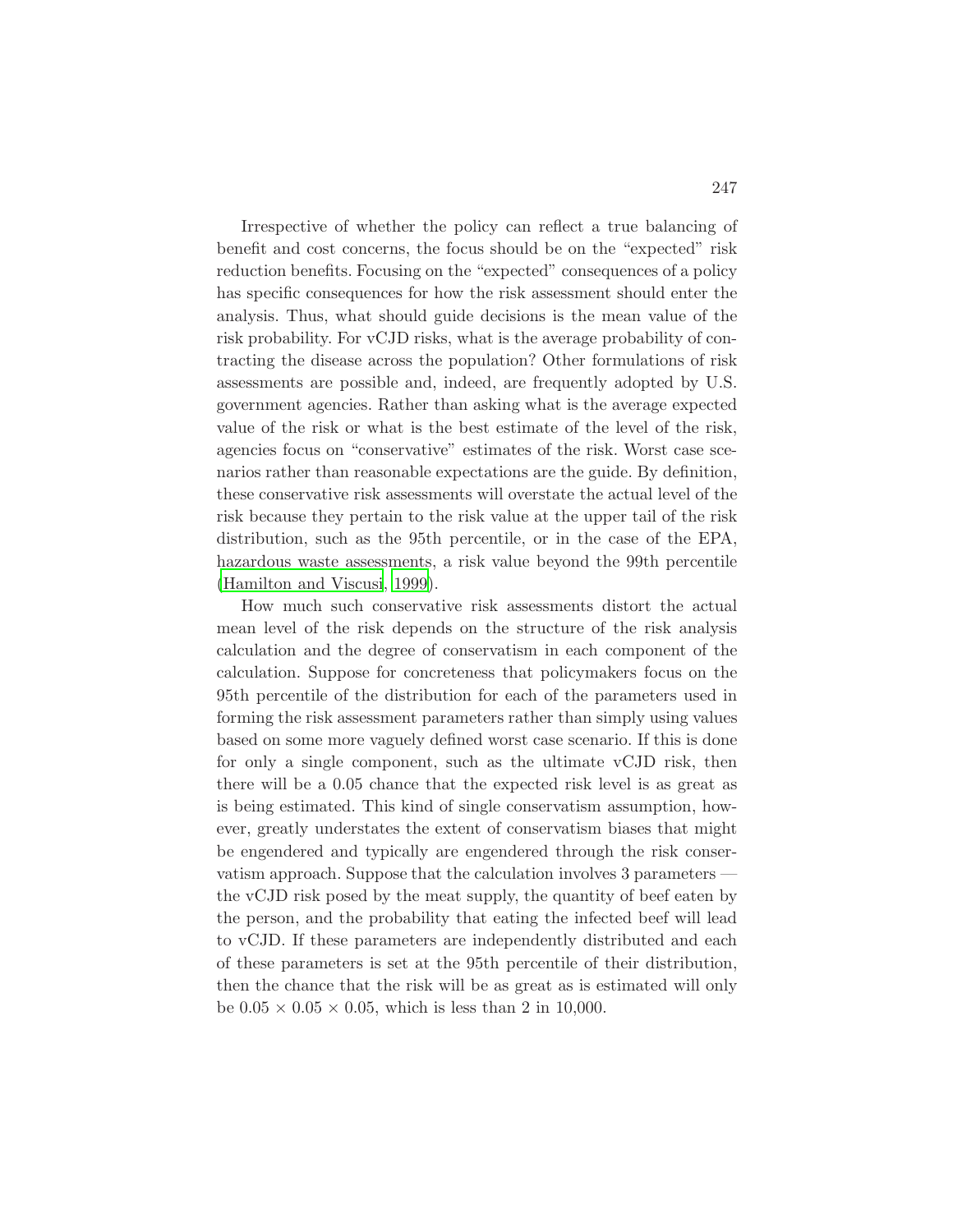### 248 *Risk Analysis Principles*

The main difficulty with the conservatism approach is that if one adopts this conservative methodology it distorts the information available for policy making. Often the actual expected risk is not known, as policymakers may see only the endpoint conservative risk estimate. Focusing on worst case scenarios poses particular dangers with respect to mad cow risks and the counterpart vCJD risks. The hazards posed by these risks are very imprecisely understood. Excessive attention to the worst case scenario will lead to a targeting of policy resources on risks that have very little chance of being as great as is actually assumed, thus diverting attention from real threats and imposing needless costs. Such an approach disproportionately diverts funds to complicated, poorly understood risks and away from simpler, better understood risks. Poorly understood risks would have a larger spread in their distributions, so the 95th percentile of a poorly understood risk is likely to be much more different from its mean than the 95th percentile for a well-understood risk. Complicated risks — those with many uncertain components  $-$  would then magnify this divergence between "worst case" risk and expected risk to a much greater degree than simpler risks with fewer uncertain components. The extent to which there have been enormous gaps in our knowledge of these risks will be apparent upon reviewing the U.K. risk analysis experience.

In addition to undertaking a sound risk analysis grounded in the principles for efficient policy design, policymakers should incorporate risk analysis in their policy decisions. In the U.K., where the mad cow issues were first confronted in a serious way, some observers suggested that the government response appeared to be driven more by political pressures than by a reasoned response to risk.[2](#page-19-0) Skepticism of the government's trustworthiness is also reflected in public opinion polls, as the U.K. public believed that the government was more concerned with protecting farmers than the general public.[3](#page-19-1) Indeed, the government in the U.K. fostered an environment of uncertainty even after the risk had

<sup>2</sup> This is a major theme of [van Zwanenberg and Millstone](#page-83-0) [\(2005](#page-83-0)).

<span id="page-19-1"></span><span id="page-19-0"></span><sup>3</sup> The April 1996 Gallup England poll reported the following results with respect to the question "which group do you think the government is concerned to protect more, farmers or the general public?:" farmers: 46 percent; general public: 21 percent; both: 12 percent; neither: 15 percent; and don't know: 5 percent.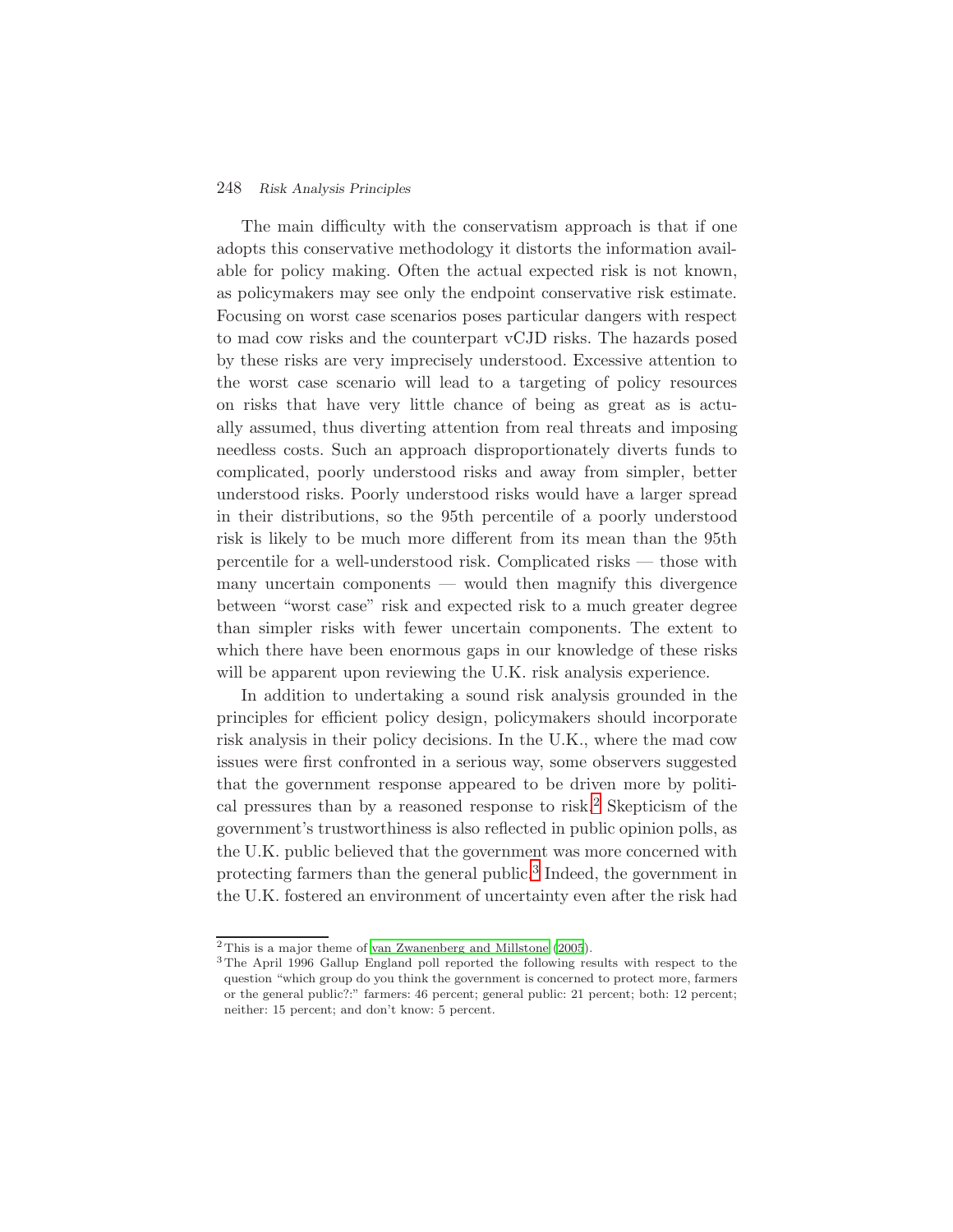become apparent. In the early period of the BSE outbreak, there was the expected resistance to regulation from the cattle industry. There have been allegations that the same kinds of political pressures conceivably may have been at work in the U.S. Critics of the U.S. Department of Agriculture have charged that the agency had been captured by the cattle industry. Dale Moore, the chief of staff of the Secretary of Agriculture, had been the chief lobbyist for the National Cattlemen's Beef Association [\(Schlosser, 2004](#page-82-0)). The Agency's spokeswoman, Alisa Harrison, issued press releases for the USDA with titles such as "Mad Cow Disease Not a Problem in the U.S." [\(Schlosser](#page-82-0), [2004](#page-82-0)). She formerly had served as the director of public relations for the National Cattlemen's Beef Association. If the hazards had become apparent and more highly publicized, the locus of the strongest political pressures in all likelihood would have shifted to consumers and the general public. While financial interests presumably were paramount for beef producers, a concern with product health risks was the dominant public concern.

How the public will react to such risks depends not only on the expected risk level but also on other dimensions of the risk. One such dimension is the extent of risk ambiguity. The risk judgments the public will form in such instances will be highly imprecise. Risk information provided to them will also be imprecise and may foster the perception of ambiguity by indicating a possibly substantial risk range. In the presence of such ambiguity, for low risks such as vCJD people will exhibit ambiguity aversion. Thus, for example, if there is 50–50 chance that the risk could take on a low value  $p_1$  or a high value  $p_2$ , then people will tend to treat the risk as being greater than the average of the two risks. This risk ambiguity aversion is a well documented form of individual ir[rationality](#page-83-1) [\(Ellsberg](#page-78-1)[,](#page-83-1) [1961;](#page-78-1) [Fox and Tversky](#page-78-2)[,](#page-83-1) [1995](#page-78-2)[;](#page-83-1) Viscusi and Chesson, [1999\)](#page-83-1).

A particularly striking case of risk ambiguity aversion occurs when there are risk experts with opposing points of view. $4$  Conflicting risk assessments from a single institution generate a modest ambiguity aversion effect. However, the impact of risk ambiguity is much more pronounced if the experts are from different institutions. For example,

<span id="page-20-0"></span> $\frac{4 \text{ See Viscusi (1997)}}{4 \text{ See Viscusi (1997)}}$  $\frac{4 \text{ See Viscusi (1997)}}{4 \text{ See Viscusi (1997)}}$  $\frac{4 \text{ See Viscusi (1997)}}{4 \text{ See Viscusi (1997)}}$  $\frac{4 \text{ See Viscusi (1997)}}{4 \text{ See Viscusi (1997)}}$  $\frac{4 \text{ See Viscusi (1997)}}{4 \text{ See Viscusi (1997)}}$  for the basis of this analysis of the effect of such a risk debate.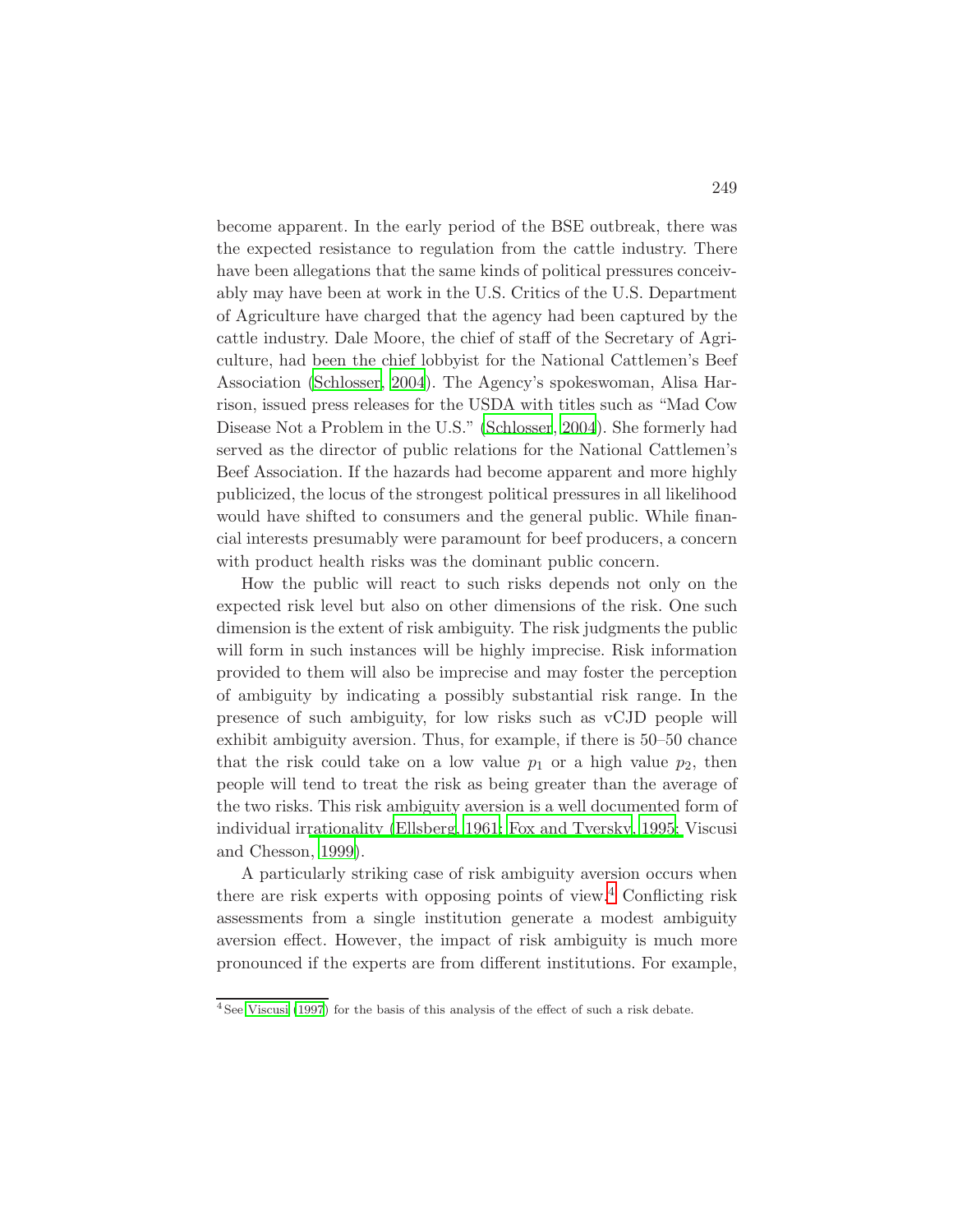### 250 *Risk Analysis Principles*

if there is disagreement between a government risk expert and a meat industry risk expert, people will tend to dismiss the low risk assessment and gravitate toward the worst case scenario as their risk belief.

The result is that there will be substantial public pressures to overregulate imprecisely understood risks, such as those posed by BSE and vCJD. For other countries considering imports of beef for which there is some uncertain potential risk, there will also be inordinate pressures to exclude such imports, creating support for rigid protectionist policies.

The absence of full information about the level of the risk creates opportunities for learning and refining risk beliefs. From the vantage point of the U.S., the cost associated with much of the learning is minimal. The natural experiment taking place in the U.K. provided a considerable information base about assessing the risk to cattle and to people. The U.S. was quite fortunate with respect to the timing in that the evidence on the foreign mad cow "experiments" would be known before the first case was discovered in the U.S., making it possible to formulate more informed policy decisions to reduce risks that later might have affected the U.S. Thus, the U.S. benefited from the first major BSE outbreak occurring elsewhere, giving U.S. regulators an opportunity to assess the risk and formulate a policy response.

Despite these advantages with respect to information acquisition, there are limits as well. The small individual probabilities of vCJD limit the informational content of the evidence regarding the exposure of even a large population. The incubation periods before BSE becomes manifested in cattle introduce one element of delay, and there is an additional lag before the vCJD becomes manifested in people, creating a temporal gap that makes inferences less clear-cut. Unlike the task of sorting out the causes of acute accidents, it is often difficult to trace the exposure that led to vCJD many years later. Because the symptoms of the illness are not unique to vCJD, but are shared for example by CJD, it is not a signature disease for which the nature of the ailment would be well understood. Making a precise prediction of the risks of BSE and vCJD in the U.S. is also complicated by the lack of precise information on the extent of compliance with the U.S. Food and Drug Administration (FDA) feed ban (Cohen et al., [2001](#page-76-0)). There may be some feeding of prohibited feed that contains ruminant protein either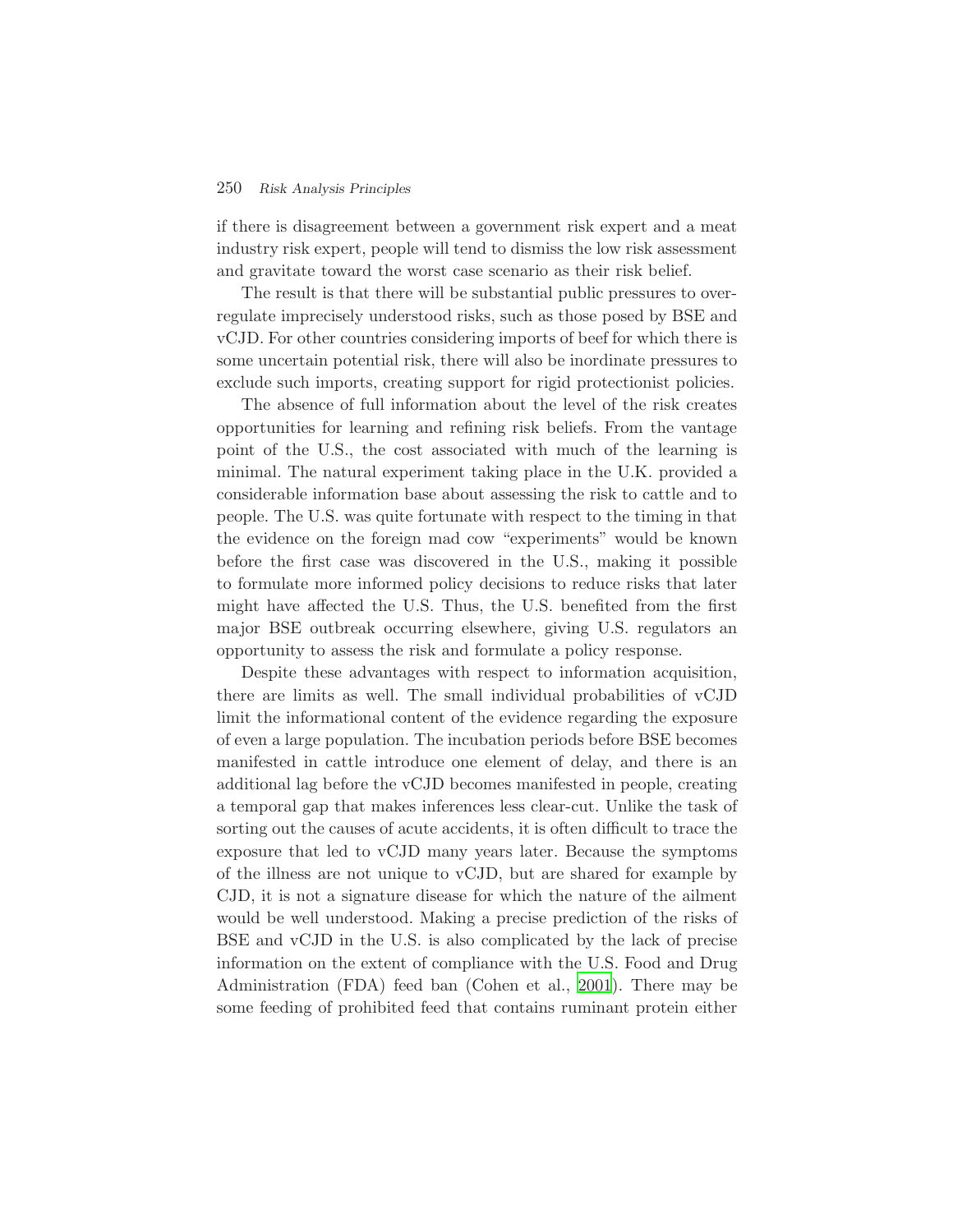deliberately, because of a random error in selecting the proper feed, or because of a failure to label the feed correctly. These difficulties are not simply conjectures, as policy assessments by the U.S. Government Accountability Office (U.S. GAO) concluded that the U.S. enforcement efforts have fallen short (U.S. GAO, [2002](#page-82-1); [Fox and Peterson, 2004](#page-78-3)). These criticisms have been lodged with respect to inspection databases and the failure to do follow-up inspections with firms found to be in noncompliance with labeling requirements.

Even with the almost two decades of observation of a large number of BSE cases and approximately 200 confirmed vCJD deaths, the underlying science is not well understood. Why the illness crossed the species barrier from animals to humans is still not known. Nor is there any firm evidence making it possible to develop estimates of a dose–response relationship between eating BSE-infected meat and developing vCJD.

In terms of the stages of risk analysis, the first stage of understanding the possible routes of exposure is perhaps most well understood. The primary exposure route for vCJD is from eating BSE-infected meat. It is believed that some cuts of meat are more dangerous than others.[5](#page-22-0) On July 9, 2004 the FDA proposed rules to strengthen mad cow safeguards. Included in this was a ban on "specified risk materials (SRMs)" defined as: brain, skull, eyes, trigeminal ganglia, spinal cord, vertebral column (excluding the vertebrae of the tail, the transverse processes of the thoracic and lumbar vertebrae, and the wings of the sacrum) and the dorsal root ganglia of cattle more than 30 months of age. SRMs also include the tonsils and the distal ileum of the small intestine of cattle of any age (FSIS, 2004).

Secondary mechanisms of exposure include blood transfusions, improperly sterilized medical instruments, accidental inoculations, and pharmaceutical and cosmetic products derived from bovine tissue. The

<span id="page-22-0"></span> $\overline{5}$ As summarized by Cohen et al. [\(2001](#page-76-0)) "The existence and quantity of infectivity in specific tissues depends on the age of the animal and the elapsed time since infection. . . BSE infectivity potentially available for human consumption can come from specific tissues including cattle brain, spinal cord, cuts of meat with spinal cord or DRG, intestine, and from edible meat contaminated with infectious tissues. . . " (Section 3.1.4). Appendix Table [A.1](#page-71-1) summarizes the relative infectivity based on the types of tissue involved.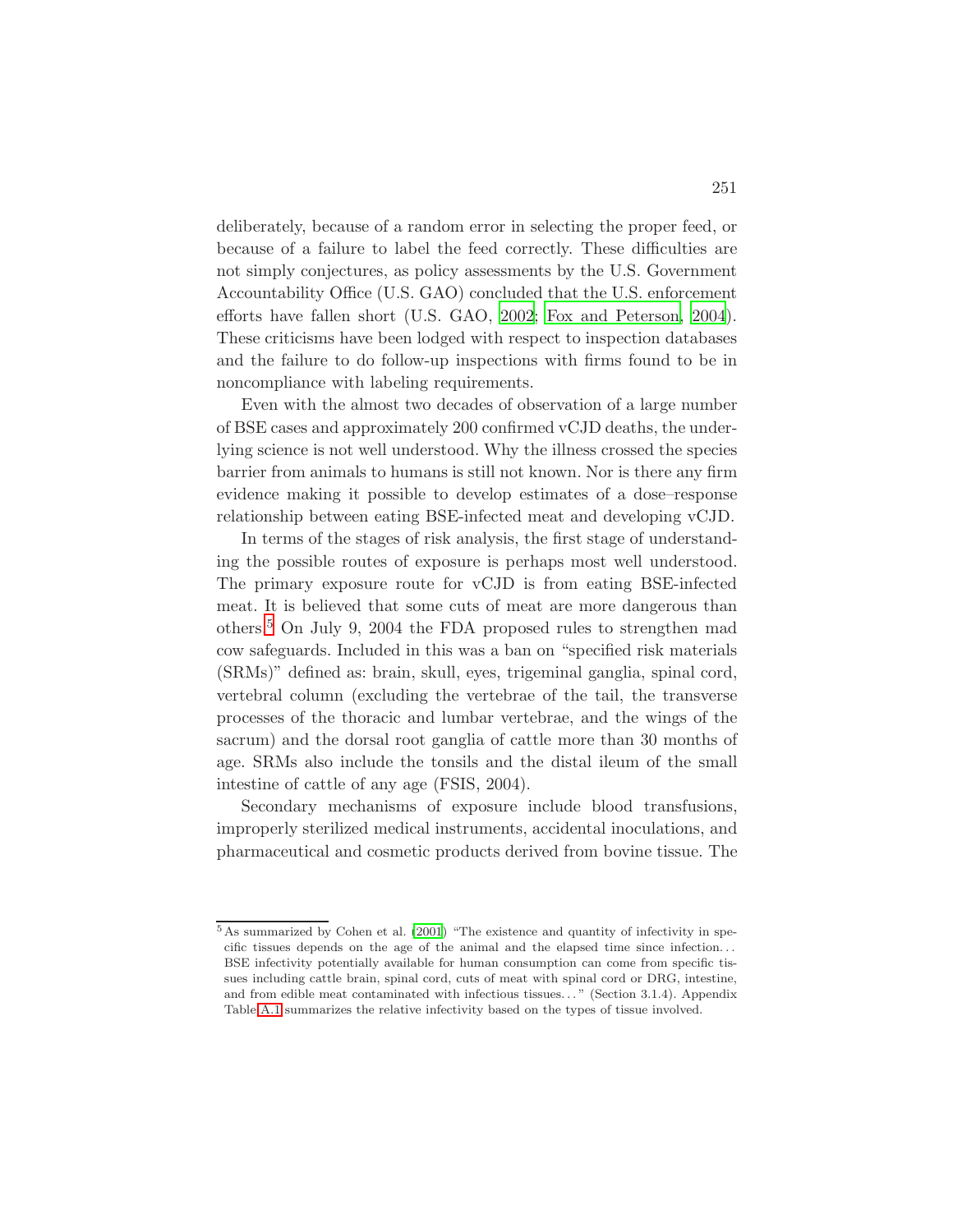### 252 *Risk Analysis Principles*

science becomes even murkier with respect to secondary exposure cases, such as the risk of contracting vCJD from a blood transfusion.

The blood transfusion vCJD risk received substantial recent policy attention to ensure that blood transfusions do not give rise to the next wave of vCJD cases. How great the blood transfusion risks are is not known with any precision. In his 1999 Presidential address to the Royal Statistical Society, Robert N. Curnow outlined many of the problems confronting those attempting to estimate blood transfusion risks for BSE and vCJD. The risks of vCJD from blood transfusions cannot be predicted accurately because of our lack of understanding of many of the fundamental building blocks of any risk analysis.<sup>[6](#page-23-0)</sup> In the U.S., the FDA monitors the safety of the blood supply with respect to BSE risks and has suggested that blood not be accepted from donors who traveled to the U.K. for 3 months or more or lived in Europe for at least 5 ye[ars since the BSE outbreak in the U.K. \(U.S. GAO,](#page-78-4) [2002](#page-82-1)[;](#page-78-4) Gray et al.,  $2011$ ).<sup>[7](#page-23-1)</sup> Other countries have adopted similar policies, including Canada, Japan, Germany, Australia, New Zealand, and Switzerland [\(Brown et al.](#page-75-0), [2001\)](#page-75-0).

Recognizing the blood transfusion risks of vCJD, the U.K. instituted a blood filtering system called leukoreduction beginning in 1999 [\(Cleemput et al., 2006](#page-76-1)). This costly procedure was to be used by blood banks in all cases. The costs of U.K. plasma and leucodepletion are quite substantial, on the order of *£*80 million per year for leucodepletion and an addition *£*12 million annually for outsourcing plasma [\(Curnow](#page-77-1), [1999](#page-77-1)). Other precautions with respect to secondary transmission of vCJD include the institution of procedures for the sterilization of medical instruments and recommendations for the usage of disposable instruments [\(Curnow](#page-77-1), [1999](#page-77-1)).

<span id="page-23-0"></span> $6$  Among the uncertainties that [Curnow](#page-77-1) [\(1999\)](#page-77-1) identifies are the following: "How much beef and which tissues were consumed at different times and by people of different ages? How infective are the different tissues? Is there a genetic component to human susceptibility to vCJD that will limit the pool of people who can be infected and therefore may be infective?" (p. 466).

<span id="page-23-1"></span><sup>7</sup> According to the FDA, this policy would reduce the pool of donors by about 5 percent, although some estimated potentially significant blood shortages in coastal regions and cities like New York, which imports about one-quarter of its blood supply from Europe. The tightening supply may have caused the 60 percent increase in the prices blood banks charged hospitals over the 1998–2001 period [\(Gray et al.](#page-78-4), [2011](#page-78-4)).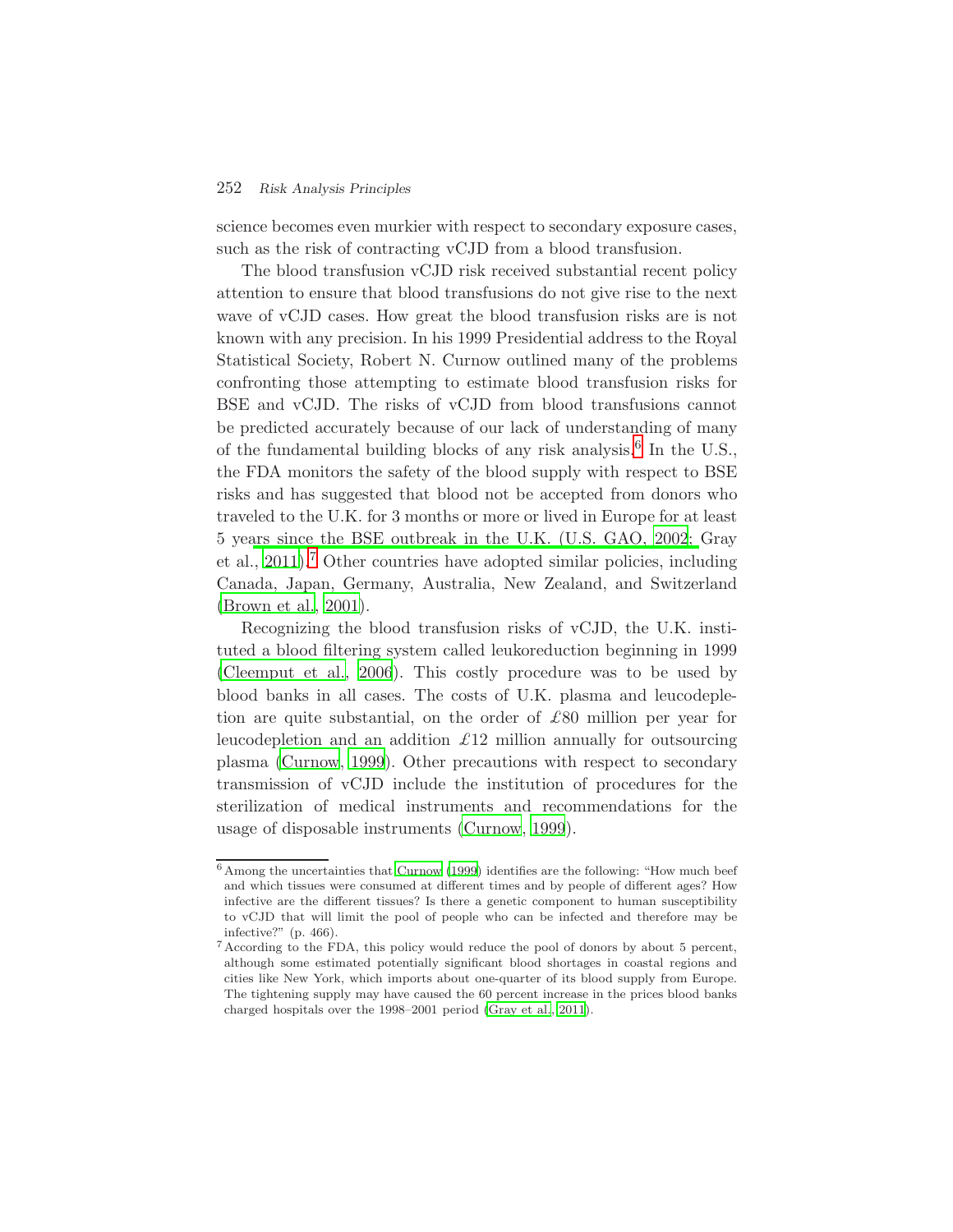## **5**

## <span id="page-24-0"></span>**Chronology of BSE Events and Policy Actions**

Because BSE-infected meat is the causal agent for vCJD, it is instructive to analyze the chronology of events with respect to our knowledge of BSE and to analyze the effect of policy responses on BSE transmission. As indicated in Figure [5.1,](#page-25-0) the first BSE case was diagnosed in the U.K. in  $1986<sup>1</sup>$  $1986<sup>1</sup>$  In 1996 the British government announced a possible link between BSE and vCJD. Through 2012, the U.S. has had a total of four BSE cases. It was not until 2003 that the first case of BSE was found in the U.S. Because the infected cow in the U.S. was of Canadian origin, there was perceived to be a less widespread threat. However, in June 2005, the USDA identified the first indigenous case of BSE found in the U.S. After this Texas cow was found to be BSE-infected, a third cow in Alabama tested as having BSE in March 2006.

The response by the British government to the BSE outbreak led to a dramatic shift in the number of BSE cases reported in the U.K. In 1987 and before there had been a cumulative total of only 446 cases reported (Figure [5.2\)](#page-25-1). However, in 1988 the annual number of recorded BSE cases increased to 2,514, and the number of these cases continued

<span id="page-24-1"></span><sup>1</sup> Appendix Table [A.2](#page-72-0) summarizes U.K. BSE cases by year, and Appendix Table [A.3](#page-73-0) presents BSE tallies for other countries.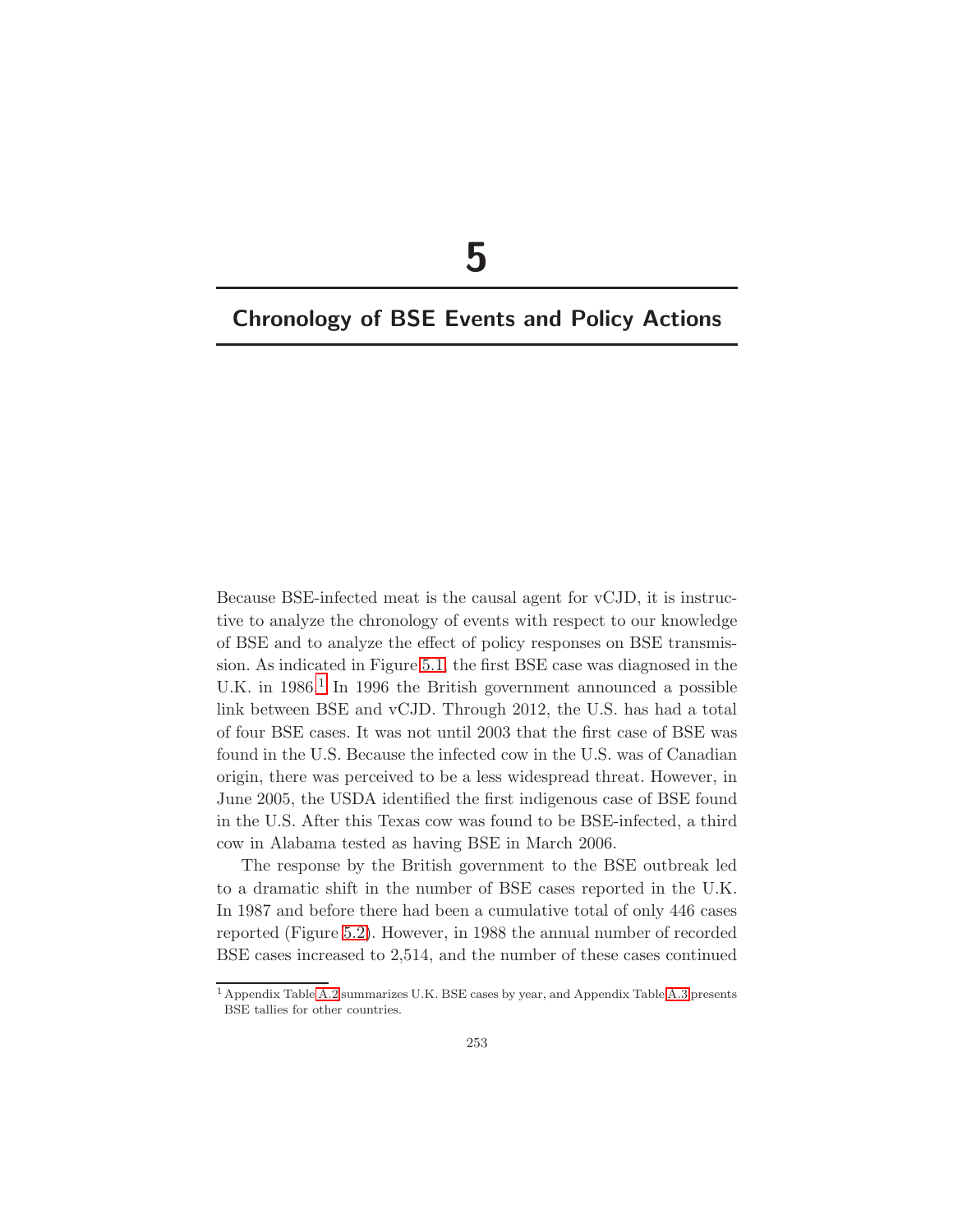#### 254 *Chronology of BSE Events and Policy Actions*

| 1985                | 1990 | 1995           | 2000        | 2005              |
|---------------------|------|----------------|-------------|-------------------|
|                     |      | ⇑              | ⇑           | ⇑                 |
| 1986                |      | 1996           | 2003        | 2005              |
| <b>BSE</b> is first |      | <b>British</b> | <b>USDA</b> | <b>USDA</b>       |
| diagnosed           |      | government     | announces   | announces the     |
| in the U.K.         |      | announces      | a single    | first indigenous  |
|                     |      | possible link  | case        | case of BSE       |
|                     |      | between BSE    | of BSE.     | found in the U.S. |
|                     |      | and new        | (Cow of     |                   |
|                     |      | variant        | Canadian    |                   |
|                     |      | Creutzfeldt-   | origin).    |                   |
|                     |      | Jakob Disease  |             |                   |
|                     |      | (vCJD).        |             |                   |

<span id="page-25-0"></span>Fig. 5.1 Chronology of events and policy actions.



<span id="page-25-1"></span>Fig. 5.2 Number of BSE cases reported in the United Kingdom, 1988–2012.

*Source*: World Organisation for Animal Health, Number of Cases of Bovine Spongiform Encephalopathy (BSE) Reported in the United Kingdom, available at http://www.oie.int/ en / animal-health-in-the-world /bse-specific-data/number-of-cases-in-the-united-kingdom / (last visited November 11, 2013).

to increase until 1992, when the number of reported BSE cases peaked at 37,280. By 2003 the number of reported cases had dropped to under 1,000, then fell to 114 cases in 2006, and only 3 cases were reported in 2012 [\(World Organisation for Animal Health](#page-84-0), [2013b\)](#page-84-0).

While the reduction in the number of BSE cases in the U.K. has been great, the number of annual and total recorded cases still is much greater than in other countries. The U.S. has had only four recorded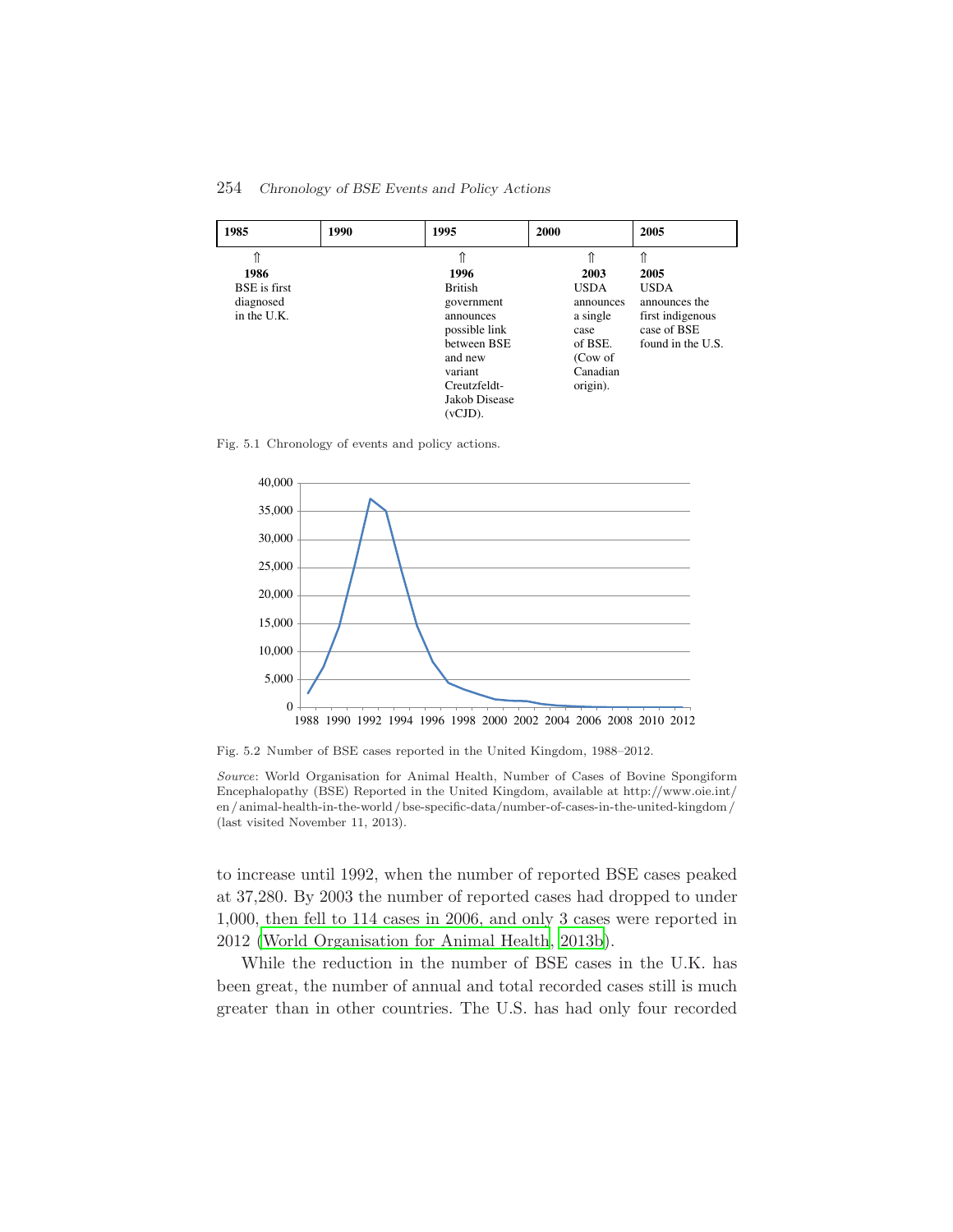

<span id="page-26-0"></span>Fig. 5.3 Number of reported BSE cases in farmed cattle worldwide, 1989–2012.

BSE cases. Moreover, the herd size in the U.S. is much greater than in the U.K. so that the incidence rate is much lower. Some countries have not reported any BSE cases. Other countries, illustrated in Figure [5.3,](#page-26-0) have not had as favorable an experience as the U.S., but still have had fewer cases than in the U.K.[2](#page-26-1) Ireland has had the greatest number of BSE cases other than the U.K., with as many as 333 cases in 2002, although this has declined to only 2 reported cases in 2010. France, Portugal, and to a lesser extent, Germany, have also had significant numbers of BSE cases [\(World Organisation for Animal Health, 2013c](#page-84-1)).

As of 2000, no BSE cases had occurred in the U.S. or in any other countries that did not import beef, cattle, or livestock nutritional supplements from the U.K. [\(Brown et al.](#page-75-0), [2001;](#page-75-0) [Cherfas](#page-76-2), [1990](#page-76-2)). A prominent hypothesis regarding the emergence of BSE in the U.K. is that the U.K. had a higher proportion of scrapie-infected sheep as well as a higher proportion of these sheep in the mix of rendered animal carcasses. This line of reasoning is consistent with our belief that U.S.

Source: World Organisation for Animal Health, Number of Reported Cases of Bovine Spongiform Encephalopathy (BSE) in Farmed Cattle Worldwide (Excluding the United Kingdom), available at http://www.oie.int/animal-health-in-the-world/bse-specific-data/ number-of-reported-cases-worldwide-excluding-the-united-kingdom/, (last visited November 11, 2013).

<span id="page-26-1"></span><sup>2</sup> *See* Appendix Table [A.3](#page-73-0) for supporting data.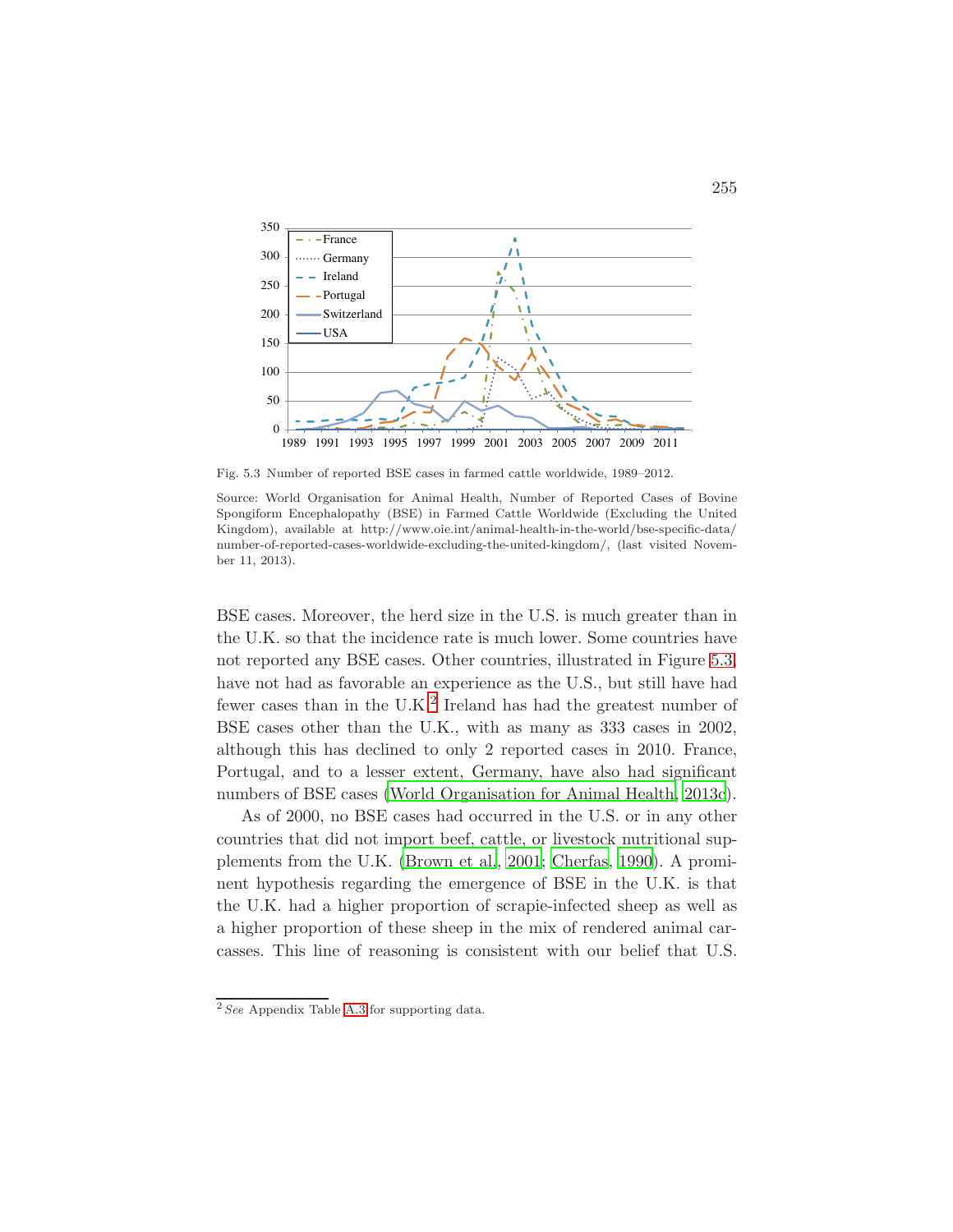### 256 *Chronology of BSE Events and Policy Actions*

policy interventions alone should not receive credit for the relatively unblemished BSE record in the U.S.

What is especially noteworthy about the temporal trajectory of BSE cases in Figure [5.3](#page-26-0) is not just the level as compared to the U.K., but also the temporal pattern. Whereas the U.K. BSE cases increased from the late 1980s to a peak in the early 1990s, followed by a steep decline, the main rise in BSE cases outside the U.K. was after that period. Indeed, the most prominent peaks in the prevalence of BSE cases occur after 2000. These countries consequently had the opportunity to observe the British experience with BSE, assess which policies worked and which did not, and also learn that there is in fact a link to humans, making the nature of the threat more pervasive than if restricted to animals alone. This learning from the U.K. experience also had consequences for their willingness to import U.K. beef.

Not surprisingly, the U.K. has also had the greatest number of human fatalities. The annual vCJD death toll in the U.K. is summarized in Table [5.1.](#page-28-0) These cases include the definite vCJD cases as well as the probable vCJD cases. As of November 2013, there were 177 deaths. The annual death toll peaked at 28 deaths in 2000, 8 years after the peak in BSE cases. If there is a distribution across the population in terms of the extent of the latency period before the illness becomes manifested or heterogeneity in terms of when the illness becomes apparent, then there might continue to be some fatalities observed even after the risk of exposure has been eliminated.

The concentration of the vCJD deaths in the U.K. as compared to the rest of the world is indicated by the data in Table [5.2.](#page-29-0) This table reports the total number of cases as well as the number who are still alive. The U.K. has by far the greatest number of vCJD cases. The only other country with more than 4 recorded cases is France, which has had 25 cases. Although the U.S. has had 3 documented cases, these individuals all lived for significant periods of time outside the country, where they are believed to have been infected.

The first probable vCJD case in a U.S. resident was that of a Florida woman in her twenties who had grown up in the U.K. According to the CDC, "it is likely that this patient was exposed to the BSE agent one or more times during 1980–1992 before moving to the United States and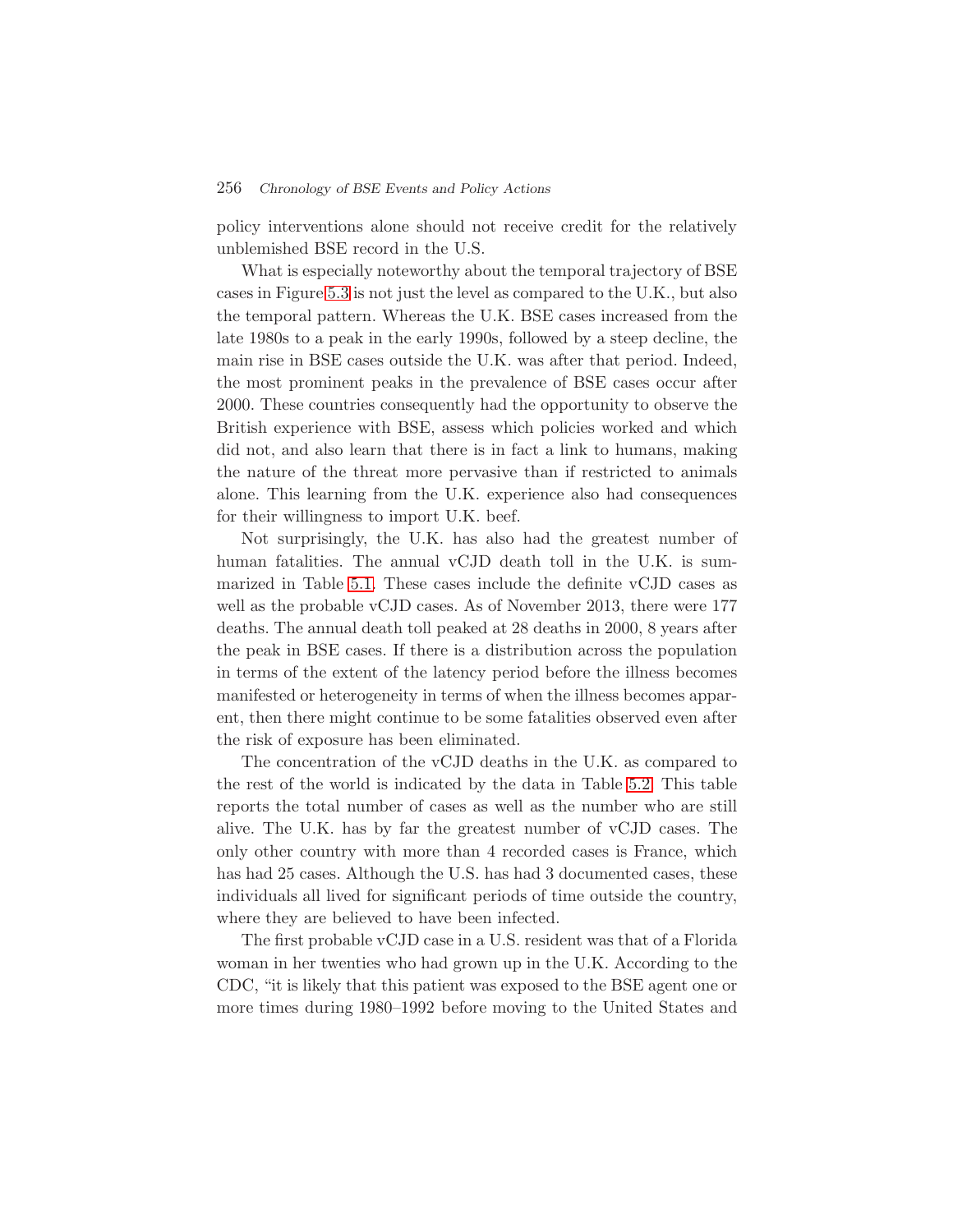| Referrals of suspect CJD | Deaths of definite and probable CJD |  |  |
|--------------------------|-------------------------------------|--|--|
| Year                     | $_{\rm vCJD}$                       |  |  |
| 1990                     |                                     |  |  |
| 1991                     |                                     |  |  |
| 1992                     |                                     |  |  |
| 1993                     |                                     |  |  |
| 1994                     |                                     |  |  |
| 1995                     | $\sqrt{3}$                          |  |  |
| 1996                     | 10                                  |  |  |
| 1997                     | 10                                  |  |  |
| 1998                     | 18                                  |  |  |
| 1999                     | $15\,$                              |  |  |
| 2000                     | 28                                  |  |  |
| 2001                     | 20                                  |  |  |
| 2002                     | 17                                  |  |  |
| 2003                     | 18                                  |  |  |
| 2004                     | $\overline{9}$                      |  |  |
| 2005                     | 5                                   |  |  |
| 2006                     | $\overline{5}$                      |  |  |
| 2007                     | $\bf 5$                             |  |  |
| 2008                     | $\overline{2}$                      |  |  |
| 2009                     | 3                                   |  |  |
| 2010                     | 3                                   |  |  |
| 2011                     | $\overline{5}$                      |  |  |
| 2012                     | $\mathbf{0}$                        |  |  |
| 2013                     | $\mathbf{1}$                        |  |  |
| <b>Total Referrals</b>   | 177                                 |  |  |

<span id="page-28-0"></span>Table 5.1. U.K. vCJD Deaths<sup>a</sup>.

<sup>a</sup>As of November 15, 2013, these figures show the number of suspect cases referred to the CJD surveillance unit in Edinburgh and the number of deaths of definite and probable cases in the U.K.

*Source*: National Creutzfeldt-Jakob Disease Research & Surveillance Unit, University of Edinburgh, CJD Statistics, available at http://www. cjd.ed.ac.uk/documents/figs.pdf (last visited November 13, 2013).

that the interval between the patient's exposure to BSE and onset of illness was 9–21 years. Such an incubation period would be consistent with known incubation periods for other similar diseases in humans, such as kuru and CJD related to exposures to pituitary-derived human growth hormone" [\(Wiersma et al., 2002](#page-84-2)) Her death was confirmed in 2004 [\(Center for Infectious Disease Research and Policy, 2004](#page-75-1)).

The second reported U.S. case of vCJD was also in a person who had lived in the U.K. from 1980 to 1996 during the period of substantial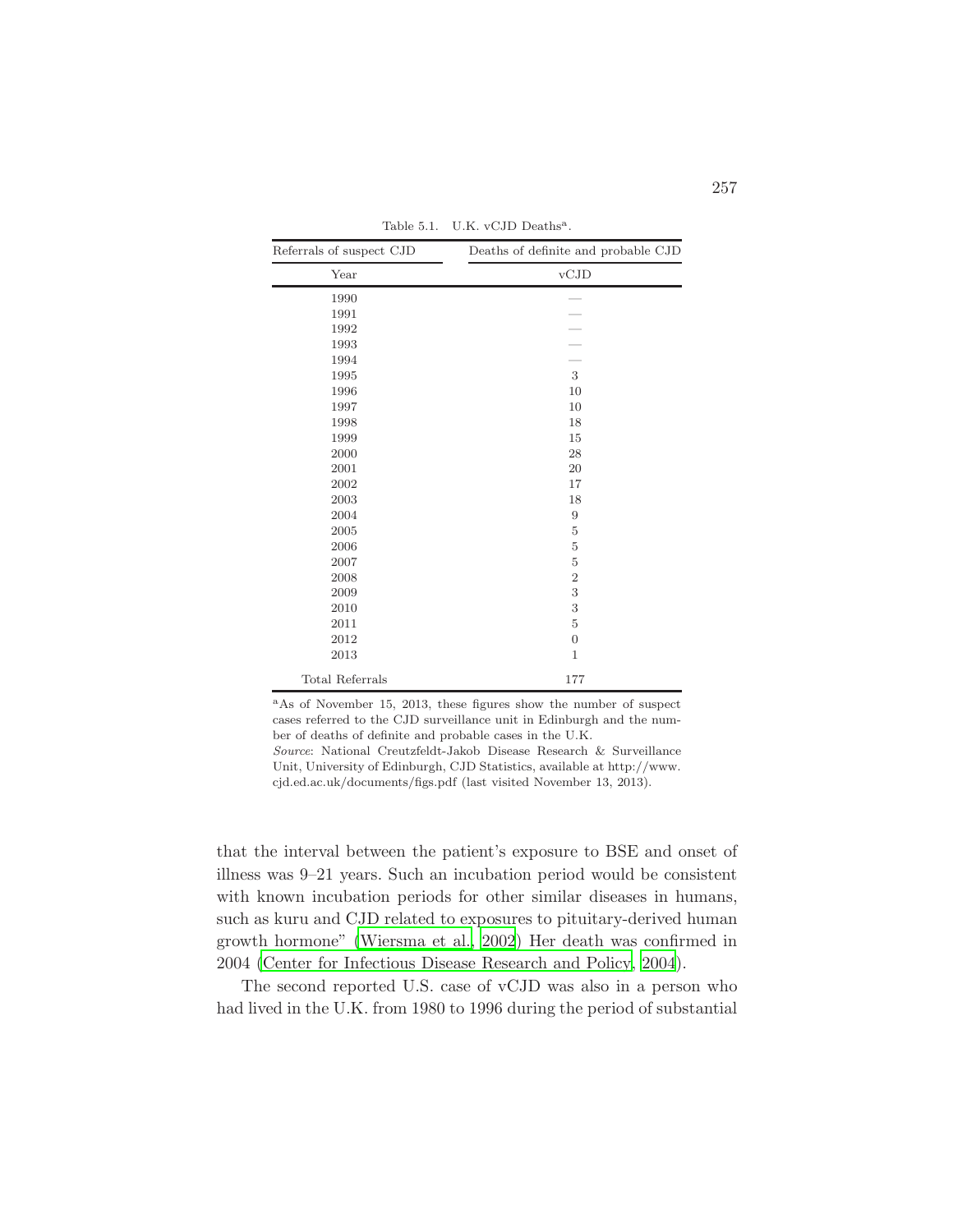#### 258 *Chronology of BSE Events and Policy Actions*

| Country             | Total number of<br>primary cases<br>(number alive) | Total number of<br>secondary cases:<br>Blood transfusion<br>(number alive) | Cumulative residence<br>in U.K. $> 6$ months<br>during period<br>1980-1996 |
|---------------------|----------------------------------------------------|----------------------------------------------------------------------------|----------------------------------------------------------------------------|
| U.K.                | 174(0)                                             | 3(0)                                                                       | 177                                                                        |
| France              | 27(1)                                              |                                                                            |                                                                            |
| Republic of Ireland | 4(0)                                               |                                                                            | 2                                                                          |
| Italy               | 2(0)                                               |                                                                            |                                                                            |
| USA                 | $3^{\rm a}(0)$                                     |                                                                            | 2                                                                          |
| Canada              | 2(0)                                               |                                                                            |                                                                            |
| Saudi Arabia        | 1(0)                                               |                                                                            |                                                                            |
| Japan               | $1^{\rm a}(0)$                                     |                                                                            | $\left( \right)$                                                           |
| Netherlands         | 3(0)                                               |                                                                            | $\left( \right)$                                                           |
| Portugal            | 2(0)                                               |                                                                            |                                                                            |
| Spain               | 5(0)                                               |                                                                            | 0                                                                          |

<span id="page-29-0"></span>Table 5.2. Variant Creutzfeldt-Jakob disease current data through November 2013.

<sup>a</sup>The third U.S. patient with vCJD was born and raised in Saudi Arabia and has lived permanently in the United States since late 2005. According to the U.S. case report, the patient was most likely infected as a child when living in Saudi Arabia.

<sup>b</sup>The case from Japan had resided in the U.K. for 24 days in the period 1980–1996.

*Source*: National Creutzfeldt-Jakob Disease Research & Surveillance Unit, University of Edinburgh, CJD Statistics, *available at* http://www.cjd.ed.ac.uk/documents/worldfigs.pdf (last visited November 15, 2013).

consumer exposure to possibly infected beef.[3](#page-29-1) The CDC explicitly ruled out any connection between this case and a BSE-infected cow found in Texas in the same year as his diagnosis.

The third U.S. patient with vCJD was born and raised in Saudi Arabia and has lived permanently in the United States only since late 2005. According to the U.S. case report, the patient was most likely infected as a child when living in Saudi Arabia.[4](#page-29-2)

As the recorded death toll for animals and people made clear that there were potential risks, the U.S. regulatory authorities undertook a series of preventive actions. Figure [5.4](#page-30-0) provides the timeline for these efforts. In 1989 the USDA's Animal and Plant Health Inspection Service (APHIS) banned the importation of ruminant animals from the U.K.

<span id="page-29-1"></span><sup>3</sup> The Center for Infectious Disease Research and Policy [\(2005\)](#page-75-2) observed: "The patient is a 30-year-old man who has lived in Houston for the past 4 years, according to an Associated Press (AP)...Born in the United Kingdom, the man lived there from 1980 until 1996, a period when residents were at risk for exposure to BSE-infected beef products, the AP reported."

<span id="page-29-2"></span><sup>4</sup> See National Creutzfeldt–Jakob Disease Research & Surveillance Unit [\(2013\)](#page-81-4).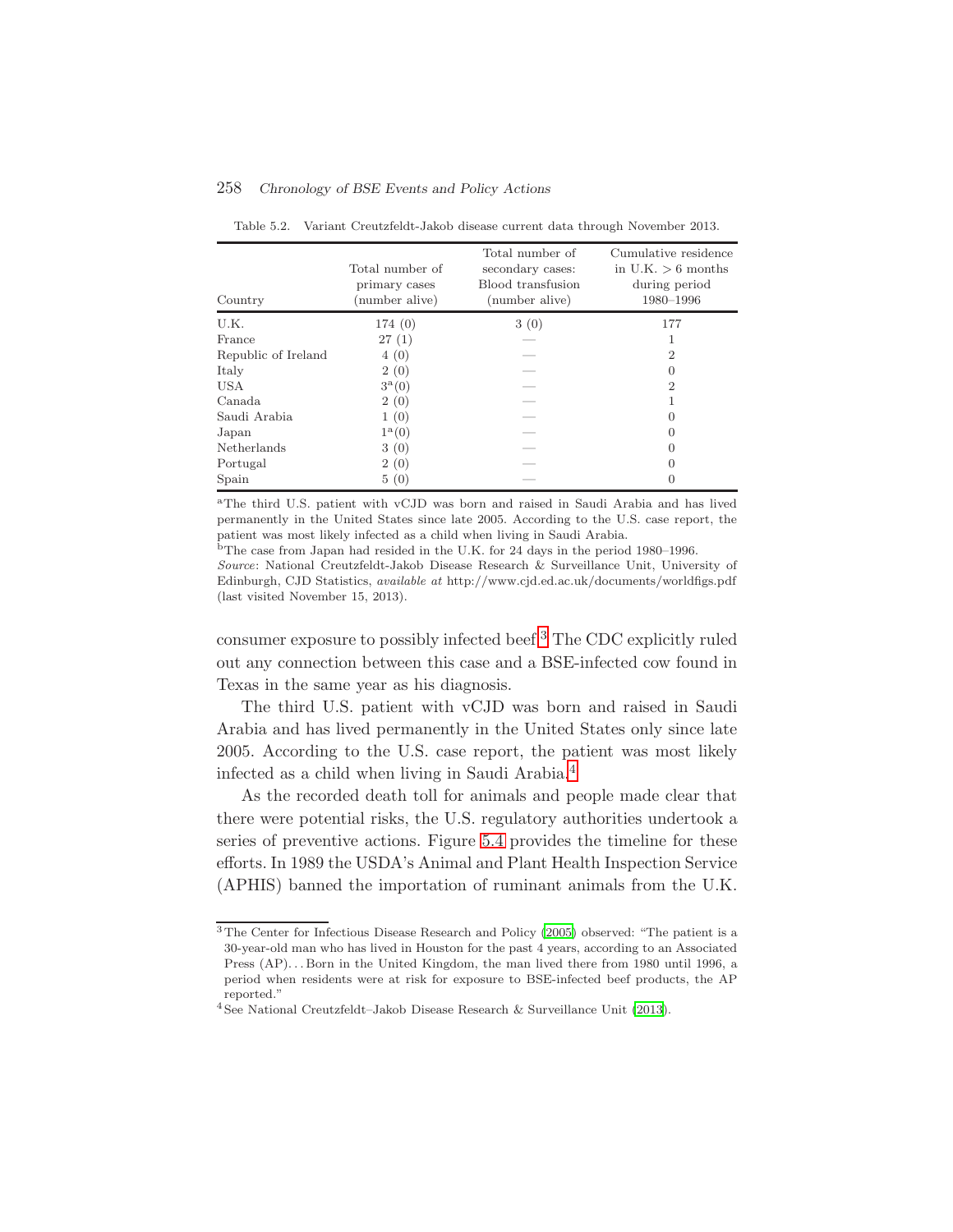|                                                                                                                                       |                                                                                                                                                                                                                                                    | 1997<br><b>FDA</b><br>feed ban<br>becomes<br>effective.<br>⇓                                                                            | 2004<br>FDA announces<br>new rules to<br>strengthen<br>existing BSE<br>firewalls. USDA<br>begins an<br>enhanced BSE<br>surveillance<br>program.<br>⇓ |      |
|---------------------------------------------------------------------------------------------------------------------------------------|----------------------------------------------------------------------------------------------------------------------------------------------------------------------------------------------------------------------------------------------------|-----------------------------------------------------------------------------------------------------------------------------------------|------------------------------------------------------------------------------------------------------------------------------------------------------|------|
| 1985                                                                                                                                  | 1990                                                                                                                                                                                                                                               | 1995                                                                                                                                    | 2000                                                                                                                                                 | 2005 |
| ⇑<br>1989<br><b>USDA/APHIS</b><br>bans the<br>importation of<br>ruminant animals<br>from countries<br>with confirmed<br>cases of BSE. | ⇑<br>1991<br><b>USDA/APHIS</b><br>enacts formal<br>regulation to<br>restrict imports<br>of ruminant<br>meat and<br>edible<br><i>products</i> and<br>bans high risk<br>by-products of<br>ruminant origin<br>from countries<br>known to have<br>BSE. | ⇑<br>1997<br>USDA/<br><b>APHIS</b> bans<br>imports of all<br>live<br>ruminants<br>and high risk<br>ruminant<br>products<br>from Europe. | ⇑<br>2000<br><b>APHIS</b> prohibits<br>all imports of<br>rendered animal<br>protein products<br>from Europe,<br>regardless of<br>species.            |      |

<span id="page-30-0"></span>Fig. 5.4 U.S. policy actions.

and other countries with confirmed cases of BSE (21 C.F.R. §589.2000, 1997). Even before the 1989 policy went into effect, the U.S. had not been a major importer of cattle from the U.K. so there was no substantial U.S. exposure to BSE-infected cattle from the U.K. From 1981 through July 1989, the U.S. had only imported 334 cattle from the U.K. (Cohen et al., [2001](#page-76-0)). The USDA/APHIS extended these requirements in 1991 by enacting regulations that restricted imports of ruminant meat and edible products and banned high risk by-products of ruminant origin from countries known to have BSE. Two government agencies took action in 1997. The FDA feed ban became effective, and the USDA/APHIS banned imports of all live ruminants and high risk ruminant products from Europe.

The most important U.S. policy action was the 1997 feed ban that prohibited animal proteins in animal feed (21 C.F.R. §589.2000, 1997).

259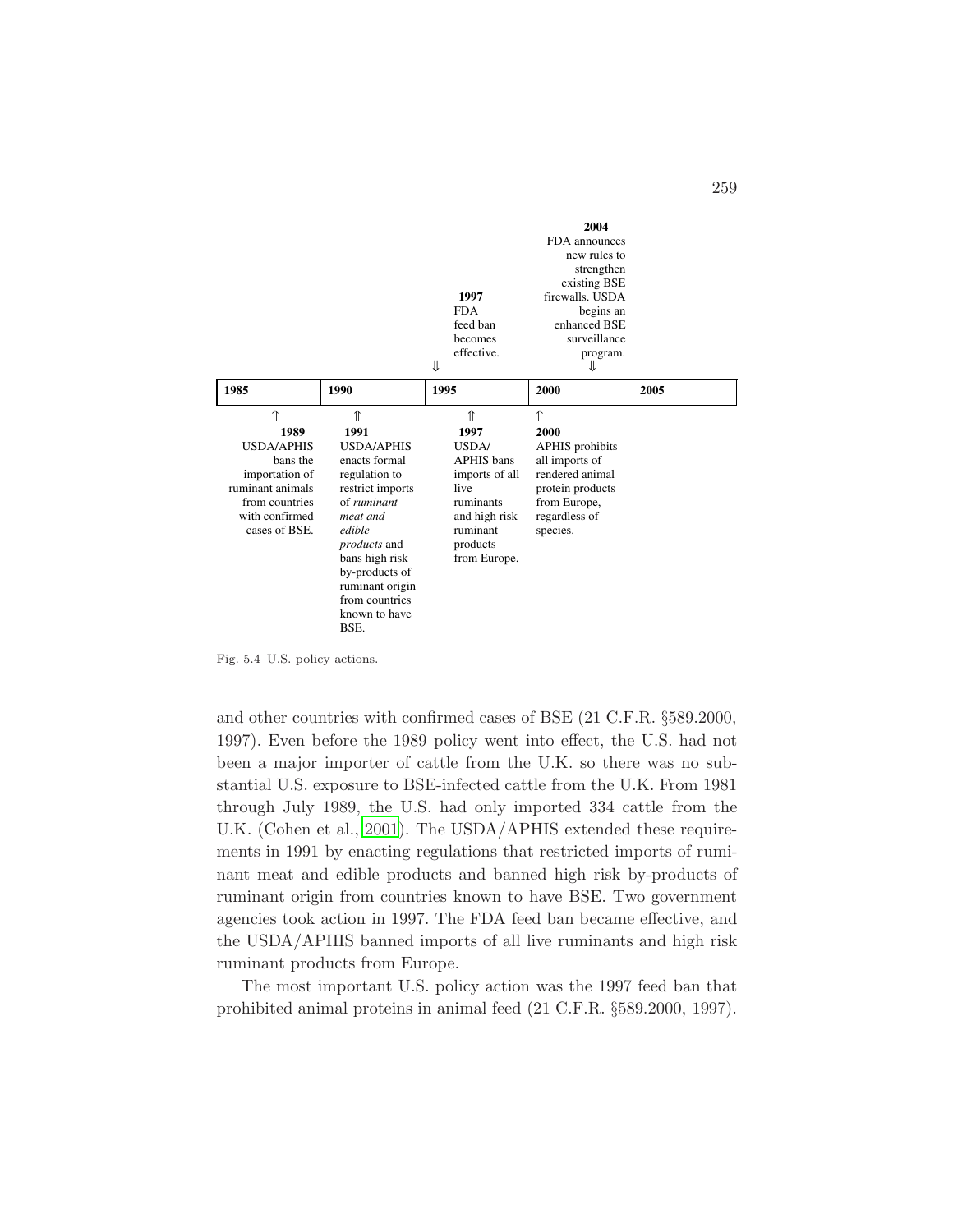### 260 *Chronology of BSE Events and Policy Actions*

The FDA issued this rule because epidemiologic evidence based on the British BSE experience suggested that the BSE outbreak was due to ruminant feed containing animal protein derived from mammalian tissues. Moreover, the vCJD cases reported in the U.K. indicated a human risk from BSE. The underlying rationales for the rule consequently were based on the FDA's ability to observe the U.K. experience and to enact pertinent preventive measures.

Despite being a major rule, the FDA provided little by way of an assessment of the regulatory impacts. How great are the risks being prevented? The FDA did not even attempt a systematic risk analysis: "FDA explained that it could not develop an overall quantitative estimate of these benefits, primarily because it could not adequately measure the first of these factors, the probability that BSE would otherwise occur in the United States. While the agency determined that the risk was positive, the available data were inadequate to develop a quantitative risk assessment" (21 C.F.R. §589.2000, 1997, p. 30967).

Instead, the FDA presented a cost estimate based on a replication of the U.K. BSE outbreak in the U.S. That approach led to a cost estimate of \$3.8 billion due to protective measures such as destruction of livestock. Additional costs to consumers and lost market values were estimated to be in the "billions of dollars" as well (21 C.F.R. §589.2000, 1997, p. 30967). The cost of human lives lost is in addition to this amount.

The annual net feed-related costs of the rule were estimated to be \$52.9 million (21 C.F.R. §589.2000, 1997). These costs are net costs that take into account the gains to nonruminant feed sectors, which largely offset the meat and bone meal revenue loss. Additional annual costs of recordkeeping and labeling were estimated to be \$1.5 million to \$1.8 million annually (21 C.F.R. §589.2000, 1997).

With regulatory costs of about \$55 million annually and the cost of a BSE outbreak in excess of \$4 billion, the comparison of benefits and costs would appear to be clear-cut. However, at a 3 percent discount rate, annual costs of \$54 million indefinitely have a present value of \$1.8 billion. And it is noteworthy that the BSE outbreak costs assumed a replication of the U.K. experience. If, because of other differences between the two countries, the risk of a BSE outbreak is only 1/2 or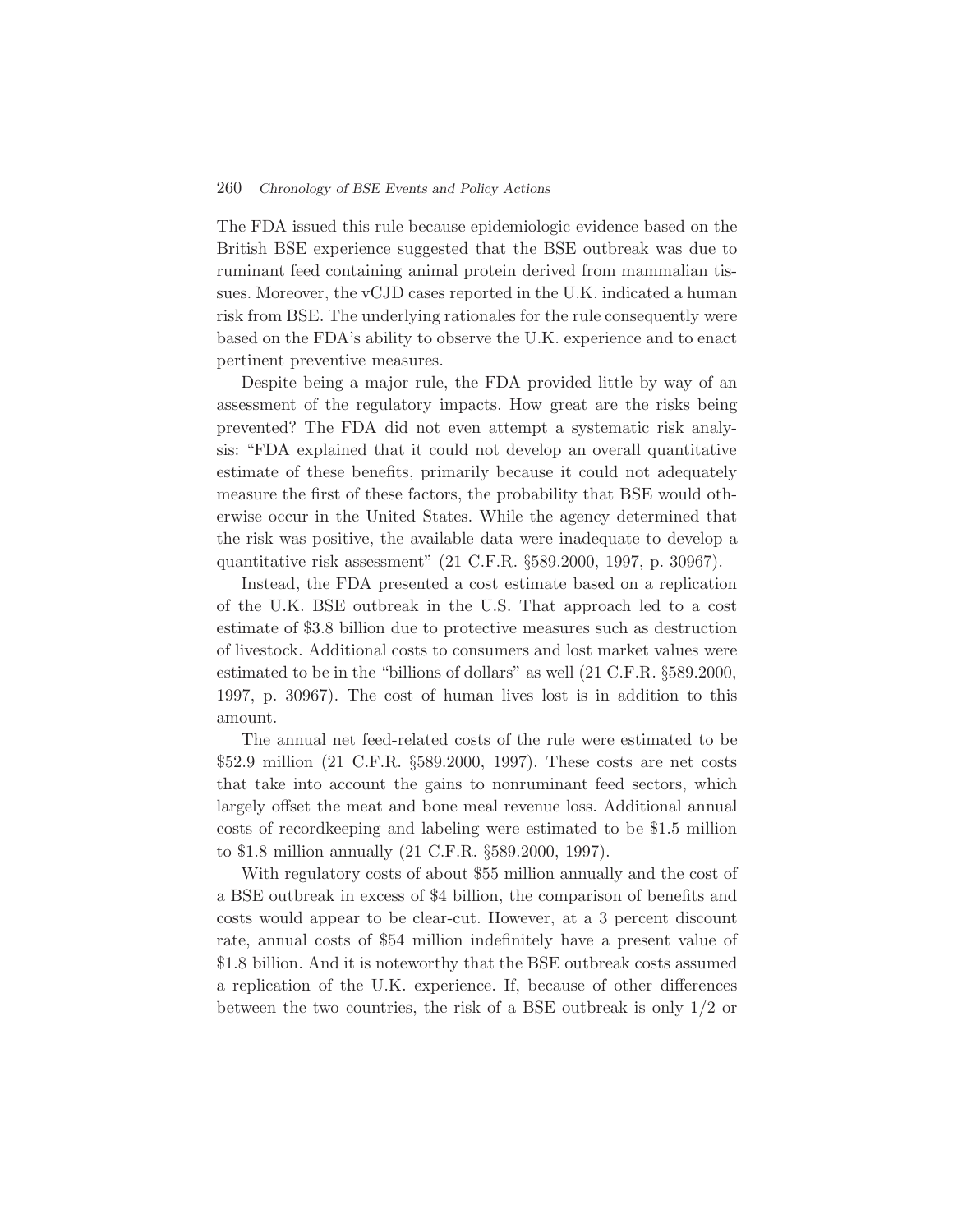1/100, then the comparisons become quite different. How large must the risk be for expected benefits to exceed costs? The main problem is not that the FDA made the wrong decision by enacting the feed ban but rather that they did so without undertaking a more comprehensive risk analysis. Without comprehensively comparing the costs and the benefits it is not possible to ensure that the correct decisions have been made. This shortfall in regulatory analysis practices will be more consequential with respect to other policy actions related to BSE in which government agencies acted more based on hunches rather than analysis and did not always adopt the most protective policy approach.

While the FDA feed ban policy has been quite effective, it is less restrictive than the 1998 U.K. feed ban in that some ruminant proteins, such as milk and blood, are permitted in animal feed [\(Fox and Peterson,](#page-78-3) [2004\)](#page-78-3). Unlike other countries that have enacted feed bans, the U.S. ban permits cattle feed to contain proteins from horses and pigs (U.S. GAO, [2002\)](#page-82-1). Thus, assuming that the FDA feed ban would prevent a BSE outbreak appears to have been a strong assumption. In 2005, the FDA proposed a bolstering of the feed ban to eliminate many of the previous exceptions.<sup>[5](#page-32-0)</sup>

Even after implementing the feed ban, the FDA was criticized by the U.S. General Accounting Office on several dimensions (U.S. GAO, [2002\)](#page-82-1). The FDA lacked data to determine firms' compliance status with respect to the regulation. Follow-up inspections were also weak, as firms found to be out of compliance were not reinspected for two or more years. As with other regulatory programs, the hypothesized efficacy of the regulation is not borne out in practice.<sup>[6](#page-32-1)</sup>

In 2004, the FDA announced new rules to strengthen existing BSE firewalls.[7](#page-32-2) The USDA began an enhanced BSE surveillance program as

<span id="page-32-0"></span><sup>5</sup> Substances Prohibited from Use in Animal Food or Feed: Proposed Rule, 70 Fed. Reg. 58569 (Oct. 6, 2005) (to be codified at 21 CFR §589.1). <sup>6</sup> Subsequent performance improved, but shortfalls remained. See U.S. GAO [\(2005\)](#page-83-3).

<span id="page-32-2"></span><span id="page-32-1"></span><sup>7</sup> Other policy actions did, of course, follow. In January 2005, APHIS published a rule restricting ruminant imports. In March 2005, APHIS published a notice delaying the applicability of certain provisions of that rule. See [Southeast Farm Press](#page-82-2) [\(2007\)](#page-82-2). In January 2007, USDA/APHIS proposed a rule to expand imports from countries believed to be exporting meat of minimal risk. Also in 2007, there was an FDA proposal to restrict use of materials from cattle in medical products. See 72 Fed. Reg. 1582 (Jan. 12, 2007).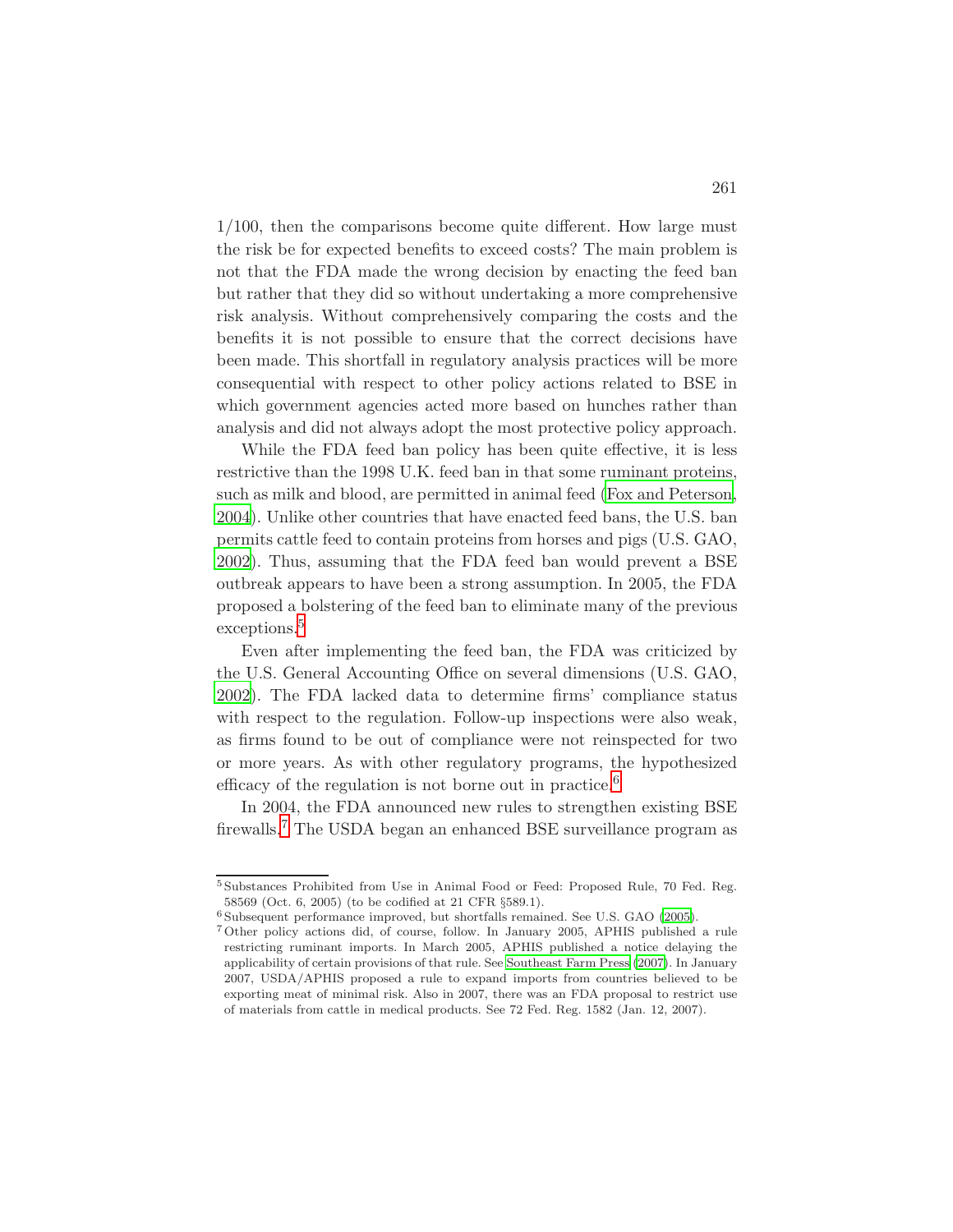### 262 *Chronology of BSE Events and Policy Actions*

well, but phased it down to a less-extensive monitoring program after an assessment that BSE poses an "extremely low level of risk in the United States" (USDA, [2008a\)](#page-82-3).

Another element of the BSE risk management regime that has received considerable attention in 2008 is the inspection of cattle at slaughter operations. The massive recall of beef products from the Westland/Hallmark meatpacking facility resulted from violation of inspection rules aimed at preventing downer cows from entering the food chain. So-called downer cows — animals that are not ambulatory — are more likely to be infected with BSE than ambulatory cattle. The Humane Society of the United States (HSUS) reports that 13 of the 16 BSE-infected cows identified in North America were downer cows [\(Pacelle](#page-81-1), [2008\)](#page-81-1).

To address this high-risk population, the USDA banned all downer cattle from the human food chain a week after the 2003 Washington BSE infection event [\(Pacelle](#page-81-1), [2008\)](#page-81-1). In January 2004, USDA announced an interim final rule to exclude downer cows from the food supply regardless of the reason for the nonambulatory status (Food Safety and Inspection Service (FSIS), [2004\)](#page-78-5). Wayne Pacelle, the President of HSUS, explained the rationale for banning downers: "Since BSE can result in an animal going down either directly, because of brain damage, or indirectly, by predisposing an animal to injury, these downed cattle were to be euthanized rather than slaughtered for human consumption" [\(Pacelle](#page-81-1), [2008,](#page-81-1) p. 39).

In apparent contrast to the plain language of the interim final rule, USDA provided guidance to inspecting veterinarians to allow downer cows into the human food supply if they appeared healthy other than for an acute injury that triggered their nonambulatory status (FSIS, [2004\)](#page-78-5). The USDA incorporated this exception in the July 2007 regulation that made the ban on downer cows permanent [\(Pacelle, 2008](#page-81-1)).

Despite the presence of eight USDA inspectors at the Hallmark/ Westland meatpacking facility [\(Boyle, 2008](#page-75-3)), the regulation requiring inspection of downer cows was violated. The HSUS undercover investigation demonstrated the ease with which workers could evade scrutiny by these inspectors who work full-time on site. The USDA's response has included a suspension of Hallmark/Westland as a supplier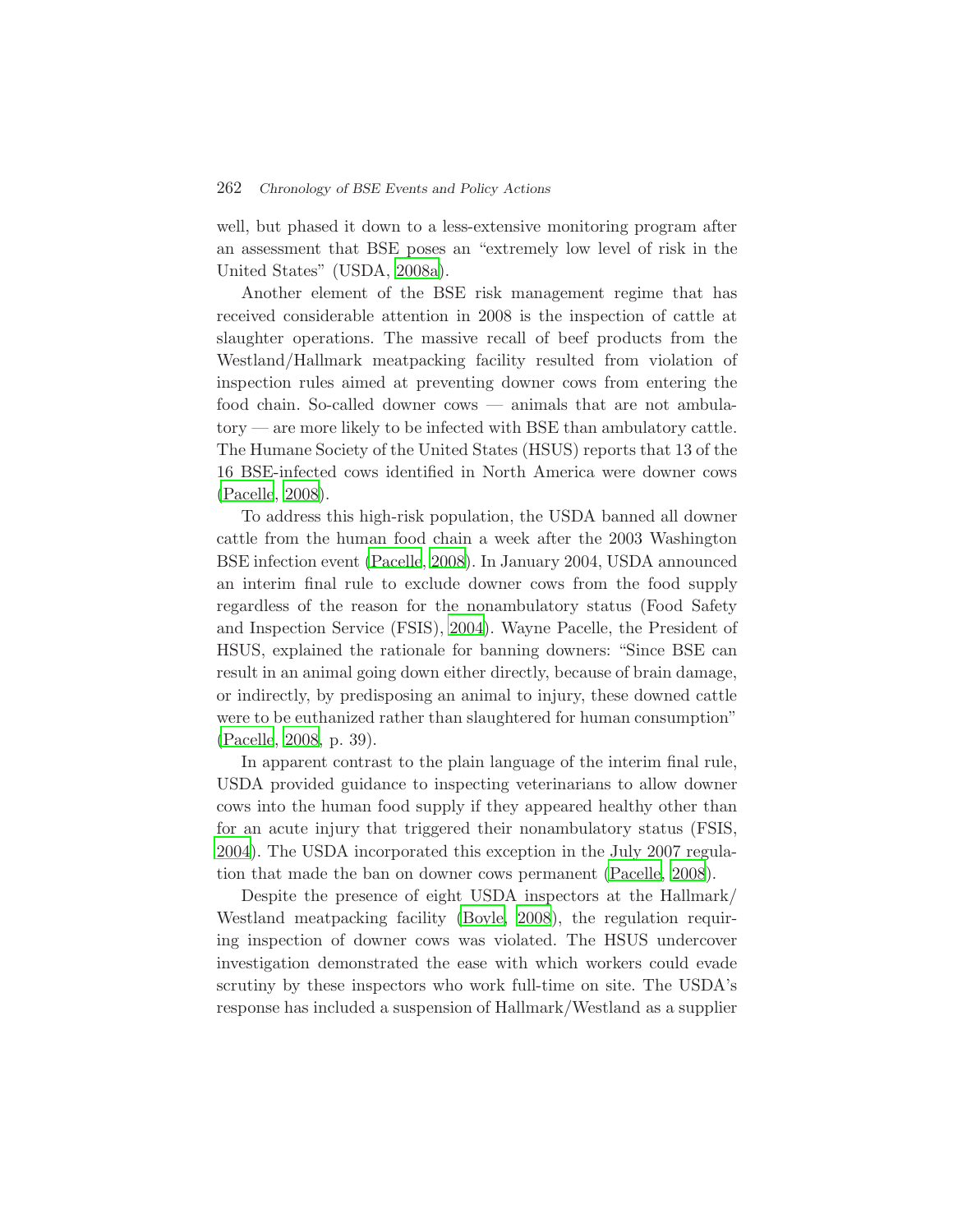to government nutrition programs, like the school lunch program for which Hallmark/Westland was the number two supplier in the nation; suspension of inspection efforts by the Food Safety and Inspection Service (FSIS), which effectively shuts the facility down; and coordination of efforts to facilitate the beef recall [\(Schafer](#page-81-0), [2008\)](#page-81-0).

Almost invariably the regulatory impact analyses accompanying regulations pertaining to BSE and vCJD risks address consequences related to costs but do little to address benefits. The failure of the feed ban analysis to analyze reduced risks in a systematic and com-prehensive manner is the norm for BSE policies.<sup>[8](#page-34-0)</sup> Similarly, there is an exclusive cost focus of the 1996, 1997, and 2000 analyses of regulations to reduce risks from transmissible spongiform encephalopathies (TSE), including BSE, scrapie in sheep, and chronic wasting disease in mule deer and elk, among other diseases (Eastern Research Group, [1997,](#page-77-2) [1999,](#page-77-3) [2005a](#page-77-4), [2005b\)](#page-77-5). The 2001 trade association analysis of feeding regulations likewise focused on the cost effects rather than the effect of these regulations on the risks associated with feed (Sparks Company, [2001\)](#page-82-4). This neglect of risk reduction benefits is more plausible from the standpoint of analyses on behalf of renderers than it would be for the meat industry generally or for analyses purporting to capture effects on the entire economy. One would expect trade associations to narrow the focus of their contribution to the policy debate to those issues of greatest pertinence to that group and matters where the association has some specialized expertise.

The 2005 USDA analysis of the emergency actions taken in response to the 2003 BSE-infected cow in Washington state similarly had a strong cost-based emphasis (FSIS, [2005\)](#page-78-6). This report, however, drew on the 2001 Harvard–Tuskegee study of U.S. risks (Cohen et al., [2001](#page-76-0)) and their subsequent 2003 study of the risks to the U.S. from Canadian beef [\(Cohen and Gray](#page-76-3), [2003\)](#page-76-3). The Food Safety and Inspection Service also prepared simulations that modified the assumptions of the earlier studies. Moreover, unlike previous assessments, this study also undertakes quantitative risk assessments for the different policy alternatives. These are commendable improvements. What the study did

<span id="page-34-0"></span><sup>8</sup> See also the Center for Veterinary Medicine [\(1996\)](#page-75-4).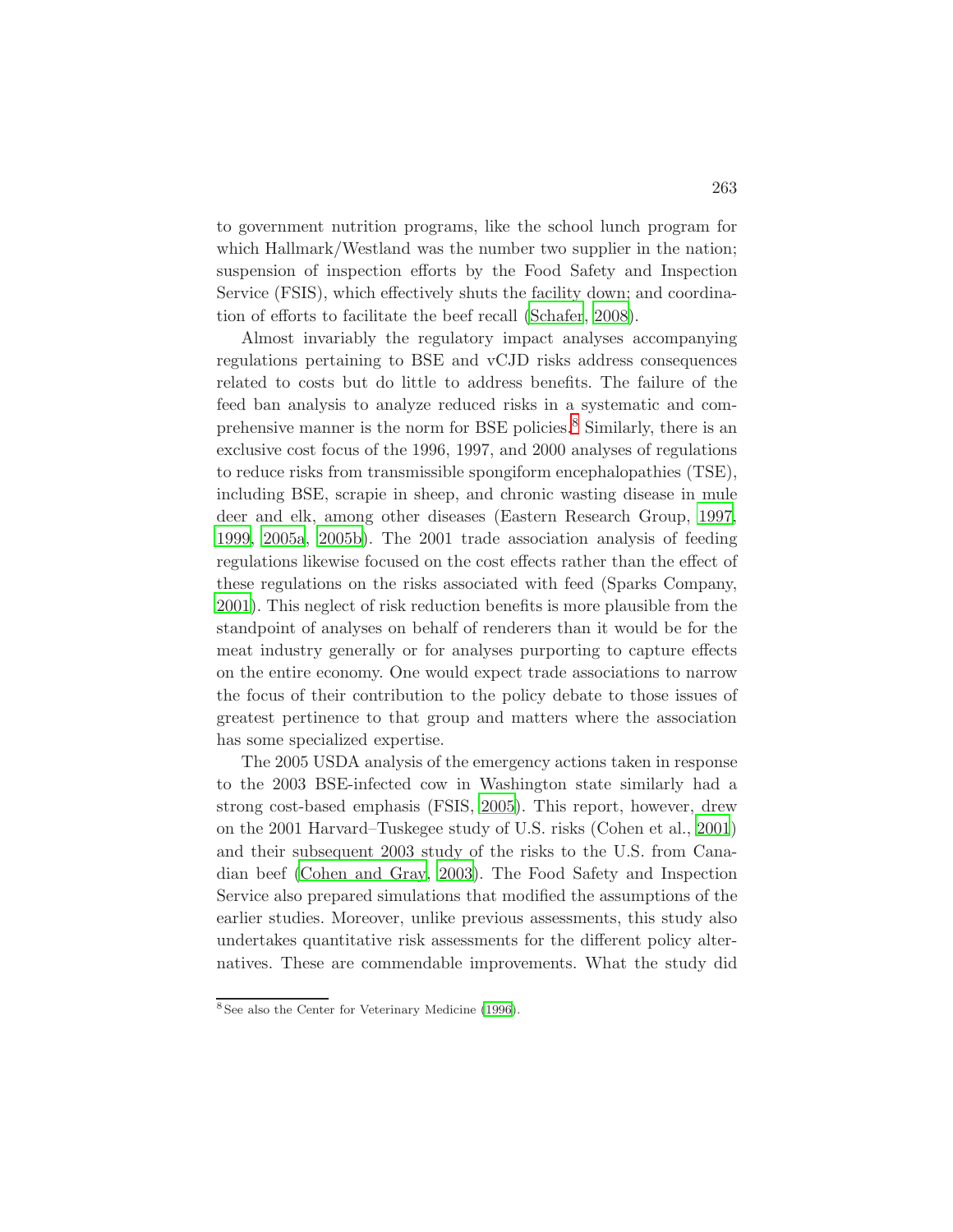### 264 *Chronology of BSE Events and Policy Actions*

not do is analyze the effect of reduced uncertainty regarding BSE risks on consumer welfare. Nor did the study attempt to monetize the health improvements in terms of reduced morbidity and mortality risks (e.g., with estimates of the value of statistical life).<sup>[9](#page-35-0)</sup> What remains absent from such evaluations is a detailed comparison of the present value of the benefits and costs of the regulation.

<span id="page-35-0"></span> $\frac{9}{9}$  See [Viscusi and Aldy](#page-83-4) [\(2003](#page-83-4)) for a review of the value of statistical life literature.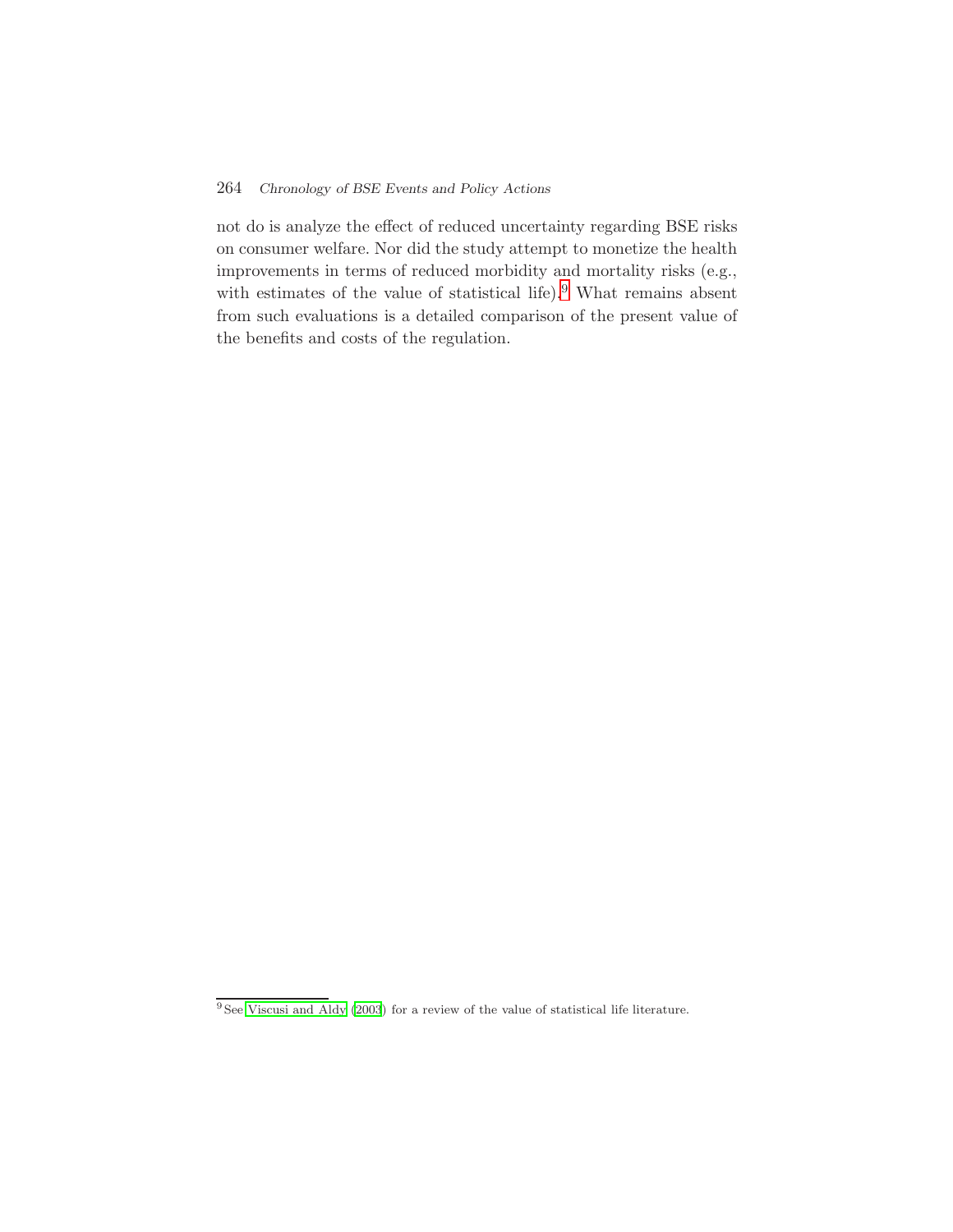# **6**

### **Media and Risk Communication**

In situations of emerging risk information in which there is the potential for protective behavior by the public, including both producers and consumers, risk communication can play a potentially constructive role. Protective behavior by some consumers may include, for example, altering the types of foods that they eat to those that they perceive to pose a lower risk of BSE infectivity and therefore the transmission of vCJD. People other than consumers may take precautionary actions on behalf of consumers, such as by filtering blood used for transfusions to remove the vCJD prions. For risk information to serve a constructive role, ideally it should provide an accurate characterization of the risk level. Doing so in situations in which the scientific community and the government also do not know the precise nature of the risk remains a challenging enterprise. As indicated above, people will tend to treat situations of risk ambiguity as if they posed a known risk that is greater than the average expected risk level. Thus, if the government provides risk information that reflects the uncertainty that is present with respect to the level of the risk, there may tend to be an alarmist response. However, if the government misrepresents the risk level or claims to have more precise or less precise knowledge than it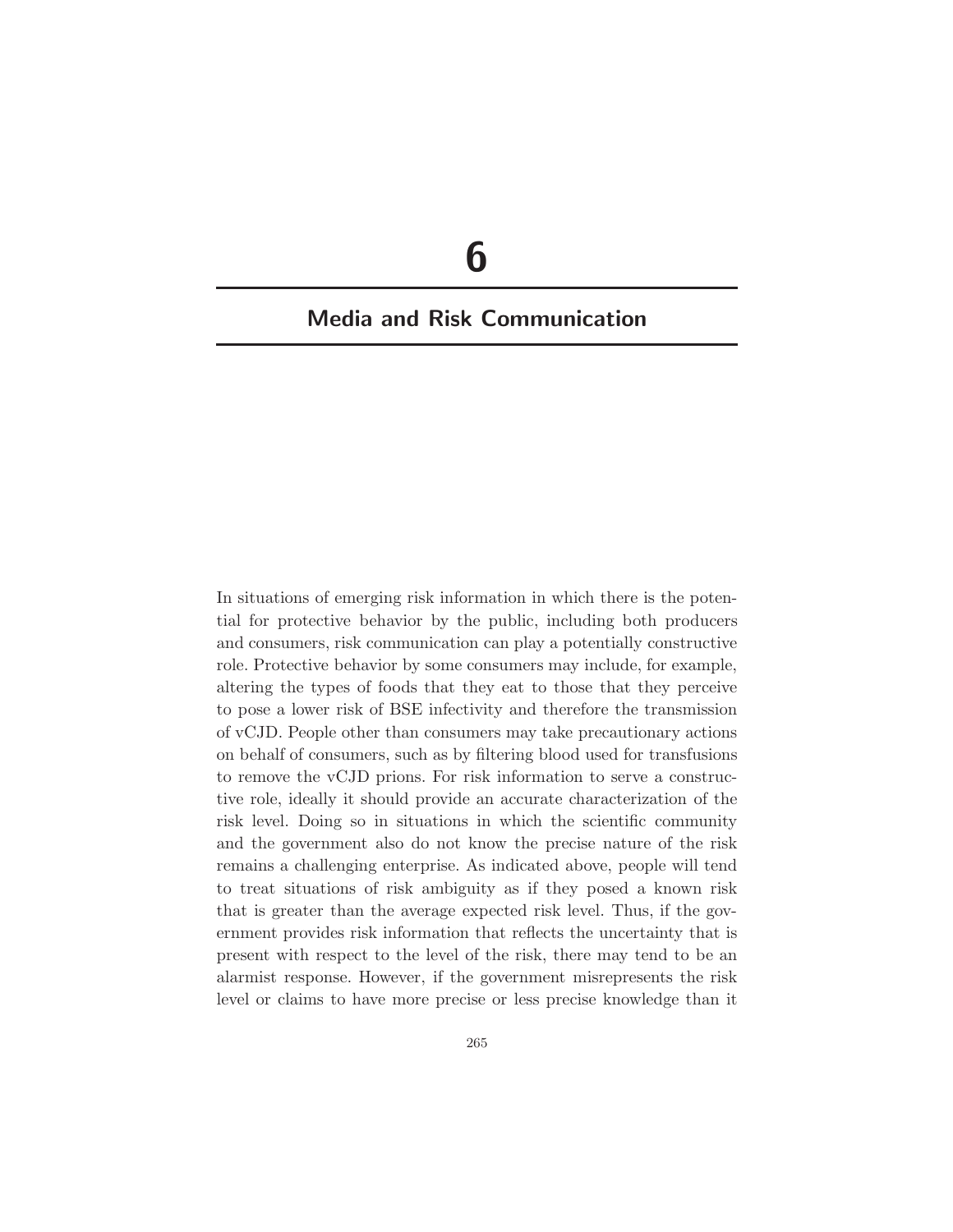### 266 *Media and Risk Communication*

does, then the government runs the risk of undermining its credibility in future contacts with the public. Perhaps in part because of the difficulties posed by the mad cow risk communication experience, it is noteworthy that in the European literature on risk management, the role of trust plays a much more prominent role than it does in the U.S. literature on risk analysis.<sup>[1](#page-37-0)</sup>

The retrospective assessment of how well the risks were communicated to the public has not been favorable. The chair of the U.K. government's advisory committee on spongiform encephalopathy diseases made the following observations in 2007 about the BSE outbreak: "The politicians did not know what to do and the scientists did not know what to do. We didn't know where it came from, what caused it, how bad it might be. We didn't know anything" [\(Sample](#page-81-0), [2007](#page-81-0)).

In such situations of risk ignorance one might have expected a cautious government response that might preserve the government's credibility should the disease spread to humans. Instead, the government's chief medical officer, Sir Donald Acheson, declared that beef was safe to eat, and then Agricultural Minister, John Gummer, fed a hamburger on camera to his four-year-old daughter in an apparent effort to persuade the British public of the beef's safety [\(Sample, 2007](#page-81-0); [Weintraub,](#page-83-0) [2004\)](#page-83-0). Even the BSE working party headed by Sir Richard Southwood concluded in 1989 that it was "most unlikely BSE would have any implications for human health" [\(Sample](#page-81-0), [2007\)](#page-81-0). The risk communication message of reassurance lacked credibility [\(Sample](#page-81-0), [2007\)](#page-81-0). There is a general belief that the British government's risk communication regarding the mad cow risks were biased by a desire to protect the British cattle industry and to foster political interests rather than to protect consumer welfare [\(Lanska, 1998](#page-80-0)).

More generally, the entire policy response is viewed by some as an abject failure. As [van Zwanenberg and Millstone](#page-83-1) [\(2005](#page-83-1)) conclude in their treatise on the U.K. BSE crisis: "The BSE saga that began in the mid-1980s (and which continues to this day) represents the worst failure of U.K. public policy since the Suez adventure of 1956, when measured in terms of the economic, political, and diplomatic harm that it caused"

<span id="page-37-0"></span><sup>&</sup>lt;sup>1</sup> See Löfstedt [\(2005\)](#page-80-1) for discussion of trust in the context of European risk management.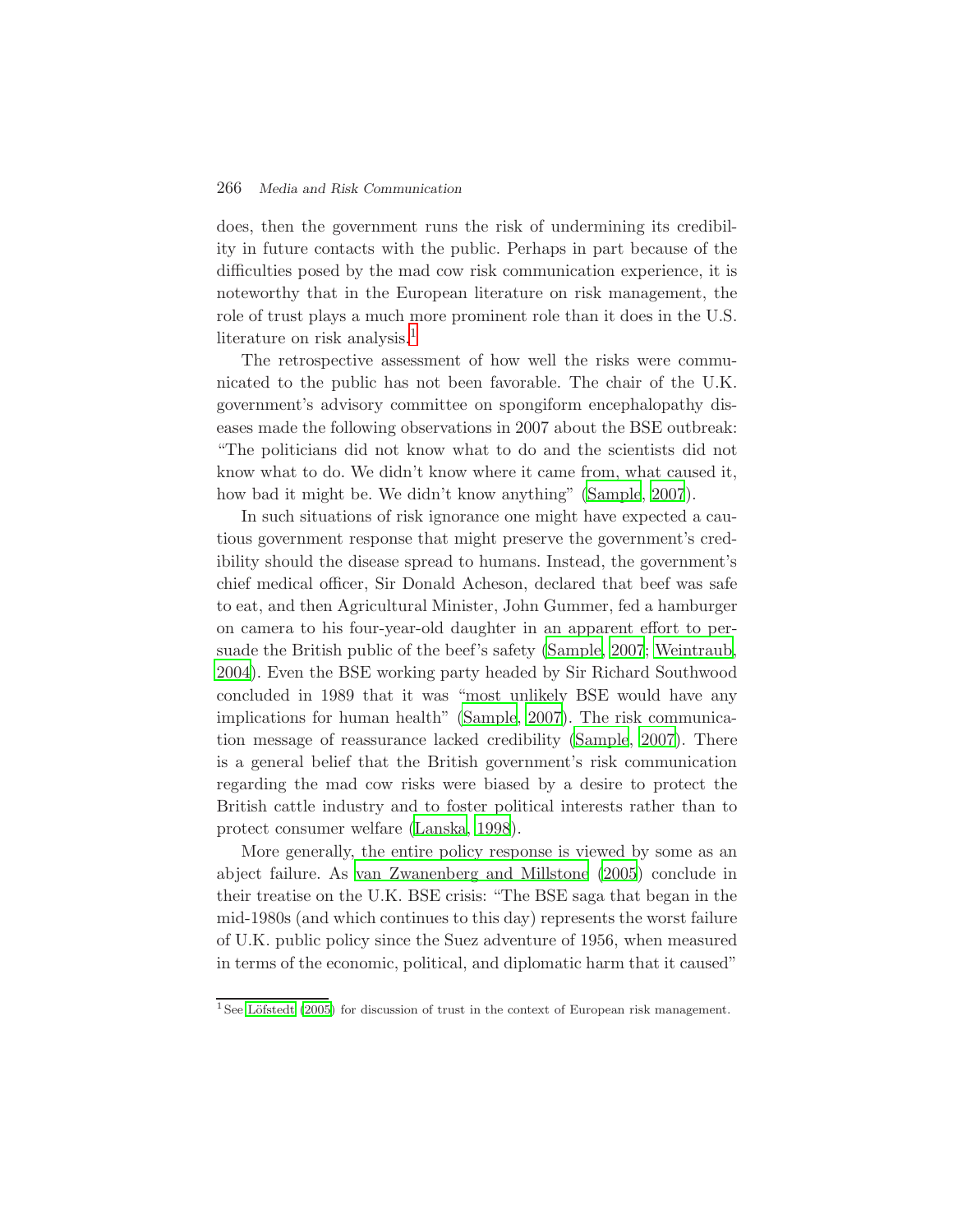(p. 4). The authors hypothesize that the failure to undertake a risk analysis was due in part to "avoid perturbing agricultural markets" [\(van Zwanenberg and Millstone, 2005](#page-83-1), p. 71).

Before the emergence of vCJD in humans, there was some disagreement in the scientific community as to the potential for this disease to cross the species barrier. At one extreme, scientists such as scrapie expert Richard Marsh, who was a Professor of Veterinary Science at the University of Wisconsin, declared: "I don't think there's any risk to humans" [\(Cherfas, 1990](#page-76-0), p. 1492). This skepticism regarding the possible link to humans was also shared by a U.K. Working Group of the Committee of Safety of Medicines, which in 1989 referred to the risk to humans as being "remote" [\(van Zwanenberg and Millstone](#page-83-1), [2005,](#page-83-1) p. 110). The contrary view was not that there was a human risk but simply that we didn't know yet if there was a risk. Heino Deringer of the Robert Koch Institute in Berlin expressed a more generic view: "We do not know if [the disease] will change in cattle. We cannot assume that because [eating] she[ep is relatively safe, ergo beef is safe" \(](#page-83-1)van Zwanenberg and Millstone, [2005,](#page-83-1) p. 110).

By 1995 there would be the start of recorded vCJD fatalities in the U.K., and shortly thereafter in March of 1996, the British government announced the human linkage. Some observers speculated that the industry and government colluded to suppress the fears of vCJD, where these fears were especially pronounced among parents of small children [\(Bellaby, 2003](#page-74-0)). The public's perceptions were grounded in a distrust of the food industry, skepticism regarding public health authorities' ability to regulate the industry, and a disbelief of government officials who made the incredulous claim that beef posed no public health risk [\(Wall, 2007](#page-83-2)).

The British press added to the public's sense of alarm:

Britain's National Euthanasia Clinics [will] churn on overtime, struggling to help 500 people a week to a dignified death before brain disease robs them of reason and self-control. This nation, whose leaders spent a decade in denial, [will be] quarantined, the world having long since shunned contact with a population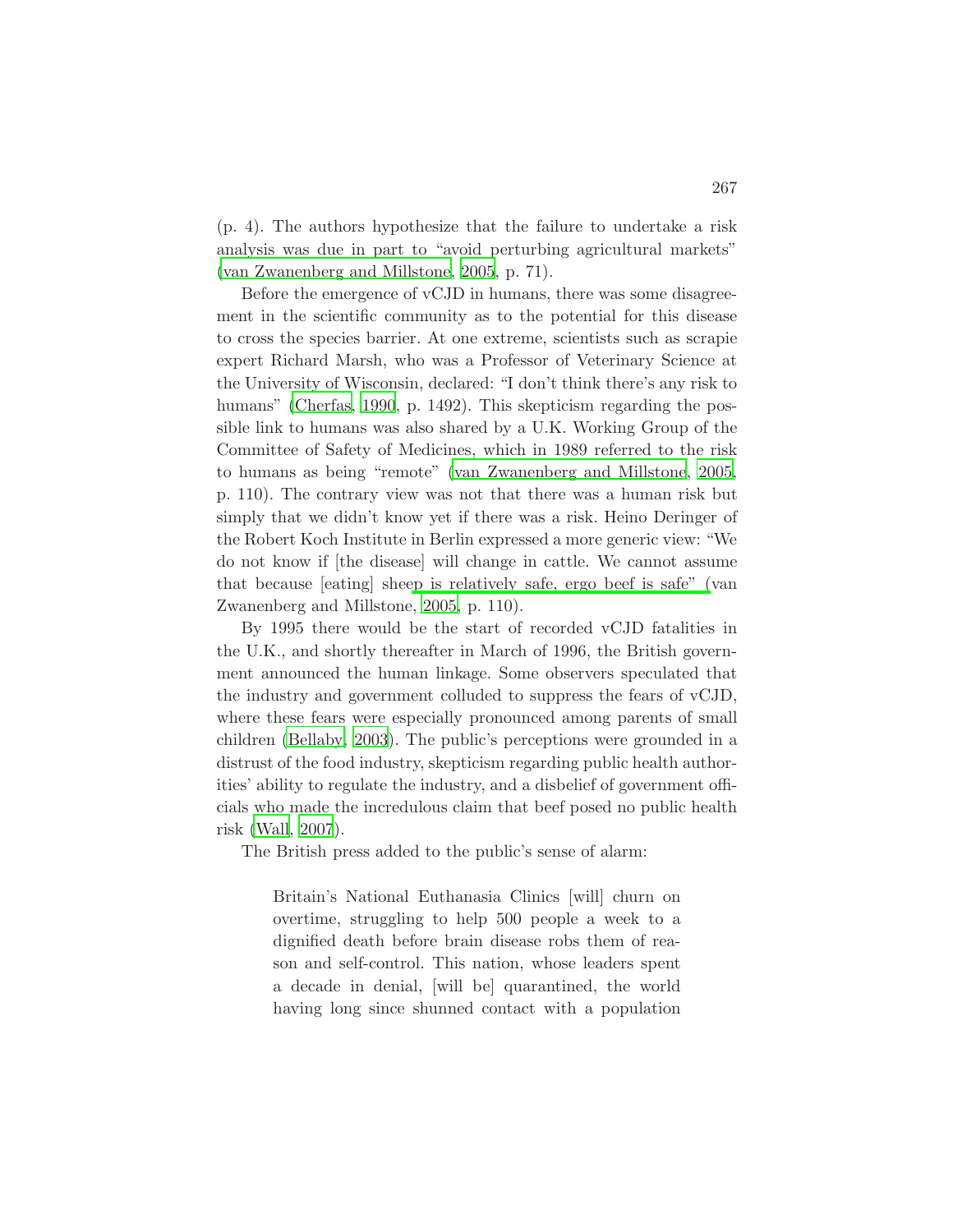### 268 *Media and Risk Communication*

in which half a million people a year succumb to Creutzfeldt-Jakob disease, a fatal neurological illness spread. . . through the eating of infected beef products. The Channel Tunnel [will be] blocked with five miles of French concrete. The health service [will be] crippled; blood transfusions [will be] impossible because undetectable prions — the cause of the disease — infect most donors and the strain of caring for more than two million CJD victims [will overwhelm] support staff. The fabric of the nation [will be] torn apart [\(Lanska, 1998](#page-80-0), p. 170).[2](#page-39-0)

In *Today* newspaper (U.K.), March 1, 1990, Professor Richard Lacey was quoted as saying that due to BSE, "in years to come our hospitals will be filled with thousands of people going slowly and painfully mad before dying" [\(Phillips et al.](#page-81-1), [2000,](#page-81-1) Volume 6, Chapter 4, Paragraph 4.479, p. 348).

The risk ambiguity debate also undermined the credibility of the scientific community. Only 19 percent of the population reported that the establishment of the BSE link from cattle to humans improved the image of science, while 33 percent believed that the image has suffered greatly.[3](#page-39-1) The public was almost equally divided as to whether scientists have been used by politicians (29 percent), scientists have caused a scare without understanding what is going on  $(27$  percent), and scientists are unreliable (21 percent).

The diffuseness of the risk estimates from the scientific community was sufficiently great as to serve no constructive role other than to alert people to a possible hazard that might even be enormous. In 1997, two years after the first confirmed vCJD death, [Cousens et al.](#page-77-0) [\(1997](#page-77-0)) predicted a few hundred to many thousands (around 13,000 infections) of  $vCJD$ .<sup>[4](#page-39-2)</sup> One scientist in 1996 estimated that the number

<sup>2</sup> Note that Lanska quotes from R. McKie et al., (1996), 'A conspiracy to drive us all mad'. *Observer* March 24, p. 16.

<span id="page-39-0"></span><sup>3</sup> The Gallup Org., Gallup Poll, England, Sept. 1996.

<span id="page-39-2"></span><span id="page-39-1"></span><sup>4</sup> Cousens et al.'s [\(1997\)](#page-77-0) estimated numbers reflect the extreme sensitivity of the results to the shape of the incubation period distribution, its mean and its variability. The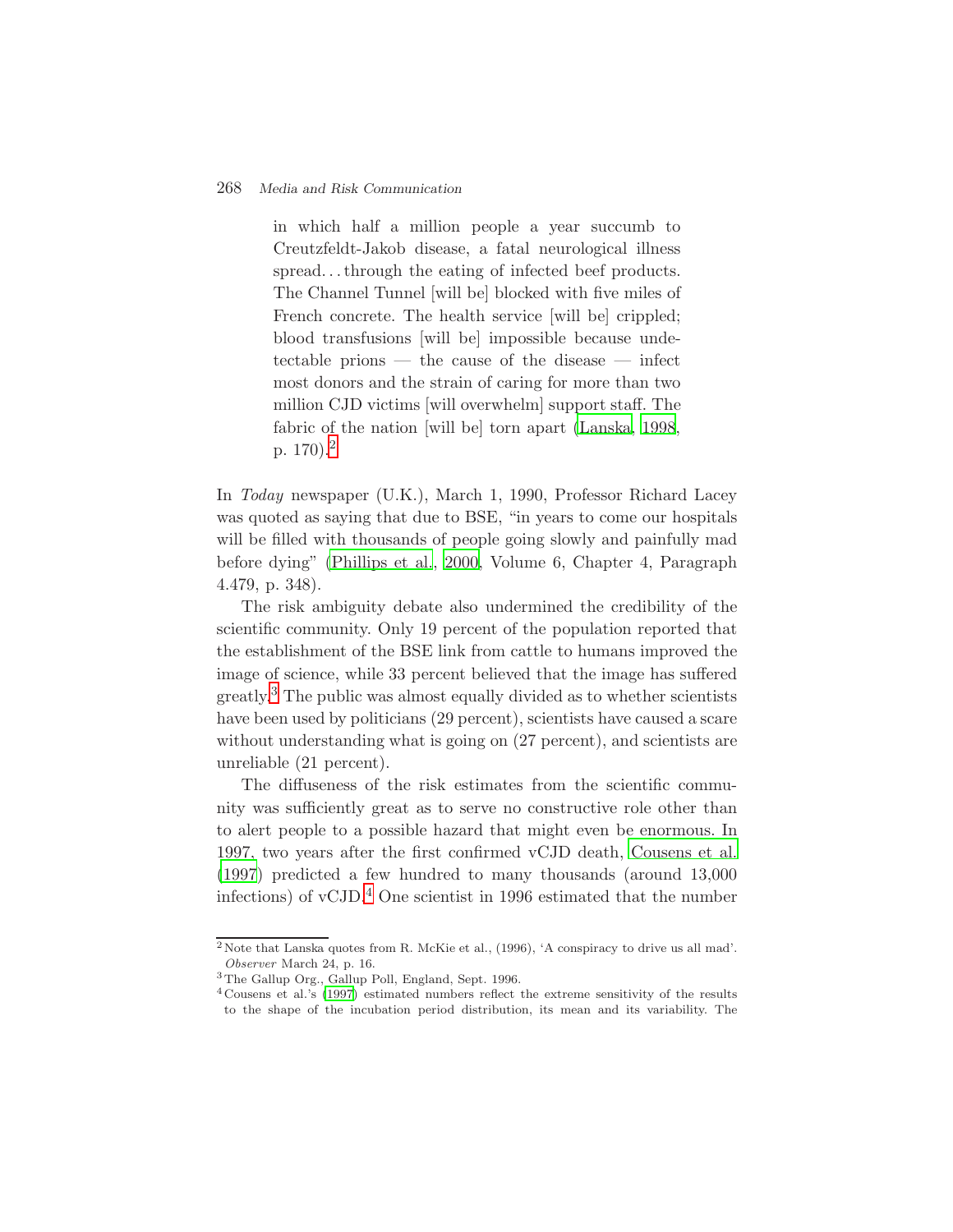of British deaths would be from 500 to 500,000 (*[The Economist](#page-82-0)*, [1996\)](#page-82-0).[5](#page-40-0) The estimates by [Thomas and Newly](#page-82-1) [\(1999](#page-82-1)) were published despite "disagreement among the referees regarding the quality of the paper," but produced a relatively low vCJD case estimate that "is predicted not to exceed a few hundred, and is most likely to be a hundred or less." At the lower end of the prediction spectrum, [Brown et al.](#page-75-0) [\(2001](#page-75-0)) estimated an annual number of vCJD cases of 10–15 beginning in 1994.

In 2000, Oxford scientists led by epidemiologist Roy Anderson revised their earlier vCJD estimate of 500,000 cases, which is almost 1 percent of the entire 1996 U.K. population, to a maximum of 136,000 deaths [\(Balter, 2000](#page-74-1)). Even this estimate will prove to be several orders of magnitude too large. Adopting a more realistic incubation period than the 60-year period that led to the 136,000 case estimate leads to an estimate of the maximum number of cases equal to about 10,000 [\(Balter, 2000\)](#page-74-1). Other scientists were reluctant to make any projections until after the incidence of vCJD reached a peak and started to decline [\(Balter, 2000](#page-74-1)).

Estimates of the vCJD infection rate by [Huillard d'Aignaux et al.](#page-79-0) [\(2001](#page-79-0)) indicated that while the estimated number of cases probably would not be more than "a few thousand," the estimated range of possible cases was from a few hundred to an epidemic affecting millions.

A principal reason for the substantial uncertainty is that the estimates are very sensitive to the assumed incubation period. Estimates in 2003 of the total number of vCJD cases in the U.K. range from "a few hundred to several million" [\(Huillard d'Aignaux et al.](#page-79-1), [2003](#page-79-1)). However, this upper bound estimate requires an incubation period that likely

assumptions about the effect of varying the assumptions about incubation period were the greatest observed.

<span id="page-40-0"></span><sup>5</sup> The 500,000 estimate is, however, an outlier. As noted by [Lanska](#page-80-0) [\(1998\)](#page-80-0), "Assuming that, despite all of the above, BSE could be transmitted to humans with high infectivity, Britain could find itself with 500,000 or more human cases per year of a fatal neurodegenerative illness resembling CJD. . . . Despite the authoritative pronouncements and scientific rationale to the contrary, this last scenario (with 500,000 or more human cases per year of CJD) has been considered a 'wholly feasible future for Britain' by many of the public, by some of the media, and by a few counter-establishment scientists" (p. 169).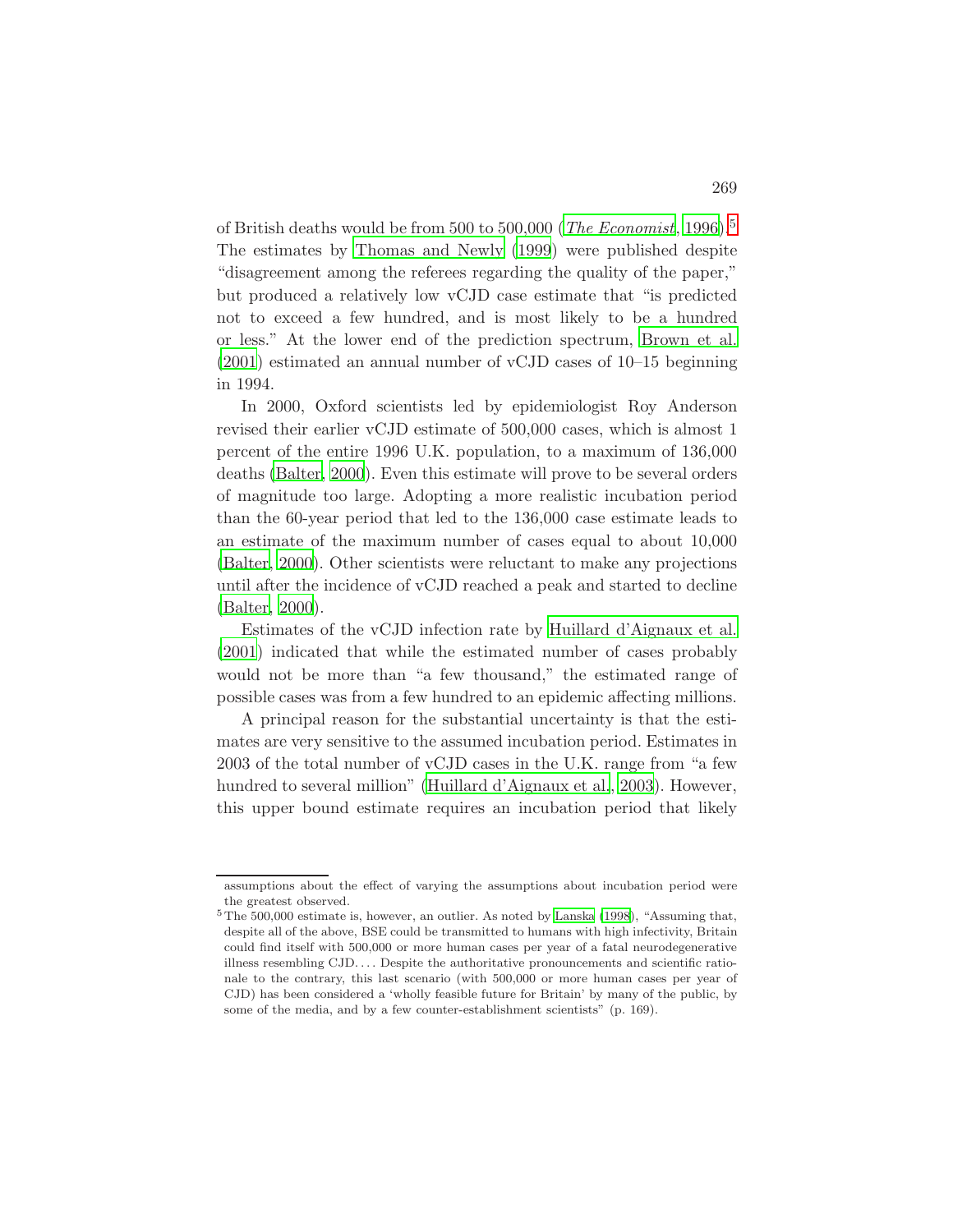### 270 *Media and Risk Communication*

extends past the normal expected lifetime. More realistic incubation period estimates suggest a maximum number of vCJD cases in the U.K. of several thousand [\(Huillard d'Aignaux et al., 2003\)](#page-79-1). Incorporation of age distribution variations in the risk into earlier models developed by other researchers led [Valleron et al.](#page-83-3) [\(2001](#page-83-3)) to estimate predictions of 80 to 630 cases based on the Ghani model and 801 based on the Cousens model. A more realistic set of estimates of the vCJD toll in 2003 pegged the total number of deaths at between 183 and 204 (Böelle et al., 2003). Estimates in 2003 by [Ghani et al.](#page-78-0) [\(2003](#page-78-0)) ruled out the possibility of a large number of vCJD diagnoses in the next 5 to 10 years but highlighted the continued future uncertainty.

Risk ranges that differ by a factor of 1,000 reflect enormous imprecision in knowledge. Among the factors influencing the span of estimates, as noted by [Cousens et al.](#page-77-0) [\(1997](#page-77-0)), include the unknown degree of underreporting of BSE cases, the degree of effectiveness of the feed bans, and the length of the incubation period.

Predicting the ultimate number of vCJD cases is quite different as it requires assumptions about the level of exposure and the incubation period about which little may be known. Even within a single study there may be a broad range of estimates depending on the assumptions on which the calculations are based.

With only 177 deaths in the U.K. through November 2013 and just over 200 documented cases worldwide, these estimates are surely far off the mark. While there might well be a substantial incubation period, the temporal distribution of the deaths in the U.K., where exposures to BSE began two decades ago, suggests that the incubation period is not so long that there is any chance that these risk estimates might be borne out.

Individuals have a tendency to overreact to newly identified hazards in products for which they have an accustomed risk level. In situations where a product was formerly viewed as safe, the disruption in people's previous sense of the magnitude of the risk often generates an overreaction to the risk level that prevails after the risk increase. Thus, consumers tend to focus not on the actual level of the new risk, but rather they react in an extreme way to the fact that there has been an identification of a new risk and an increase in the risk from its previous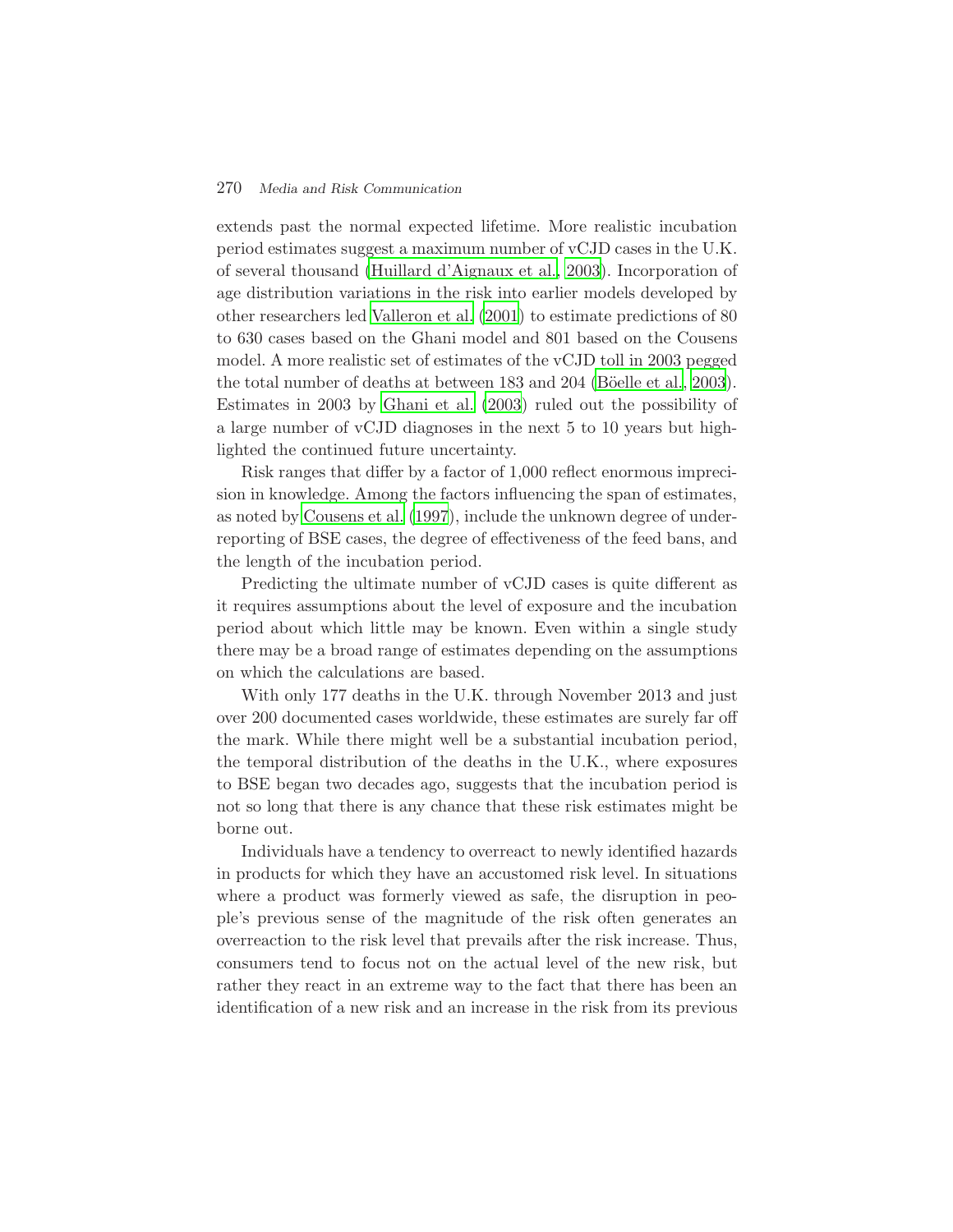level.[6](#page-42-0) How people reacted to the mad cow crisis is one of the best documented market responses to changes in the reference risk level, as most previous studies of the phenomenon were based on survey responses and experimental scenarios.

What is especially noteworthy about the mad cow experience is that some members of the scientific community may have overreacted as well. It may well be, of course, that the more extreme estimates of the death toll from vCJD received the most coverage, but other than the government's early disavowal of a substantial risk to people, the risk estimates that were publicized predicted mass carnage from vCJD. These wildly excessive risk estimates may not have been borne out because of the aggressive measures undertaken in the U.K. to address the risk. But even after most of these policies were in place, there were still predictions of a death toll many orders of magnitude greater than the actual number of fatalities. In contrast, information provided by the government was consistently less dire than the worst case scenarios that received press attention.

A principal mechanism by which risk information is communicated is through the media. We employed a LexisNexis search engine to monitor U.S. media coverage on BSE and vCJD over the 1986–2005 period.[7](#page-42-1) The period from 1986 through 1995 witnessed the emergence of coverage of BSE risks in the U.S. [Sample](#page-81-0) [\(2007\)](#page-81-0) notes that "Without publicity, an investigation was launched [in the U.K.] to find the cause of the outbreak. It revealed an alarmingly widespread disease. One year later, 95 cases of BSE had been confirmed on 80 farms." From 1986 to 1988 there was no press coverage in the sources above, thus

<span id="page-42-0"></span> ${}^{6}$  [Gayer et al.](#page-78-1) [\(2000](#page-78-1)) show how information about the listing of hazardous waste sites on the Superfund National Priorities List initially results in large reductions in the value of nearby homes. As more information about the cancer risks associated with the Superfund sites are released through the official Remedial Investigation, the home market prices recover substantially. The initial "over-reaction" yielded an estimated value for avoiding a statistical cancer case approximately ten times the value estimated for residents after release of the additional risk information.

<span id="page-42-1"></span><sup>7</sup> In particular, we focused on full text articles obtained from the LexisNexis Major U.S. Newspapers Database. This Major U.S. Newspapers source contains English language newspapers published in the U.S. that are listed in the top 50 in circulation in the Editor & Publisher Year Book. The search terms that we used were as follows: ALLCAPS(BSE) OR (BOVINE SPONGIFORM ENCEPHALOPATHY!) OR (MAD COW!). The search criteria specified were: January 1, 1986–December 31, 2005.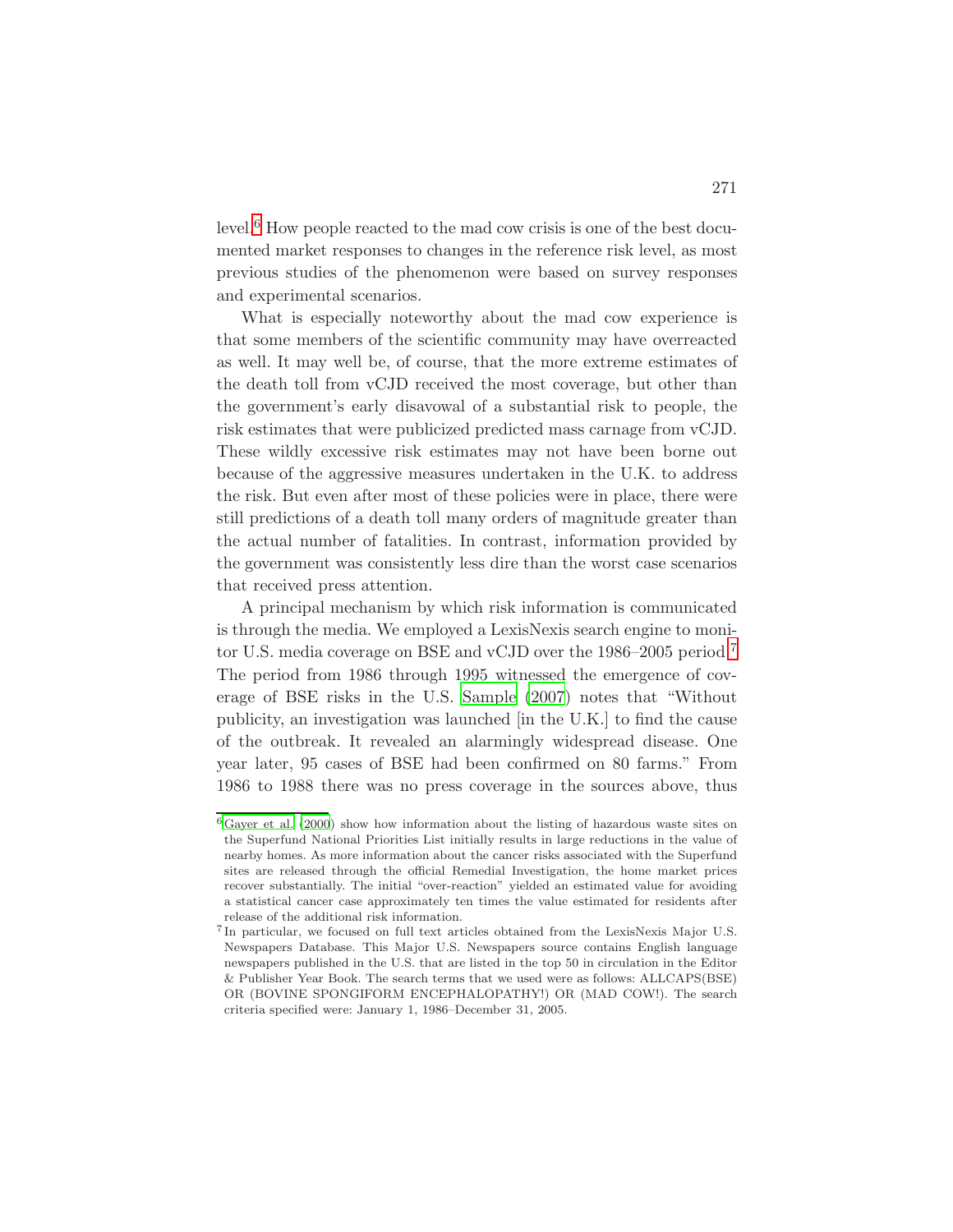### 272 *Media and Risk Communication*

establishing the reference point before the risks became publicized. By 1990 the number of articles [in the U.S.] related to the BSE events in the U.K. increased to 25, and there was a consistent level of 10–25 articles annually from 1990 to 1995. The article topics spanned a wide range including trade disputes in the EU regarding exports of beef, the toll of more than 10,000 cattle killed by the disease in Britain, new research on the spread of disease through cattle feed, and statements by the U.K. government that there appears to be only a remote risk to humans.

The media frenzy began on March 21–22, 1996 with 56 media stories within two days following the U.K. government's announcement of the apparent link between BSE and humans. From 1996 to 2005 there was close to daily coverage of the disease in the U.S. media. Particularly heavy news coverage occurred in 2003 and 2004 after the USDA announced the first and second cases of BSE in the U.S.

The dramatic effect of the announced link to humans in 1996 occurred 10 years after the disease in animals was discovered in Britain. One would expect this surge in media coverage to lead to an increase in U.S. public consciousness with respect to the disease, which will be examined below. Part of the surge in public awareness can be attributed to what might be called the "Oprah effect." There were more than 100 media stories that referenced Oprah Winfrey's show on April 16, 1996 dealing with mad cow disease. The knowledge of the human link between vCJD and the extensive public concern perhaps influenced the timing of the FDA's 1997 Feed Ban. In January 1997, the rule was proposed, in June 1997 the rule was issued, and in August 1997 the feed ban rule became effective.

The extent of publicity for BSE-related information also carried over to studies that provided more reassuring news. The Harvard/Tuskegee risk assessment in Cohen et al. [\(2001](#page-76-1)) received coverage in 15 major newspapers. The bottom line of the study indicated a low human risk in the U.S.: "In summary, measures taken by the U.S. government and industry make the U.S. robust against the spread of BSE to animals or humans should it be introduced to this country." (Cohen et al., [2001\)](#page-76-1). This study substantially advanced government analysis of BSE but is based on an assumption of consistent conditions over time (Harvard Center for Risk Analysis and Center for Computational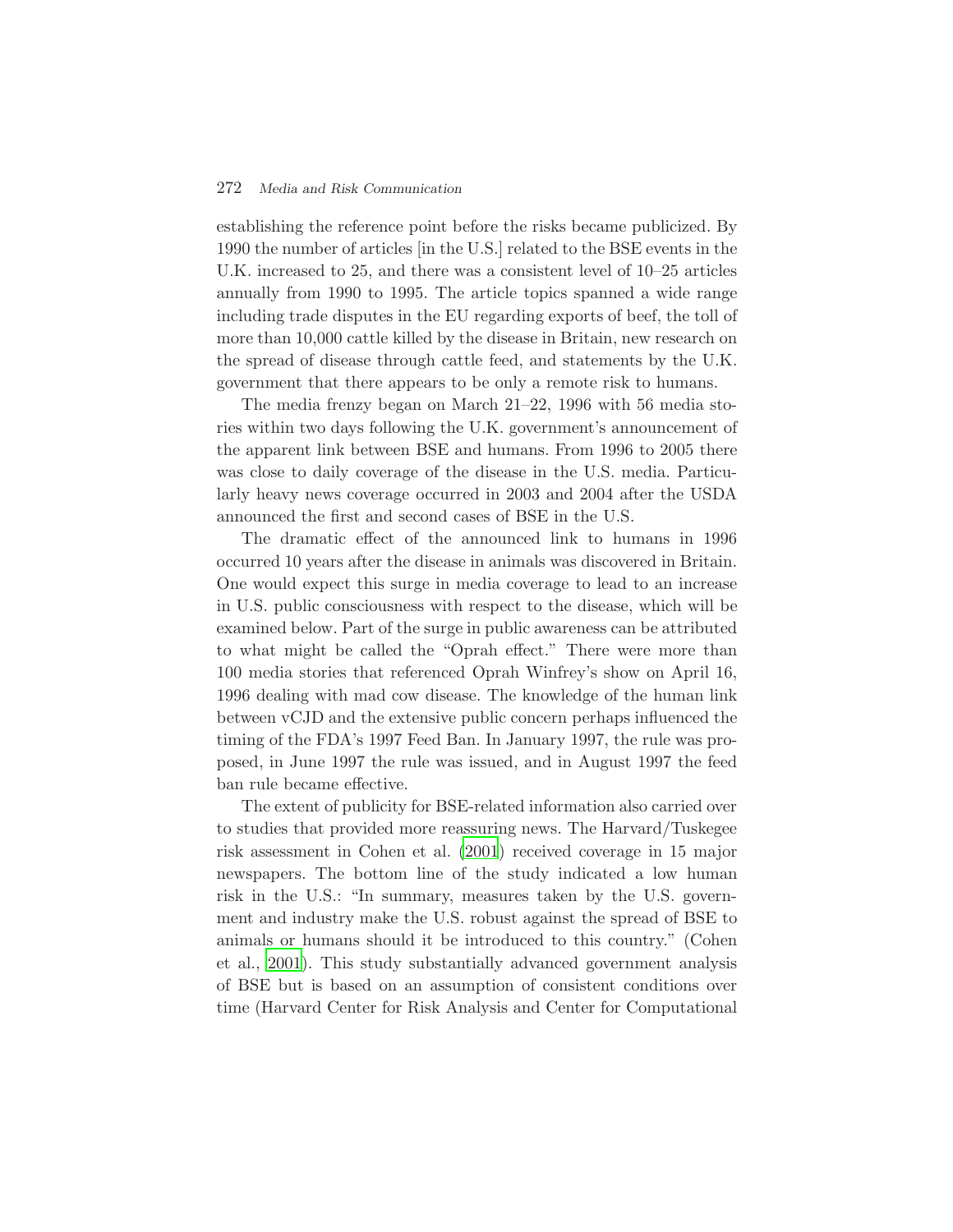Epidemiology, [2002](#page-79-2)). New conditions, such as the development of new testing protocols, lie outside the model.

The February 2008 major recall of beef products from the Westland/ Hallmark meat-packing facility provides a challenge for risk communication. The recall of 143 million pounds of beef products have been designed as Class II recall, which has a "remote probability" that the recalled products could result in adverse health effects (USDA, [2008b](#page-82-2)). The recall designation reflects the fact that a violated inspection protocol — failure to notify the USDA veterinarian on-site of a downer cow prior to slaughter — and not detection of BSE contamination occurred. The issue has been especially salient in the media because some 37 million pounds of recalled beef had been distributed to public schools through the USDA's School Lunch Program. A substantial number of stories in local print and television media addressed the question of whether schools in their cities received meat through this program.<sup>[8](#page-44-0)</sup> Efforts to reassure the public about the safety of the food supply by USDA have been challenged by the editorial pages of several leading newspapers,[9](#page-44-1) and may have overreached what evidence can support. For example, several media reports indicated that government officials have noted that no one has gotten sick from eating the beef.<sup>[10](#page-44-2)</sup> Representatives of the meat-packing industry have emphasized this claim, as illustrated in Congressional testimony by J. Patrick Boyle, President of the American Meat Institute: "Federal officials have said that the beef supply is safe and there have been no illnesses associated with the recalled meat" [\(Boyle](#page-75-2), [2008](#page-75-2), p. 52). Given the multiple year incubation period for vCJD, one should not have expected symptomatic cases at that time.

<span id="page-44-0"></span><sup>8</sup>For example, a simple Google News search of all of the words in the phrase "beef recall schools" generates more than 3,500 news stories for the week of February 16–22. For examples of such stories, refer to [Jones](#page-79-3) [\(2008\)](#page-79-3), [Kim and Wilson](#page-80-2) [\(2008\)](#page-80-2), and [Vargas](#page-83-4) [\(2008\)](#page-83-4).

<span id="page-44-1"></span><sup>9</sup> Examples of editorials on the beef recall include those in major city newspapers such as the *New York Times* (Feb. 21, 2008), and the *Baltimore Sun* (Feb. 21, 2008), as well as those in smaller city papers such as the *Sarasota Herald-Tribune* (Feb. 20, 2008) and the *Bismarck Tribune* (Feb. 21, 2008).

<span id="page-44-2"></span><sup>10</sup> A CNN online story states: "Keith Williams, a U.S. Department of Agriculture spokesman, said investigators have found no cases of illness related to the recalled meat" [\(CNN,](#page-76-2) 'USDA orders recall of 143 million pounds of beef.' Feb. 18, 2008, available at http://www.cnn.com/2008/HEALTH/02/17/beef.recall/, last visited Nov. 14, 2013.) See also [Jones](#page-79-3) [\(2008\)](#page-79-3).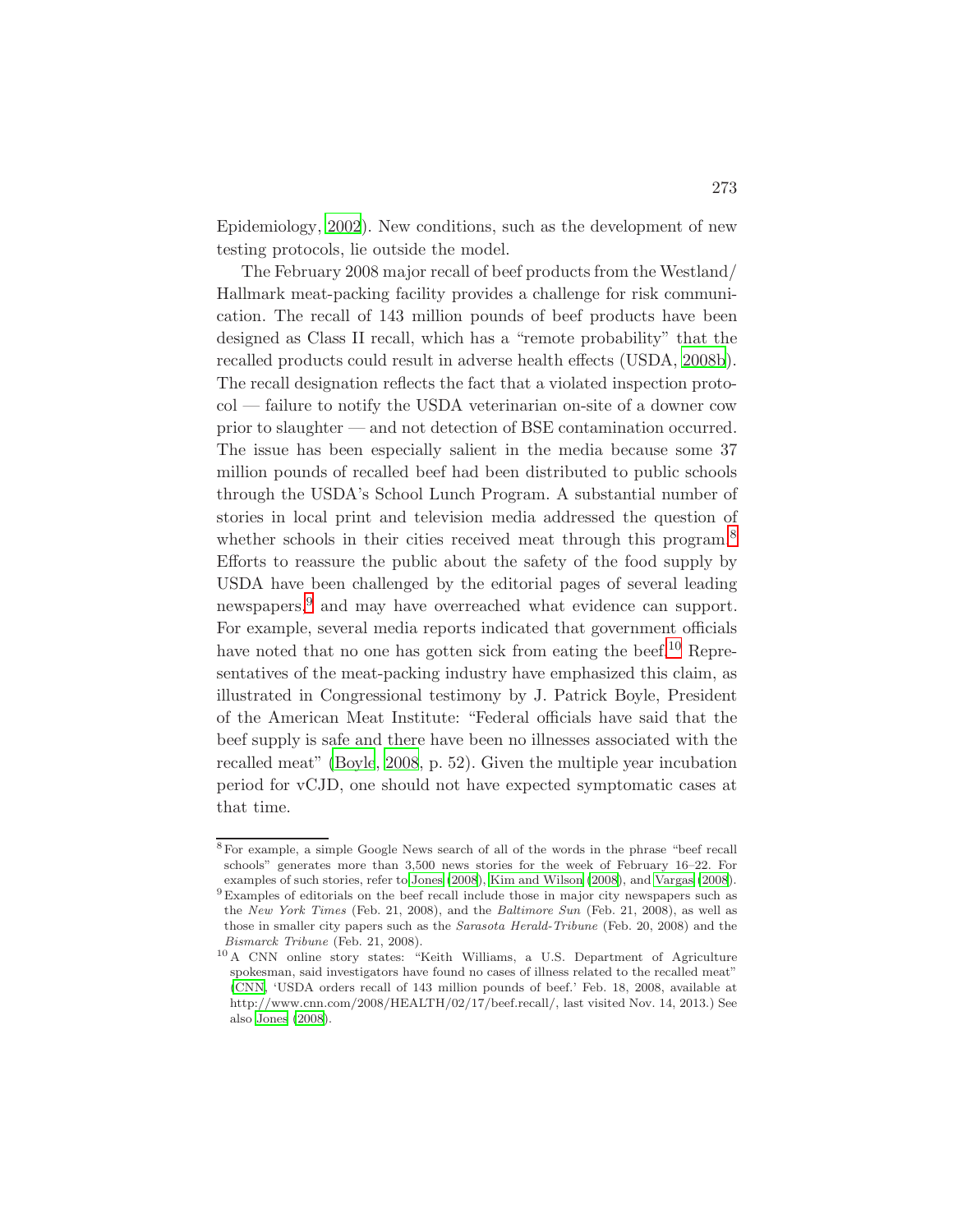# **7**

### **Consumer Responses to the Mad Cow Crisis**

The first measure of consumer responses that we examine is public opinion polls. To what extent has the media coverage led to awareness of BSE and vCJD risks, and if there is awareness, do consumers believe that there is a risk to themselves? In addition, how satisfied are they with how the government has handled the mad cow risk threat?

In 1995 and in early 1996, two different U.K. polls indicated that substantial percentages of the population (45 percent and 52 percent) were very worried or somewhat worried about the possible spread of the disease to humans.<sup>[1](#page-45-0)</sup> These concerns in turn were reflected in consumers' stated consumption decisions: they reduced the level and composition of their beef eating.[2](#page-45-1) The worry about the risks was coupled with a lack of trust in the government. Overall, 70 percent of the British public in

<sup>1</sup> Gallup Poll, England, Dec. 1995; Gallup Poll, England, Apr. 1996.

<span id="page-45-1"></span><span id="page-45-0"></span><sup>2</sup> Overall, 22 percent of respondents reported eating fewer beef products like sausages and beefburgers, and 7 percent stopped eating beef products entirely. An additional 6 percent were vegetarian. (Gallup England, Dec. 1995.) The Apr. 1996 Gallup England poll reported that with respect to cuts of beef such as steak and roast beef, 17 percent ate fewer cuts of beef, 10 percent stopped eating beef entirely, and 7 percent were vegetarian. Also in Apr. 1996, for beef products such as sausages and hamburgers, 25 percent stopped eating beef products, and 31 percent ate fewer beef products.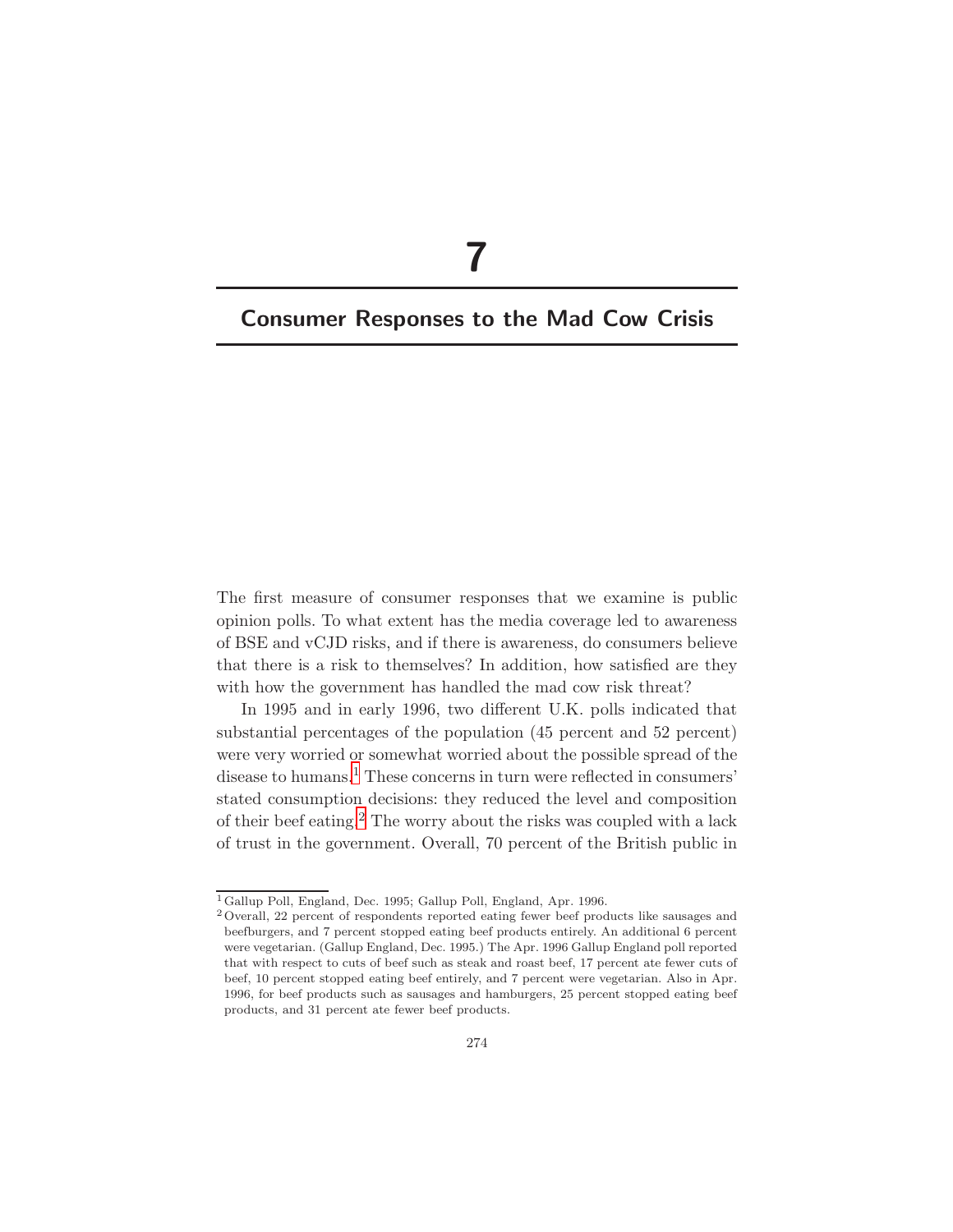1995 thought that the government was withholding some facts about BSE, and only 14 percent believed the Ministry of Agriculture, Fisheries and Food was keeping the public fully informed.[3](#page-46-0) Ninety percent of the public believed the government was withholding some facts.[4](#page-46-1) The worry and distrust did not abate after the government announced the link in March 1996. An astounding 86 percent of the respondents in 1996 indicated that they were "suspicious" of what the Ministers have to say.[5](#page-46-2) Similarly, three 1996 U.K. polls indicated that the government had handled the BSE problems pretty badly or very badly, with 70 percent and 82 percent expressing such displeasure.[6](#page-46-3)

The opinion polls in the U.S. likewise indicate a concern with the disease. In 2001, 65 percent of respondents indicated that they were very concerned or somewhat concerned about mad cow disease becoming a problem in the U.S.[7](#page-46-4) By 2004, 16 percent of those interviewed indicated that they were very worried or somewhat worried that someone in their family would become a victim of mad cow disease.[8](#page-46-5) This expression of concern for a within family risk is extremely high relative to the actual risk level. More people in the U.S. die every 15 minutes in traffic accidents than have died in any year from vCJD.[9](#page-46-6) Even the worst case estimate of what the vCJD risk might be in the U.K. had about 1 out of 100 in the population dying, and the actual death toll reflects a total death risk of under 3 per million people.

Unlike in the U.K., there is a much greater expression of trust in government among the U.S. population. In 2004, 45 percent of respondents indicated a great deal of trust in the government's handling of the mad cow risks, and an additional 43 percent indicated that they were somewhat confident in the government.<sup>[10](#page-46-7)</sup> It may be, of course, that the actions by the government in the U.S. were not necessarily

<sup>3</sup> An additional 16 percent were recorded as "don't know." Gallup England, Dec. 1995.

<span id="page-46-0"></span><sup>4</sup> Gallup Poll, England, Apr. 1996.

<span id="page-46-1"></span><sup>5</sup> Gallup Poll, England, Apr. 1996.

<span id="page-46-3"></span><span id="page-46-2"></span><sup>6</sup> Gallup Poll, England, Jul. 1996; Gallup Poll, England, Apr. 1996; Gallup Poll, England, Jun. 1996. Similarly, 69 percent of European Union residents agreed that politicians bear a great deal of responsibility for the mad cow disease affair. Eurobarometer, Dec. 2001.

<sup>7</sup> CNN/USA Today/Gallup Poll, Mar. 22, 2001.

<span id="page-46-4"></span><sup>8</sup> CNN/USA Today/Gallup Poll, Jan. 9, 2004.

<span id="page-46-5"></span><sup>&</sup>lt;sup>9</sup> These calculations draw on data from the National Safety Council [\(2007\)](#page-81-2).

<span id="page-46-7"></span><span id="page-46-6"></span><sup>10</sup>*Wall Street Journal* [\(2004\)](#page-83-5).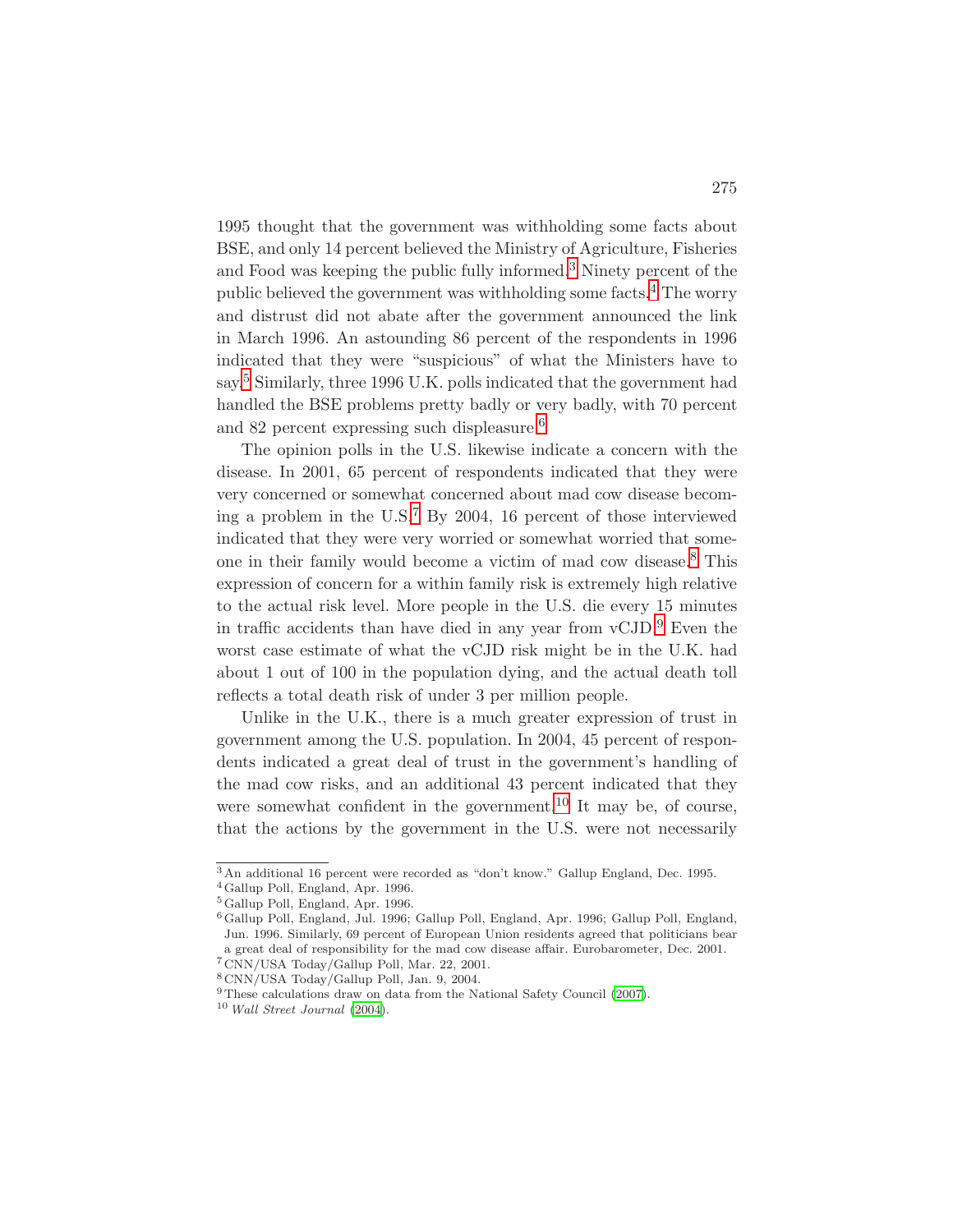#### 276 *Consumer Responses to the Mad Cow Crisis*

sounder than those undertaken in the U.K. because the U.S. never had to deal with a BSE outbreak after it had occurred. Rather, the U.S. was fortunate in that the government was not dealing with an actual BSE crisis, whereas the U.K was. It is conceivable that in countries in which there has never been a BSE case that people might express confidence in the government even though the good record for mad cow disease may have nothing whatsoever to do with actions taken by the government.

Expressions of consumer concern should, of course, also be reflected in their consumption decisions. If eating beef poses risks of vCJD that have just become identified, then that will decrease the attractiveness of eating beef relative to other less risky foods, whether it be chicken or vegetarian options. Similarly, if people are to continue to eat beef, then in the same manner that safer cars command a price premium, safer beef will do so as well.

The first set of evidence on this phenomenon is not based on actual purchases but on consumers' stated preferences with respect to what they are willing to pay. The survey context is Japan, where the first BSE-infected cow was found in September 2001. In December 2001, a contingent valuation study undertaken in Nagano examined consumer preferences at a convenience sample of 381 shoppers at a food coop-erative [\(McCluskey et al.](#page-80-3), [2005](#page-80-3)).<sup>[11](#page-47-0)</sup> Japanese consumers indicated that they would be willing to pay a 50 percent price premium for beef labeled as BSE tested. The substantial effect of the BSE risk on willingness to pay is quite consistent with the observed quantity effect. After a third infected cow was identified within a three-month period, beef consumption [in Japan had fallen by nearly 70 percent. The study by](#page-79-4) Jin and Koo [\(2003](#page-79-4)) found that the decline in consumer demand for beef was due to a post-BSE structural change in beef demand. It took more than three years for beef demand in Japan to return to its pre-BSE event market share [\(Ishida et al., 2010](#page-79-5)). Understanding of the quite prominent concerns with BSE risks among Japanese consumers also

<span id="page-47-0"></span> $11$  The study had a 50 percent response rate and used a referendum elicitation of willingnessto-pay for BSE tested beef. The payment vehicle for measuring willingness-to-pay was the price for tested beef.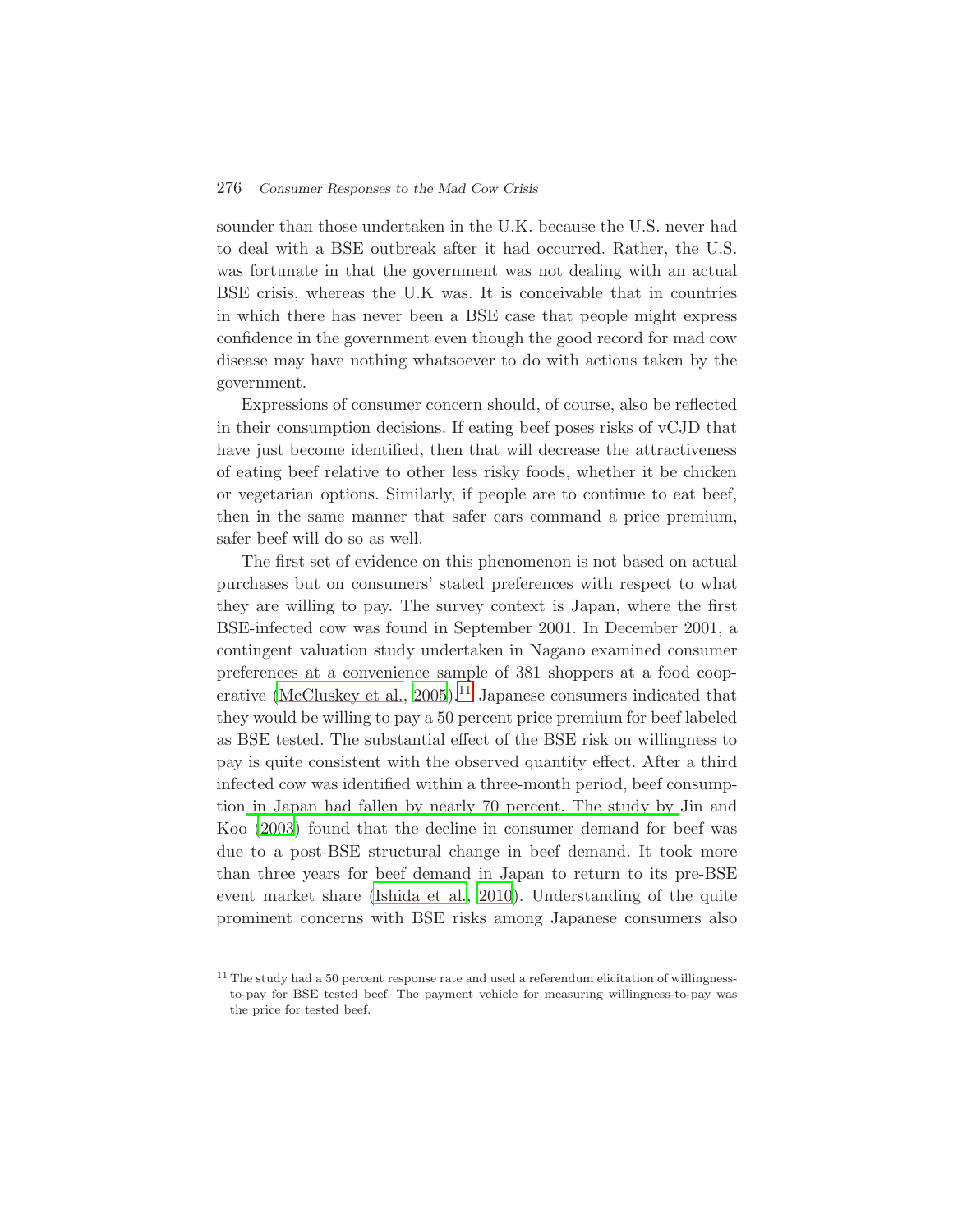may help put into context the subsequent Japanese ban on U.S. beef imports after the identification of an infected animal in the U.S.

Beef consumption also declined in countries following the 1996 U.K. announcement of a vCJD risk to humans. [Burton and Young](#page-75-3) [\(1996,](#page-75-3) [1997\)](#page-75-4) found that in the U.S. the beef share of the meat market declined 4–5 percent as pork and lamb shares increased. Following the U.K. announcement, consumption of beef in France fell by 30 percent as shown in the detailed analysis by [Adda](#page-74-2) [\(2007\)](#page-74-2). The change in consumption varied across the population. Adda found that households with little historic beef consumption did not statistically reduce consumption. Likewise, those households with relatively high rates of beef consumption failed to meaningfully reduce their beef consumption, providing evidence of habit formation. The households spanning the middle of the beef consumption distribution undertook the most significant (in economic and statistical terms) reductions in beef consumption.

Spanish consumption of beef declined by nearly one-fifth in the year after the November 2000 identification of BSE-infected cows in Spain. Within about a year, domestic consumption returned to pre-2000 levels. Producer prices responded (negatively) more than retail prices in Spain, and the response was more pronounced during periods of greater news coverage [\(Hassouneh et al., 2010](#page-79-6)).

The response in the U.S. after the announcement of a BSE-infected cow in 2003 was less pronounced. [Kuchler and Tegene](#page-80-4) [\(2006](#page-80-4)) found a short-lived[, modest reduction in beef consumption, while](#page-82-3) Schlenker and Villas-Boas [\(2009\)](#page-82-3) found a 25–30 percent transitory reduction. In both empirical analyses of U.S. beef consumption, the estimated response to the new BSE risk information dissipated quickly so that beef consumption returned to pre-announcement levels within a few months. This substantial immediate but brief reaction may reflect a large, initial subjective probability of consuming BSE-infected beef. Over the subsequent weeks, consumers updated their perceived probability of risk exposure in light of the absence of additional findings of infected cows. Eventually, the revised subjective probabilities converged toward the pre-announcement assessment of risk, and beef consumption increased.

In May 2003, Canada reported its first case of mad cow disease. Cattle prices fell by nearly half in the first three months after this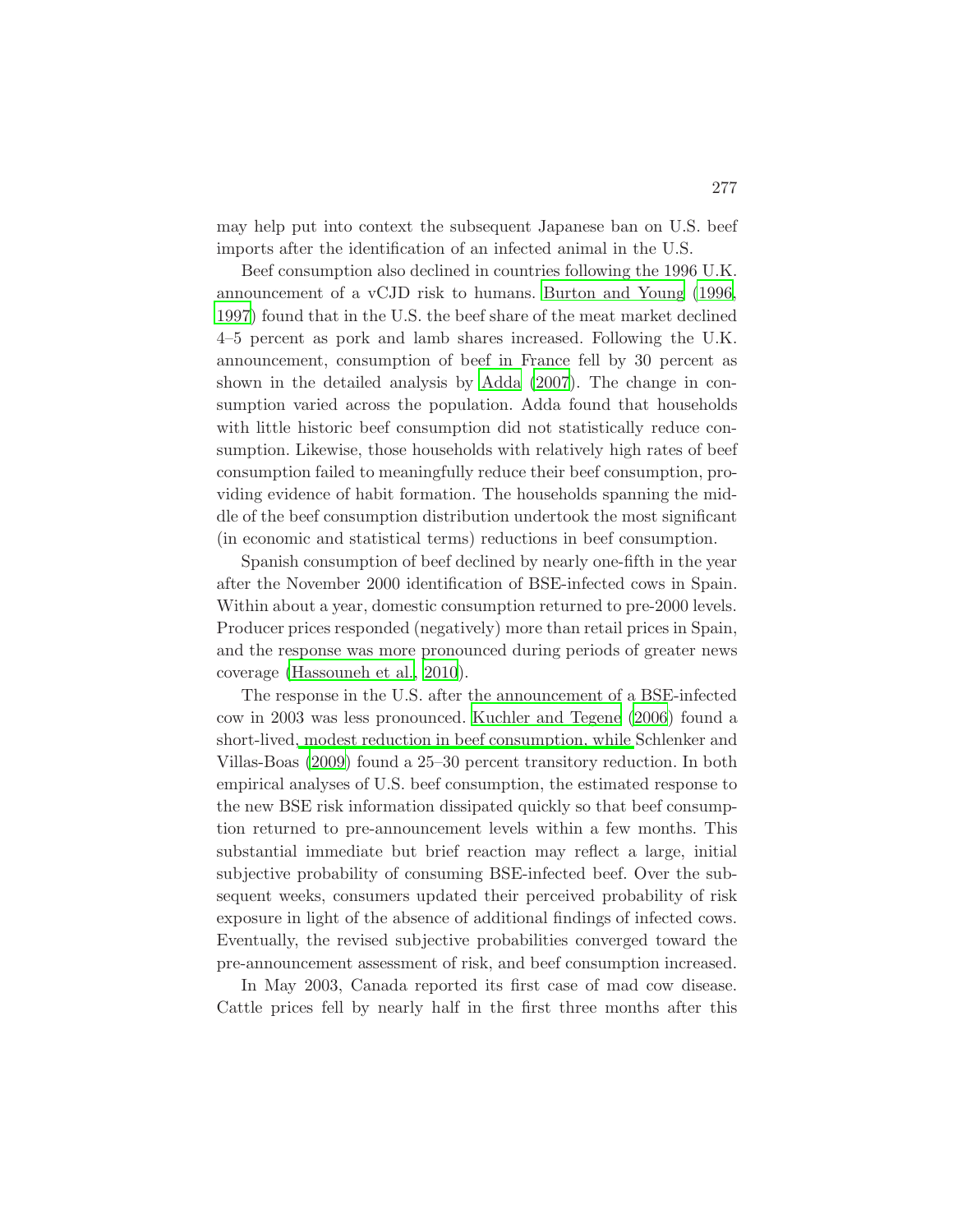#### 278 *Consumer Responses to the Mad Cow Crisis*

case, while retail beef prices declined about 14 percent [\(Boame et al.,](#page-75-5) [2004\)](#page-75-5). [Ding et al.](#page-77-1) [\(2011](#page-77-1)) find an immediate but temporary reduction in beef consumption in their analysis of household meat expenditure data among Canadian consumers. Their analysis also presents some evidence of habit formation and consumption persistence, which may mitigate behavioral response to new risk information.

U.S. consumers also would be willing to pay more for red meat that had a farm-to-slaughter traceability system much like that required throughout the European Union [\(Dickinson and Bailey, 2005\)](#page-77-2). Among the very few private firms that instituted traceable meat product systems is Creekstone Farms [\(Dickinson and Bailey, 2005](#page-77-2)), which will also be the most prominent producer in the BSE testing controversy described below.

As one might expect given the nature of economic markets, the decreased consumer demand for beef had ramifications for cattle futures markets as well. [Schlenker and Villas-Boas](#page-82-3) [\(2009](#page-82-3)) found that futures prices fell by about 20 percent after the identification of a BSE-infected cow in 2003. Following a pattern similar to that in the consumer market, futures prices recovered within a three-month period. Moreover, the 2003 BSE cases in Canada and the United States increased price volatility, especially for nearby maturities, in the cattle futures market for about three months after the reports of infected cows [\(Jin et al.,](#page-79-7)  $2008$ ).<sup>[12](#page-49-0)</sup> This reflects the learning of a new, unexpected risk in beef markets and an eventual assessment that the risks, as perceived by consumers, appear to be modest.

<span id="page-49-0"></span><sup>&</sup>lt;sup>12</sup> Spanish producer and retail prices also experienced increased volatility after the first announced BSE cases in Spain in November 2000, with greater volatility in producer prices than in retail prices [\(Serra](#page-82-4), [2011](#page-82-4)).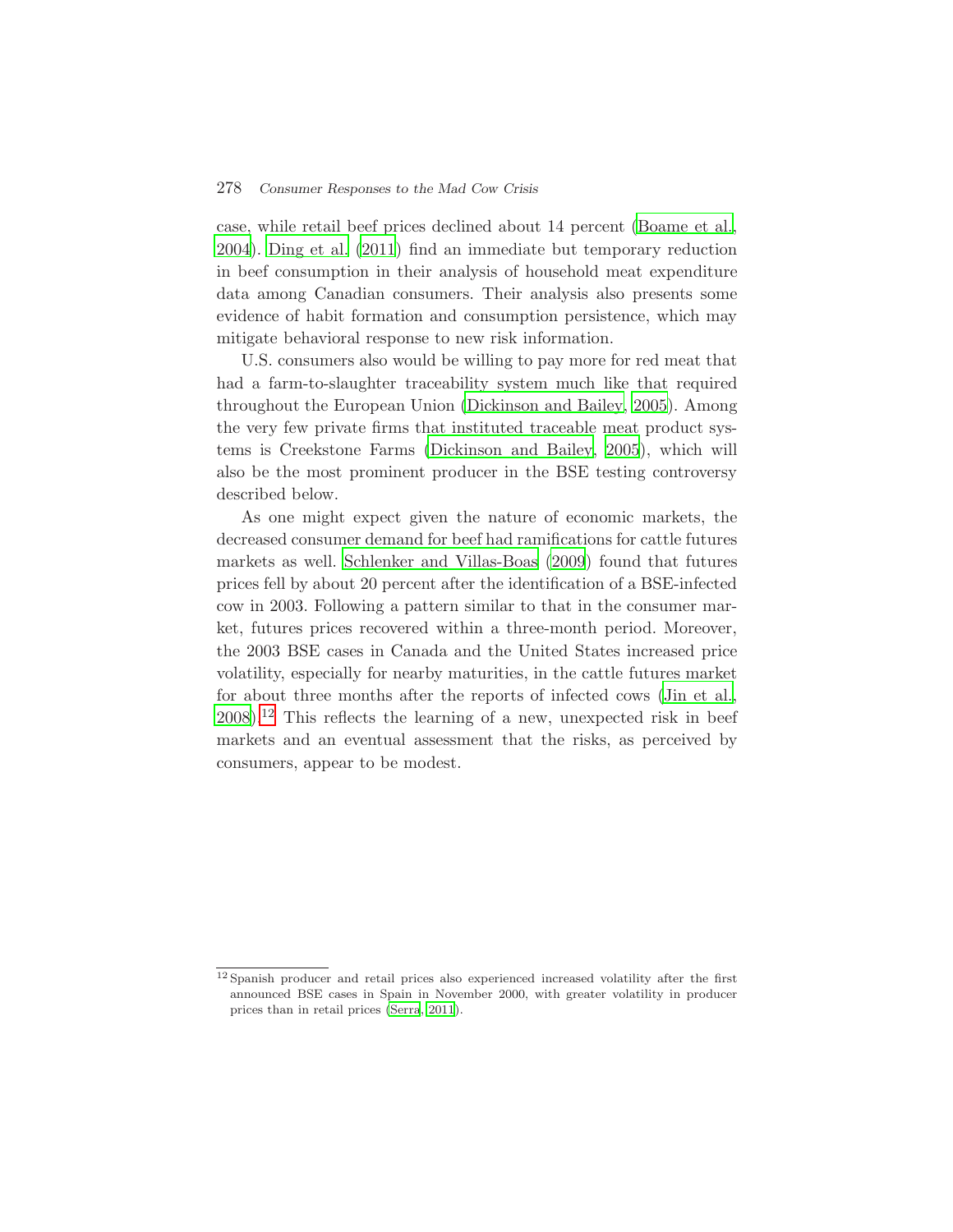## **Trade Bans and Country-of-Origin Labeling Policies**

Governments responded to information about mad cow risks in trade partners typically by imposing at least short-term prohibitions on imports from countries announcing BSE-infected cattle. The U.S. imposed a ban on imports of cattle products from the U.K. in 1989 and the European Union followed suit with an import ban in 1996. In 1997, after mounting evidence of BSE and vCJD in Europe, the U.S. banned imports from all EU countries (Gray et al., 2011). In 2003, the U.S. banned imports from Canada after the government in Ottawa announced the finding of the first BSE-infected cow. Japan, Korea, Mexico, and other countries banned imports from the U.S. after it reported its first BSE case in December 2003.

Such policy responses may reflect one or more factors. First, governments may ban imports reflecting the public's concern about the safety of imported beef or cattle, even if such concerns reflect a limited information base. Indeed, the strong preference for BSE-free beef in Japan discussed above, or the high premium for domestic beef in Korea [\(Chung et al.](#page-76-3), [2009\)](#page-76-3) provides some basis for a ban.

Second, such a policy action may serve to protect domestic beef producers. Such a move may not be "protectionist" given the asymmetric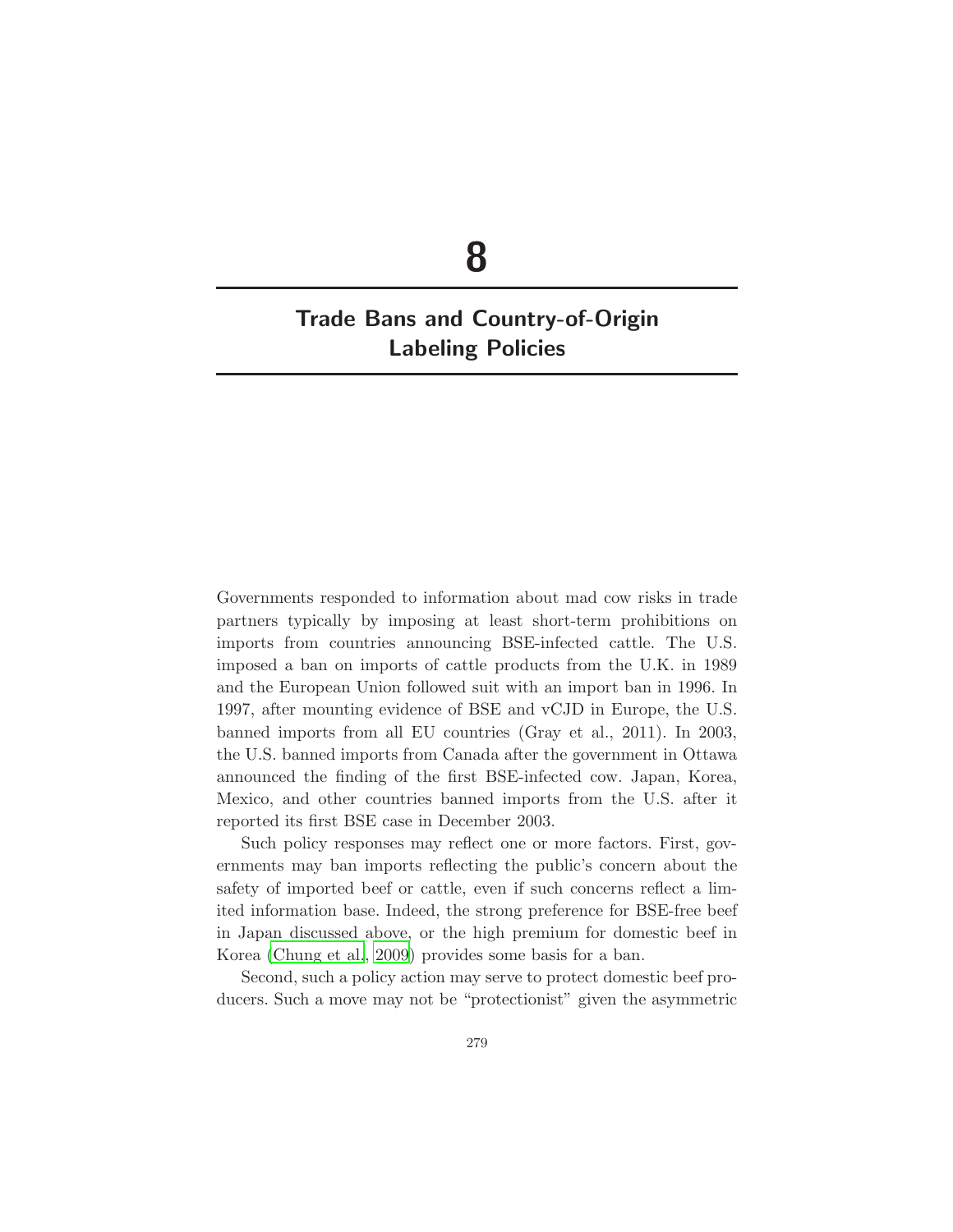### 280 *Trade Bans and Country-of-Origin Labeling Policies*

information (or the symmetric and inadequate information) on beef safety and beef origins characterizing retail markets. Thus, if consumers cannot discern domestic beef from beef imported from a country with non-zero BSE risk, then they may pay less for all beef, or substitute to another good altogether. The import ban serves to support the claim (made by industry and likely the government) that the beef for sale within a domestic market is safe for consumption. Indeed, these concerns motivate another policy response addressed below: country-oforigin labeling. Of course, the case could also be made that domestic producers can leverage concerns about BSE to increase costs on or close markets to foreign competition.

Third, given the policy and communication errors of the U.K. government in the mid-1990s, political leaders in other countries have an incentive to take quick, clear action to mitigate the poorly known, if not unknown, risks of importing BSE-infected cattle and beef. An import policy is a relatively straightforward policy to implement and is easy to communicate.

Fourth, bans typically impose meaningful costs on cattle producers in exporting countries. As a result, an import ban may provide a tool for one government to leverage better food and animal safety policies and surveillance in other countries.

The import bans appear to have had a much longer and more substantial impact on cattle and beef producers than did changes in domestic consumption after the reporting of cases of BSE-infected cows. While U.S. beef consumption dropped modestly and rebounded in a matter of mont[hs after the December 2003 mad cow case \(](#page-82-3)Schlenker and Villas-Boas, [2009;](#page-82-3) [Kuchler and Tegene, 2006](#page-80-4)), U.S. weekly beef exports fell nearly 99 percent in two weeks and briefly returned to pre-December 2003 levels for only a short period of time nearly five years later in 2008 before the Great Recession decreased foreign demand (Figure [8.1\)](#page-52-0). U.S. cattle producers received nearly 15 percent lower prices per head of cattle due to the prohibitions on exporting to Japan and Korea [\(Marsh et al.](#page-80-5), [2008](#page-80-5)). The bans reduced beef export revenues on the order of about \$3 billion [\(Tsigas et al.](#page-82-5), [2008\)](#page-82-5). [Mutondo et al.](#page-81-3) [\(2009](#page-81-3)) estimate that the import bans by Japan and Korea imposed losses on U.S. beef producers in excess of \$0.5 billion.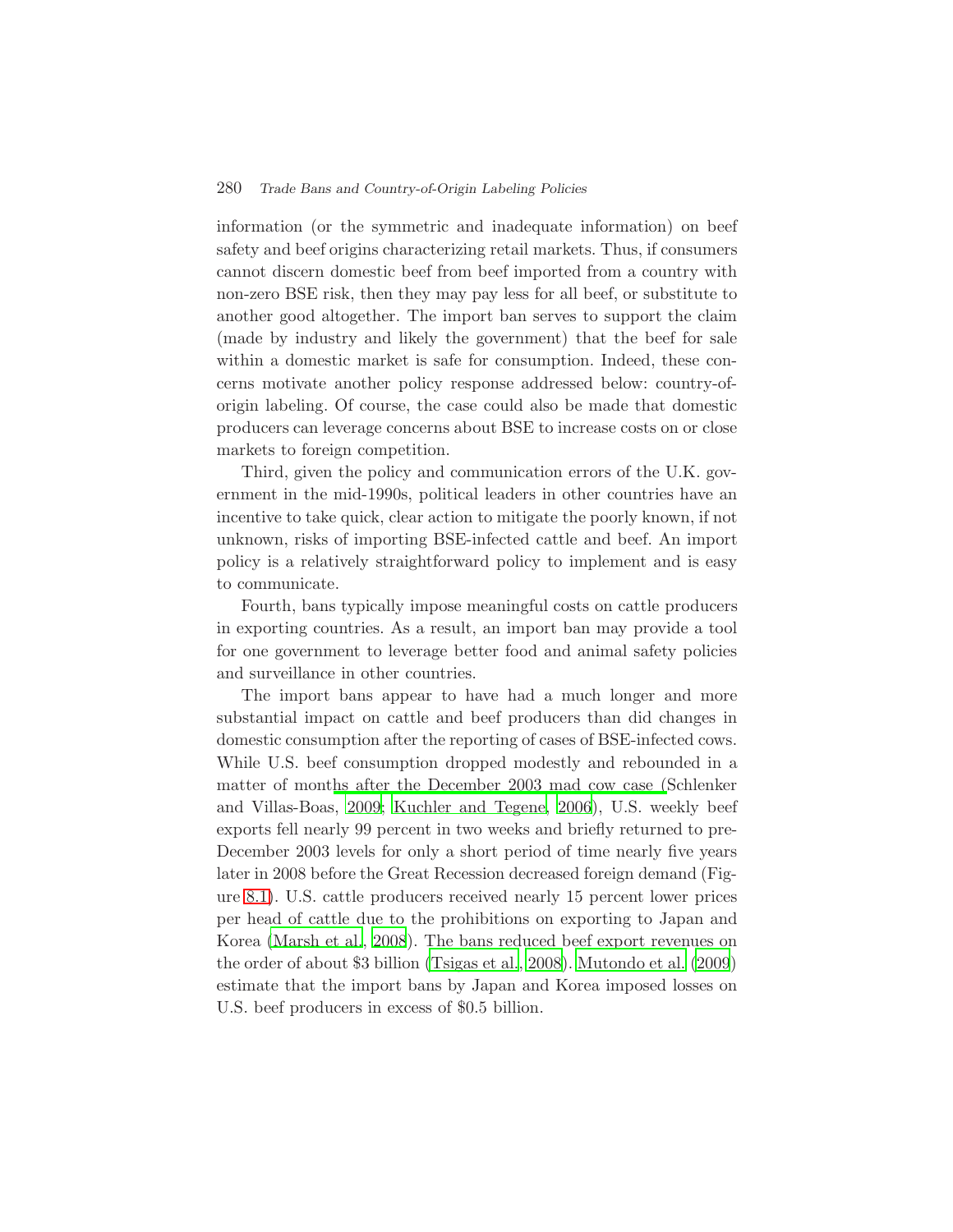

<span id="page-52-0"></span>Fig. 8.1 Weekly U.S. beef exports, 2002–2012.

Source: USDA Foreign Agricultural Service Export Sales Reporting Internet Portal, available at http://www.fas.usda.gov/esrquery/esrq.aspx (last visited February 2, 2013). Data represent fresh, chilled, or frozen muscle cuts of beef.

Canada's annual beef export revenues to the U.S. fell by two-thirds in 2003 and 2004 after the announcement of its first BSE-infected cow case (Figure [8.2\)](#page-53-0). Since Canadian beef comprised about three-quarters of U.S. beef imports, the ban on Canadian beef imposed meaningful costs on both countries. Producers in Canada witnessed a steep decline in cattle prices, and the aggregate losses to the Canadian economy were about \$1 billion [\(Wigle et al., 2007](#page-84-0)). In a computable general equilibrium analysis of the ban on Canadian imports, [Wieck and Holland](#page-83-6) [\(2010](#page-83-6)) show that the subsequent increase in domestic cattle prices (relative to the counterfactual) imposed a loss of about \$1.7 billion to the U.S. economy.

In response to concerns about the adverse impacts of blunt instruments such as trade bans, governments explored other policy instruments, such as country-of-origin labeling. Country-of-origin labeling provides information that some consumers value, given estimated premia for domestic beef in U.S. and Korean markets [\(Lim et al., 2013;](#page-80-6) [Chung et al., 2009\)](#page-76-3). Of course, country-of-origin does not necessarily speak to the safety of or even the BSE risk of beef, in contrast to explicit beef testing (see the next section on this issue).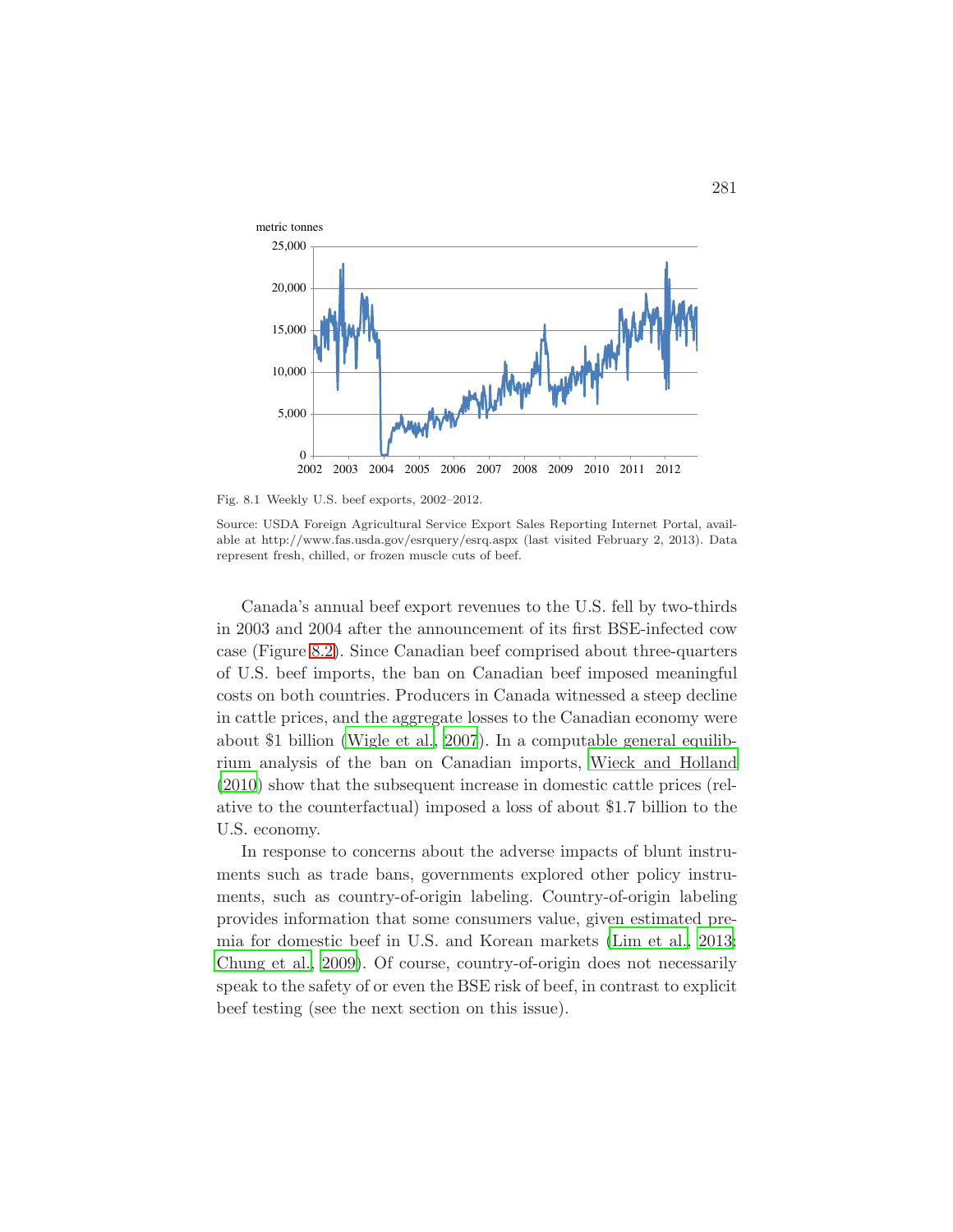

#### 282 *Trade Bans and Country-of-Origin Labeling Policies*

<span id="page-53-0"></span>Fig. 8.2 Annual Canadian beef exports to the United States, 1990–2012.

*Source*: USDA Foreign Agricultural Service Global Agricultural Trade System Online, http://www.fas.usda.gov/gats/ExpressQuery1.aspx, (last accessed November 8, 2013).

Country-of-origin labeling establishes a surveillance regime that effectively permits the identification, tracking, and even traceability of individual heads of cattle throughout the cattle and beef production, processing, marketing, and retailing system. As a result, it can impose costs throughout the supply chain. For example, [Jones et al.](#page-79-8) [\(2009](#page-79-8)) estimated that the operating costs would increase by about 1.3 percent for cattle suppliers and 2.1 to 2.2 percent for processors and retailers for the U.S. Country-of-Origin Labeling (COOL) regulation promulgated by the USDA in 2009. They find that such a labeling requirement reduces international trade, and absent a significant demand for labeled beef, would reduce consumer and producer welfare. Indeed, the USDA regulatory impact analysis summarized in the published rule shows an increase in beef prices and reductions in exports and imports.<sup>[1](#page-53-1)</sup> It should also be noted that USDA makes no claims about food safety, including

<span id="page-53-1"></span><sup>1</sup> USDA "Mandatory Country of Origin Labeling of Beef, Pork, Lamb, Chicken, Goat, Meat, Wild and Farm-Raised Fish and Shellfish, Perishable Agricultural Commodities, Peanuts, Pecans, Ginseng, and Macadamia Nuts; Final Rule," 74 *Federal Register* 2670, January 15, 2009.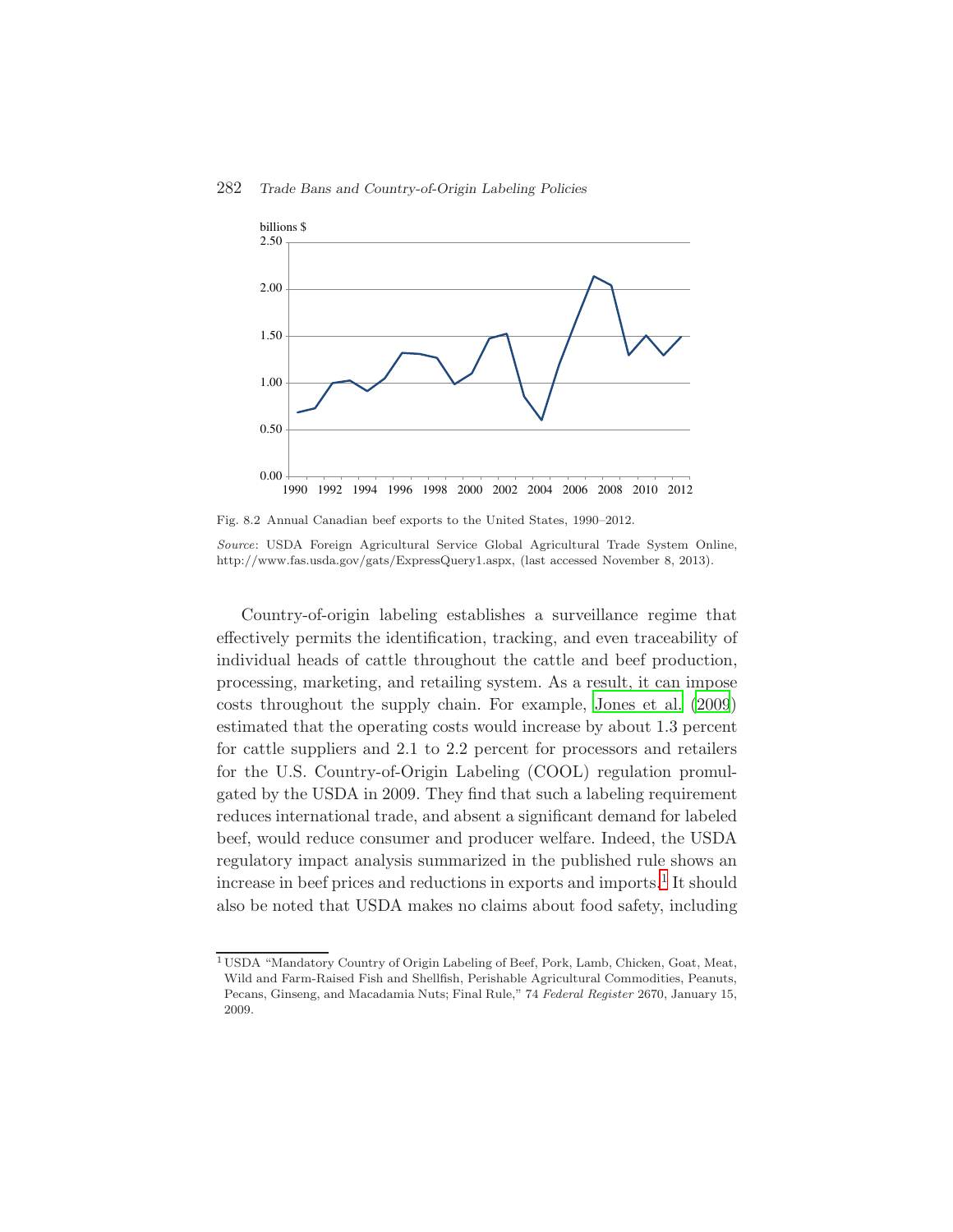mitigating BSE risk, in its assessment of the benefits and costs of the COOL regulation.

Given the need to track and potentially separate cattle and beef by country-of-origin, one potential behavioral response for domestic processors and retailers would be to limit its sourcing to exclusively domestic suppliers, which could thereby reduce the costs of complying with the regulation. Out of concern for just such a response, Canada and Mexico challenged the U.S. COOL regulation before the World Trade Organization [\(Johnecheck](#page-79-9), [2010\)](#page-79-9). In a 2011 ruling and a 2012 appellate review, the WTO found that the U.S. regulation violated Article 2.1 of the Agreement on Technical Barriers to Trade, which requires WTO members to ensure that "products imported from the territory of any Members shall be accorded treatment no less favorable than that accorded to like products of national origin and to like products originating in any other country."

The USDA promulgated a 2013 revision to the regulation with the intent of complying with the WTO decision. Assuming the 2013 revision withstands any further WTO scrutiny, the outstanding policy question is whether COOL sufficiently informs consumers that it would preclude the need for an import ban in the event of a future BSE case (or potentially similar food-borne health risk).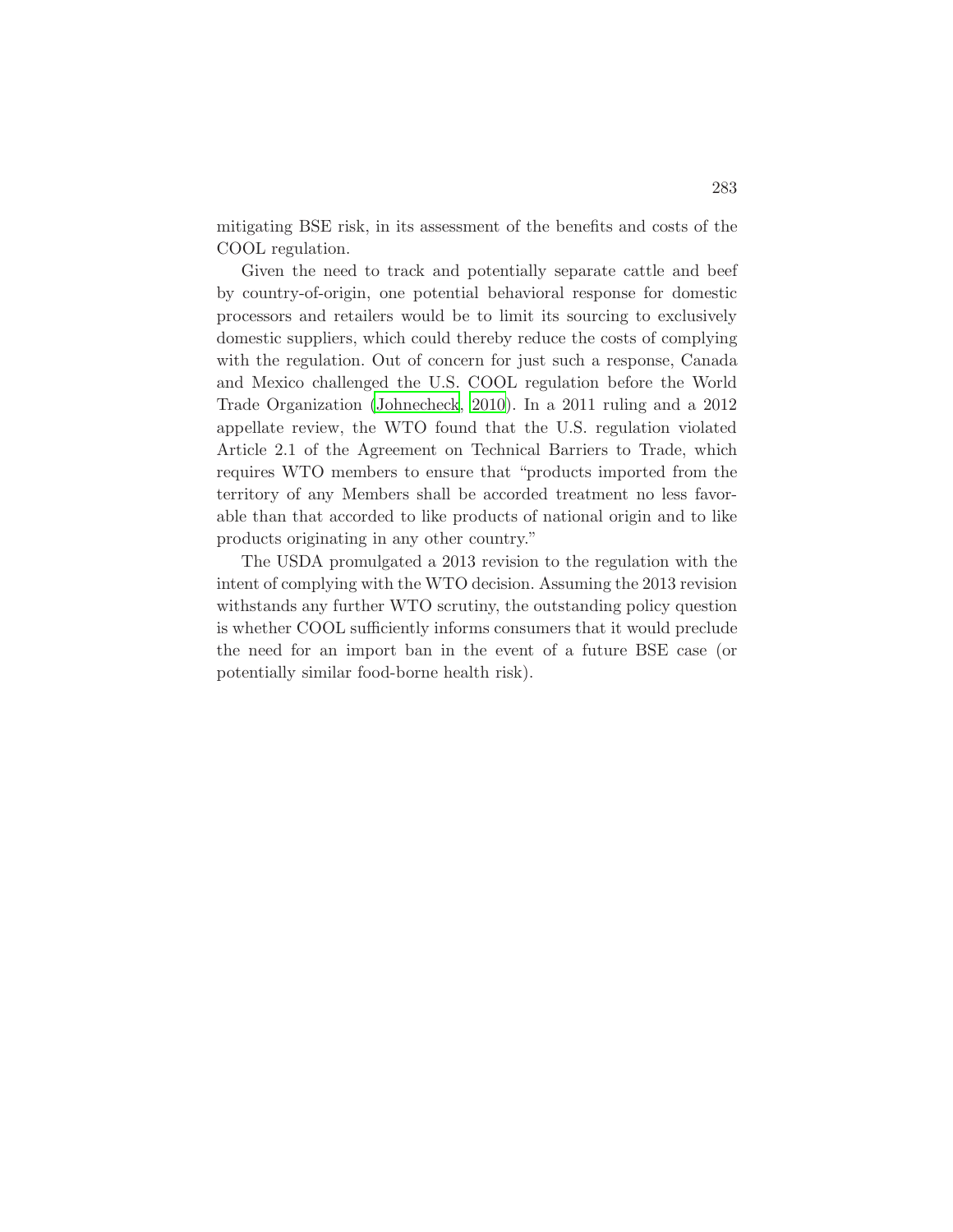# **9**

### **The Testing Controversy**

The identification of a cow infected with BSE in the state of Washington in December 2003 marked the advent of the mad cow problem in the U.S. Almost immediately, foreign countries banned the importation of U.S. beef.<sup>[1](#page-55-0)</sup> The U.S. government also responded promptly, as the USDA undertook a much more extensive testing program than it had in the past through its general surveillance program. The Food Safety and Inspection Service of the USDA prohibited certain tissues from use in the human food chain, including the small intestine and brains of all cattle and the spinal cord and brains of cattle over 30 months old.[2](#page-55-1) FSIS also prohibited downer cattle for human consumption.[3](#page-55-2) The Animal and Plant Health Inspection Service of the USDA instituted increased testing of high-risk cattle. In June 2004, the USDA introduced the

 $1$  For gene[ral background regarding the events described below, see](#page-80-7)Viña [\(2006](#page-83-7)[\),](#page-80-7) Mathews, Jr. et al. [\(2006\)](#page-80-7), and [Lister and Becker](#page-80-8) [\(2007\)](#page-80-8).

<span id="page-55-0"></span><sup>2</sup> These regulations are discussed in [Robertson](#page-81-4) [\(2007\)](#page-81-4).

<span id="page-55-2"></span><span id="page-55-1"></span><sup>&</sup>lt;sup>3</sup>This is the cause for the largest beef recall in U.S. history announced in February 2008 by the Westland/Hallmark Meat Company. The Humane Society documented through undercover video that the company did not solicit USDA inspectors to evaluate downer cows at their slaughter facilities [\(Martin](#page-80-9), [2008](#page-80-9)).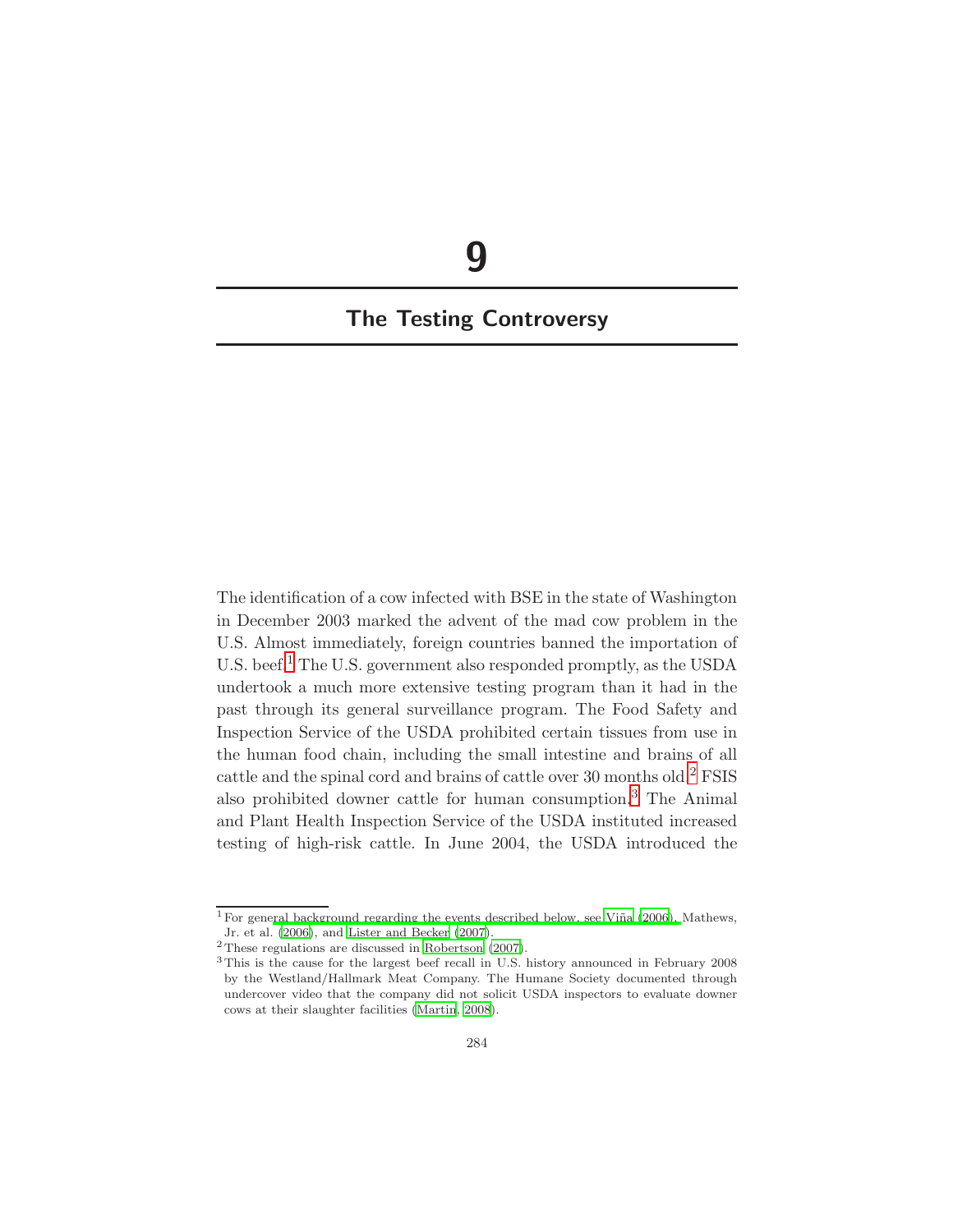use of "rapid" immunologic test kits.<sup>[4](#page-56-0)</sup> These "rapid tests" of samples of brain tissues provide evidence of abnormal BSE proteins within a few hours, as compared to the delay of up to two weeks for the more comprehensive immunohistochemistry test results. The combined cost of these regulations totaled about \$200 million [\(Coffey et al., 2005a](#page-76-4)[,b](#page-76-5)).

As extensive as these U.S. measures were, they fell short of the actions taken by other countries to protect their consumers. After Japan's first BSE case in 2001, beef consumption plummeted, and a mandatory testing program was instituted for all slaughtered animals irrespective of age [\(Normile, 2004](#page-81-5)). After the testing protocol was instituted, Japanese beef consumption recovered. Prohibiting U.S. imports that were not tested consequently was not a protectionist trade barrier but rather an effort to have imports meet the same standards as imposed on domestic beef.<sup>[5](#page-56-1)</sup>

Almost immediately after the BSE-infected cow was identified in the U.S. in 2003, 53 countries including the second and third largest importers of U.S. beef, Japan and Korea, banned the importation of U.S. beef in the absence of a testing protocol for all cattle [\(Coffey et al.,](#page-76-4) [2005a](#page-76-4)[,b](#page-76-5)). In 2004 alone, the value of U.S. beef exports that were lost because of the bans totaled \$3.2 billion to \$4.7 billion [\(Fox et al., 2005](#page-78-2)). Analysis of the weekly U.S. beef exports to Japan indicates the drastic effect the ban had on U.S. exports. In the first week of January 2003, weekly exports were  $3,941$  metric tons.<sup>[6](#page-56-2)</sup> This pace continued throughout the year at or above this level, and in the first week of December 2003, exports were 4,359 metric tons. After a drop in exports in the last week of 2003, exports declined to 204 metric tons in the first week of 2004 and never exceeded a value of 1 metric ton until December 2005. In that month, the U.S. reached an agreement with Japan to be able to export beef from cattle that were twenty months or younger. This

<span id="page-56-0"></span><sup>4</sup>Whereas the USDA uses the Bio-Rad rapid screening test, Europe and Japan use the Western Blot Test, which Consumers Union believes is more sensitive and objective than the Bio-Rad test [\(Bailey et al., 2005\)](#page-74-3).

<sup>5</sup> Japanese c[onsumers substituted Australian and New Zealand beef for U.S. beef \(](#page-80-8)Lister and Becker, [2007](#page-80-8)).

<span id="page-56-2"></span><span id="page-56-1"></span><sup>6</sup> Beef export data are from USDA/FAS/Export Sales Reporting, Export Sales Query System, Export Sales Query Data by Commodity/Date, internet: http://www.fas.usda.gov/ esrquery/esrq.aspx. Last accessed February 3, 2013.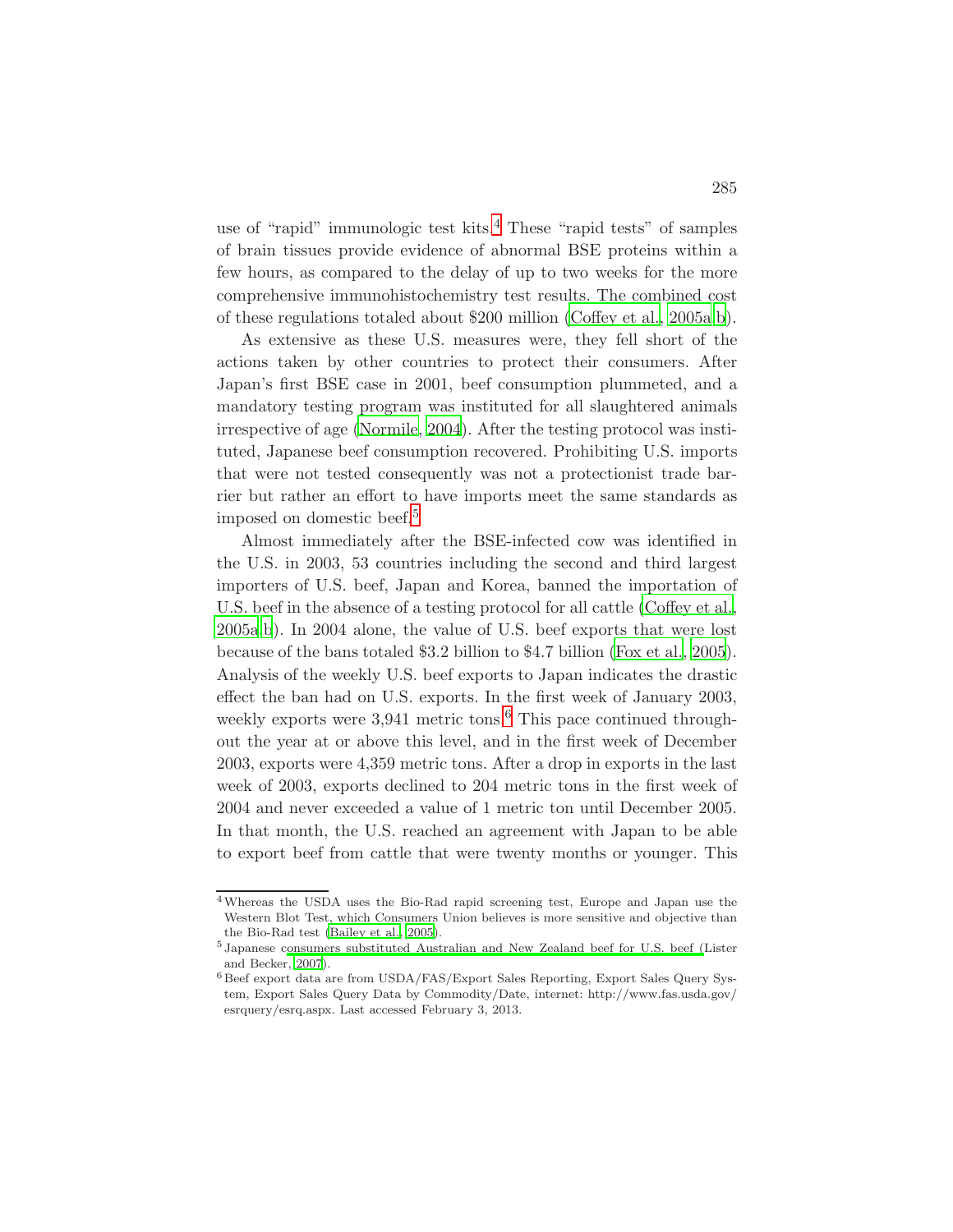### 286 *The Testing Controversy*

improvement was short lived, as exports dropped to zero again before the end of January 2006.

In December 2005, the foreign market for U.S. meat was reopened only briefly before banned materials (bone) were found in a shipment of U.S. veal. After six months of negotiations, the market again reopened on July 26, 2006. The U.S. had a third indigenous BSE case in March 2006. At that point Japanese imports of U.S. beef were already at zero, so there was no effect on exports directly surrounding the event. Exports did not begin to recover until August 2006, but until 2008 exports remained well below their earlier levels and have only reached a value of 1,000 metric tons three times.

Given the dramatic effect that the BSE cases have had on U.S. exports, some beef producers sought to have their beef tested and labeled safe so as to be eligible for importation to Japan. The variable cost per head of such testing is about \$15 to \$20 (Coffey et al.,  $2005a,b$ .<sup>[7](#page-57-0)</sup> While some producers favored voluntary testing, other producers feared that testing would be required generally by beef importers and [opposed testing as an unnecessary and costly expense \(](#page-76-4)Coffey et al., [2005a](#page-76-4)[,b\)](#page-76-5). The most prominent of these testing programs was that launched by Creekstone Farms Premium Beef. That company is a specialty producer and processor of Black Angus Beef. To verify the safety of its beef, the company sought permission from the USDA to incorporate the agency's "rapid test" method into its production and marketing efforts.

The testing decision proved to be controversial. The USDA opposed testing, refusing to grant Creekstone Farms permission to use the test, claiming authority under the Virus-Serum-Toxin Act (VISTA) [\(Robertson](#page-81-4), [2007](#page-81-4)). The USDA claimed that the test was only to be used for "surveillance" purposes and, in the view of the USDA, "the test as proposed by Creekstone would have implied a consumer safety aspect that is not scientifically warranted" (Viña, [2006\)](#page-83-7) Trade associations representing the cattle industry also opposed Creekstone Farms' efforts to test the beef [\(Weintraub](#page-83-0), [2004](#page-83-0)). The rationale offered

<span id="page-57-0"></span><sup>7</sup> Earlier estimates of the cost of the test were \$7 to \$25 per head. APHIS estimated costs of \$25 to \$50 per animal, but these costs included other cost components, such as outreach and record-keeping costs [\(Lister and Becker](#page-80-8), [2007](#page-80-8)).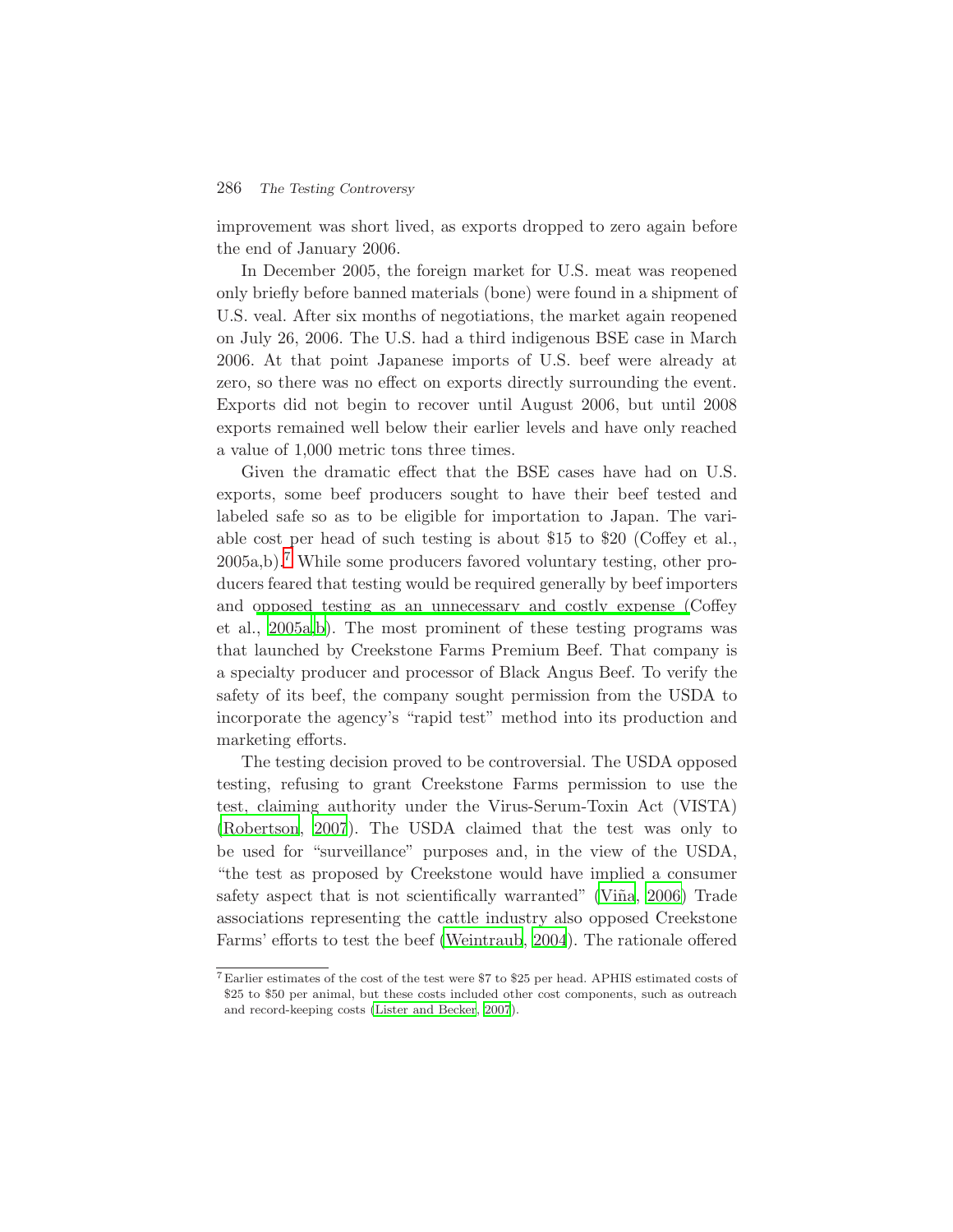by the National Cattlemen's Beef Association is that testing would mi[slead consumers into thinking untested beef was not safe \(](#page-80-10)McNeil, Jr., [2004\)](#page-80-10). Others have suggested that cost was the industry's main concern [\(Schlosser](#page-82-6), [2004\)](#page-82-6).

Creekstone subsequently filed a lawsuit against the USDA on March 23, 2006 in the District Court of the District of Columbia to obtain permission to use the USDA-approved BSE rapid test kits. The focus on the USDA test kit rather than other possible test kits arose because none of the five rapid tests used in Europe for cattle have been approved by the USDA for use in the U.S. [\(Normile](#page-81-5), [2004\)](#page-81-5). The only rapid test option was to use the USDA-authorized rapid test kit manufactured by Bio-Rad. An official at the California company Bio-Rad that developed the test said the USDA "made it very clear that they were not accepting any applications" for approval of other tests [\(Normile](#page-81-5), [2004,](#page-81-5) p. 157).

Before considering the specifics of the case, it is useful to examine the underlying economics. Any such safety testing is typically subject to two classes of errors.[8](#page-58-0) With a Type I error, the beef is safe, but the rapid test indicates that it is not. While APHIS has expressed concern regarding false positive test results, these false positives do not appear to be common, as the USDA has documented only two "inconclusive" test results (Viña, 2006). Based on some estimates, the Bio-R[ad screening test has a false positive rate of 1/1,000 \(](#page-80-8)Lister and Becker, [2007](#page-80-8)). If there were an error of this type, presumably it could be resolved by not marketing the beef and instead undertaking more extensive tests. Doing so would avoid the risk of creating undue alarm by suggesting that the U.S. had another BSE-infected animal when in fact there was no risk. Perhaps because this type of error could be readily addressed, it did not play a prominent role in the litigation, though the potential for false positives was used as a defense argument.

Type II errors for the rapid test would involve the certification of the beef as being free from BSE when in fact it is not. How much of a risk this error creates depends on the accuracy of the test. But, even assuming an imperfect test, the failure to find evidence of BSE does provide information in that it indicates that there is a lower probability

<span id="page-58-0"></span> $8\overline{8}$  For discussion of Type I and Type II errors generally, see [Viscusi et al.](#page-83-8) [\(2000\)](#page-83-8).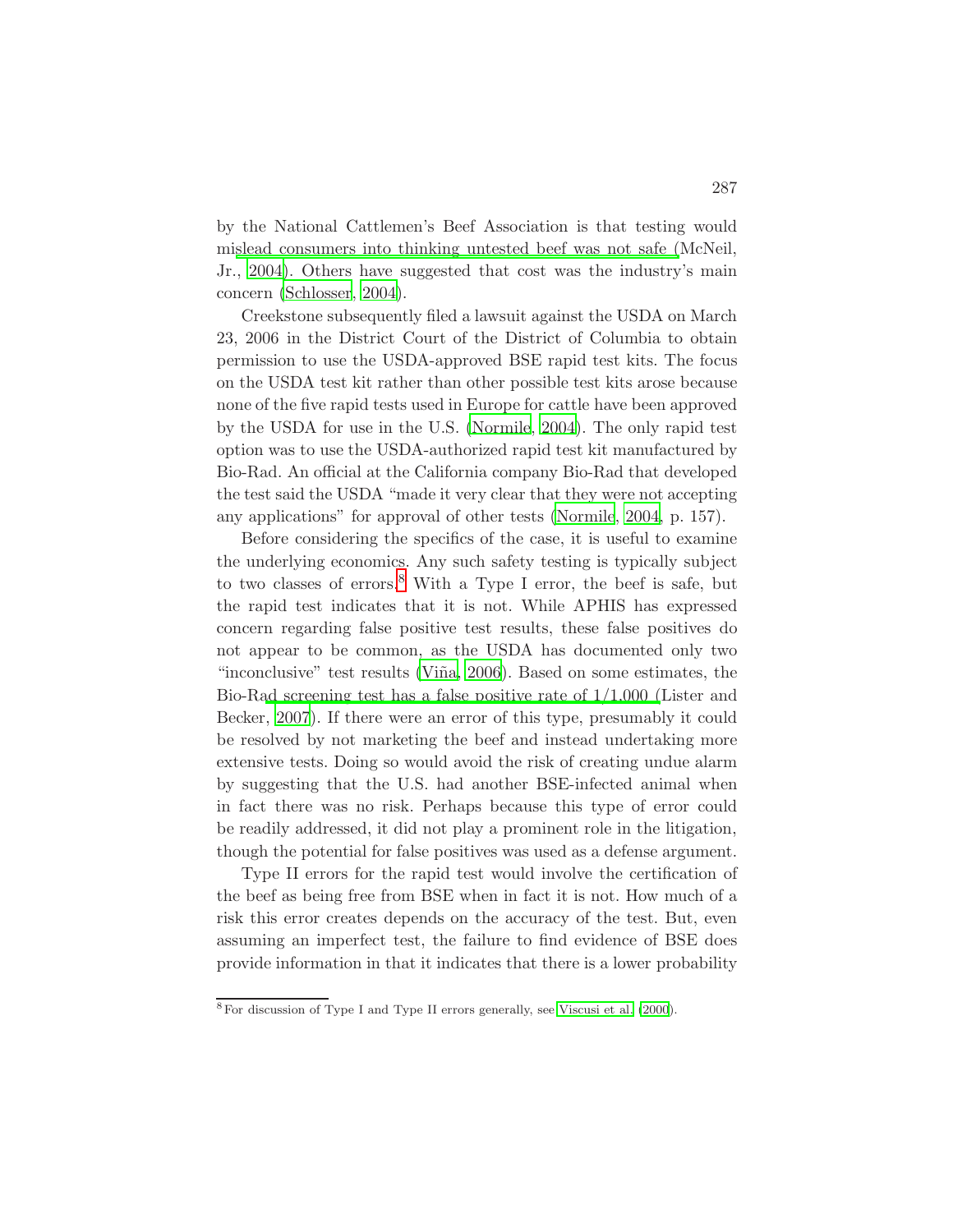### 288 *The Testing Controversy*

of BSE than would be the case in the absence of the test. The amount of information conveyed by the test consequently hinges on the frequency of BSE in the cattle population and the ability of the test to identify which cattle are infected and which are not. If the accuracy of the test is disclosed to officials from countries such as Japan, these sophisticated consumers of information should be able to process the informational content of the testing method being used and decide whether it is a sufficient indicator of the relative safety of the product to merit a lifting of the import ban. Japanese consumer demand seems to be promoting such action if or when beef is deemed "safe."<sup>[9](#page-59-0)</sup>

How great a problem are Type I and Type II errors for BSE tests? The risk of false positives and undue alarm from such results does not appear great because it doesn't seem to be a major concern with government sanctioned use of the rapid test. Moreover, if there is a positive test, additional testing could be undertaken. Such subsequent testing was undertaken in the case of what turned out to be a false negative test result. In 2005, the U.S. Department of Agriculture disclosed that an animal that had tested negative for BSE in 2004 was found to be positive [\(McNeil, Jr. and Barrionuevo](#page-80-11), [2005\)](#page-80-11). Even though the negative test result was based on the test procedure that the USDA regarded as the "gold standard," subsequent testing of a specimen from the same animal by the pre-eminent laboratory in England found a positive test result. Thus, the gold standard rapid test can be followed by more extensive testing when there are positive test results. In practice, one would not expect negative test results that actually are false negatives to be followed by additional tests.

How such testing will play out in the market context is an example of the role of quality certification within the context of lemons markets [\(Viscusi](#page-83-9), [1978\)](#page-83-9). For purposes of the discussion below, we assume that consumers perceive that beef with a favorable rapid test result has a lower probability of being infected by BSE than animals that are not tested. In the standard "lemons" model, consumers assess the quality of used cars based on the average quality of used cars of that type on

<span id="page-59-0"></span><sup>&</sup>lt;sup>9</sup> "Japanese importers who began purchasing beef immediately after the ban was lifted in July [2006] were unable to obtain enough, and importers who waited to judge consumer acceptance found themselves struggling to fill supply chains" [\(Clemens, 2007\)](#page-76-6).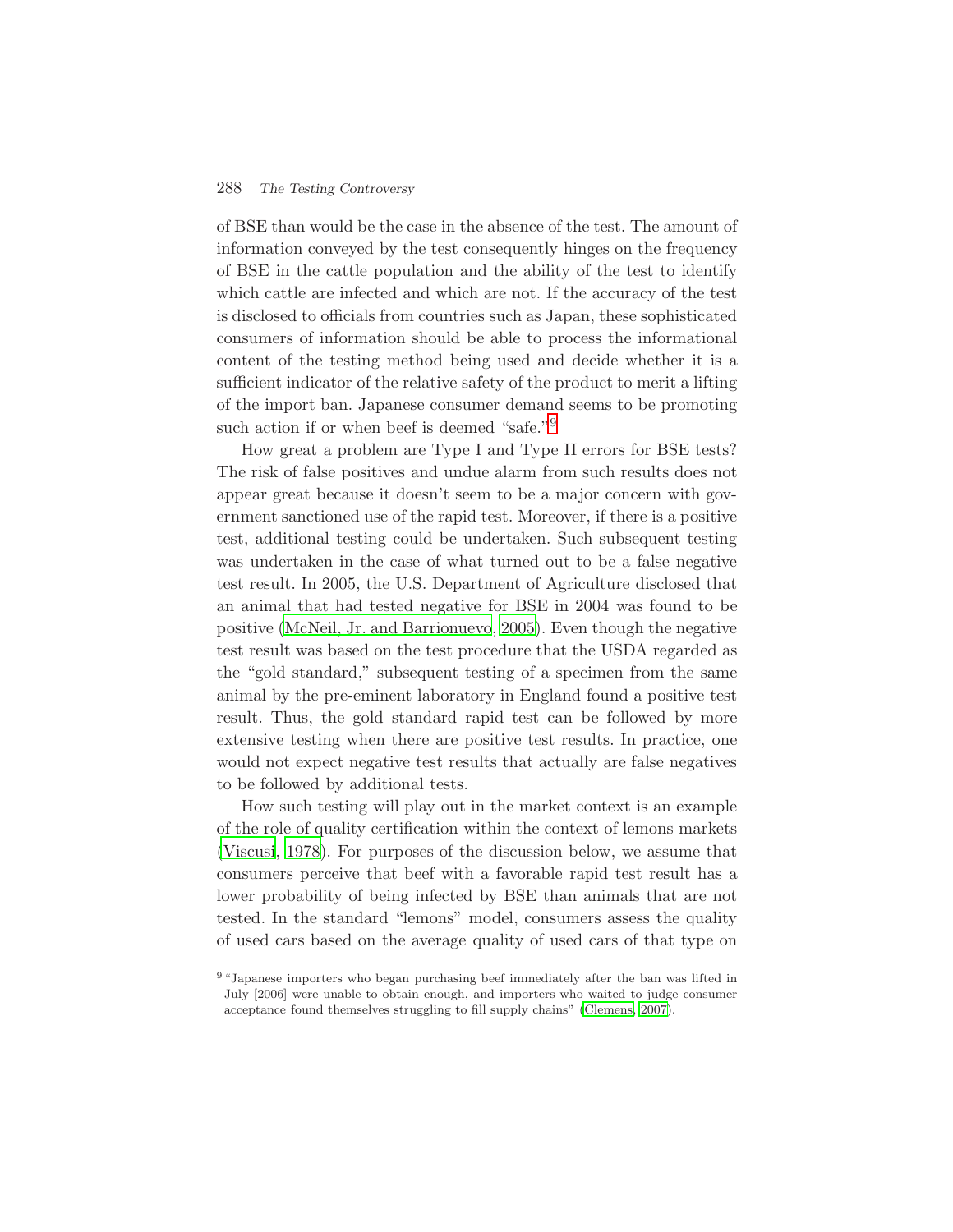the market. Carrying this over to the BSE beef context, based on this formulation consumers will assess the beef as having the average risk of cattle in the U.S. of that type. Given the low incidence of BSE, unless there is a major increase in incidence rates, one would expect any such risk assessment to be extremely low and very close to zero.

What effect would there be if a producer could reliably certify its beef as safe? Firms that will reap the highest increase in profits net of testing costs will be the first to seek quality certification. Typically, one would expect companies that produce very low-risk beef to be among the first to seek such quality certification. In addition, among the first companies undertaking testing are those companies which sell beef in markets that are very intolerant of even very low risks or which require full testing for their domestic regulatory purposes. Creekstone Farms is one such company because it wanted to sell expensive and presumably more profitable cuts of beef to the Japanese market. Product image, and not simply safety, may be a concern as well.<sup>[10](#page-60-0)</sup>

The USDA's argument that testing only high risk cattle was "the most efficient method for detecting the presence of BSE" [\(Robertson,](#page-81-4) [2007,](#page-81-4) p. 10) may well be correct. The USDA may have been correct that the tests were "worthless. . . when used, as proposed by plaintiff, to diagnose the disease in all slaughter-aged normal-looking cattle" [\(Robertson](#page-81-4), [2007](#page-81-4), p. 16). But being a "worthless" test because the low BSE risks means the tests have little value is quite a different matter than being worthless because the tests themselves are flawed. Competitive pressures will generally eliminate expenditures that are truly worthless to the firm. As Judge Robertson (2007) observed, it is inconsistent for the USDA to argue that the tests are "worthless" while at the same time claiming that the tests provide valuable information to the agency about the prevalence of BSE. The government generally does not have a practice of preventing companies from making wasteful resource allocation decisions. In a decentralized economy, the companies themselves are best able to judge whether the expected increase in

<span id="page-60-0"></span><sup>10</sup> [Bailey et al.](#page-74-3) [\(2005\)](#page-74-3) note that "[t]he private sector may also have non-price incentives for establishing farm-to-fork traceability or expanded testing such as developing or maintaining brand image or equity, identifying production efficiencies, and/or limiting product liability" (p. 4).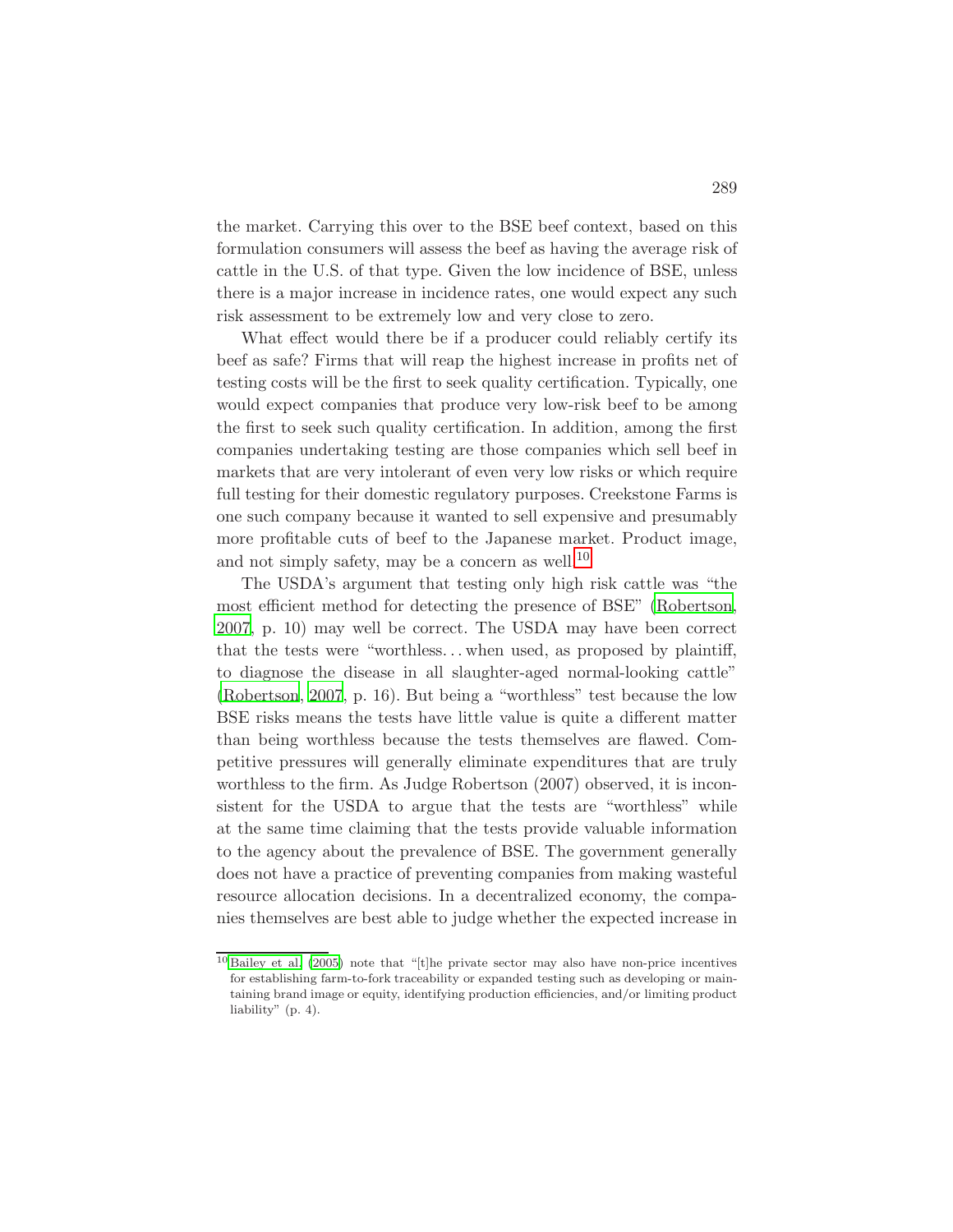### 290 *The Testing Controversy*

profits net of the testing costs will be positive. Creekstone apparently had made the judgment that testing was a sound business decision<sup>[11](#page-61-0)</sup> and, if the decision proved to be unsound, the company would soon be able to observe its mistake. To the extent that there is any efficiency rationale for the USDA's position, it must be in terms of the efficiency ramifications that a Creekstone testing decision will have on other firms in the industry.

Suppose that Creekstone Farms is able to test and certify its beef as being safe. What will be the effect on the rest of the market? Based on the well known economics "lemons" model [\(Akerlof, 1970\)](#page-74-4), consumers judge product groups by their average risk.<sup>[12](#page-61-1)</sup> The fact that Creekstone Farms has in effect broken out of the market through testing will not imply that the remaining companies' beef is unsafe. Rather, the pertinent risk measure is the average risk of the beef across all the beef being sold by the remaining producers. Unless consumers believed that Creekstone Farms was a particularly low-risk producer, there should be little if any effect on the perceived risk for the remaining producers. If, however, there is an increase in the perceived risk, that in turn may lead other producers who can gain from quality certification to invest in testing. Breaking this firm away from the untested beef in the market will subsequently affect consumers' risk beliefs for the remaining uncertified beef producers, potentially leading to further unraveling in the market as more producers seek to certify their beef as being safe. Usually, one would expect unraveling to occur from the top down with the lowest risk producers seeking certification first.

Whether there will be such subsequent unraveling depends on several factors. The higher the testing costs, the less will be the willingness of firms to incur these costs to distinguish their product from the market. If the risks are very low and differ little by producer, the incentive to have the beef certified will be modest. In the absence of specialty products that cater to a market in which testing certification plays a much more important role than it would for the domestic

<span id="page-61-0"></span><sup>&</sup>lt;sup>11</sup> Creekstone claimed that continuing fears of BSE harmed its profits because of its substantial export business. It also claimed that consumers would pay a higher price for tested beef [\(Robertson, 2007\)](#page-81-4).

<span id="page-61-1"></span><sup>&</sup>lt;sup>12</sup> See [Viscusi](#page-83-9) [\(1978](#page-83-9)) for the role of quality certification in the context of this class of models.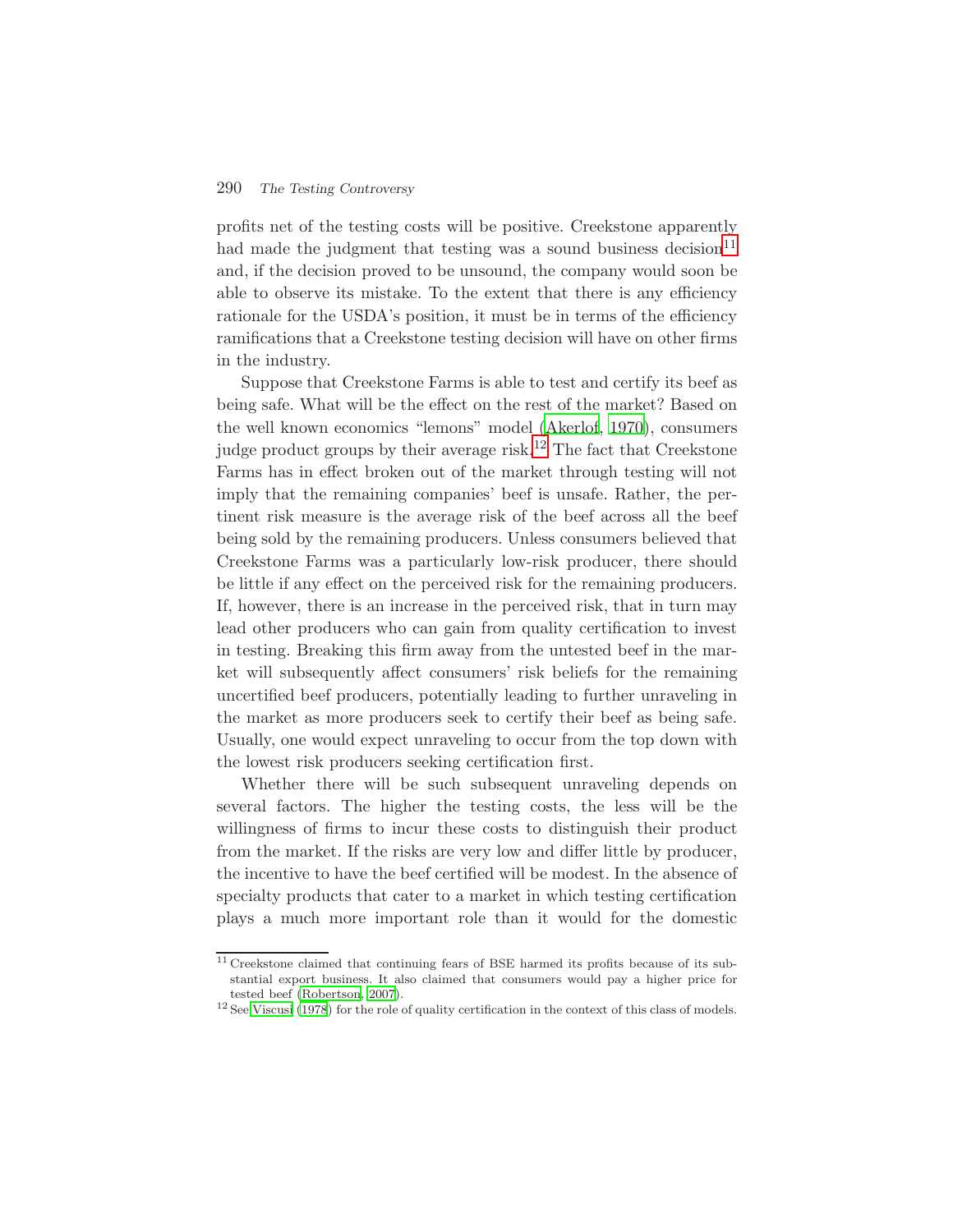market in which the perceived risk is the average risk of the untested beef, one would expect there to be little demand for rapid testing of cattle. There would not be complete unraveling of the market, but testing costs would be limited.

Whether any testing is efficient at all depends on the structure of the economic problem. If all beef will be eaten in the U.S., whether tested or not, the main effect of testing may be to raise the price of favorably tested beef and lower the price of the untested beef to the extent that its average risk has increased by the certification of the safety of the tested beef. In that extreme context, all testing costs are efficiency losses as testing simply serves to transfer profits to the producers that undertake testing. If, however, the testing enables consumers to better match their beef consumption to their risk preferences, which are heterogeneous across the population, then testing may serve a constructive role. More important in this instance is that we do not live in a fully efficient world. If other countries such as Japan impose bans on the importation of untested beef but will permit imports of favorably tested beef, which is behavior that from the U.S. perspective may not appear to be economically rational, then it may nevertheless be desirable to undertake testing, recognizing that U.S. producers do not operate within the context of a fully efficient world. Subject to the structure of the foreign and domestic demand for beef produced in the U.S., how should the testing issue be addressed?

While the litigation over the testing did not address all of these issues, many of these concerns played a key role in the District Court's decision to overrule the USDA prohibition on voluntary use of the USDA-approved rapid test for marketing purposes. The District Court recognized that there had been a 75 percent decline in U.S. beef exports because countries such as Japan and South Korea banned the importation of U.S. beef after the 2003 BSE incident. In response to this BSE case, APHIS introduced an enhanced surveillance program that tested cattle that APHIS designated as being of "high risk," such as cattle older than 30 months and cattle that were unable to walk [\(Robertson](#page-81-4), [2007\)](#page-81-4). The 26-month enhanced surveillance program identified two additional BSE cases after testing about 750,000 cattle. There continues to be government sanctioned testing of 40,000 cattle per year,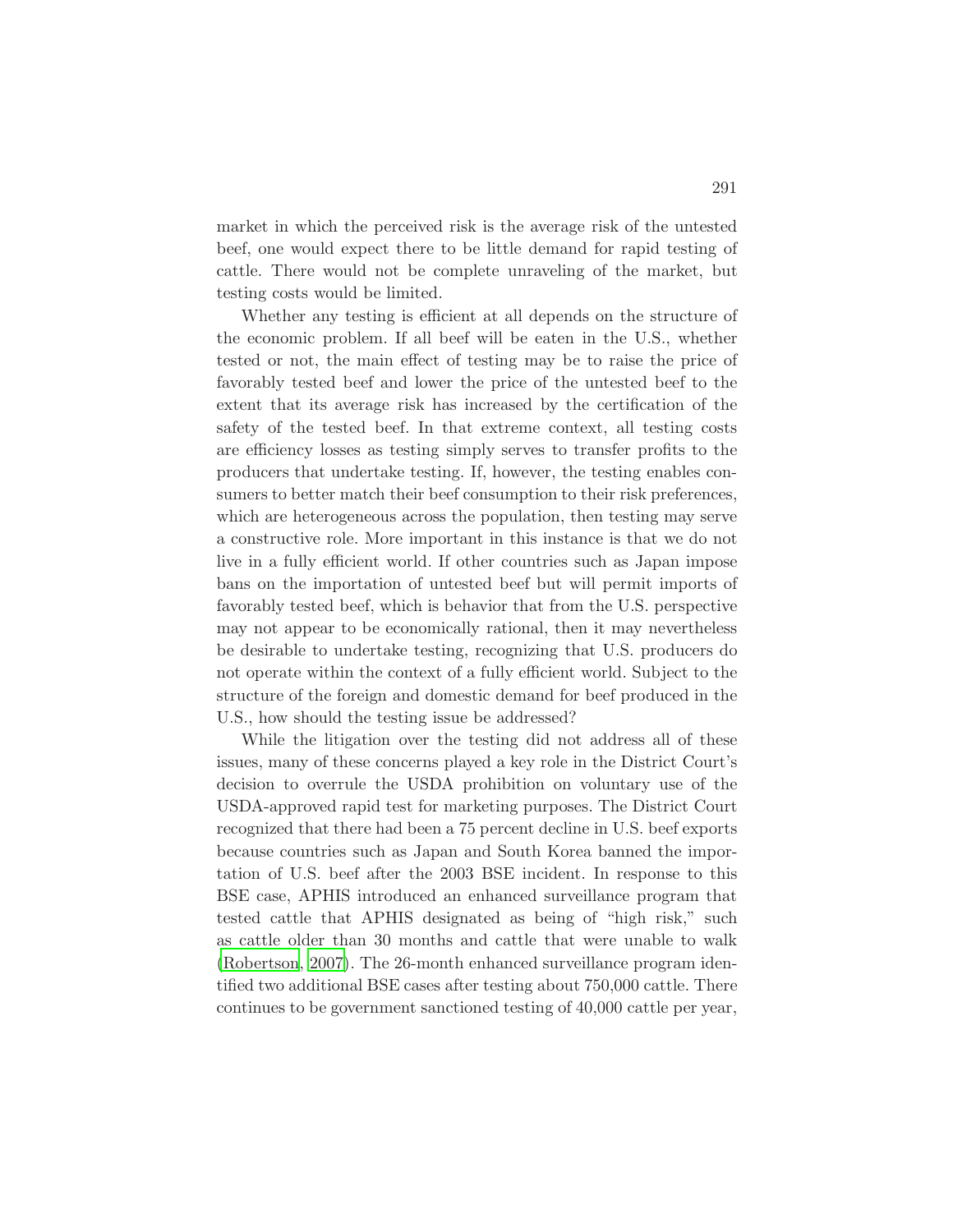### 292 *The Testing Controversy*

but private companies such as Creekstone Farms are not permitted to test.

This limitation on private testing combines with the usage of a more comprehensive testing approach in other countries to put U.S. exports at a competitive disadvantage if importing countries have testing requirements for imported beef. As the District Court observed: "Other countries, where BSE has been found, test all or a significant portion of the cattle presented for normal slaughter. The European Union, for example, requires BSE testing not only for 'at risk' or 'suspect' cattle, but also for all apparently healthy cattle presented for slaughter for human consumption that are over 30 months of age. France, Italy, and Spain require testing of all cattle slaughtered at 24 months of age or over" [\(Robertson](#page-81-4), [2007,](#page-81-4) footnote 1). The World Organisation for Animal Health (OIE) has also recommended that "deboned skeletal muscle meat [excluding mechanically separated meat] from cattle 30 months of age or less..." should not require any BSE-related conditions (e.g., tests) for trade (World Organisation for Animal Health,  $2005$ ).<sup>[13](#page-63-0)</sup> This latter foreign testing is not, however, efficient (from a benefit-cost standpoint) or efficacious (from a safety standpoint). Because the incubation period for BSE is from two to eight years, testing cattle younger than 30 months seldom would detect a positive case of BSE. Because most U.S. cattle go to market at less than 24 months, the USDA maintains that there is no food safety value for testing.

Nevertheless, Creekstone Farms wanted to undertake the test because it was suffering lost profits and a 35 percent drop in revenues. The company estimated that it was losing \$200,000 per day in revenues due to the import bans by South Korea and Japan alone. In the company's view, the partial lifting of the bans in 2006 did not eliminate the losses because of continued fears regarding its product. The company established a testing laboratory for rapid tests that would use the test procedures by Bio-Rad, Inc., which is the same testing company

<span id="page-63-0"></span><sup>13</sup> The most recent edition of the *Terrestrial Animal Health Code* maintains the same guidance, except that [it drops the "30 months of age or less" condition \(](#page-84-2)World Organisation for Animal Health, [2013a](#page-84-2)).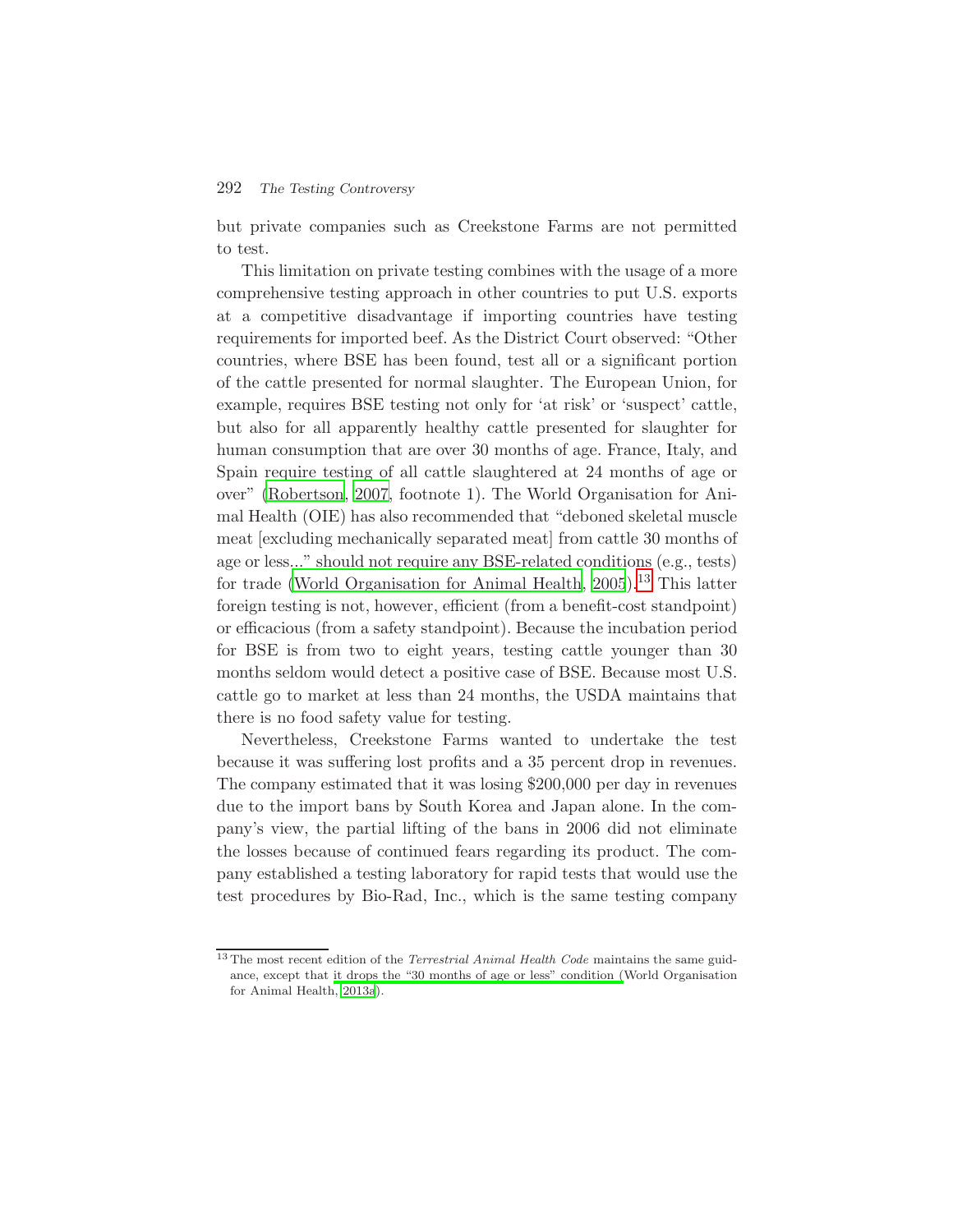that produces the officially sanctioned test for the USDA. The USDA prohibited Bio-Rad from selling the test kits to Creekstone.

While the District Court did find that the USDA had substantial authority to regulate the testing, it ruled in favor of the plaintiff. The USDA had simultaneously argued that the tests were "worthless" and could be "used for treatment" of animal disease. That the tests might have a productive role in treatment and management of the BSE disease by identifying the infected cattle and their prevalence was not controversial. The District Court rejected the claim, however, that the tests were "worthless" because if cattle were infected, the disease could be detected with the test.<sup>[14](#page-64-0)</sup>

This case illustrates the tension between the quest for economic efficiency of policies and the private self-interest that companies may have in testing. Although the USDA did not prepare a formal analysis of the *costs* and risk reduction that would result from private testing, the department's general characterization of the situation was not contradicted by the plaintiffs.

The expected number of BSE cases that would be identified by Creekstone Farms testing will be very close to zero and would not warrant the cost from the standpoint of the U.S. market if people perceive the risk accurately. What is efficient policy for the U.S., however, may not necessarily be optimal from the standpoint of exports because the refusal to allow private testing prohibits companies from undertaking the kind of testing that is the norm in countries such as Japan. Other countries' regulatory regimes, however ill conceived, do define the market in which these firms operate. Thus, the plus side

<span id="page-64-0"></span><sup>14</sup> The District Court concluded its ruling with this guidance for policy on testing: "In any event, evaluation of "worthlessness" (*vel non!* ) is best left to the apostles of law and economics, who might find a formula for deciding whether USDA is right, that BSE testing of seemingly healthy cattle at normal slaughter age has neither scientific value nor any value to consumers, because it is likely to produce false negative results that could mislead the public — or Creekstone is right, that USDA's decision to conduct less extensive testing than other countries has left U.S. companies at a competitive disadvantage, and thus that private testing could be valuable to a seller of cattle — or I am right, that the consumer issues at the heart of USDA's position cannot be located within the purposes of the VSTA, and appear to lie, not with USDA, but with the Federal Trade Commission, or perhaps the Commerce Department" [\(Robertson, 2007,](#page-81-4) p. 17).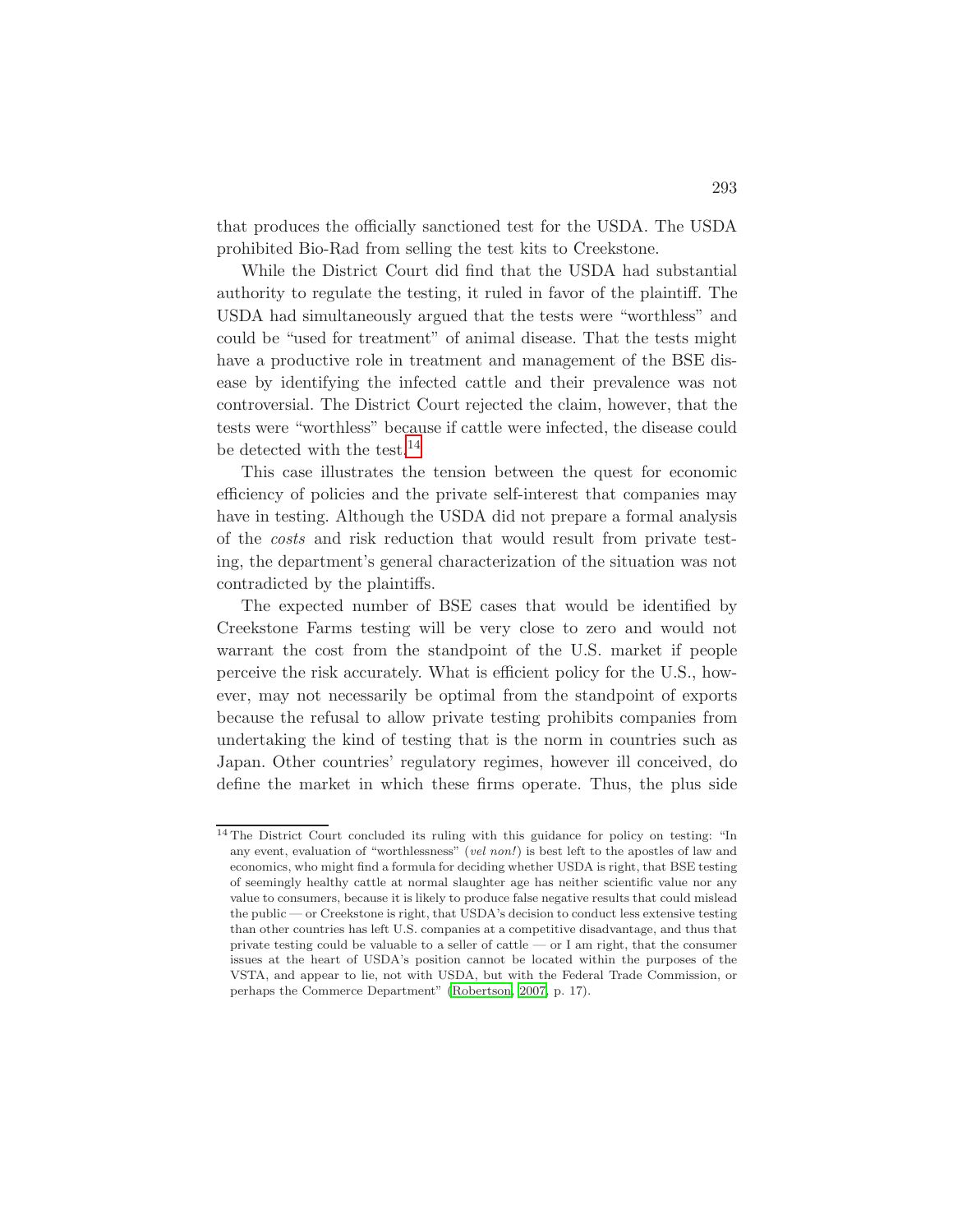### 294 *The Testing Controversy*

of private testing is that it would expand the export market for U.S. beef, leading to greater profits for the companies and efficiency gains from the standpoint of the U.S.

After the District Court ruled in favor of Creekstone Farms, Consumers Union urged the USDA not to appeal the decision [\(Hansen,](#page-78-3) [2007\)](#page-78-3). In addition to opposing this intrusion on "free and open scientific inquiry" and on "free markets," Consumers Union claimed that the tests of apparently healthy cattle in Europe have identified 1,100 cases of BSE from 2001 to 2006. Moreover, its 2004 survey found that "71% of the public supported testing of cattle for BSE and, of those, some 95% were willing to spend 10 cents more per pound of meat to buy tested meat" [\(Hansen, 2007](#page-78-3)).

However, the USDA did appeal the decision of the District Court. In 2008 the U.S. Court of Appeals for the District of Columbia Circuit reversed the lower court's ruling that USDA did not have the authority to regulate BSE test kits, effectively banning Creekstone Farms from private testing.[15](#page-65-0)

While permitting Creekstone Farms to test beef for export would have been a form of quality certification for foreign markets, for U.S. consumers to be able to distinguish tested beef from untested beef there needs to be some way to identify tested beef, such as through product labeling.<sup>[16](#page-65-1)</sup> Because the Creekstone case pertained to certification for exports rather than labeling for U.S. consumption, the merits of such risk communication efforts for the U.S. market were not examined. However, the transmission of information through a labeling system for the U.S. public is a quite different matter than certifying that beef exports are in compliance with a well understood regulatory regime in another country.

How would consumers interpret the "tested for BSE" label?<sup>[17](#page-65-2)</sup> If the meat is not labeled as having been tested, does this mean that there is no reason to believe the meat is safe? Because there is a surveillance

<span id="page-65-0"></span><sup>15</sup> *Creekstone Farms Premium Beef, L.L.C. v. U.S. Dept. of Agriculture et al.*, 539 F.3d 492, 503 (D.C. Cir. 2008).

<sup>16</sup> Consumers Union supports such "tested for BSE" labels [\(Hansen, 2007\)](#page-78-3).

<span id="page-65-2"></span><span id="page-65-1"></span><sup>&</sup>lt;sup>17</sup> Two studies employed surveys of Canadian households and found that a segment of cons[umers](#page-82-7) [would](#page-82-7) [be](#page-82-7) [willing](#page-82-7) [to](#page-82-7) [pay](#page-82-7) [more](#page-82-7) [for](#page-82-7) [beef](#page-82-7) [labeled](#page-82-7) [as](#page-82-7) [tested](#page-82-7) [for](#page-82-7) [BSE](#page-82-7) [\(](#page-82-7)Steiner and Yang, [2010;](#page-82-7) [Cranfield, 2011\)](#page-77-3).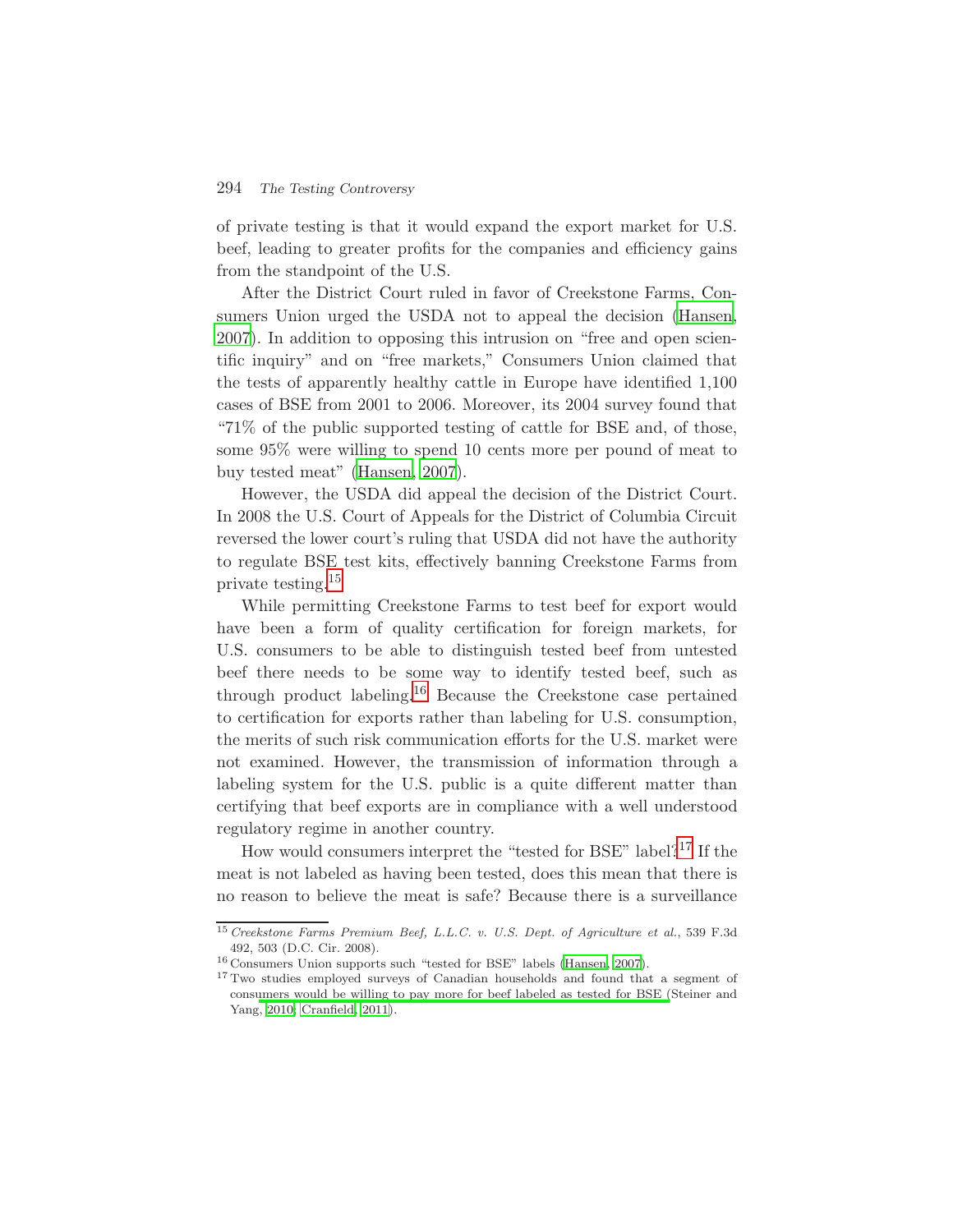program and a series of other regulatory safeguards in place, the USDA has established a regime that does ensure a low level of risk. The task for any risk communication effort is to simultaneously convey both the low baseline risk of meat as well as any additional small reduction in risk or anxiety with respect to the risk that may be affected by testing.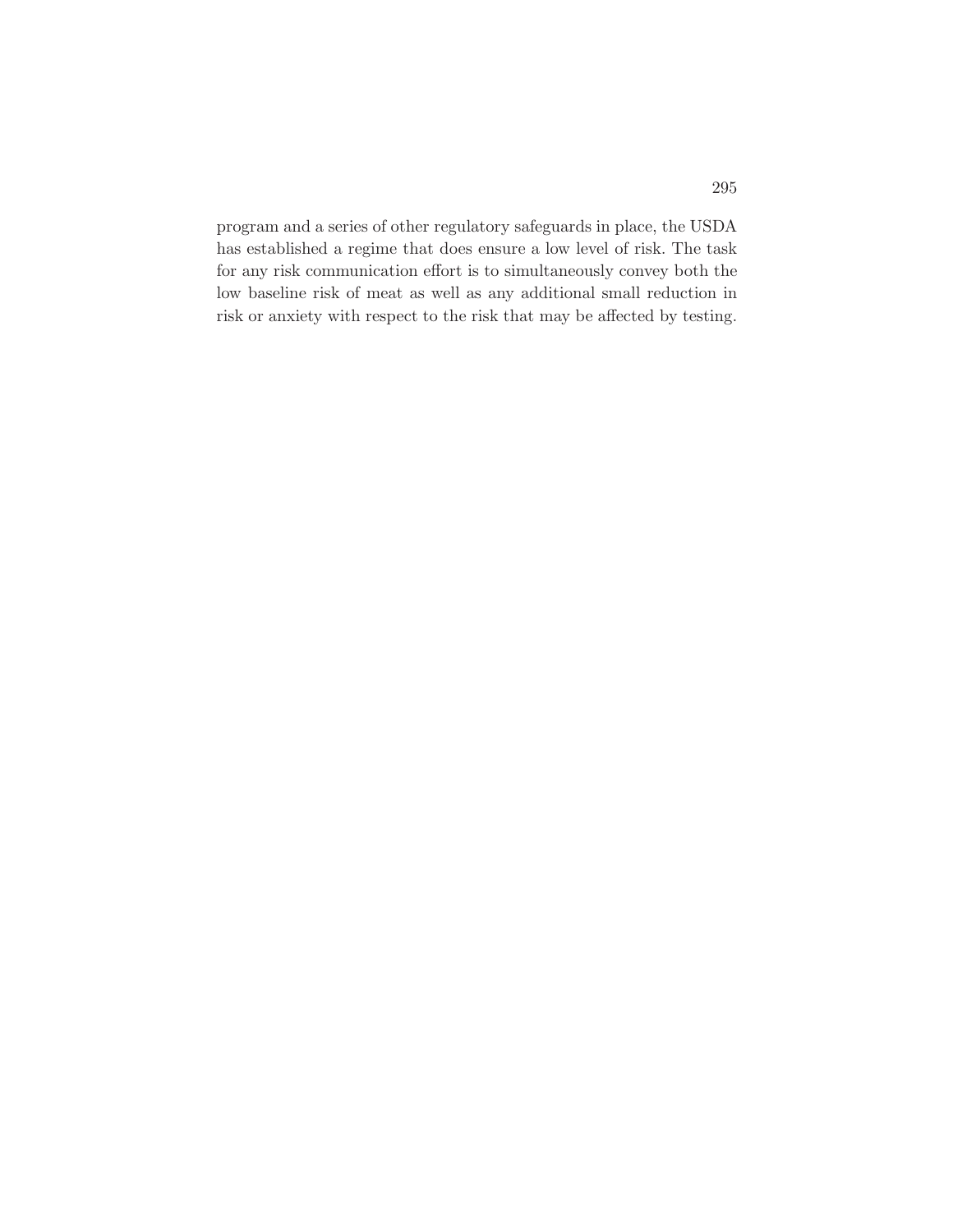# **10**

### **Regulatory Policy Lessons**

Based on our assessment of the mad cow experience, we have derived ten principal lessons for U.S. risk regulation.

**Lesson 1. Learn from risk experiences in other countries**. Because BSE and vCJD risks were apparent in the U.K. before in the U.S., there was an opportunity to use this information in formulating the feed ban policy and other regulatory responses to avert similar problems in the U.S. Because no crisis developed in the U.S., it is not clear whether regulators also profited by observing the adverse effects that conflicting scientific information and sometimes inept policy responses had on the public and on the government's credibility.

**Lesson 2. Trust is an essential component of effective risk communication**. For risk information to have an effect on the public's risk beliefs, the source has to have credibility. If the government jeopardizes this trust through conflicting risk information or information that seems to be tainted by economic interests, then it will lose credibility. Maintaining credibility is especially difficult when the underlying science is uncertain and changing over time. How the government should convey risk information when the risk is not well known and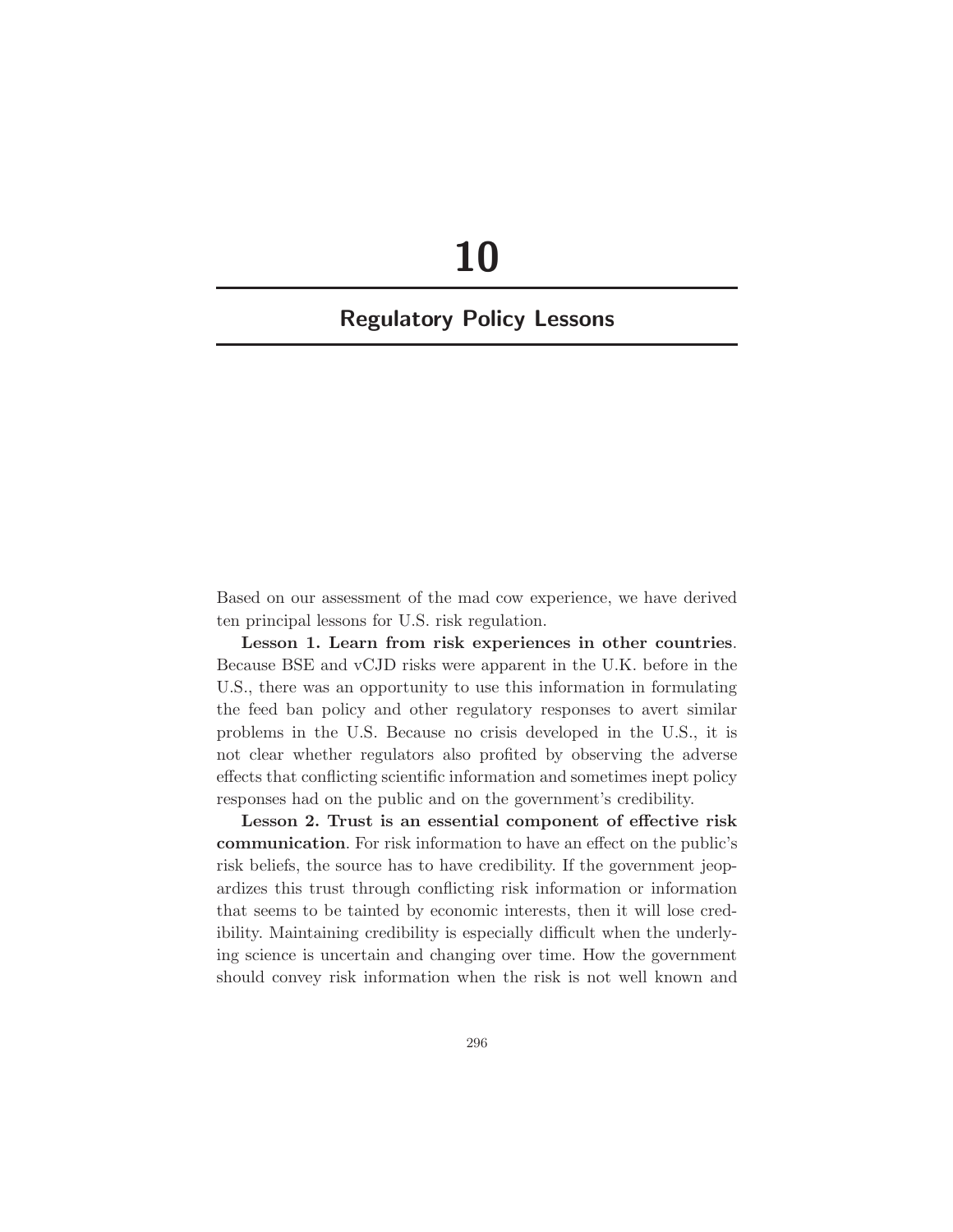may change in the future merits future research as it will play a central role in future policy responses.

**Lesson 3. There will be an alarmist response to new or conflicting risk information**. If the experts from different groups disagree, people will believe the risk is much greater than the average of the risk estimates. In addition, newly discovered hazards in products formerly believed to be safe will tend to produce an alarmist response. Attempts to dampen these effects by asserting that the product is safe when it is not will simply undermine the government's future credibility. If the public is going to overreact to risk information, how people process risk information and whether people will behave irrationally after being given the information must be incorporated in the development of the appropriate risk communication policy.

**Lesson 4. The policy objective should be to maximize the difference between expected benefits and expected costs**. While this maxim may appear to be straightforward, it has important implications for risk assessment. In particular, the risk probabilities should be mean risk values rather than "conservative" worst case assumptions. Upper bound risk values not only distort policy making but also cause undue alarm, as did the worst case U.K. vCJD estimates that were based on unrealistic incubation period assumptions.

**Lesson 5. Regulatory policy analyses should assess the present value of the expected benefits and costs**. The initial wave of U.S. policy responses involved no benefit assessments at all, only an assessment of the costs. To the extent that benefits were discussed, they were treated in highly impressionistic terms. More recently, there has been at least one instance in which an attempt was made to assess risks, but there has been no attempt to monetize the value of expected lives saved or to estimate the benefits in consumer welfare. These are essential missing links. Given that the most cost-beneficial policies probably have already been enacted, it is essential that future regulations be subjected to full blown assessment of costs and benefits.

**Lesson 6. Regulatory responses to risks should carefully discern between immediate public responses via surveys and the public's attitudes as revealed by their behavior.** Several telephone surveys revealed grossly exaggerated, alarmist concerns about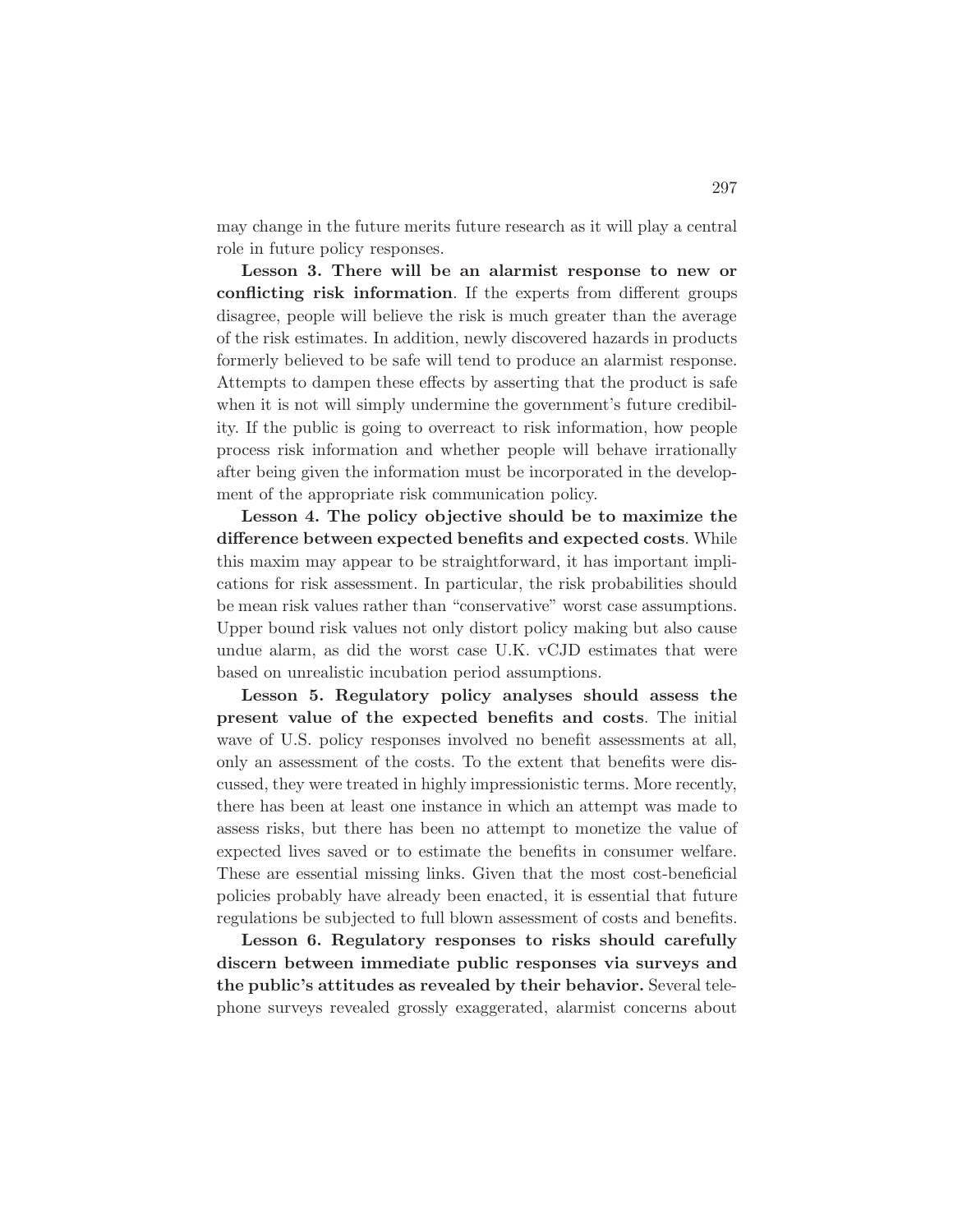### 298 *Regulatory Policy Lessons*

contracting vCJD soon after the identification of the first BSE-infected cow in the U.S. and claims that they would reduce their beef consumption. Investigations of the empirical evidence show both a very low risk of contracting vCJD through the U.S. beef supply and a short-term, modest decline in beef consumption after December 2003.

**Lesson 7. Risk management policies should adjust to new risk information over time.** The USDA launched a BSE surveillance program in 1990 and ramped it up significantly after detection of the first BSE-infected cow in 2003. After two years of this enhanced surveillance program yielded sufficient information on the low prevalence of BSE in the cattle population, the USDA ramped down the surveillance to a much lower rate of testing. This adjustment can free up resources to target other invasive species risks.

**Lesson 8. The management of invasive species risks should equate the marginal value of risk reduction across all means of mitigating the risks.** The USDA does not undertake complete benefit-cost analyses of individual rules addressing BSE, which precludes a formal assessment of the relative returns of policies on surveillance, border inspection, rendering practices, the protein content of animal feed, etc. Some policy approaches may deliver much greater net benefits than others and would justify a reallocation of resources and effort.

**Lesson 9. Testing of BSE for beef exports is a legitimate form of quality certification**. While the USDA opposes such testing as being inefficient, U.S. producers are acting in an imperfect world in which testing for BSE safety is part of other countries' regulatory regimes. What is efficient for the U.S. market is not acceptable for exports. Based on standard economic analyses, such testing will not taint consumer perceptions of U.S. beef given the very low level of risk that untested beef poses.

**Lesson 10. Labeling of BSE tested beef for sale in the U.S. raises important risk communication issues**. Suppose that some beef sold in the U.S. is labeled as having been tested for BSE and free of BSE, which would be a measure valued by a segment of the consumer public. The decision to permit explicit labeling does have informational content for unlabeled beef that merits further exploration. There might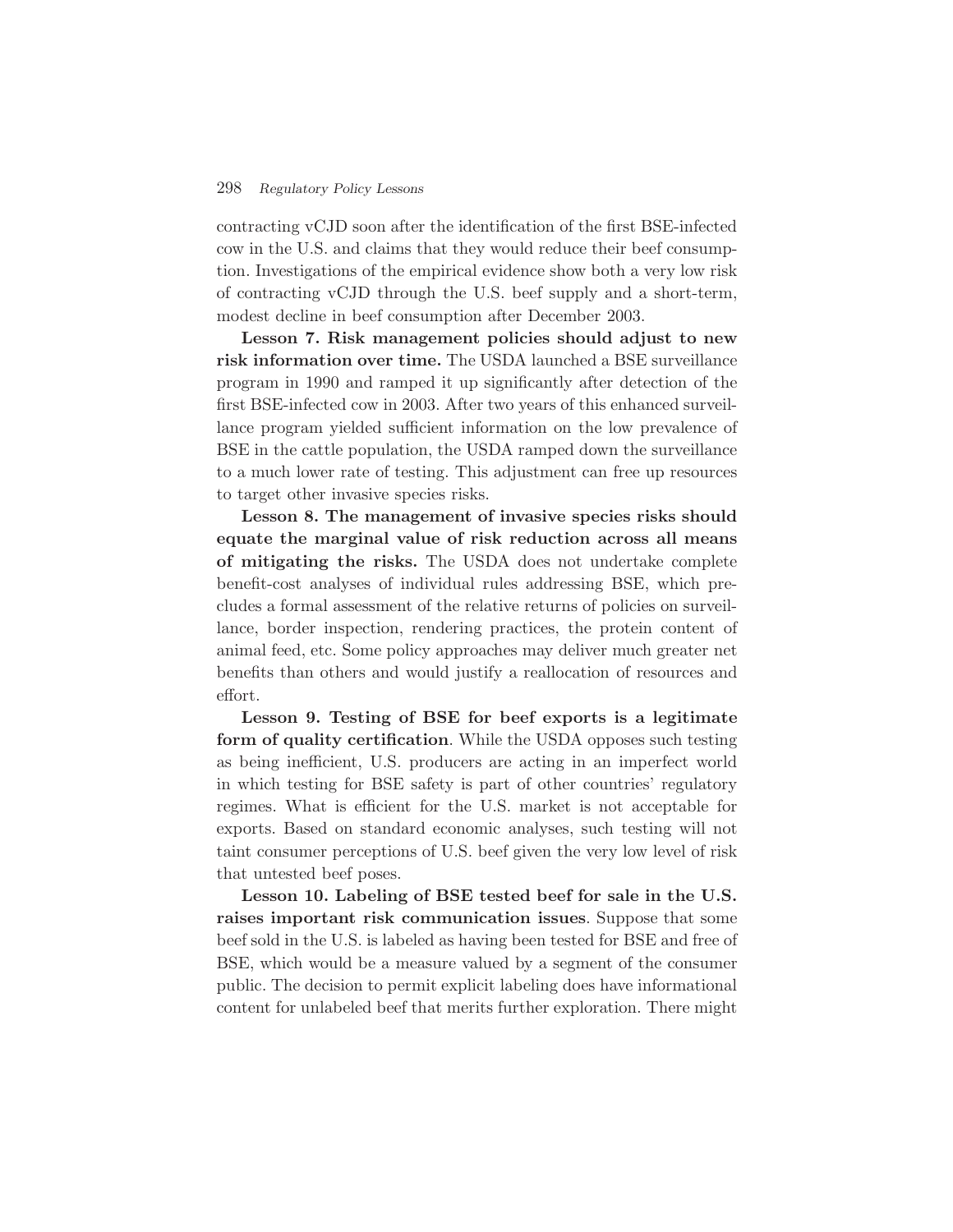need to be an informational effort to convey to consumers what risk the untested beef had. Do consumers, for example, believe that no government regulations sought to ensure the safety of unlabelled beef? BSE test labeling may be a viable option, but before launching such an effort there must be an assessment of the most responsible way to design such a risk communication effort.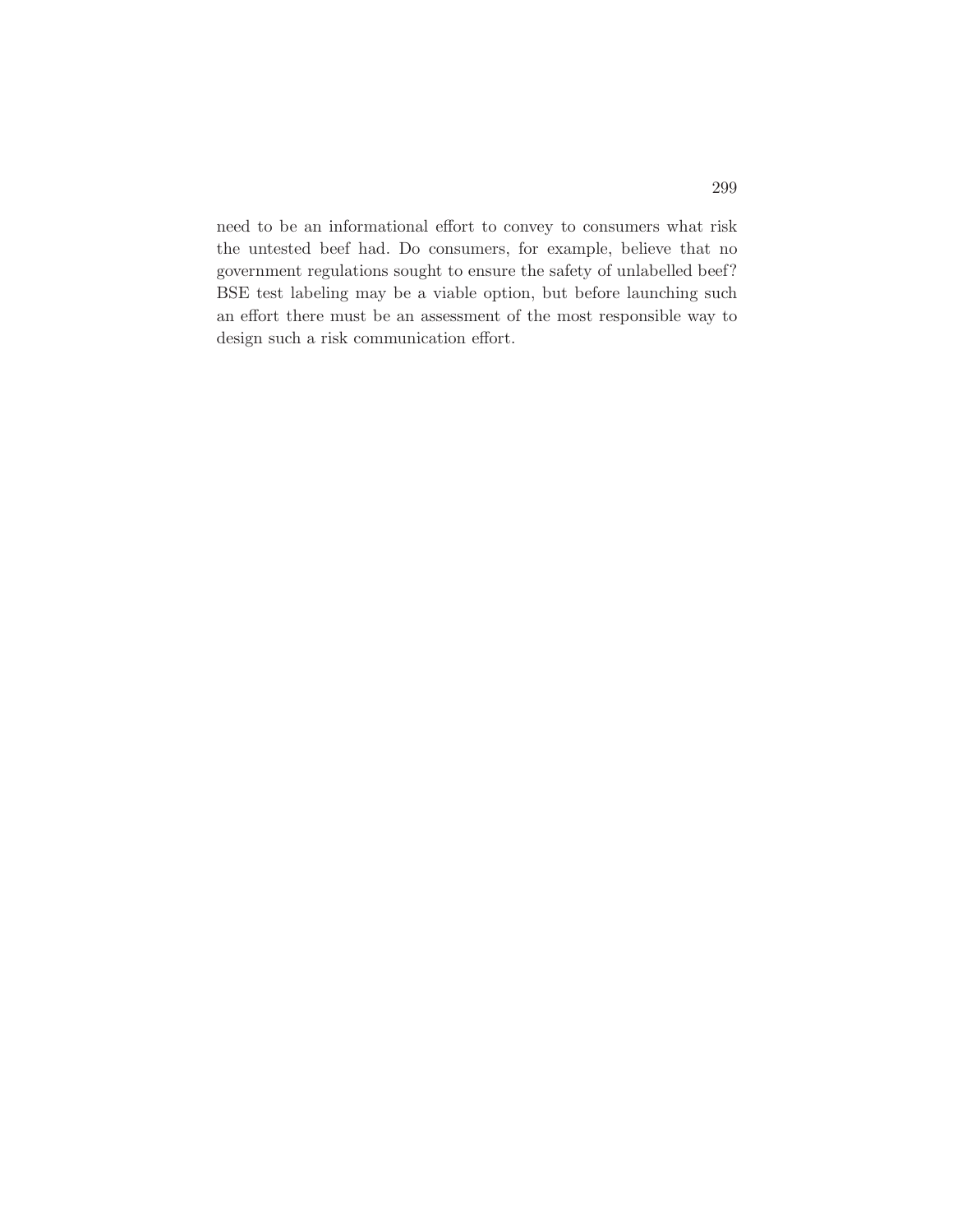## **Appendix**

Table A.1. Relative infectivity of specific tissues specified from an infected bovine<sup>a</sup>.

| <b>Tissue</b>           | Fraction of total infectivity                                                                                     |
|-------------------------|-------------------------------------------------------------------------------------------------------------------|
| <b>Brain</b>            | No infectivity in cattle $\langle 32 \rangle$ months post-inoculation (PI)<br>32 months PI and over: 64.1 percent |
| Trigeminal Ganglia      | No infectivity in cattle $\langle 32 \rangle$ months post-inoculation<br>32 months PI and over: 2.6 percent       |
| Other Head (eyes, etc.) | No infectivity in cattle $\langle 32 \rangle$ months post-inoculation<br>32 months PI and over: 0.04 percent      |
| Distal Ileum            | 6–18 months post-inoculation: 100 percent 18–31: No<br>infectivity 32 months PI and over 3.3 percent              |
| Spinal Cord             | No infectivity in cattle $\langle 32 \rangle$ months post-inoculation<br>32 months PI and over: 25.6 percent      |
| Dorsal Root Ganglia     | No infectivity in cattle $\langle 32 \rangle$ months post-inoculation<br>32 months PI and over: 3.8 percent       |

<sup>a</sup>The post-inoculation (PI) time values in this table reflect the assumption that the incubation period is 36 months.

*Source*: Cohen et al. [\(2001](#page-76-1)), Table 3-1.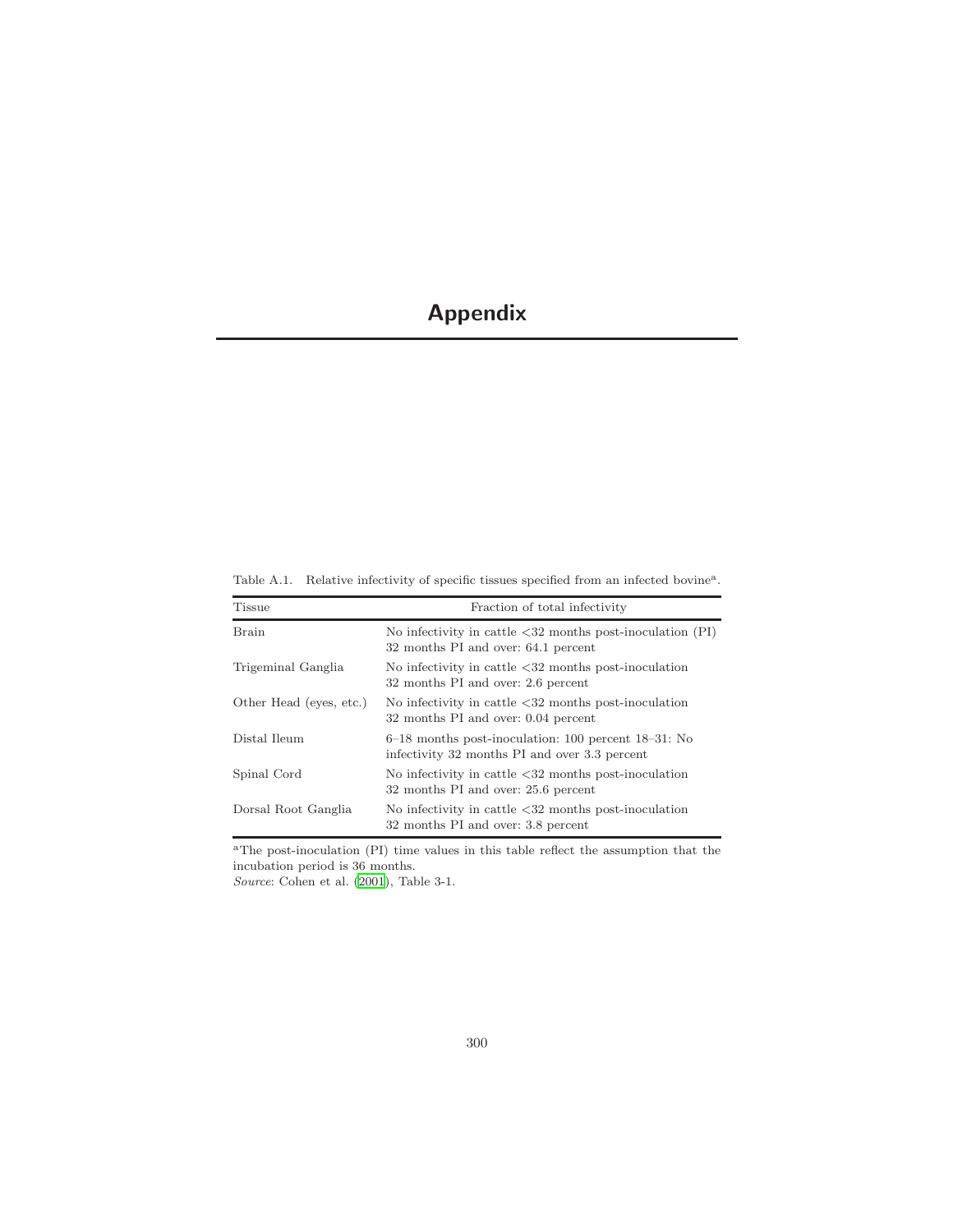| 1987 and before | 446    |
|-----------------|--------|
| 1988            | 2,514  |
| 1989            | 7,228  |
| 1990            | 14,407 |
| 1991            | 25,359 |
| 1992            | 37,280 |
| 1993            | 35,090 |
| 1994            | 24,438 |
| 1995            | 14,562 |
| 1996            | 8,149  |
| 1997            | 4,393  |
| 1998            | 3,235  |
| 1999            | 2,301  |
| 2000            | 1,443  |
| 2001            | 1,202  |
| 2002            | 1,144  |
| 2003            | 611    |
| 2004            | 343    |
| 2005            | 225    |
| 2006            | 114    |
| 2007            | 67     |
| 2008            | 37     |
| 2009            | 12     |
| 2010            | 11     |
| 2011            | 7      |
| 2012            | 3      |

Table A.2. Number of cases of bovine spongiform encephalopathy (BSE) reported in U.K.

*Source*: [World Organisation for Animal Health,](#page-84-0) Number of Cases of Bovine Spongiform Encephalopathy (BSE) Reported in the United Kingdom, available at http://www.oie.int/en/animal-health-in-the-world/ bse-specific-data/number-of-cases-in-the-unitedkingdom/, (last visited February 3, 2013).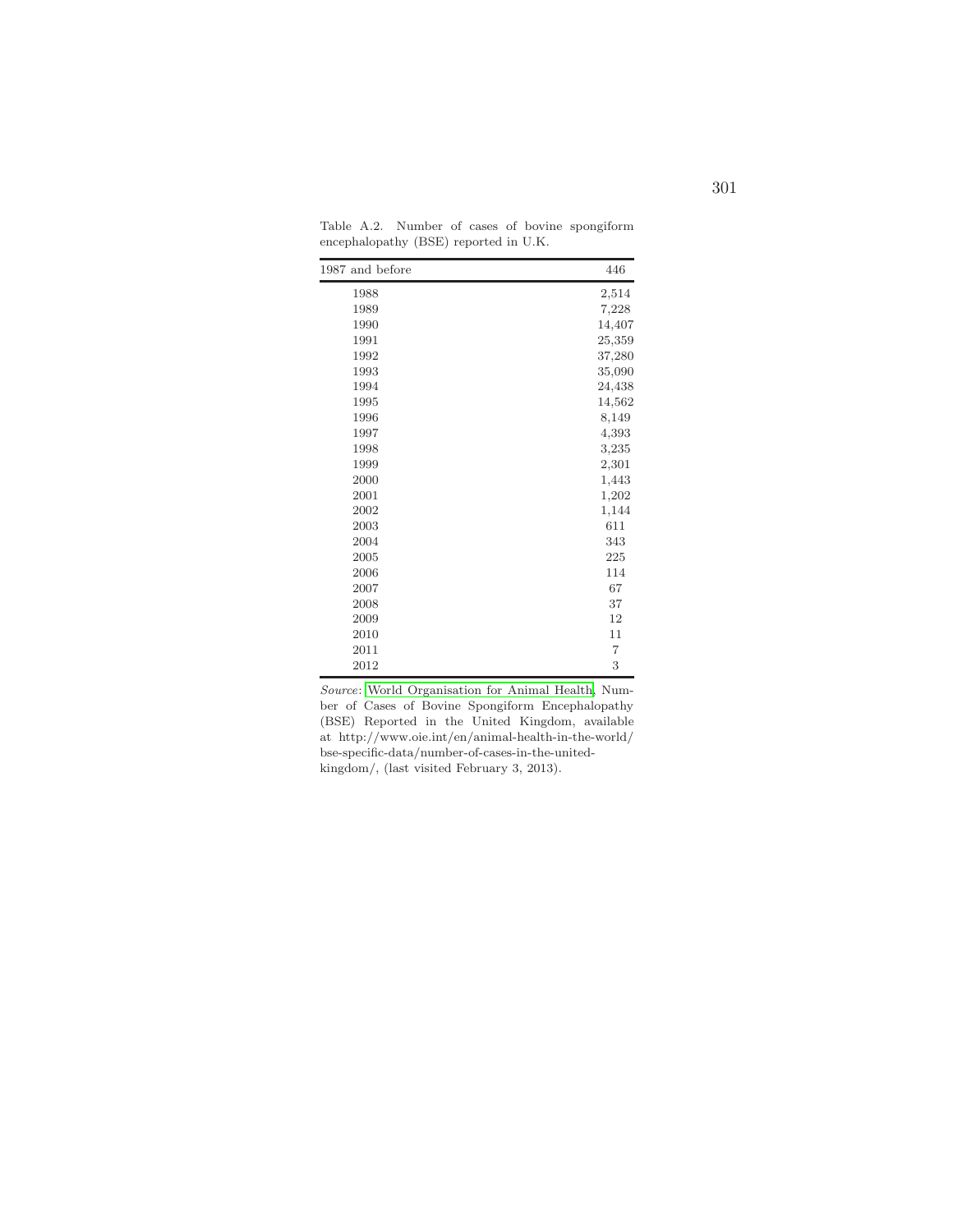## 302 *Regulatory Policy Lessons*

Table A.3. Number of reported cases of bovine spongiform encephalopathy (BSE) in farmed cattle worldwide.

| Year | $\operatorname{France}$ | Germany        | Ireland        | Portugal       | Switzerland    | <b>USA</b>     |
|------|-------------------------|----------------|----------------|----------------|----------------|----------------|
| 1989 | $\overline{0}$          | $\overline{0}$ | 15             | $\overline{0}$ | $\overline{0}$ | $\overline{0}$ |
| 1990 | $\overline{0}$          | $\Omega$       | 14             | 1              | $\overline{2}$ | $\overline{0}$ |
| 1991 | 5                       | $\Omega$       | 17             | 1              | 8              | $\Omega$       |
| 1992 | $\overline{0}$          | 1              | 18             | 1              | 15             | $\overline{0}$ |
| 1993 | 1                       | $\Omega$       | 16             | 3              | 29             | $\Omega$       |
| 1994 | $\overline{4}$          | 3              | 19             | 12             | 64             | $\Omega$       |
| 1995 | 3                       | $\Omega$       | 16             | 15             | 68             | $\Omega$       |
| 1996 | 12                      | $\Omega$       | 73             | 31             | 45             | $\Omega$       |
| 1997 | 6                       | $\overline{2}$ | 80             | 30             | 38             | $\overline{0}$ |
| 1998 | 18                      | $\Omega$       | 83             | 127            | 14             | $\Omega$       |
| 1999 | 31                      | $\Omega$       | 91             | 159            | $50\,$         | $\overline{0}$ |
| 2000 | 16                      | $\overline{7}$ | 149            | 149            | 33             | $\overline{0}$ |
| 2001 | 274                     | 125            | 246            | 110            | 42             | $\overline{0}$ |
| 2002 | 239                     | 106            | 333            | 86             | 24             | $\Omega$       |
| 2003 | 137                     | 54             | 183            | 133            | 21             | $0^{\rm a}$    |
| 2004 | 54                      | 65             | 126            | 92             | 3              | $\overline{0}$ |
| 2005 | 31                      | 32             | 69             | 46             | 3              | 1              |
| 2006 | 8                       | 16             | 41             | 33             | $\overline{5}$ | 1              |
| 2007 | 9                       | $\overline{4}$ | 25             | 14             | $\Omega$       | $\Omega$       |
| 2008 | 8                       | $\overline{2}$ | 23             | 18             | $\Omega$       | $\Omega$       |
| 2009 | 10                      | $\overline{2}$ | 9              | 8              | $\Omega$       | $\Omega$       |
| 2010 | $\overline{5}$          | $\theta$       | $\overline{2}$ | 6              | $\Omega$       | $\Omega$       |
| 2011 | 3                       | $\overline{0}$ | 3              | $\overline{5}$ | $\overline{2}$ | $\overline{0}$ |
| 2012 | 1                       | $\overline{0}$ | 3              |                | 1              | 1              |

<sup>a</sup>One case diagnosed in December 2003 in the United States was confirmed as having been imported from Canada, and the OIE attributes this reported case to Canada.

*Source*: World Organisation for Animal Health, Number of Reported Cases of Bovine Spongiform Encephalopathy (BSE) in Farmed Cattle Worldwide (Excluding the United Kingdom), available at http://www.oie.int/animal-health-in-the-world/bse-specific-data/ number-of-reported-cases-worldwide-excluding-the-united-kingdom/, (last visited February 3, 2013).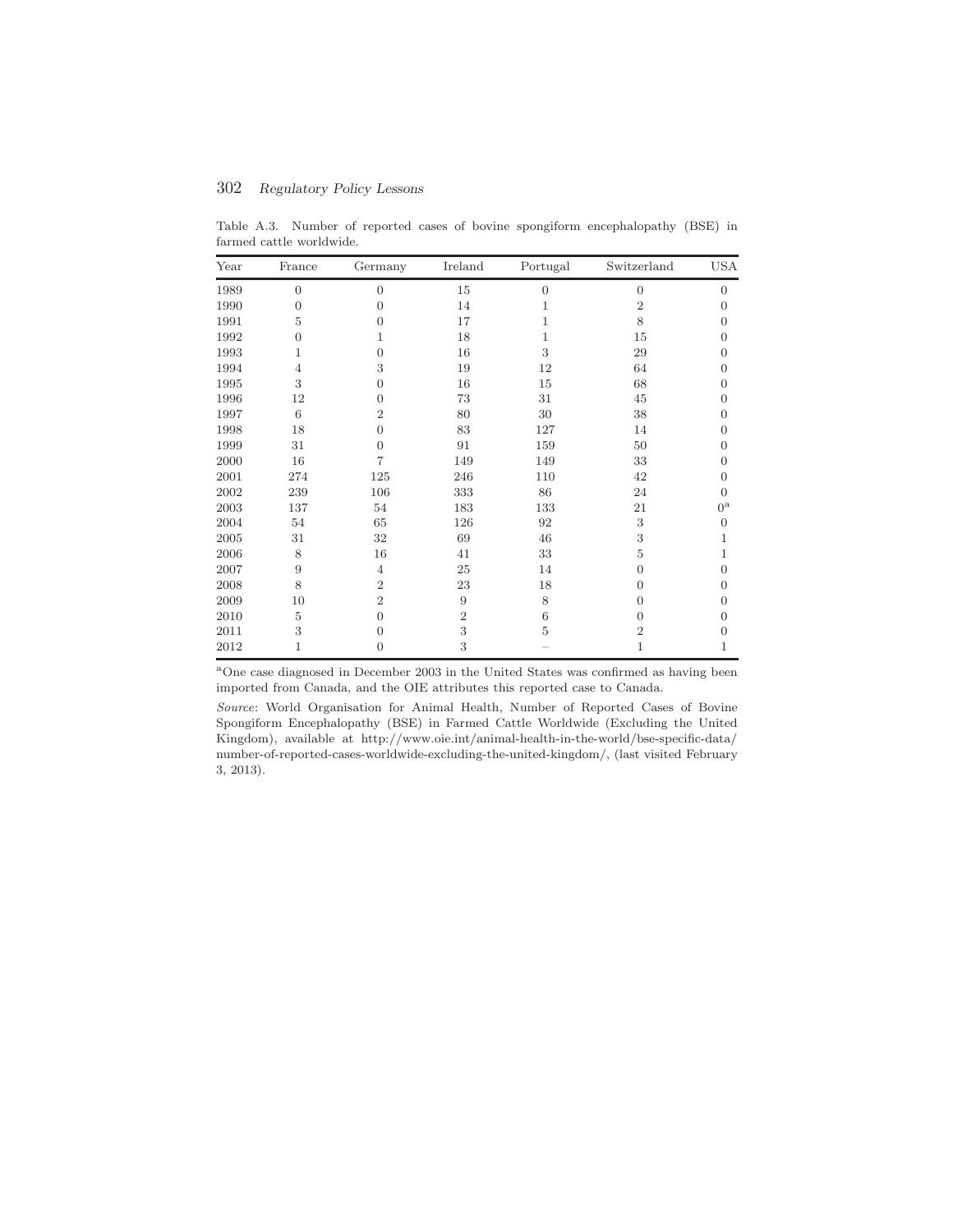- Adda, J. (2007), 'Behavior toward health risks: An empirical study using the 'mad cow' crisis as an experiment'. *Journal of Risk and Uncertainty* **35**(3), 285–305.
- Akerlof, G. A. (1970), 'The market for 'lemons': Qualitative uncertainty and the market mechanism'. *The Quarterly Journal of Economic Review* **84**(3), 488–500.
- Aldy, J. E. and W. K. Viscusi (2013), 'Environmental risk and uncertainty'. In: M. Machina and W. K. Viscusi (eds.): *Handbook of the Economics of Risk and Uncertainty,* vol. 1. Amsterdam: Elsevier.
- Antle, J. M. (2001), 'Economic analysis of food safety'. In: B. Gardner and G. Rausser (eds.): *Handbook of Agricultural Economics,* vol. 1. Amsterdam: Elsevier.
- Bailey, D., J. Robb, and L. Checketts (2005), 'Perspectives on traceability and BSE testing in the U.S. beef industry'. *Choices Magazine* **20**(4), 293–297.
- Balter, M. (2000), 'Tracking the human fallout from mad cow disease'. *Science* **289**(5484), 1452–1454.
- Bellaby, P. (2003), 'Communication and miscommunication of risk: Understanding U.K. parents' attitudes to combined MMR vaccination'. *British Medical Journal* **327**(7417), 725–728.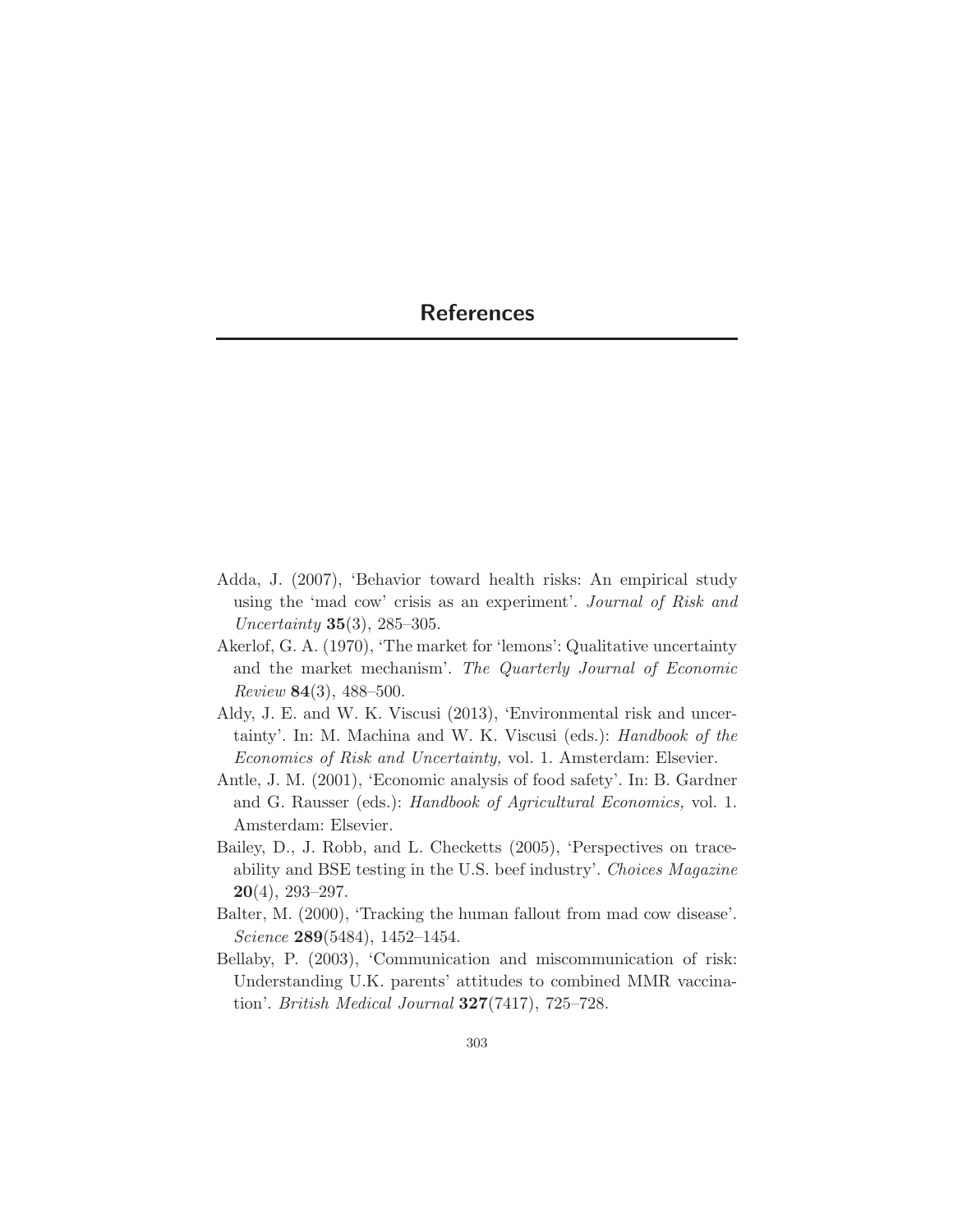- Boame, A., W. Parsons, and M. Trent (2004), 'Mad cow disease and beef trade: An update'. Statistics Canada. http://www.statcan.  $\text{gc.ca/public/11-621-m/11-621-m2004010-eng.pdf}$  (last accessed Nov. 13, 2013).
- Böelle, P.-Y., G. Thomas, A.-J. Valleron, J.-Y. Cesbron, and R. Will (2003), 'Modelling the epidemic of variant Creutzfeldt-Jakob disease in the UK based on age characteristics: Updated, detailed analysis'. *Statistical Methods in Medical Research* **12**(3), 221–233.
- Boyle, J. P. (2008). President and CEO of the American Meat Institute, Testimony, Hallmark/Westland Meat Recall, Hearing Before a Subcommittee of the Committee on Appropriations, United States Senate, Feb. 28, p. 48, available at http://www.gpo.gov/fdsys/pkg/CHRG-110shrg44333/pdf/CHRG-110shrg44333.pdf (last accessed Nov. 13, 2013).
- Brown, P., R. G. Will, R. Bradley, D. M. Asher, and L. Detwiler (2001), 'Bovine spongiform encephalopathy and variant Creutzfeldt-Jakob disease: Background, evolution, and current concerns'. *Emerging Infectious Diseases* **7**(1), 6–16.
- Burton, M. and T. Young (1996), 'The impact of BSE on the demand for beef and other meats in Great Britain'. *Applied Economics* **28**(6), 687–693.
- Burton, M. and T. Young (1997), 'Measuring meat consumers' response to the perceived risks of BSE in Great Britain'. *Risk Decision and Policy* **2**(1), 19–28.
- Center for Infectious Disease Research and Policy (2004), 'Florida woman dies of probable vCJD'. University of Minnesota, June 22, available at http://www.cidrap.umn.edu/cidrap/content/other/ bse/news/june2204vcjd.html (last visited Nov. 13, 2013).
- Center for Infectious Disease Research and Policy (2005), 'Briton has second vCJD case found in U.S'. University of Minnesota, Nov. 22, available at http://www.cidrap.umn.edu/cidrap/content/other/ bse/news/nov2205vcjd.html (last visited Nov. 13, 2013).
- Center for Veterinary Medicine (1996), 'Finding of no significant impact for 21 CFR 589.2000: Prohibition of protein derived from ruminant and mink tissues in ruminant feeds'. Food and Drug Administration, Nov. 1996.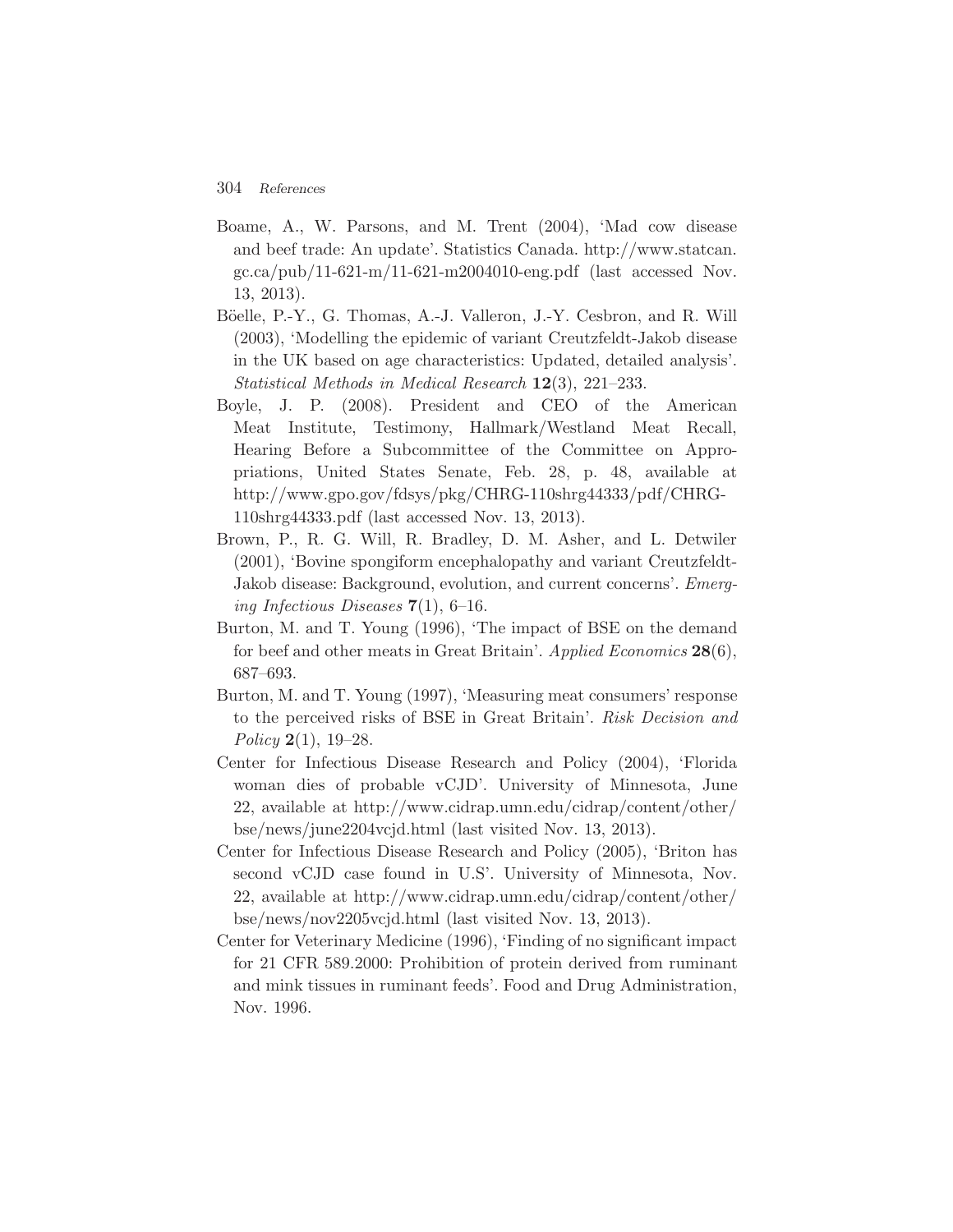- Cherfas, J. (1990), 'Mad cow disease: Uncertainty rules'. *Science* **249**(4976), 1492–1493.
- Chung, C., T. Boyer, and S. Han (2009), 'Valuing quality attributes and country of origin in the Korean beef market'. *Journal of Agricultural Economics* **60**(3), 682–698.
- Cleemput, I., M. Leys, D. Ramaekers, and L. Bonneux (2006), 'Balancing evidence and public opinion in health technology assessments: The case of leukoreduction'. *International Journal of Technology Assessment in Health Care* **22**(4), 403–407.
- Clemens, R. (2007), 'After the ban: U.S. beef exports to Japan lag demand'. *Iowa Agricultural Review* **13**(1). available at http://www. card.iastate.edu/iowa ag review/winter 07/article5.aspx (last visited Nov. 13, 2013).
- CNN (2008), 'USDA orders recall of 143 million pounds of beef'. Feb. 18, available at http://www.cnn.com/2008/HEALTH/02/17/ beef.recall/ (last visited Nov. 13, 2013).
- Coffey, B., J. Mintert, S. Fox, T. Schroeder, and L. Valentin (2005a), 'The economic impact of BSE: A research summary'. Kansas State University Agricultural Experiment Station and Cooperative Extension Service, MF-2679, May 2005.
- Coffey, B., J. Mintert, S. Fox, T. Schroeder, and L. Valentin (2005b), 'The economic impact of BSE on the U.S. beef industry: Product value losses, regulatory costs, and consumer reactions'. Kansas State University Agricultural Experiment Station and Cooperative Extension Service, MF-2678, April 2005.
- Cohen, J. T. and G. M. Gray (2003), 'Evaluation of the Potential Spread of BSE in Cattle and Possible Human Exposure Following Introduction of Infectivity into the United States from Canada'. Harvard Center for Risk Analysis, Harvard School of Public Health.
- Cohen J. et al. (2001), 'Evaluation of the potential for bovine spongiform encephalopathy in the United States'. Report to the U.S. Department of Agriculture, Harvard Center for Risk Analysis, Harvard School of Public Health, available at http://www. foodsafety.k-state.edu/articles/332/bse eval US.pdf (last accessed Nov. 13, 2013).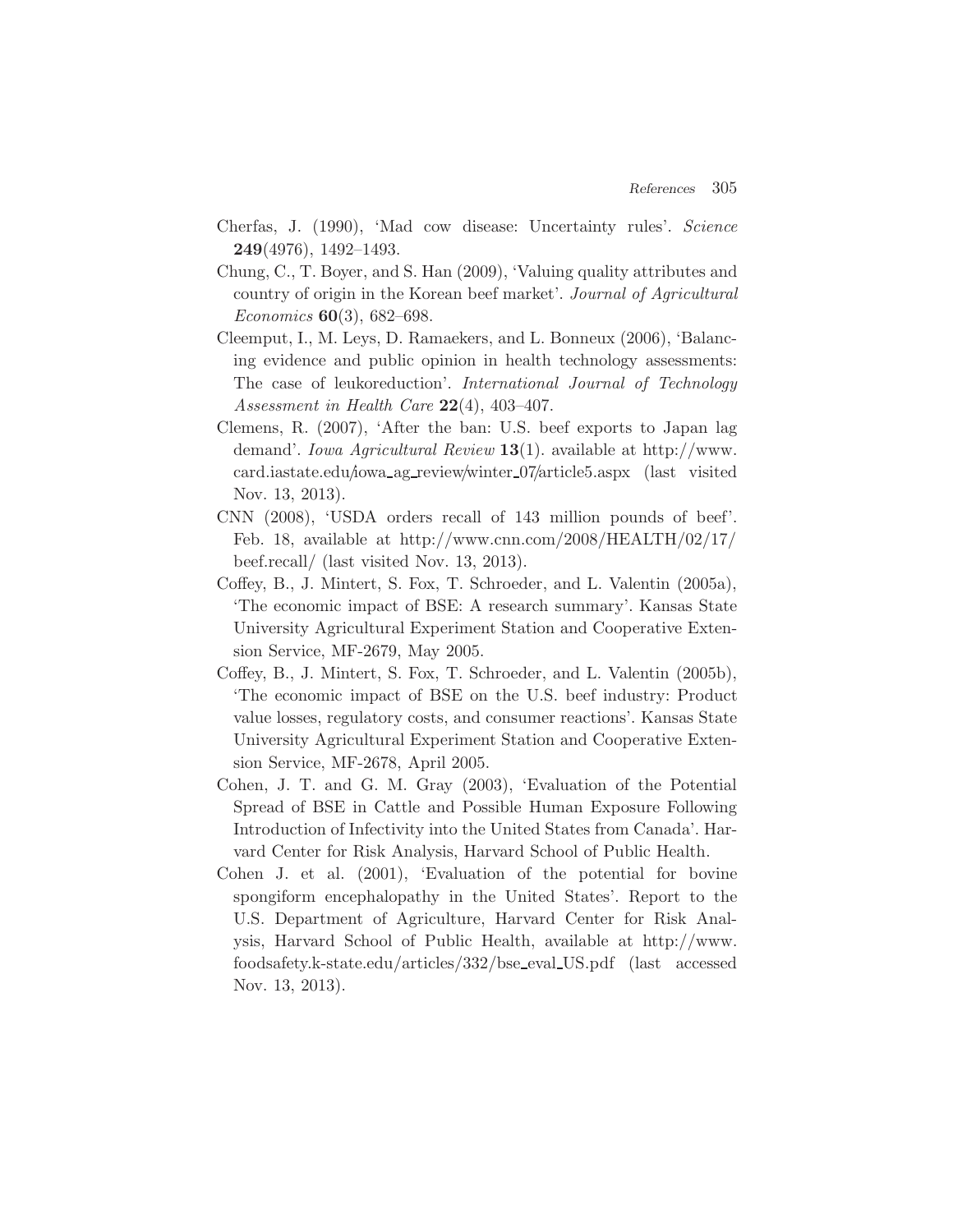- Cousens, S. N., E. Vynnycky, M. Zeidler, R. G. Will, and P. G. Smith (1997), 'Predicting the CJD epidemic in humans'. *Nature* **385**, 197–198.
- Cranfield, J. (2011), 'Consumer acceptance and valuation of beef that has been tested for BSE'. Selected paper prepared for the Agricultural & Applied Economics Association 2011 AAEA/NAREA Joint Annual Meeting, Pittsburgh, Pennsylvania July 24-26, 2011.
- *Creekstone Farms Premium Beef, L.L.C. v. U.S. Dept. of Agriculture et al.*, 517 F Supp.2d 8 (D.D.C. Mar. 29, 2007).
- *Creekstone Farms Premium Beef, L.L.C. v. U.S. Dept. of Agriculture et al.*, 539 F.3d 492, 503 (D.C. Cir. 2008).
- Curnow, R. N. (1999), 'Unfathomable nature and government policy'. *The Statistician* **48**(4), 463–476.
- Dickinson, D. L. and D. Bailey (2005), 'Experimental evidence on willingness-to-pay for red meat traceability in the United States, Canada, the United Kingdom, and Japan'. *Journal of Agriculture and Applied Economics* **37**(3), 537–548.
- Ding, Y., M. M. Veeman, and W. L. Adamowicz (2011), 'Habit, BSE, and the dynamics of feed consumption'. *Canadian Journal of Agricultural Economics* **59**(3), 337–359.
- Eastern Research Group (1997), 'Cost analysis of regulatory options to reduce the risk of an outbreak of transmissible spongiform encephalopathies (TSEs) in the United States'. Addendum to Final Report to the FDA, April 30, 1997.
- Eastern Research Group (1999), 'Cost analysis of regulatory options to reduce the risk of an outbreak of transmissible spongiform encephalopathies (TSEs) in the United States'. Final Report to the FDA, Dec. 31, 1999.
- Eastern Research Group (2005a), 'Economic impacts of alternative changes to the FDA regulation of animal feeds to address the risk of bovine spongiform encephalopathies'. Final Report to the FDA, July 25, 2005.
- Eastern Research Group (2005b), 'Economic impacts of proposed FDA regulatory changes of animal feeds due to risk of bovine spongiform encephalopathies'. Final Report to the FDA, July 25, 2005.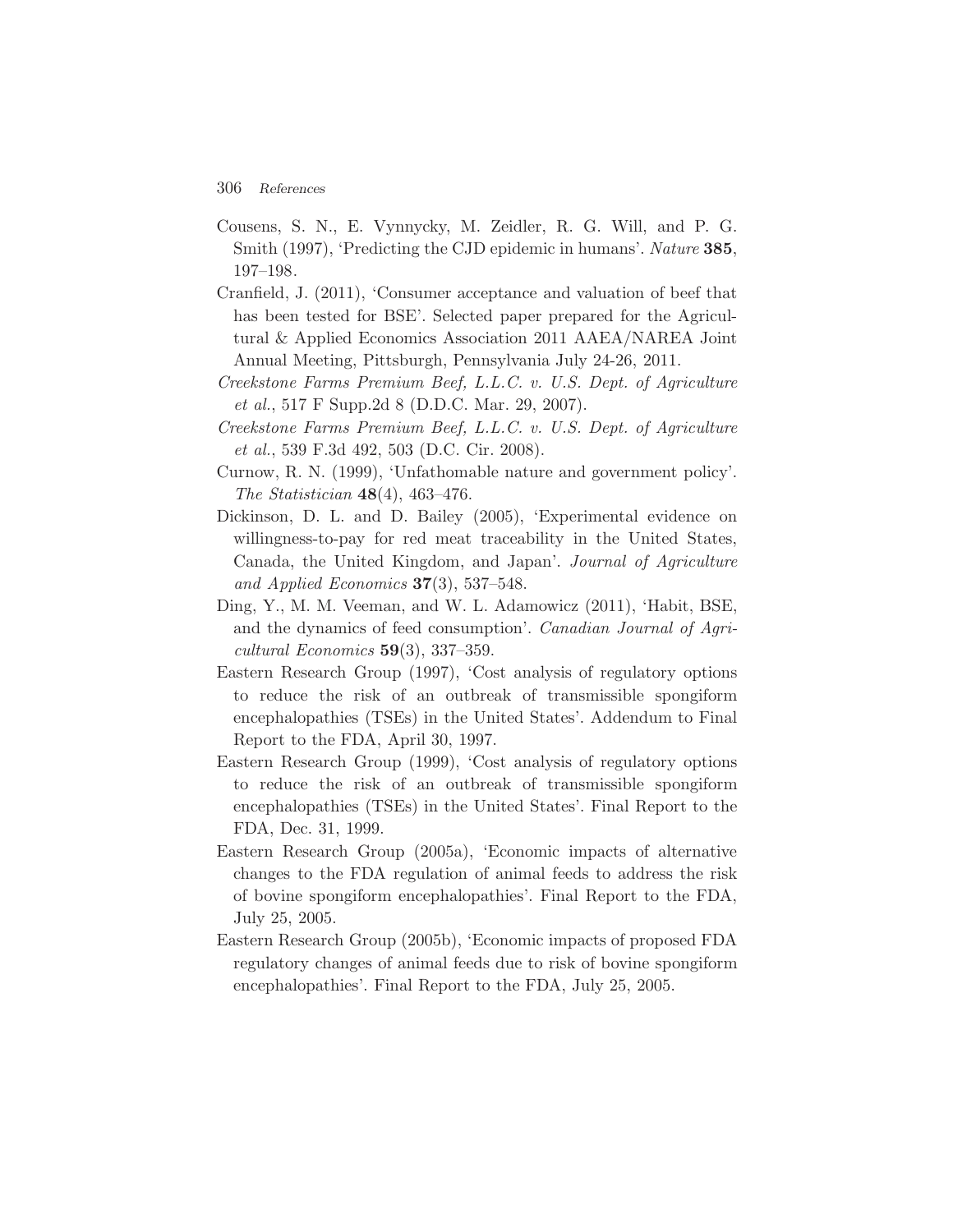- Ellsberg, D. (1961), 'Risk, ambiguity, and the savage axioms'. *Quarterly Journal of Economics* **75**(4), 643–669.
- Food Safety and Inspection Service (2004), 'Prohibition of the use of specified risk materials for human food and requirements for the disposition of non-ambulatory disable cattle'. *Federal Register* **69**(7), 1861–1874.
- Food Safety and Inspection Service (2005), 'Preliminary analysis of interim final rules and an interpretive rule to prevent the BSE agent from entering the U.S. food supply'.
- Fox, C. R. and A. Tversky (1995), 'Ambiguity aversion and comparative ignorance'. *Quarterly Journal of Economics* **110**(3), 585–603.
- Fox, J., B. Coffey, J. Mintert, T. Schroeder, and L. Valentin (2005), 'The response to BSE in the United States'. *Choices Magazine* **20**(2), 103–107.
- Fox, J. A. and H. H. Peterson (2004), 'Risks and implications of bovine spongiform encephalopathy for the United States: Insights from other countries'. *Food Policy* **29**(1), 45–60.
- Gayer, T., J. T. Hamilton, and W. K. Viscusi (2000), 'Private values of risk tradeoffs at Superfund sites: Housing market evidence on learning about risk'. *Review of Economics and Statistics* **32**(3), 439–451.
- Ghani, A. C., N. M. Ferguson, C. A. Donnelly, and R. M. Anderson (2003), 'Short-term projections for variant Creutzfeldt-Jakob disease onsets'. *Statistical Methods in Medical Research* **12**(3), 191–201.
- Gray, G., M. D. Rogers, and J. B. Wiener (2011), 'Beef, hormones, and mad cows'. In: J. B. Wiener, M. D. Rogers, J. K. Hammitt, and P. H. Sand (eds.): *The Reality of Precaution: Comparing Risk Regulation in the United States and Europe*. Washington, DC: RFF Press.
- Hamilton, J. T. and W. K. Viscusi (1999), *Calculating Risks? The Spatial and Political Dimensions of Hazardous Waste Policy*. Cambridge: MIT Press.
- Hansen, M. (2007), 'Court ruled Creekstone Farms allowed to use rapid test kits to screen their cattle for BSE'. Letter from Michael Hansen, Senior Scientist, Consumers Union, to Honorable Michael Johanns, Secretary of Agriculture, available at http://consumersunion.org/ news/court-ruled-creekstone-farms-allowed-to-use-rapid-test-kits-toscreen-their-cattle-for-bse/ (last visited Nov. 13, 2013).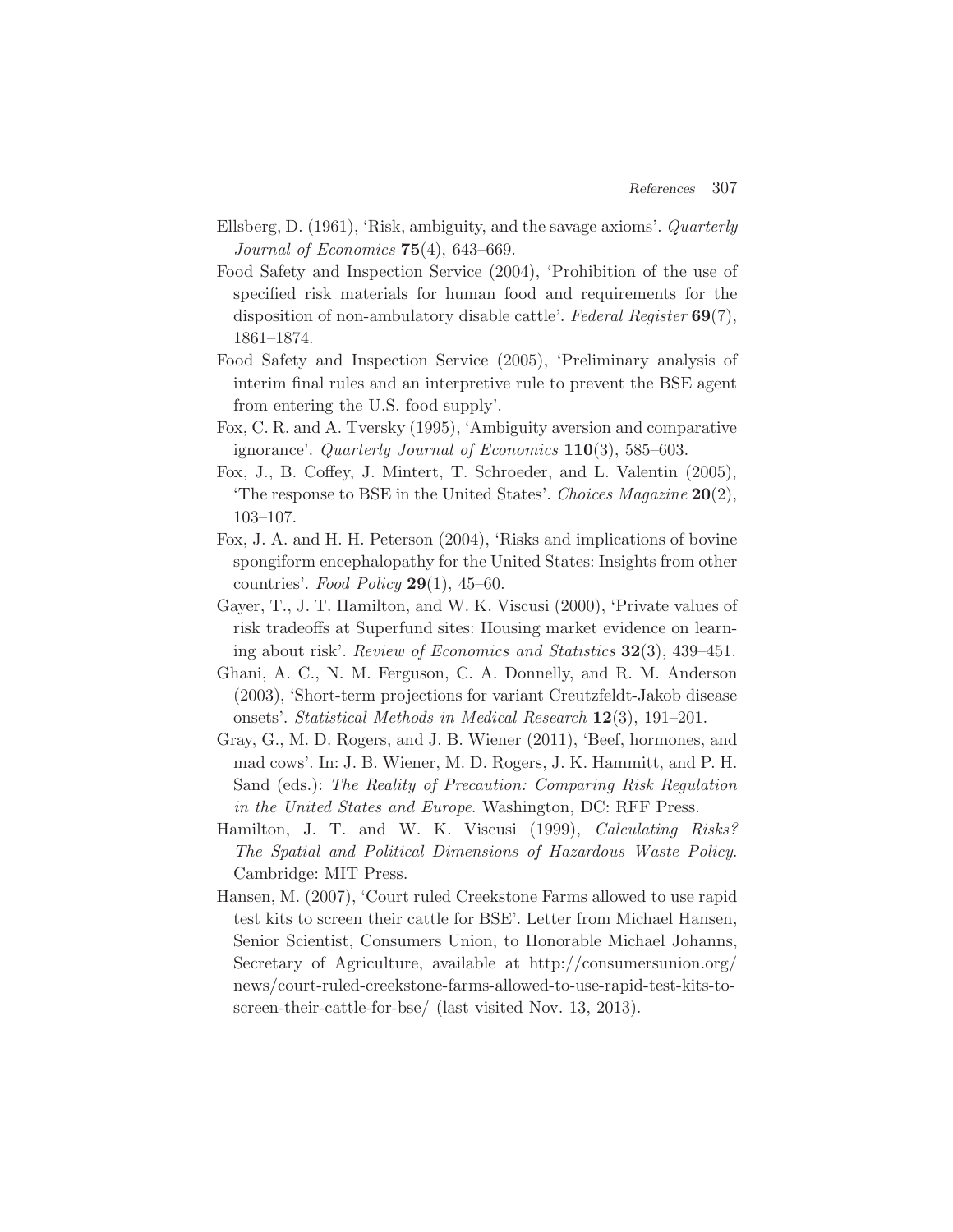- Harvard Center for Risk Analysis and Center for Computational Epidemiology (2002). Review of the Evaluation of the Potential for Bovine Spongiform Encephalopathy in the United States Conducted by the Harvard Center for Risk Analysis, Harvard School of Public Health and Center for Computational Epidemiology, College of Veterinary Medicine, Tuskegee University, RTI Project Number 07182.024.
- Hassouneh, I., T. Serra, and J. M. Gil (2010), 'Price transmission in the Spanish bovine sector: The BSE effect'. *Agricultural Economics* **41**(1), 33–42.
- Huillard d'Aignaux, J. N., S. N. Cousens, and P. G. Smith (2001), 'Predictability of U.K. variant Creutzfeldt-Jakob disease epidemic'. *Science* **294**(5547), 1729–1731.
- Huillard d'Aignaux, J. N., S. N. Cousens, and P. G. Smith (2003), 'The predictability of the epidemic of variant Creutzfeldt-Jakob disease by back-calculation methods'. *Statistical Methods in Medical Research* **12**(3), 203–220.
- Ishida, T., N. Ishikawa, and M. Fukushige (2010), 'Impact of BSE and bird flu on consumers' meat demand in Japan'. *Applied Economics* **42**(1), 49–56.
- Jin, H. J. and W. W. Koo (2003), 'The effect of the BSE outbreak in Japan on consumers' preferences'. *European Review of Agricultural Economics* **30**(2), 173–192.
- Jin, Y. H., G. J. Power, and L. Elbakidze (2008), 'The impact of North American BSE events on live cattle and futures prices'. *American Journal of Agricultural Economics* **90**(5), 1279–1286.
- Johnecheck, W. A. (2010), 'Consumer information, marks of origin, and WTO Law: A case study of the United States — certain country of origin labeling requirements dispute'. Food Policy and Applied Nutrition Program Discussion Paper No. 43, Friedman School of Nutrition Science and Policy.
- Jones, B. (2008), 'Md. schools touched by beef recall'. *Baltimore Sun,* Feb. 20.
- Jones, K. G., A. Somwaru, and J. B. Whitaker (2009), 'Country of origin labeling: Evaluating the impacts on U.S. and world markets'. *Agricultural and Resource Economics Review* **38**(3), 397–405.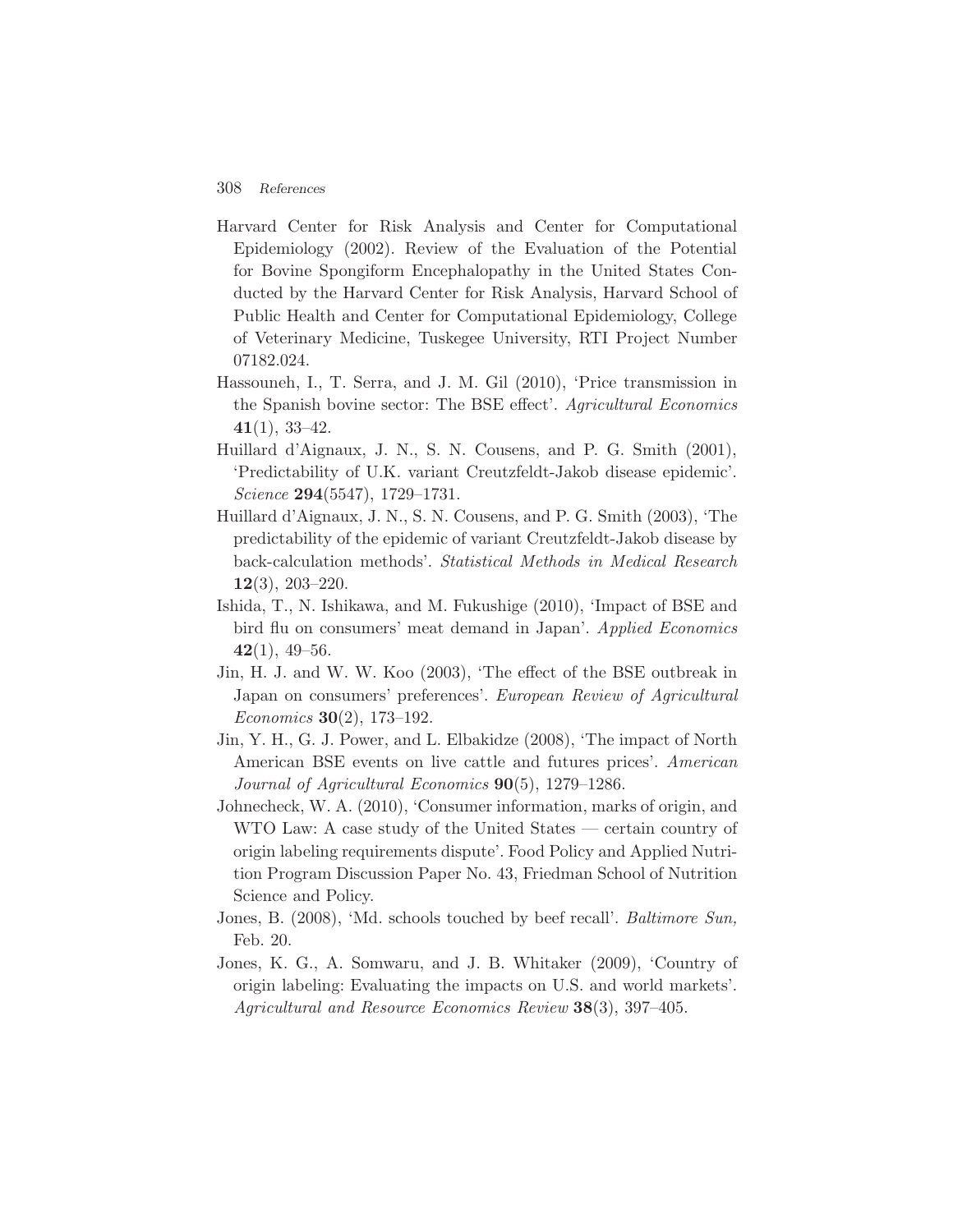- Kim, V. and J. Wilson (2008), 'Meat is a mystery to schools'. *Los Angeles Times,* Feb. 22.
- Kuchler, F. and A. Tegene (2006), 'Did BSE announcements reduce beef purchases?'. Economic Research Report No. (ERR-34).
- Lanska, D. J. (1998), 'The mad cow problem in the U.K.: Risk perceptions, risk management, and health policy development'. *Journal of Public Health Policy* **19**(2), 160–183.
- Lim, K. H., L. J. Maynard, W. Hu, and E. Goddard (2013), 'U.S. consumers' preference and willingness to pay for country-of-originlabeled beef steak and food safety enhancements'. *Canadian Journal of Agricultural Economics* **61**(1), 93–118.
- Lister, S. A. and G. S. Becker (2007), 'Bovine spongiform encephalopathy (BSE, or 'mad cow' disease): Current and proposed safeguards'. CRS Report for Congress.
- Löfstedt, R. (2005), *Risk Management in Post-Trust Societies*. London: Palgrave Macmillan.
- Marsh, J. M., G. W. Brester, and V. H. Smith (2008), 'Effects of North American BSE events on U.S. cattle prices'. *Review of Agricultural Economics* **30**(1), 136–150.
- Martin, A. (2008), 'Largest recall of ground beef is ordered'. *New York Times,* Feb. 18.
- Mathews, Jr., K. H., M. Vandeveer, and R. A. Gustafson (2006), 'An economic chronology of Bovine Spongiform Encephalopathy in North America'. United States Department of Agriculture, Economic Research Service, LDP-M-143-01.
- McCluskey, J. J., K. M. Grimsrud, H. Ouchi, and T. I. Wahl (2005), 'Bovine spongiform encephalopathy in Japan: Consumers' food safety perceptions and willingness to pay for tested beef'. *Australian Journal of Agricultural & Resource Economics* **49**(2), 197–209.
- McNeil, Jr., D. G. (2004), 'U.S. won't let company test all its cattle for mad cow'. *New York Times,* April 10.
- McNeil, Jr., D. G. and A. Barrionuevo (2005), 'For months, agriculture department delayed announcing results of mad cow test'. *New York Times,* June 26.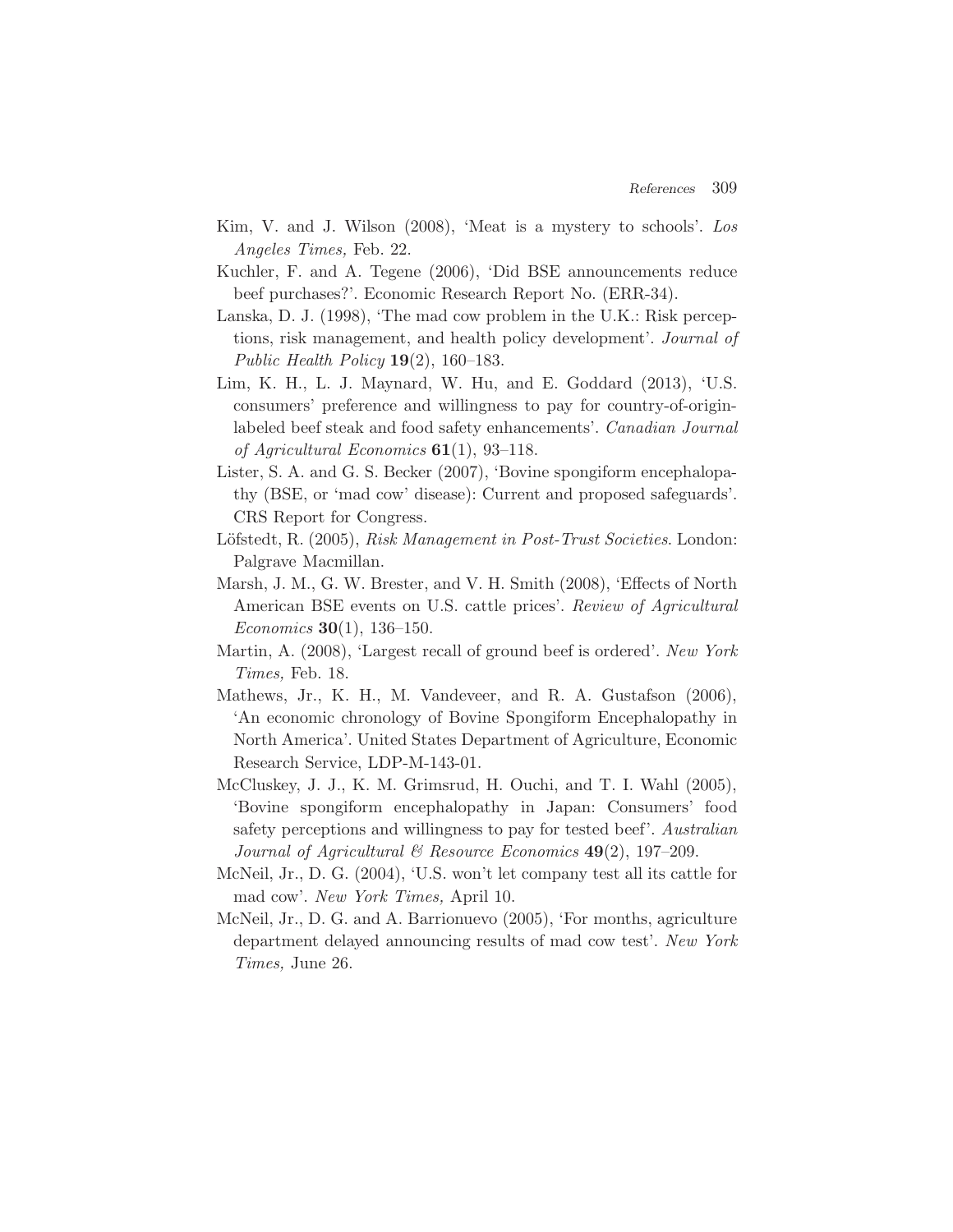- Mutondo, J. E., B. W. Brorsen, and S. R. Henneberry (2009), 'Welfare impacts of BSE-driven trade bans'. *Agricultural and Resource Economics Review* **38**(3), 324–329.
- National Creutzfeldt-Jakob Disease Research & Surveillance Unit (NCJDRSU) (2013), 'Creutzfeldt-Jakob disease in the UK (by calendar year)'. April 11, available at http://www.cjd.ed.ac.uk/ documents/figs.pdf (last accessed Nov. 11, 2013).
- National Safety Council (2007), *National Safety Council Injury Facts*. Itasca: National Safety Council.
- Normile, D. (2004), 'First U.S. case of mad cow sharpens debate over testing'. *Science* **303**(5655), 156–157.
- Pacelle, W. (2008). President and CEO of Humane Society of the United States, Testimony, Hallmark/Westland Meat Recall, Hearing Before a Subcommittee of the Committee on Appropriations, United States Senate, Feb. 28, p. 34, available at http://www.gpo.gov/ fdsys/pkg/CHRG-110shrg44333/pdf/CHRG-110shrg44333.pdf (last accessed Nov. 13, 2013).
- Phillips, L., J. Bridgeman, and M. Ferguson-Smith (2000), 'The BSE inquiry report'. (See Volume 6, Chapter 4, Paragraph 4.479, p. 348), available at http://collections.europarchive.org/tna/20090505194948/ http://bseinquiry.gov.uk/pdf/volume6/Chapter4. pdf (last accessed Nov. 13, 2013).
- Risling, G. (2008), 'USDA orders nation's largest beef recall'. *Associated Press,* Feb. 17.
- Robertson, J. (2007). *Creekstone Farms Premium Beef, L.L.C. v. U.S. Dept. of Agriculture et al*., 517 F. Supp.2d 8 (D.D.C. Mar. 29, 2007).
- Sample, I. (2007), 'Should we still be worried?'. *The Guardian*. Jan. 9, available at http://www.guardian.co.uk/society/2007/jan/10/health. bse (last visited Nov. 13, 2013).
- Schafer, E. T. (2008). Secretary of Agriculture, Department of Agriculture, Testimony, Hallmark/Westland Meat Recall, Hearing before a Subcommittee of the Committee on Appropriations, United States Senate, Feb. 28, p. 10, available at http://www.gpo.gov/fdsys/pkg/ CHRG-110shrg44333/pdf/CHRG-110shrg44333.pdf (last visited Nov. 13, 2013).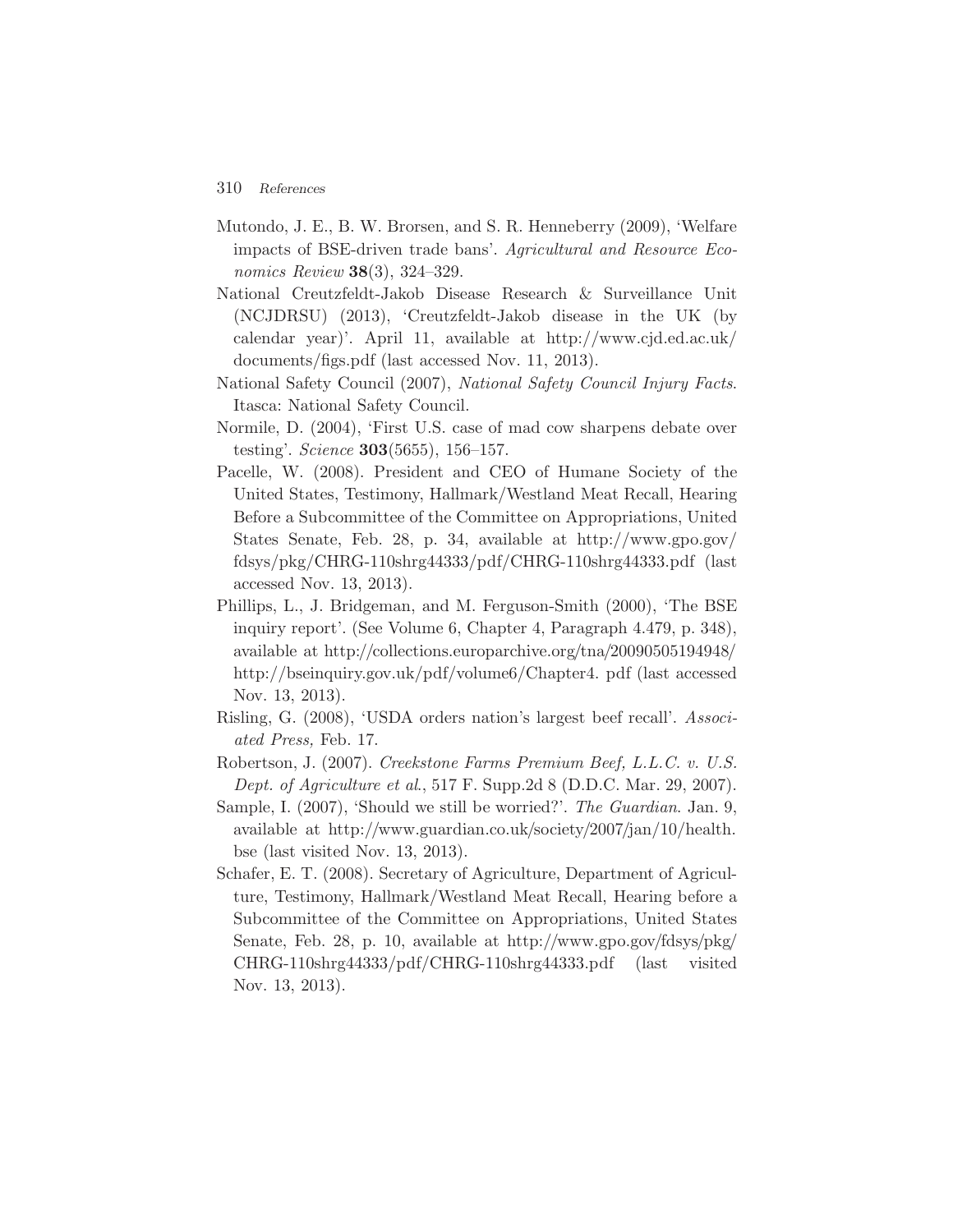- Schlenker, W. and S. B. Villas-Boas (2009), 'Consumer and market responses to mad-cow disease'. *American Journal of Agricultural Economics* **91**(4), 1140–1152.
- Schlosser, E. (2004), 'The cow jumped over the U.S.D.A.'. *New York Times,* Jan. 2.
- Serra, T. (2011), 'Food scare crises and price volatility: The case of the BSE in Spain'. *Food Policy* **36**(2), 179–185.
- Southeast Farm Press (2007), 'USDA proposes new BSE import rules'. Jan. 25, available at http://southeastfarmpress.com/news/012507 bse-imports (last visited Nov. 13, 2013).
- Sparks Company, Inc. (2001), 'The rendering industry: Economic impact of future feedings regulations'. Report to the National Renderers Association, June.
- Steiner, B. E. and J. Yang (2010), 'How do U.S. and Canadian consumers value credence attributes associated with beef labels after the North American BSE crisis of 2003?'. *International Journal of Consumer Studies* **34**(4), 449–463.
- *The Economist* (1996), 'Mad cows and Englishmen'. Mar. 30 **406**(8829), 25.
- Thomas, P. and M. Newly (1999), 'Estimating the size of the outbreak of new-variant CJD'. *British Food Journal* **101**(1), 44–58.
- Tsigas, M., J. Grimalva, N. Grossman, and J. Kowalski (2008), 'Commodity trade analysis in a general equilibrium framework: BSE restrictions on beef imports from the United States and Canada'. SSRN Working Paper, Washington, D.C.: U.S. International Trade Commission.
- U.S. Department of Agriculture (2008a), 'Questions and answers Hallmark/Westland Meat Packing Company'. Updated March 6, 2008, available at http://www.usda.gov/documents/usda action QA.pdf (last accessed Nov. 13, 2013).
- U.S. Department of Agriculture (2008b), 'Transcript of technical briefing regarding Hallmark/Westland Meat Packing Company two year product recall'. Release No. 0047.08, Feb. 17.
- U.S. Government Accountability Office (2002), 'Mad cow disease: Improvements in the animal feed ban and other regulatory areas would strengthen U.S. prevention efforts'. Report to Congressional Requesters, GAO-02-183.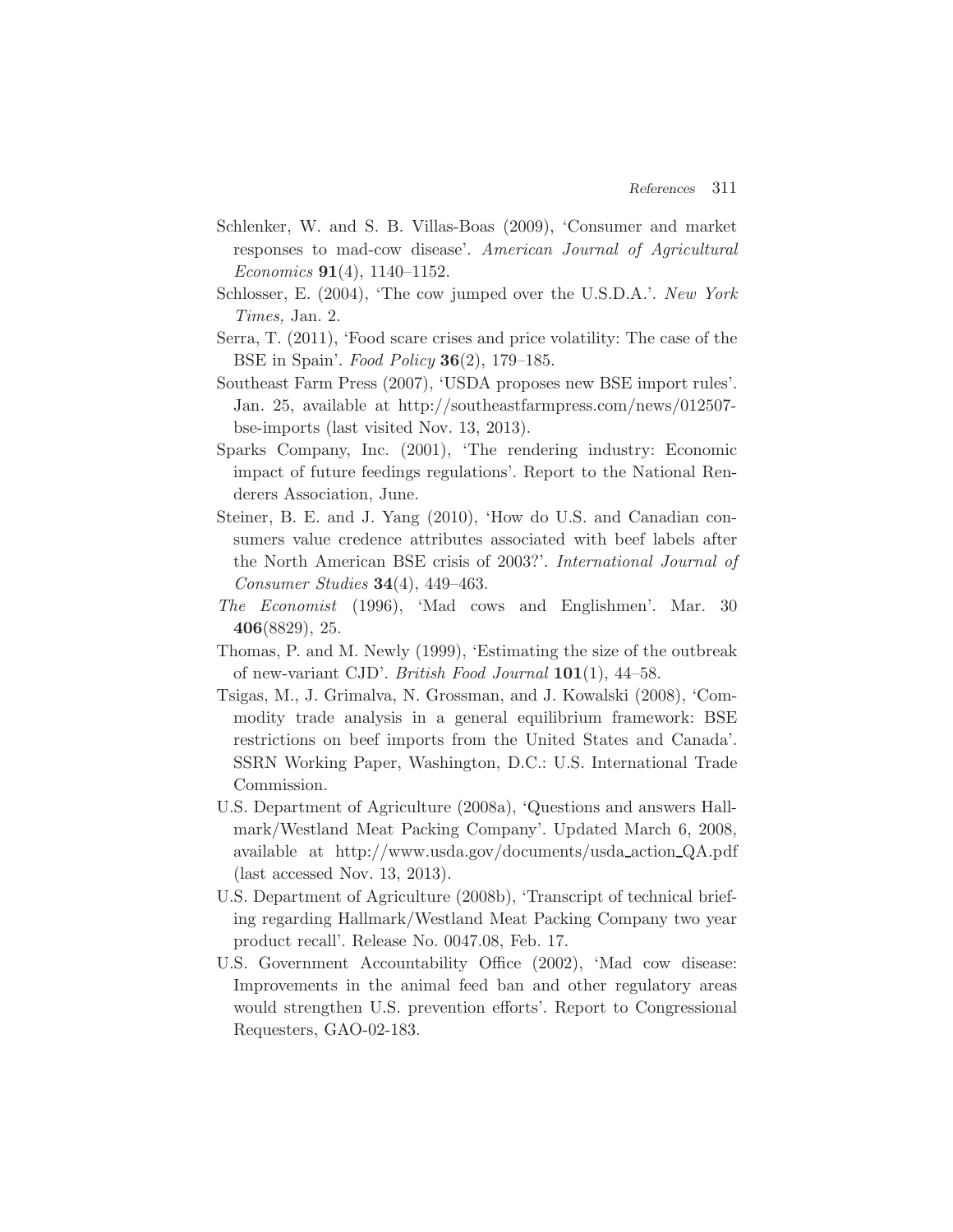- U.S. Government Accountability Office (2005), 'Mad cow disease: FDA's management of the feed ban has improved, but oversight weaknesses continue to limit program effectiveness'. Report to Congressional Requesters, GAO-05-101.
- Valleron, A.-J., P.-Y. Böelle, R. Will, and J.-Y. Cesbron (2001), 'Estimation of epidemic size and incubation time based on age characteristics of vCJD in the United Kingdom'. *Science* **294**(5547), 1726–1728.
- van Zwanenberg, P. and E. Millstone (2005), *BSE: Risk, Science and Governance*. New York: Oxford University Press.
- Vargas, T. (2008), 'Schools in Md., Va. set aside recalled beef'. *Washington Post,* Feb. 20.
- Viña, S. R. (2006), 'The private testing of mad cow disease: Legal issues'. CRS Report for Congress, Oct. 3.
- Viscusi, W. K. (1978), 'A note on 'lemons' markets with quality certification'. *Bell Journal of Economics* **9**(1), 277–279.
- Viscusi, W. K. (1997), 'Alarmist decisions with divergent risk information'. *The Economic Journal* **107**(445), 1657–1670.
- Viscusi, W. K. and J. E. Aldy (2003), 'The value of a statistical life: A critical review of market estimates throughout the world'. *Journal of Risk and Uncertainty* **27**(1), 5–76.
- Viscusi, W. K. and H. Chesson (1999), 'Hopes and fears: The conflicting effects of risk ambiguity'. *Theory and Decision* **47**(2), 157–184.
- Viscusi, W. K., J. M. Vernon, and J. E. Harrington (2000), *Economics of Regulation and Antitrust*. Cambridge: MIT Press.
- Wall, P. (2007), 'Risk communication in a global environment'. Presentation at the International Symposium on Food Safety, Hong Kong, China, Jan. 12-13.
- *Wall Street Journal* (2004), 'Fifth of Americans say mad cow in U.S. will affect eating habits'. Jan. 13.
- Weintraub, A. (2004), 'Commentary: A bum steer on mad cow disease'. *Business Week,* Jan. 12.
- Wieck, C. and D. W. Holland (2010), 'The economic effect of the Canadian BSE outbreak on the U.S. economy'. *Applied Economics* **42**(8), 935–946.